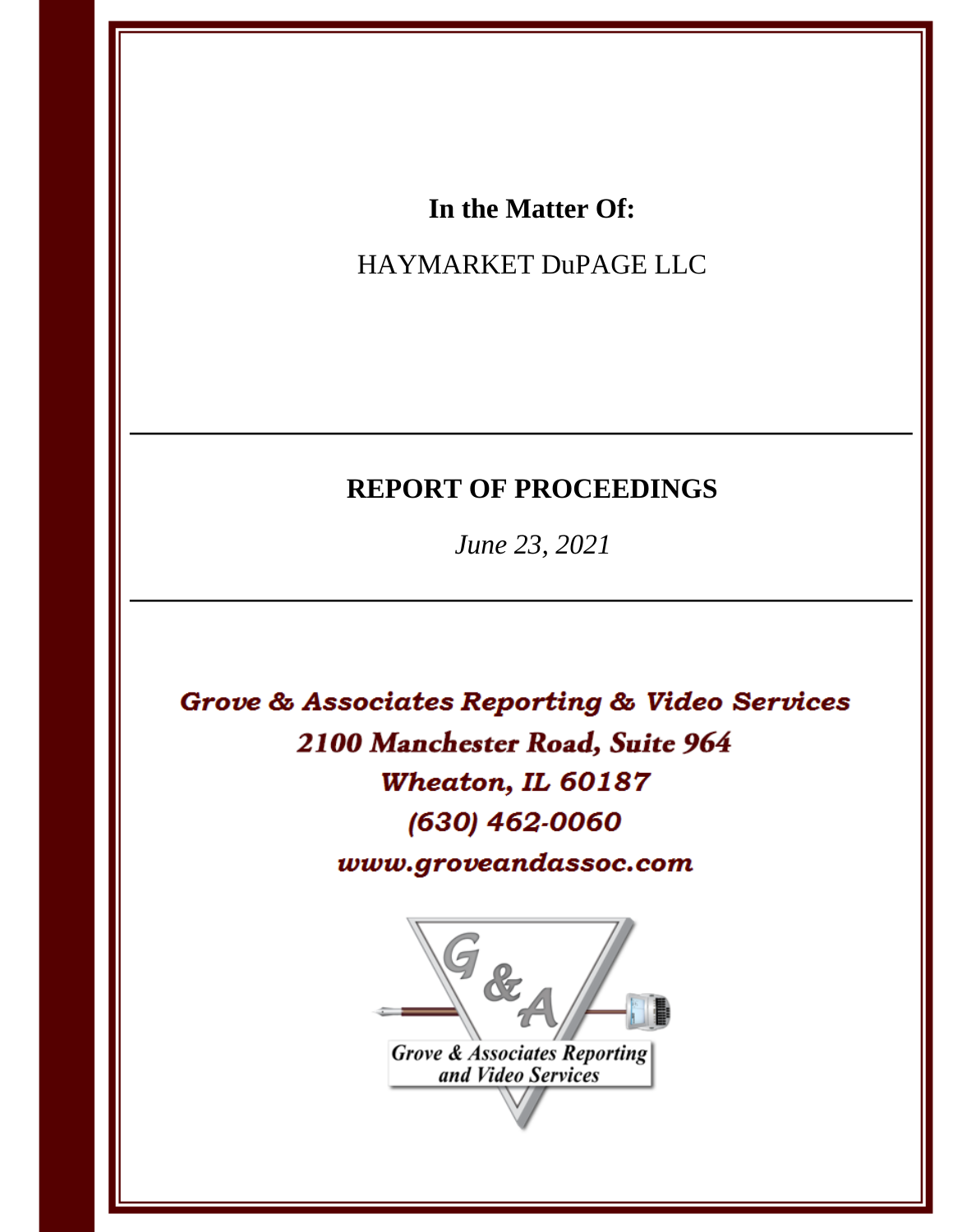STATE OF ILLINOIS )  $\prime$  SS. COUNTY OF DU PAGE ) BEFORE THE VILLAGE OF ITASCA PLAN COMMISSION IN THE MATTER OF:  $\qquad \qquad$  )  $\hspace{0.5cm}$   $\hspace{0.5cm}$   $\hspace{0.5cm}$   $\hspace{0.5cm}$   $\hspace{0.5cm}$   $\hspace{0.5cm}$   $\hspace{0.5cm}$   $\hspace{0.5cm}$   $\hspace{0.5cm}$   $\hspace{0.5cm}$   $\hspace{0.5cm}$   $\hspace{0.5cm}$   $\hspace{0.5cm}$   $\hspace{0.5cm}$   $\hspace{0.5cm}$   $\hspace{0.5cm}$   $\hspace{0.5cm}$   $\hspace{0.5cm}$   $\hspace{$ Haymarket DuPage LLC  $\qquad \qquad$  ) PC #19-014 860 West Irving Park Road  $\qquad$ Itasca, Illinois. (a) REPORT OF PROCEEDINGS had and testimony taken via video conferencing at the public hearing of the above-entitled cause, taken by Lynette J. Neal, CSR No. 084-004363, RPR, on Wednesday, June 23, 2021, at 7:00 p.m. GROVE & ASSOCIATES REPORTING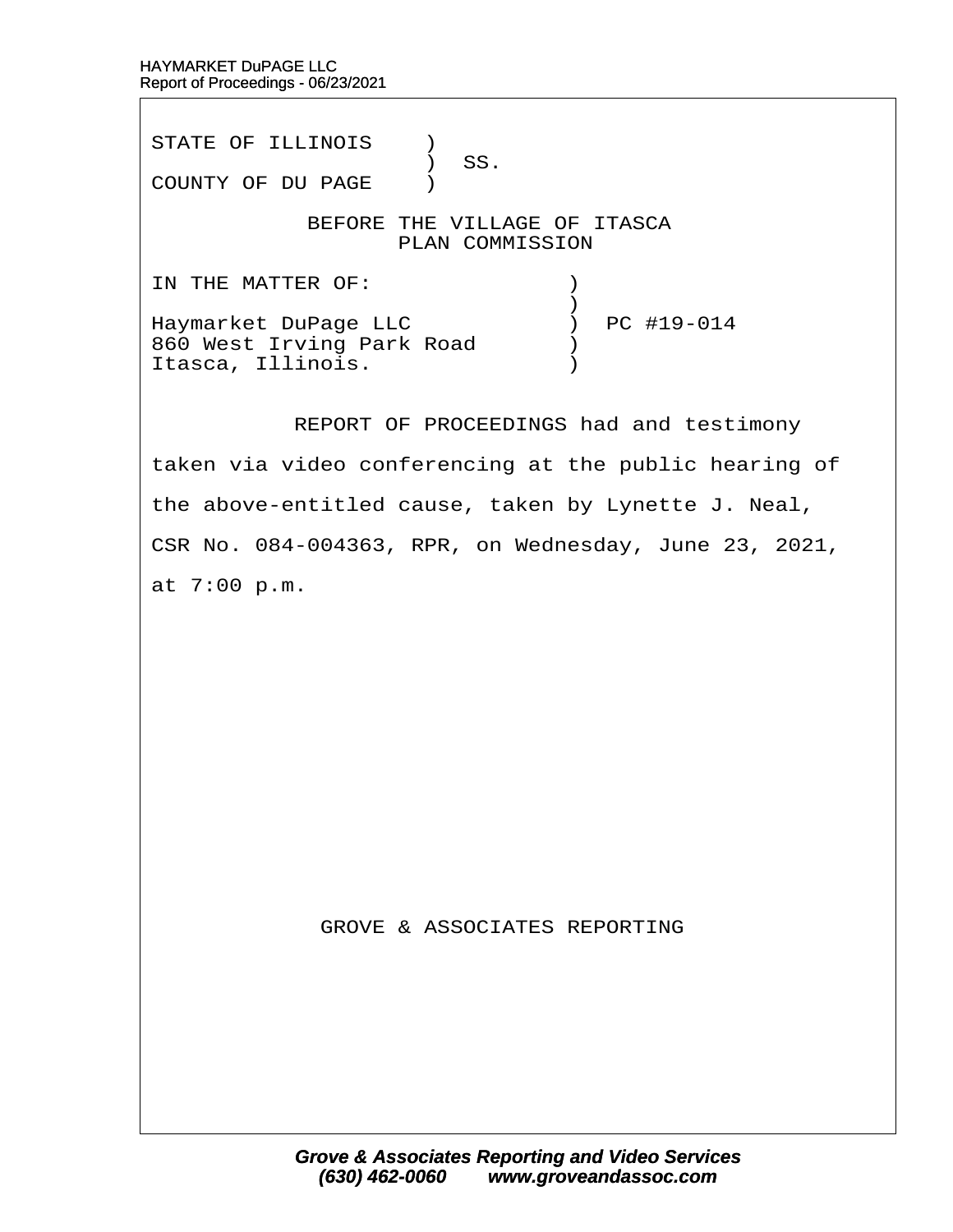| 1                   | PRESENT VIA VIDEO CONFERENCE:                                                                    |
|---------------------|--------------------------------------------------------------------------------------------------|
| 2                   | MR. BRENDAN DALY, Chairman;<br>MR. FRANK CARELLO, Commissioner;                                  |
| 3                   | MS. LORI DRUMMOND, Commissioner;<br>MR. JEFFREY HOLMES, Commissioner;                            |
| 4                   | MS. KRISTA RAY, Commissioner;<br>MR. ANTHONY RUSSO, Commissioner;                                |
| 5                   | ALSO PRESENT VIA VIDEO CONFERENCE:                                                               |
| 6<br>$\overline{7}$ | MR. MO KHAN, Village Planner;                                                                    |
| 8                   | HERVAS, CONDON & BERSANI, P.C., by<br><b>MR. CHARLES E. HERVAS</b><br>333 Pierce Road, Suite 195 |
| 9                   | Itasca, Illinois 60143<br>(630) 773-4774                                                         |
| 10                  | chervas@hcbattorneys.com<br>Appeared via video conference on behalf of the                       |
| 11                  | Village of Itasca;                                                                               |
| 12                  | DASPIN & AUMENT, LLP, by<br>MS. BRIDGET M. O'KEEFE,                                              |
| 13                  | 300 South Wacker Drive, Suite 2200<br>Chicago, Illinois 60606                                    |
| 14<br>15            | $(312)$ 258-3795<br>bokeefe@daspinaument.com                                                     |
| 16                  | and                                                                                              |
| 17                  | BOND, DICKSON & CONWAY, by<br>MS. MARY E. DICKSON,                                               |
| 18                  | 400 South Knoll Street, Unit C<br>Wheaton, Illinois 60187                                        |
| 19                  | (630) 681-1000<br>marydickson@bond-dickson.com                                                   |
| 20                  | Appeared via video conference on behalf of<br>Haymarket DuPage, LLC;                             |
| 21                  |                                                                                                  |
| 22                  |                                                                                                  |
| 23                  |                                                                                                  |
| 24                  |                                                                                                  |
|                     |                                                                                                  |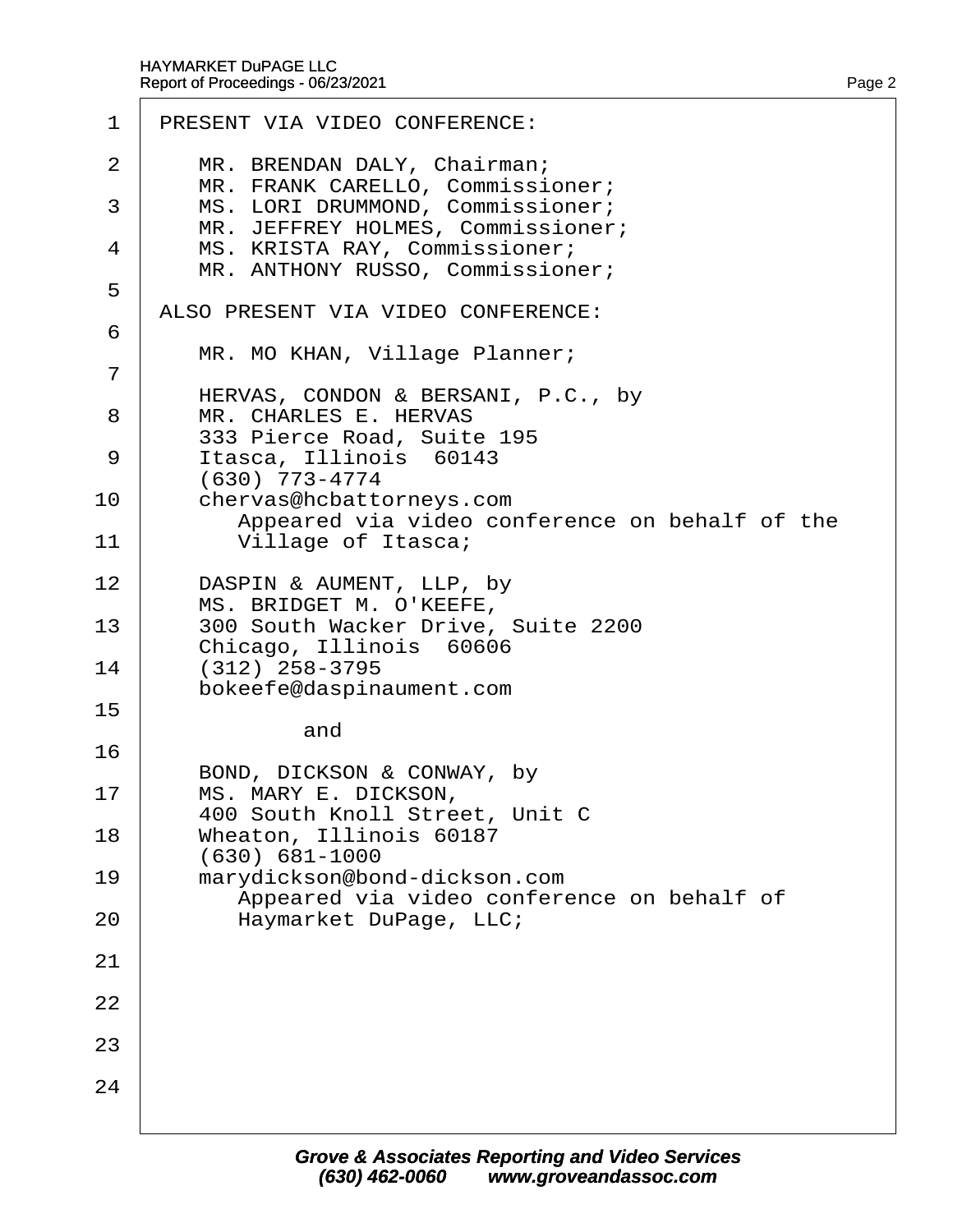| 1              | PRESENT: (Cont'd.)                                                                      |
|----------------|-----------------------------------------------------------------------------------------|
| 2              | FRANCZEK, P.C., by<br><b>MS. JENNIFER SMITH</b>                                         |
| 3              | 300 South Wacker Drive, Suite 3400<br>Chicago, Illinois 60606                           |
| 4              | $(312)$ 786-6589<br>jas@franczek.com                                                    |
| 5              | Appeared via video conference on behalf of<br>Itasca School District;                   |
| 6              |                                                                                         |
| $\overline{7}$ | JOHNSON & BELL, LTD., by<br>STEPHEN P. ELLENBECKER<br>33 West Monroe Street, Suite 2700 |
| 8              | Chicago, IL 60603<br>(312) 984-0221                                                     |
| 9              | ellenbeckers@jbltd.com<br>Appeared via video conference on behalf of 865                |
| 10             | West Irving Park Road, LLC;                                                             |
| 11             | OTTOSEN, DI NOLFO, HASENBLAG & CASTALDO, LTD., by<br>MR. STEPHEN H. DI NOLFO            |
| 12             | 1804 North Naper Boulevard, Suite 350<br>Naperville, Illinois 60563                     |
| 13             | (630) 682-0085<br>sdinolfo@ottosenlaw.com                                               |
| 14             | Appeared via video conference on behalf of<br><b>Itasca Fire Protection District.</b>   |
| 15             |                                                                                         |
| 16             |                                                                                         |
| 17             |                                                                                         |
| 18             |                                                                                         |
| 19             |                                                                                         |
| 20             |                                                                                         |
| 21             |                                                                                         |
| 22             |                                                                                         |
| 23             |                                                                                         |
| 24             |                                                                                         |
|                |                                                                                         |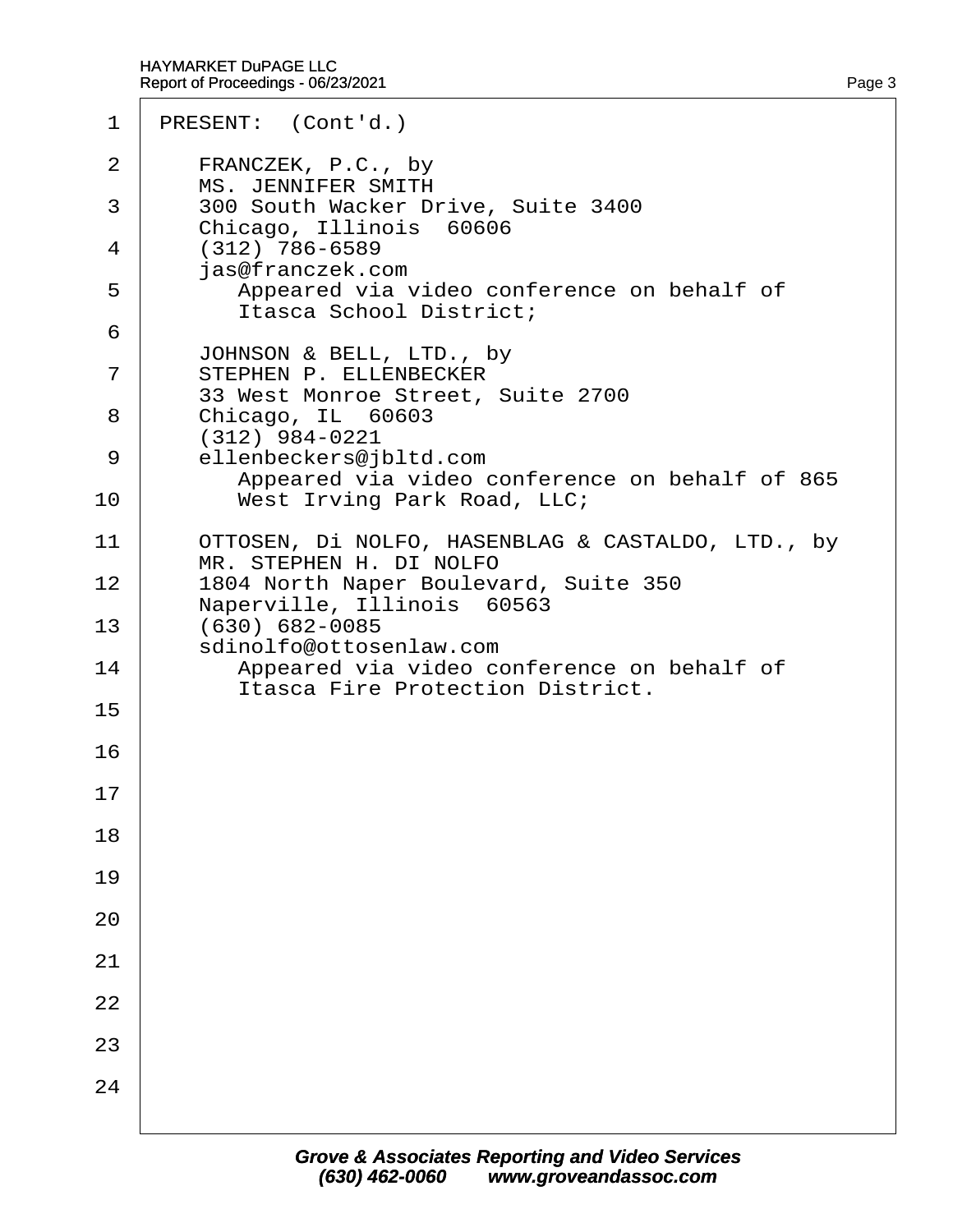| 1                                                  | INDEX                                                                                                                                                                     |                      |                    |
|----------------------------------------------------|---------------------------------------------------------------------------------------------------------------------------------------------------------------------------|----------------------|--------------------|
| $\overline{2}$<br>3                                | <b>WITNESS</b>                                                                                                                                                            | Page                 | Line               |
| 4<br>6                                             | DAVID F. MERRIMAN<br><b>Direct Examination</b><br>By Ms. O'Keefe<br>5 Cross-Examination<br>By Mr. Ellenbecker<br><b>AARON GRUEN</b>                                       | 14<br>18             | 9<br>24            |
| $\overline{7}$<br>11                               | <b>Direct Examination</b><br>By Ms. Dickson<br>8 Cross-Examination<br>By Mr. Ellenbecker<br>9 Cross-Examination<br>By Mr. DiNolfo<br>10 Cross-Examination<br>By Ms. Smith | 27<br>53<br>59<br>61 | 3<br>8<br>14<br>12 |
| 12                                                 | <b>EXHIBITS:</b>                                                                                                                                                          |                      | <b>ID ADMITTED</b> |
| 13<br>14<br>15<br>16<br>17<br>18<br>19<br>20<br>21 | Petitioner's<br>Exhibit No. 12                                                                                                                                            |                      | 72                 |
| 22<br>23<br>24                                     |                                                                                                                                                                           |                      |                    |
|                                                    |                                                                                                                                                                           |                      |                    |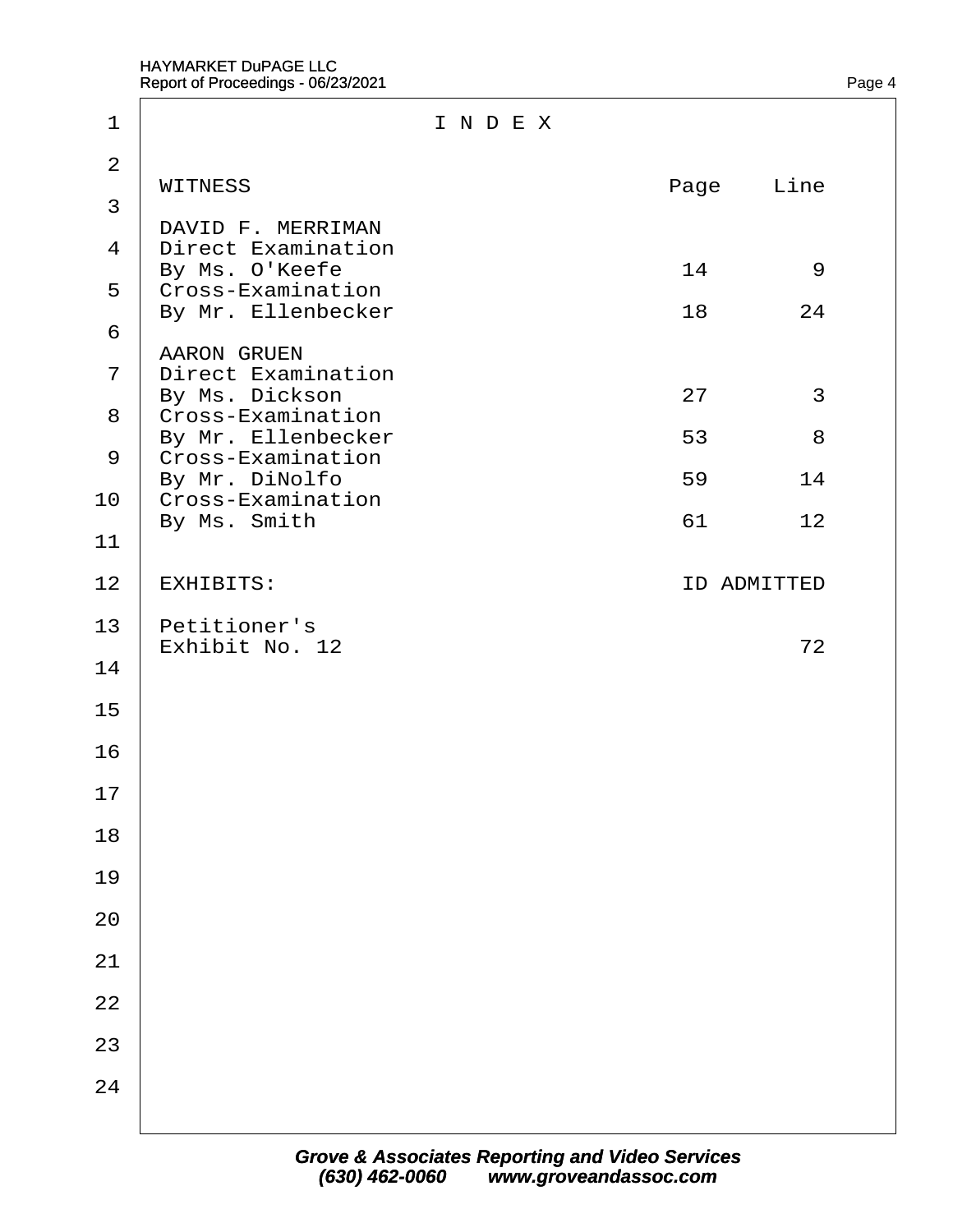|             | Report of Proceedings - 06/23/2021                  | Page 5 |
|-------------|-----------------------------------------------------|--------|
| $\mathbf 1$ | CHAIRMAN DALY: Good evening, everyone.              |        |
| 2           | Welcome to this meeting of the June 23rd, 2021,     |        |
| 3           | Itasca Plan Commission. I now call this meeting to  |        |
| 4           | order. Will the secretary please call the roll.     |        |
| 5           | MR. KHAN: Commissioner Carello.                     | 06:59: |
| 6           | <b>COMMISSIONER CARELLO: Here.</b>                  |        |
| 7           | MR. KHAN: Commissioner Drummond.                    |        |
| 8           | <b>COMMISSIONER DRUMMOND: Here.</b>                 |        |
| 9           | MR. KHAN: Commissioner Holmes.                      |        |
| 10          | <b>COMMISSIONER HOLMES: Here.</b>                   | 06:59  |
| 11          | MR. KHAN: Commissioner Ray.                         |        |
| 12          | <b>COMMISSIONER RAY: Here.</b>                      |        |
| 13          | MR. KHAN: Commissioner Russo.                       |        |
| 14          | <b>COMMISSIONER RUSSO: Here.</b>                    |        |
| 15          | MR. KHAN: Chairman Daly.                            | 06:59: |
| 16          | CHAIRMAN DALY: Here. I declare a quorum             |        |
| 17          | present. Good evening, everyone. Today is Wednesday |        |
| 18          | the 23rd of June 2021. The case before the Plan     |        |
| 19          | Commission this evening is PC 19-014 continued from |        |
| 20          | our last hearing on the 9th of June.                | 06:59  |
| 21          | The petitioner and owner is                         |        |
| 22          | Haymarket DuPage, LLC, and the location is 860 West |        |
| 23          | Irving Park Road. The procedures for tonight's      |        |
| 24          | meeting and meetings moving forward until further   |        |
|             |                                                     |        |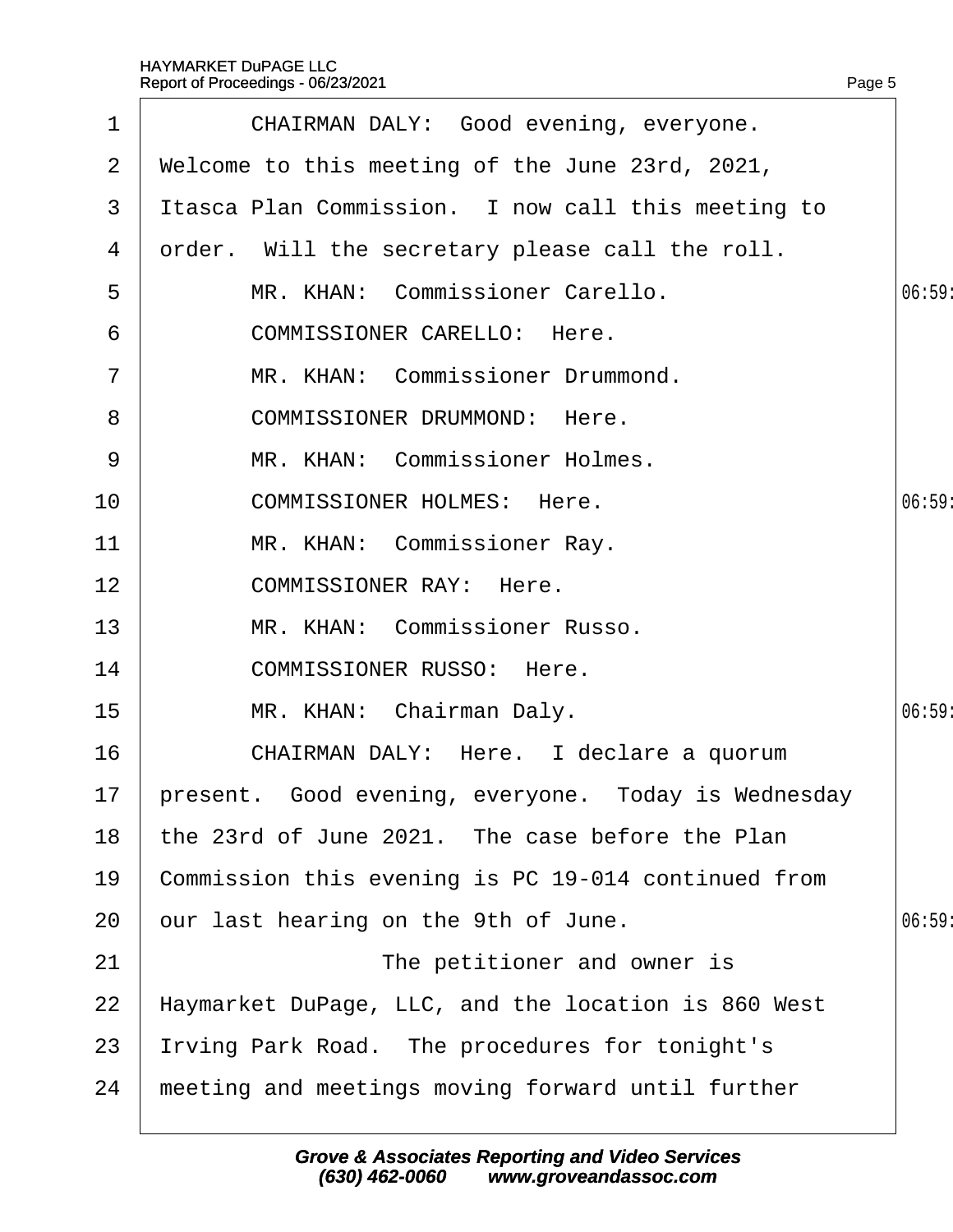#### HAYMARKET DuPAGE LLC Report of Proceedings - 06/23/2021 e de la construction de la construction de la construction de la construction de la construction de la constru

1 notice are as follows. This evening we will begin

2 with rebuttal testimony by Mr. Gruen and

| 3              | Dr. Merriman. The Plan Commission has adopted new     |       |
|----------------|-------------------------------------------------------|-------|
| 4              | rules of procedure which are now still in effect      |       |
| 5              | until otherwise determined by government action.      | 06:59 |
| 6              | We are proceeding remotely with 25                    |       |
| $\overline{7}$ | people in the room due to COVID 19 and the public may |       |
| 8              | watch the proceedings through the Village's YouTube   |       |
| 9              | channel. Anyone wishing to make public comment will   |       |
| 10             | be able to do so after the presentation of cases.     | 07:00 |
| 11             | They will need to sign up on the Village's website.   |       |
| 12             | Anyone wishing to ask questions of the petitioner,    |       |
| 13             | Village staff, and other parties will be able to do   |       |
| 14             | so after the presentation of cases. The signup form   |       |
| 15             | is also on the Village's website.                     | 07:00 |
| 16             | Finally, remote Village staff is                      |       |
| 17             | monitoring the video streaming. If the video          |       |
| 18             | streaming does not work during the proceedings, we    |       |
| 19             | will stop and wait until the video streaming is fixed |       |
| 20             | or reschedule for another day.                        | 07:00 |
| 21             | At this time, I would like to turn                    |       |
| 22             | it over to the Village's counsel, Mr. Chuck Hervas,   |       |
| 23             | for his opening remarks.                              |       |
| 24             | MR. HERVAS: Thank you, Mr. Chairman. Again,           |       |
|                |                                                       |       |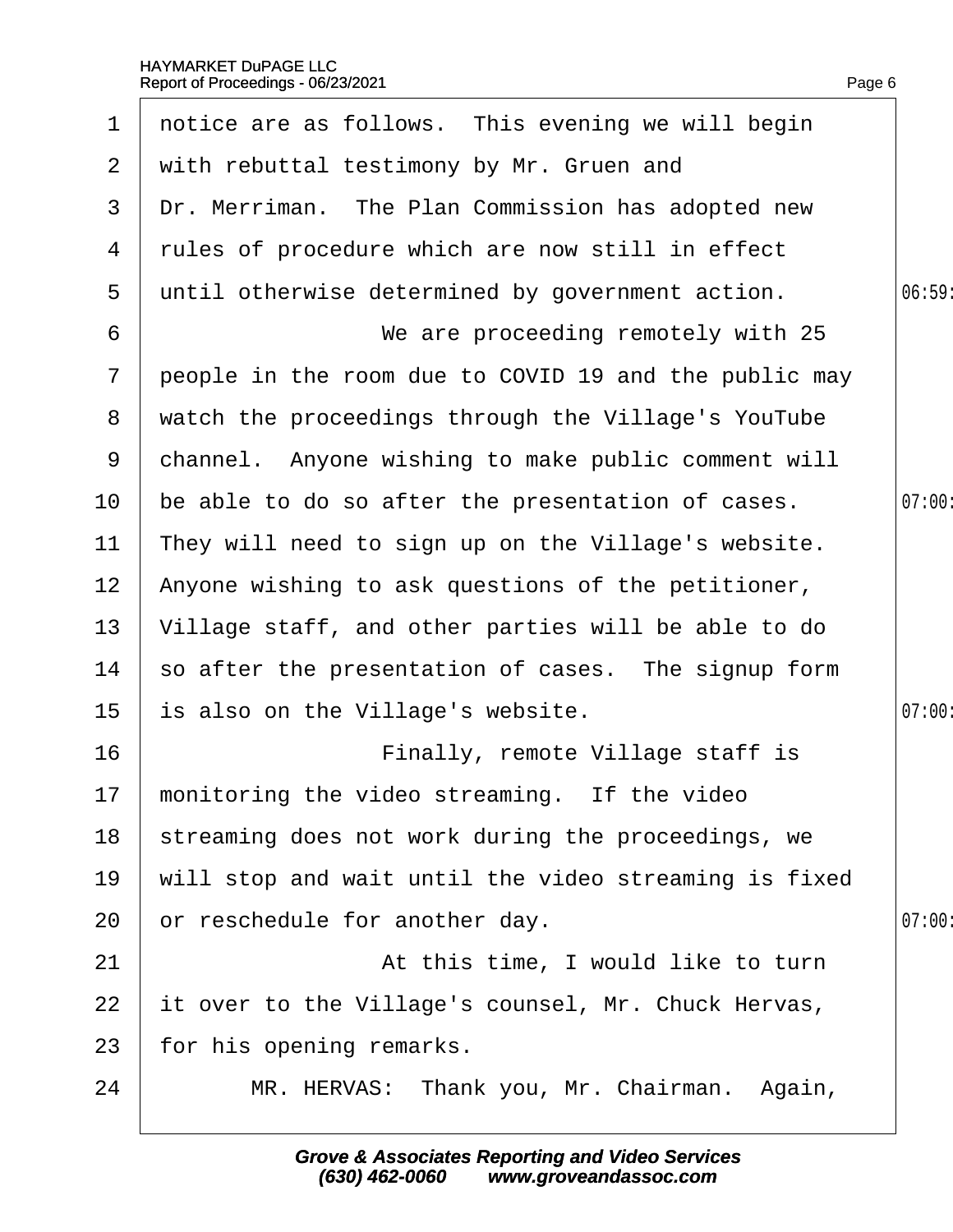| $\mathbf 1$     | my name is Chuck Hervas. I'm the attorney that          |        |
|-----------------|---------------------------------------------------------|--------|
|                 | 2 advises the Plan Commission in this matter. As a      |        |
| 3               | reminder, this is a legal proceeding with legal         |        |
| 4               | significance. A court reporter is swearing in           |        |
| 5               | witnesses and is transcribing testimony.                | 07:00: |
| 6               | This is not a trial, but we are                         |        |
| $7\phantom{.}$  | developing a record of proceedings before the Plan      |        |
| 8               | Commission. This is a legal public hearing on a         |        |
| 9               | zoning petition. My job is to protect the rights of     |        |
| 10              | the petitioner, any objectors, and the public. The      | 07:01  |
| 11              | Plan Commission will make findings and a                |        |
| 12 <sub>2</sub> | recommendation to the Village board.                    |        |
| 13 <sub>2</sub> | Please understand that the Plan                         |        |
| 14              | Commission is a recommending body. The Village board    |        |
| 15              | will make the final decision on the Haymarket zoning    | 07:01: |
| 16              | petition. Due to the pandemic and the governor's        |        |
|                 | 17 emergency orders, we are unable to meet in person. A |        |
| 18              | virtual hearing is not the preferred method for         |        |
| 19              | hearing this zoning petition. However, the business     |        |
| 20              | of government must move forward and the virtual         | 07:01  |
| 21              | hearing has been approved by state statute and is       |        |
| 22              | used by local governments across the state. Everyone    |        |
| 23              | is doing the best they can under the circumstances.     |        |
| 24              | And I will add that things may                          |        |
|                 |                                                         |        |

Page 7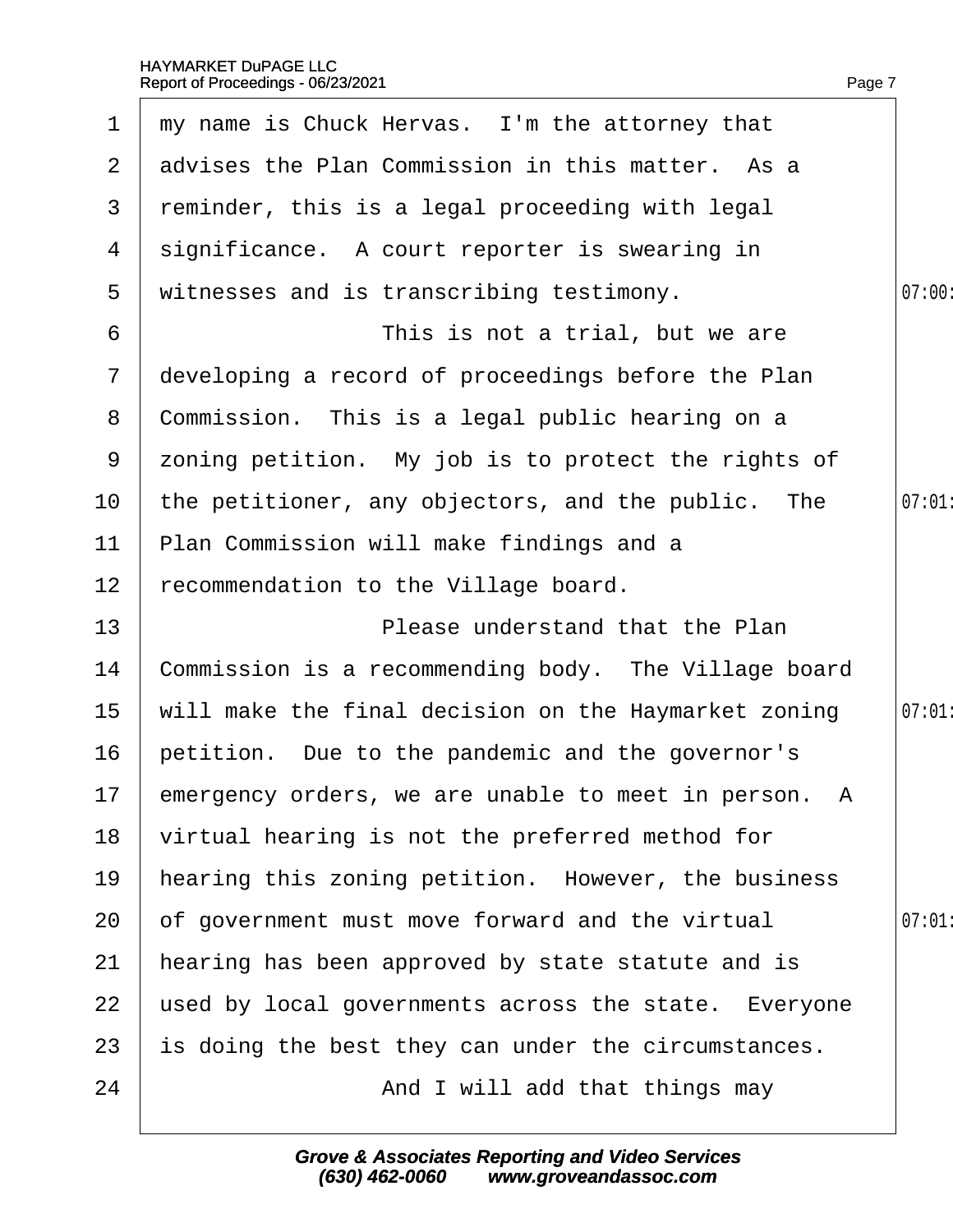| $\mathbf 1$     | change in the next week or so, depending on the        |        |
|-----------------|--------------------------------------------------------|--------|
| $\overline{2}$  | governor's orders with respect to the pandemic and     |        |
| 3               | public meetings, and so this process may or may not    |        |
| 4               | dontinue into the month of July.                       |        |
| 5               | The procedures used by the Plan                        | 07:02: |
| 6               | Commission for large hearings during the pandemic are  |        |
|                 | 7 available on the Village's website. The website has  |        |
|                 | 8 a lot of information, including a comprehensive      |        |
| 9               | step-by-step guide about this hearing. The public      |        |
| 10 <sup>°</sup> | will have an opportunity to ask questions and provide  | 07:02: |
| 11              | public comment at the appropriate time. Witnesses      |        |
| 12 <sub>2</sub> | will be presented by the petitioner and possibly by    |        |
| 13 <sup>°</sup> | other interested parties. Cross-examination will be    |        |
| 14              | allowed only by the attorneys or anyone who has been   |        |
| 15              | legally recognized as an interested party.             | 07:02: |
| 16              | Finally, this is a slow and                            |        |
|                 | 17 deliberate process. It creates a record appropriate |        |
| 18              | for a Plan Commission hearing. We ask that you         |        |
| 19              | please respect the legal process, even if you do not   |        |
| 20              | agree with it. Thank you, Mr. Chairman.                | 07:02  |
| 21              | CHAIRMAN DALY: Thank you, Mr. Hervas.                  |        |
| 22              | At this time, I would like to open                     |        |
| 23              | the public hearing on Case PC 19-014. The request      |        |
| 24              | for petition for a planned development by special use  |        |
|                 |                                                        |        |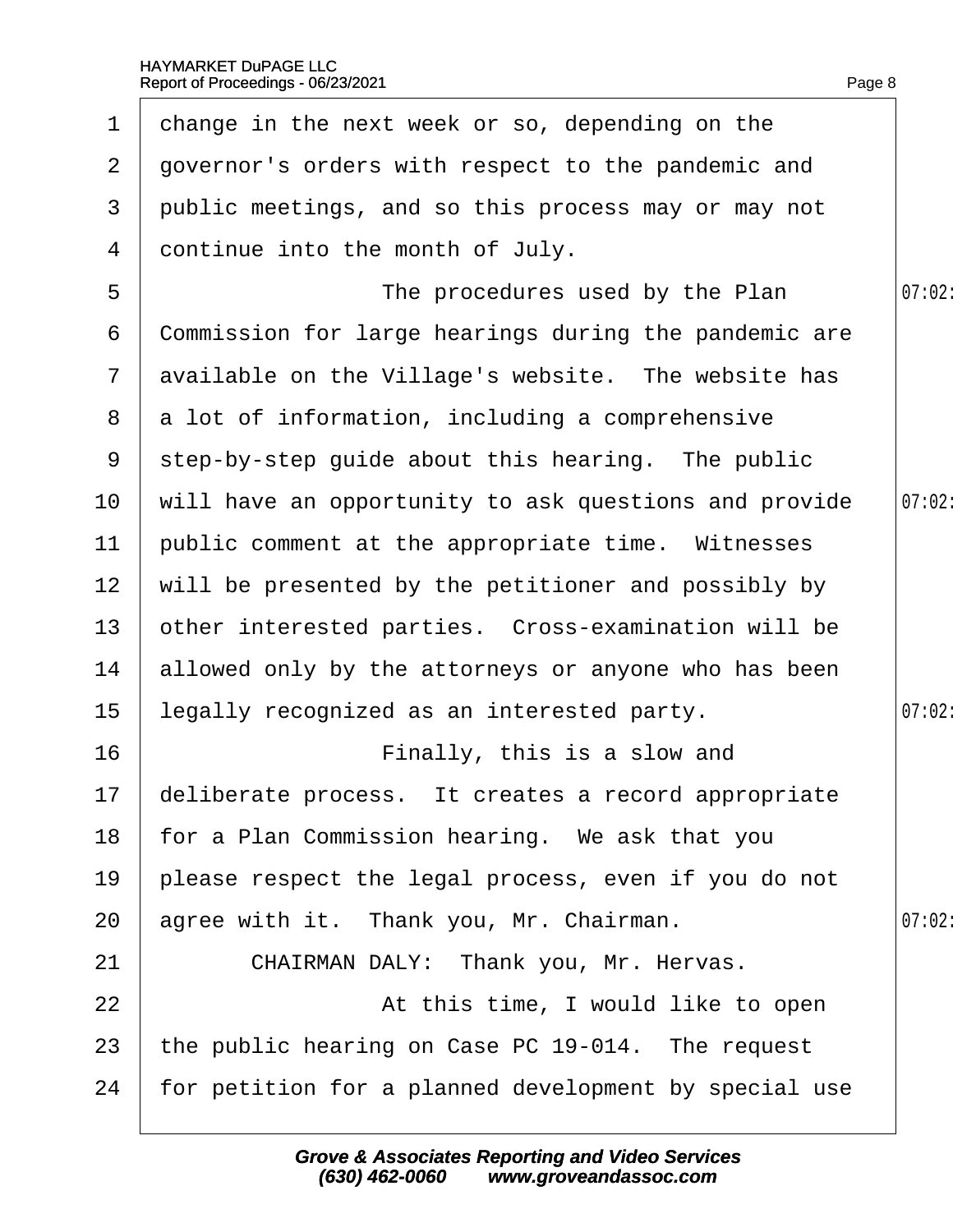|                | 1 with exceptions and Class 1 site approval all in  |       |
|----------------|-----------------------------------------------------|-------|
| 2 <sup>1</sup> | order to permit a mixed-use residential and         |       |
| 3              | healthcare facility and other accessory uses in the |       |
| 4              | B-2 community business district at 860 West Irving  |       |
| $5^{\circ}$    | Park Road.                                          |       |
| 6              | I will now entertain a motion to                    |       |
| $\overline{7}$ | open this continued public hearing.                 |       |
| 8              | <b>COMMISSIONER HOLMES: So moved, Chairman.</b>     |       |
| 9              | <b>COMMISSIONER RAY: Second. Ray.</b>               |       |
| 10             | CHAIRMAN DALY: There's a motion and a second.       | 07:03 |
| 11             | Will the secretary please call the vote.            |       |
| 12             | MR. KHAN: Commissioner Carello.                     |       |
| 13             | <b>COMMISSIONER CARELLO: For.</b>                   |       |
| 14             | MR. KHAN: Commissioner Drummond.                    |       |
| 15             | <b>COMMISSIONER DRUMMOND: For.</b>                  | 06:59 |
| 16             | MR. KHAN: Commissioner Holmes.                      |       |
| 17             | <b>COMMISSIONER HOLMES: For.</b>                    |       |
| 18             | MR. KHAN: Commissioner Ray.                         |       |
| 19             | <b>COMMISSIONER RAY: For.</b>                       |       |
| 20             | MR. KHAN: Commissioner Russo.                       | 06:59 |
| 21             | <b>COMMISSIONER RUSSO: For.</b>                     |       |
| 22             | MR. KHAN: Chairman Daly.                            |       |
| 23             | <b>CHAIRMAN DALY: For. Motion carries. The</b>      |       |
| 24             | public hearing is open.                             |       |

Page 9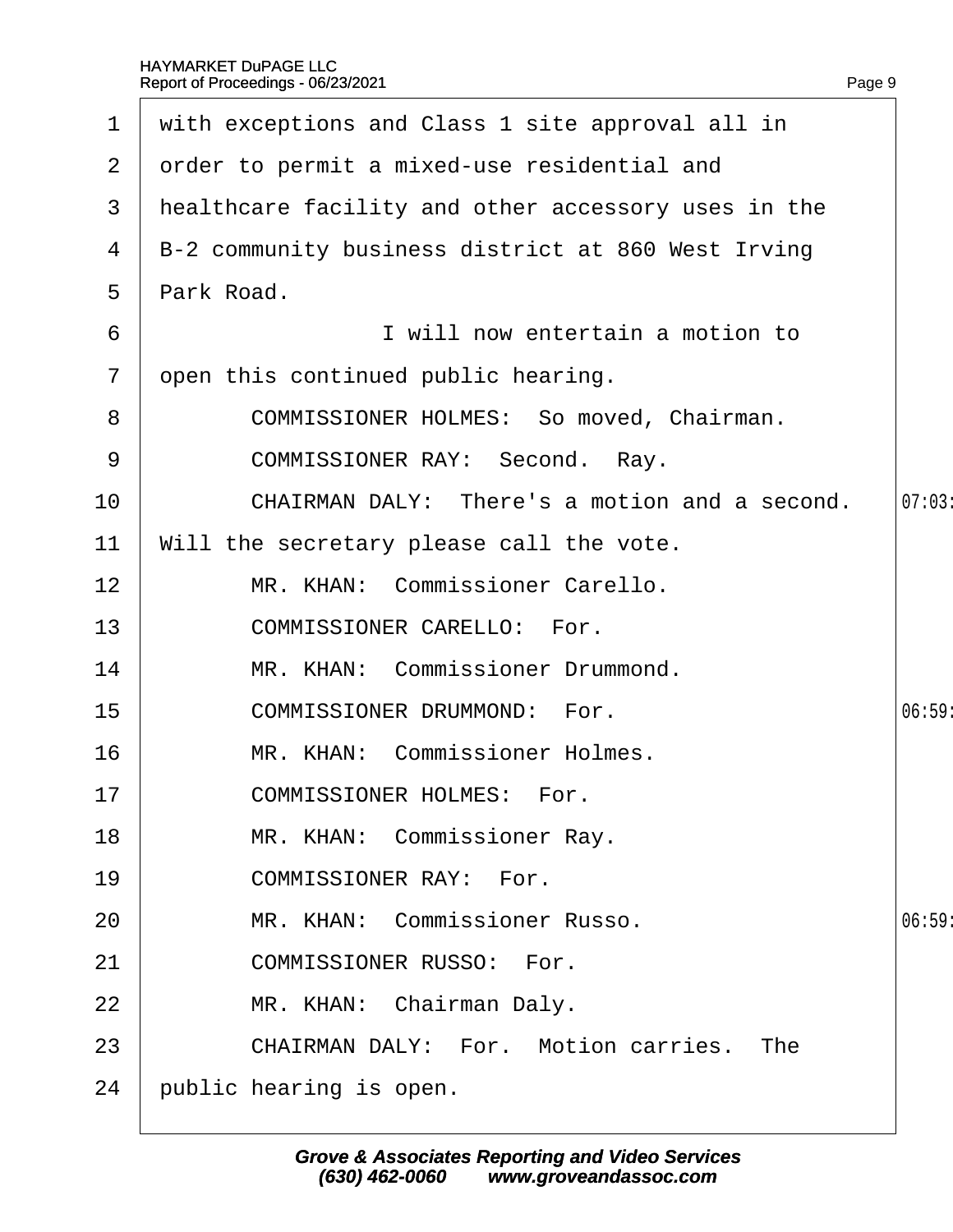| 1               | At this time, I would ask if both                     |        |
|-----------------|-------------------------------------------------------|--------|
| 2               | Mr. Gruen and Dr. Merriman would raise their right    |        |
| 3               | hands so the court reporter can swear you both in     |        |
| 4               | simultaneously and we can speed this up. Thank you.   |        |
| 5               | (Witnesses sworn.)                                    | 07:04: |
| 6               | CHAIRMAN DALY: Thank you very much.                   |        |
| $\overline{7}$  | Ms. O'Keefe, how would you like to                    |        |
| 8               | begin?                                                |        |
| 9               | MS. O'KEEFE: Good evening, Mr. Chairman.              |        |
| 10              | We're going to begin with Dr. Merriman for a few      | 07:04: |
| 11              | questions, and then we'll be turning it over to       |        |
| 12 <sub>2</sub> | Ms. Dickson to question Mr. Gruen. So if we could, I  |        |
| 13              | would like to start with Dr. Merriman, who I see on   |        |
| 14              | the screen. Dr. Merriman is a professor at the        |        |
| 15              | University of Illinois Chicago, and we've asked him   | 07:04: |
| 16              | here tonight just to clarify a few issues related to  |        |
|                 | 17 the impact of a property tax exemption on taxing   |        |
| 18              | bodies.                                               |        |
| 19              | So, Dr. Merriman, could you just                      |        |
| 20              | open up --                                            | 07:04  |
| 21              | MS. SMITH: I'm going to -- I'd like to                |        |
| 22              | object, first, to the witness, that the testimony, if |        |
| 23              | it's opinion testimony, was not properly disclosed    |        |
| 24              | and to the extent -- and there's not been tendered    |        |
|                 |                                                       |        |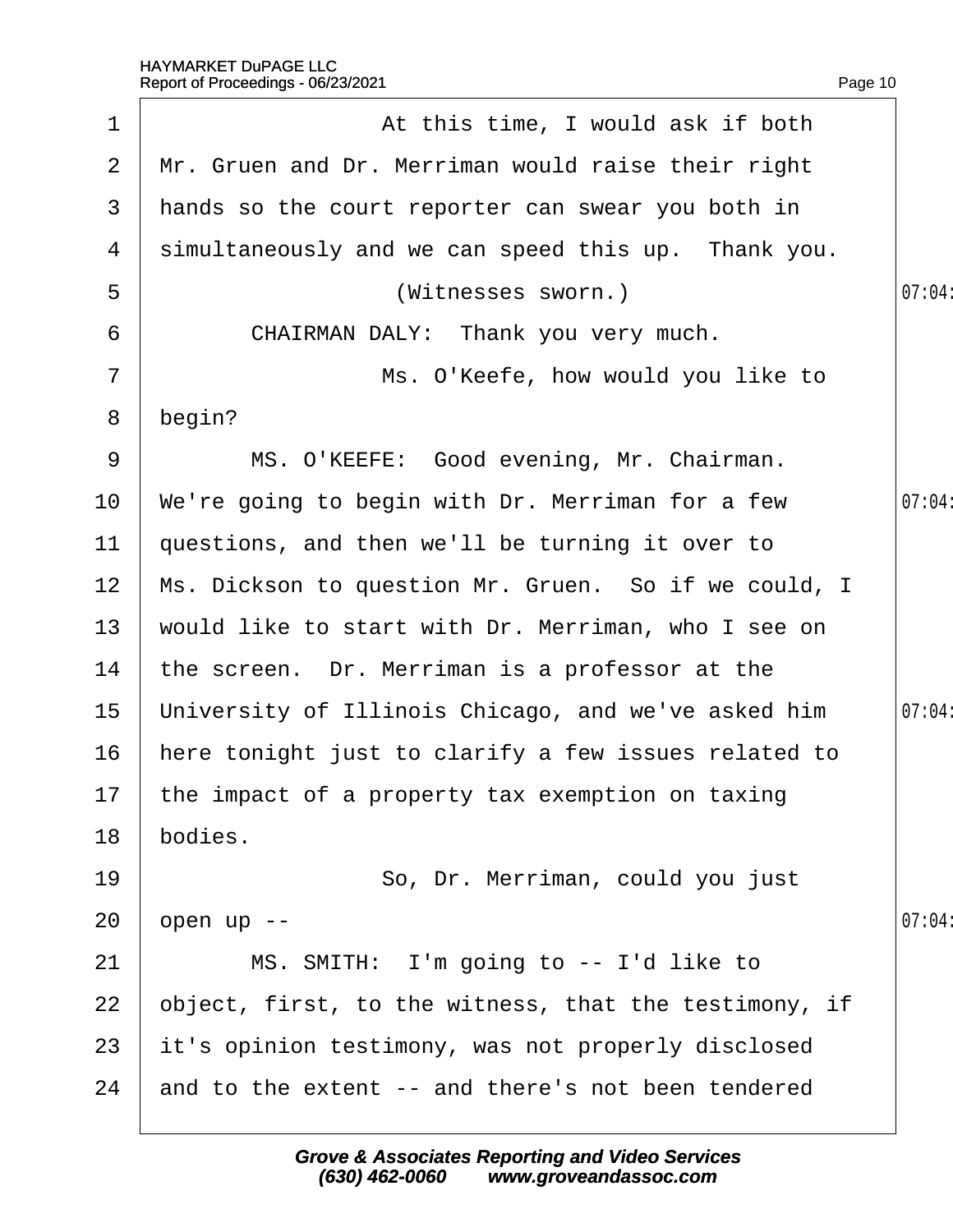| $\mathbf 1$     | information that suggests it's relevant fact            |       |
|-----------------|---------------------------------------------------------|-------|
| $\overline{2}$  | information or rebuttal information.                    |       |
| 3               | MR. ELLENBECKER: I join that objection.                 |       |
| 4               | MS. O'KEEFE: So, Mr. Hervas, Dr. Merriman is            |       |
| 5               | being presented for the sole purpose of addressing a    | 07:05 |
| 6               | few statements that were made during last week's        |       |
|                 | 7 testimony -- two weeks ago, their testimony regarding |       |
| 8               | property tax exemptions and the impact they have on     |       |
| 9               | taxing bodies. He's not being presented to express      |       |
| 10 <sup>°</sup> | any opinions. He's only being presented to address      | 07:05 |
| 11              | the process used to grant the property tax exemption    |       |
| 12 <sub>2</sub> | and what that means on the relevant taxing bodies.      |       |
| 13 <sup>2</sup> | So there's no reason to present any -- any further      |       |
| 14              | documentation. It's a very short testimony.             |       |
| $15\,$          | MS. SMITH: May I respond?                               | 07:05 |
| 16              | MR. KHAN: Mr. Hervas?                                   |       |
| 17              | MR. HERVAS: Yes.                                        |       |
| 18              | MR. KHAN: Can we hold on? We're having                  |       |
| 19              | echnical issues with the sound.                         |       |
| 20              | MR. HERVAS: All right. We need to hold on,              |       |
| 21              | everybody.                                              |       |
| 22              | (Recess taken.)                                         |       |
| 23              | MR. HERVAS: All right. We're going to pick              |       |
| 24              | it up where we left off. An objection by made by        |       |
|                 |                                                         |       |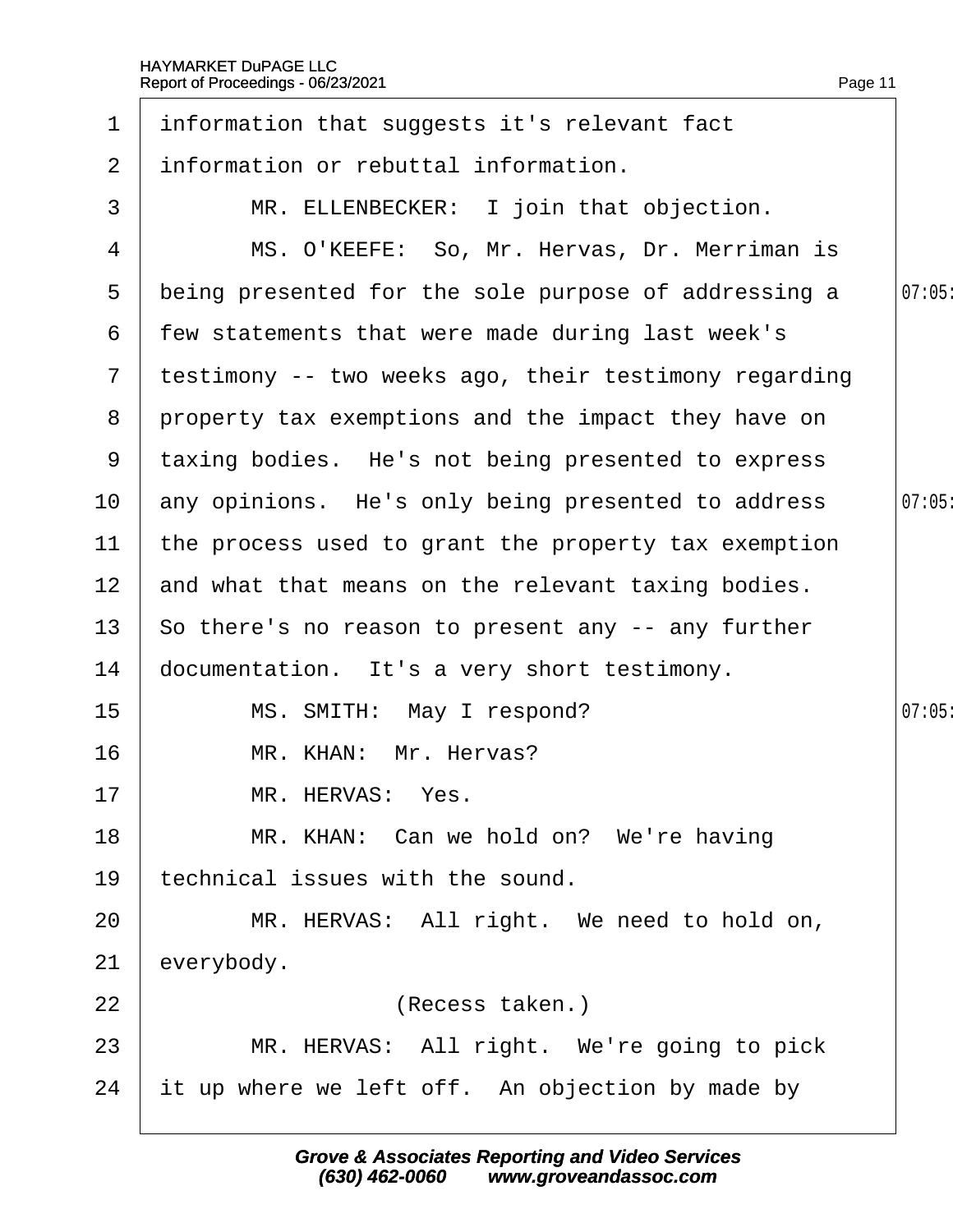| $\mathbf 1$     | Ms. Smith, a response was made, and now I'm going to  |        |
|-----------------|-------------------------------------------------------|--------|
| 2 <sup>1</sup>  | ask for a reply from Ms. Smith, if you have one.      |        |
| 3               | MS. SMITH: Thank you. So my reply would be            |        |
| 4               | if you're talking about -- are you talking about      |        |
| 5               | Ms. Ketchum's testimony? She did not, to my reading   | 07:11: |
| 6               | of her testimony, say that she was an expert in the   |        |
| $\overline{7}$  | property tax process, nor did she testify to the      |        |
| 8               | appeal process. I think she said at different times   |        |
| 9               | she's not an attorney expert in that area. There's    |        |
| 10              | not been testimony about the property tax appeal      | 07:12: |
| 11              | process or any testimony to rebut at this point.      |        |
| 12              | So I -- again, that's the basis of                    |        |
| 13              | the objection. There's not a -- there's not a         |        |
| 14              | fact at -- in dispute about the property tax appeal   |        |
| 15 <sub>1</sub> | process, and, again, I'm taking it they're not        | 07:12: |
| 16              | proffering him as a expert witness, no opinion's      |        |
|                 | 17 tendered                                           |        |
| 18              | MS. O'KEEFE: Mr. Hervas, could I reply?               |        |
| 19              | MR. HERVAS: Well --                                   |        |
| 20              | MS. O'KEEFE: Because I think there's a fact           | 07:12  |
| 21              | at issue that -- I just would like to reference a     |        |
| 22              | particular page of Ms. Ketchum's testimony that is at |        |
| 23              | issue that we believe Dr. Merriman can address.       |        |
| 24              | MR. HERVAS: Go ahead.                                 |        |
|                 |                                                       |        |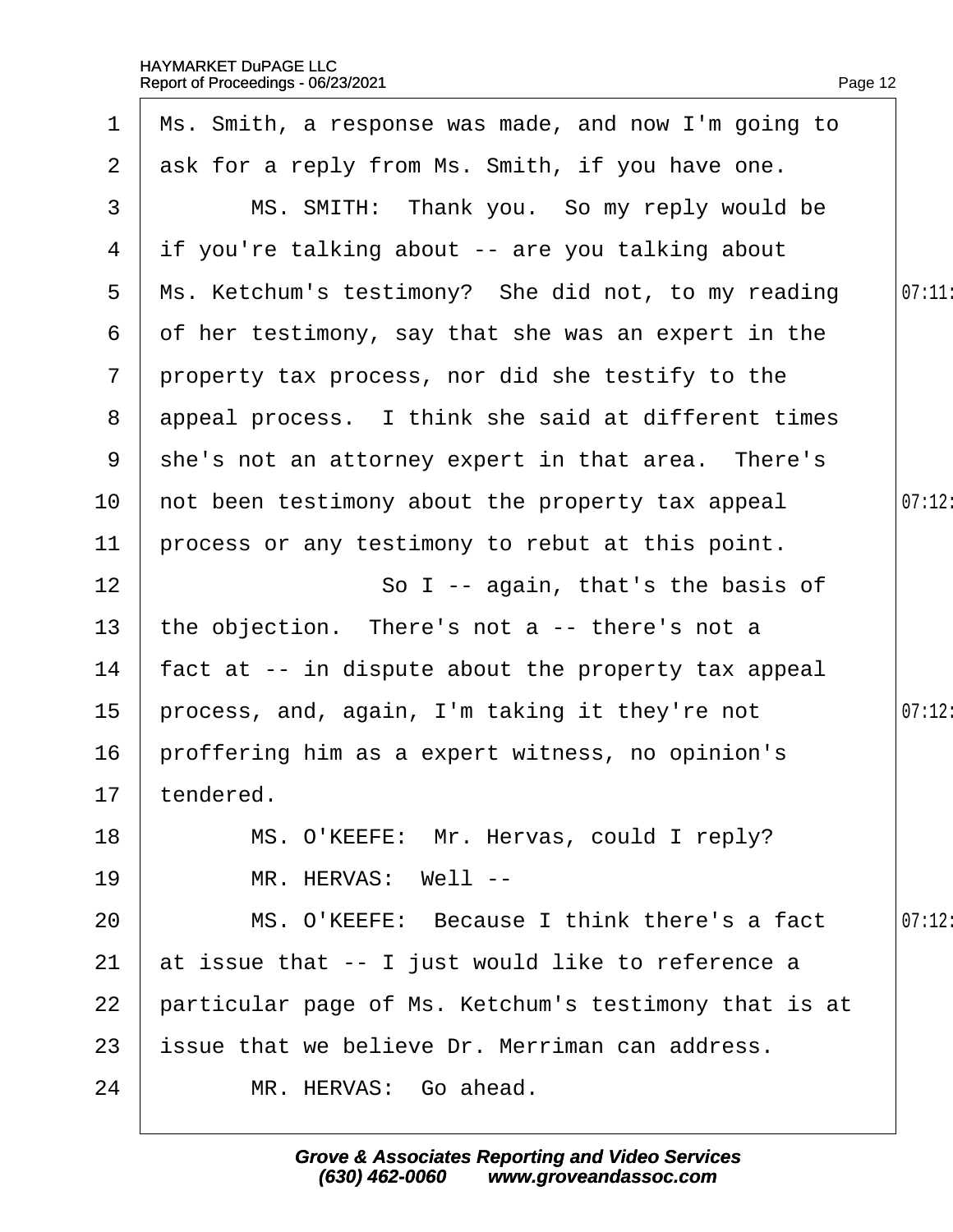| $\mathbf 1$     | MS. O'KEEFE: Okay. So on page 27 of her                  |        |
|-----------------|----------------------------------------------------------|--------|
| $\overline{2}$  | PowerPoint, which is entitled "Historical Development    |        |
| 3               | Tax Revenues," it lays out tax revenue sources. And      |        |
|                 | 4 at the end, the last column, says "incremental impact" |        |
| 5               | of lost tax revenue. And so the limited purpose that     | 07:13  |
| 6               | Dr. Merriman is going to address is the issue of the     |        |
|                 | 7 words "lost tax revenue." That was something that      |        |
|                 | 8 she did rely on in her PowerPoint and in her           |        |
| 9               | testimony, and we believe it's a valid question for      |        |
| 10 <sup>°</sup> | Dr. Merriman.                                            | 07:13  |
| 11              | MR. HERVAS: Okay. This is how -- this is how             |        |
| 12              | we'll proceed on this. There -- there was an             |        |
| 13              | attorney agreement relating to disclosure of experts     |        |
| 14              | 14 days with respect to opinions, and then all           |        |
| 15 <sub>2</sub> | PowerPoint materials or any exhibits that would be       | 07:13: |
| 16              | utilized would be disclosed five days before. And        |        |
|                 | 17 we've followed that pretty well.                      |        |
| 18              | In this particular instance, we have                     |        |
| 19              | a rebuttal witness who's coming in, and this is a        |        |
| 20              | rebuttal witness who is here to rebut some testimony     | 07:13  |
| 21              | that was previously made. I'm going to reserve           |        |
| 22              | fuling on the objection and allow the witness to         |        |
| 23              | testify, and the objection can be renewed if there's     |        |
| 24              | a feeling that there was some element of surprise        |        |
|                 |                                                          |        |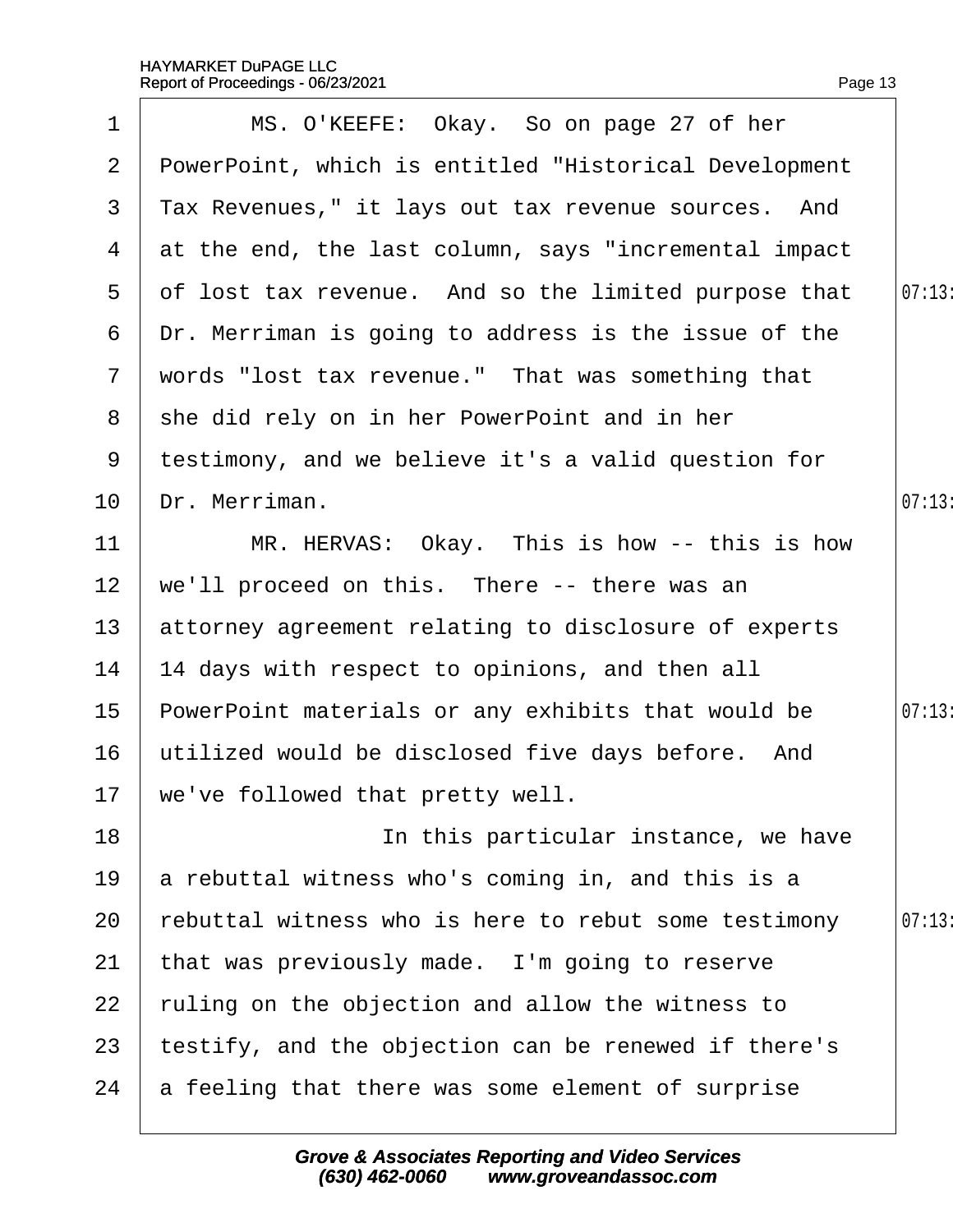| 1               | that made it impossible for the attorney to            |       |
|-----------------|--------------------------------------------------------|-------|
|                 | 2 adequately cross-examine. So we're going to move     |       |
| 3               | forward, and we'll -- we'll abide by a reserved        |       |
| 4               | objection right now.                                   |       |
| 5               | MS. O'KEEFE: Thank you, Mr. Hervas.                    | 07:14 |
| 6               | So I'd like to introduce                               |       |
| $\overline{7}$  | Mr. David Merriman. He is a professor at the           |       |
| 8               | University of Illinois Chicago.                        |       |
| 9               | <b>DIRECT EXAMINATION</b>                              |       |
| 10 <sup>°</sup> | BY MS. O'KEEFE:                                        |       |
| 11              | Q. Dr. Merriman, could you give a brief                |       |
| 12              | overview of your credentials to speak on the property  |       |
| 13              | tax process?                                           |       |
| 14              | A. Yes, thank you. I'm a Stukel                        |       |
| 15              | Presidential Professor in the department of public     | 07:14 |
| 16              | administration at the University of Illinois and also  |       |
|                 | 17 a senior scholar in the Institute of Government and |       |
| 18              | Public Affairs at the University of Illinois. I have   |       |
| 19              | a Ph.D. in economics from the University of            |       |
| 20              | Wisconsin, Madison. For 30-some years I've taught      | 07:14 |
| 21              | state and local public finance students and done       |       |
| 22              | research in those areas. I've been a consultant to     |       |
| 23              | governments at the local, state, and federal level     |       |
| 24              | and also internationally with reference to issues      |       |
|                 |                                                        |       |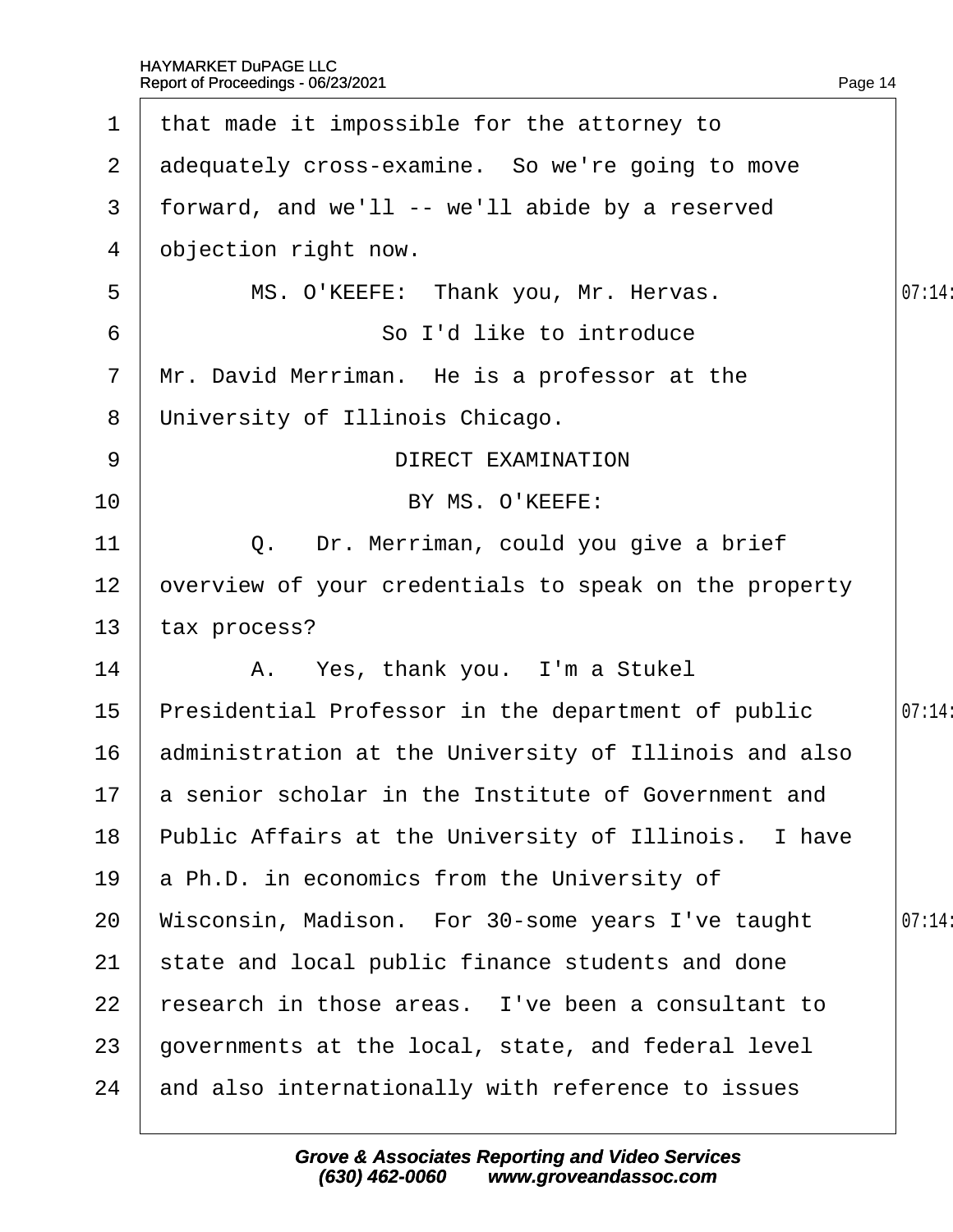| $\mathbf 1$     | surrounding local public finance.                       |       |
|-----------------|---------------------------------------------------------|-------|
| 2               | Q. So, Dr. Merriman, as we discussed, we're             |       |
| 3               | just seeking to clarify a few issues related to the     |       |
| 4               | property tax exemption on taxing bodies.                |       |
| 5               | So when a property that has                             | 07:15 |
| 6               | historically been taxable successfully gains a tax      |       |
|                 | 7 exemption from property taxes, do the relevant taxing |       |
| 8               | bodies lose the property tax revenue that was           |       |
|                 | 9 previously generated by the property?                 |       |
| 10              | A. No, the property tax revenue that they               | 07:15 |
| 11              | get is determined by the levy that they issue.          |       |
| 12 <sub>2</sub> | Q. So if -- and so in that instance, who                |       |
| 13              | pays the property taxes that were previously            |       |
| 14              | generated by that property?                             |       |
| 15              | A. Other taxpayers. The property tax                    | 07:15 |
| 16              | payment of taxpayers is determined by the levy and      |       |
|                 | 17 that is divided by the tax base. And so if the tax   |       |
| 18              | base is reduced because a parcel becomes exempt, the    |       |
| 19              | other taxpayers pay a greater share of the levy.        |       |
| 20              | Q. So -- and just to put it in perspective.             | 07:16 |
| 21              | If there's a hundred taxpayers paying the taxes for a   |       |
| 22              | taxing body and one becomes exempt, the same amount     |       |
| 23              | is paid? It's just paid by 99 people?                   |       |
| 24              | A. That's correct.                                      |       |
|                 |                                                         |       |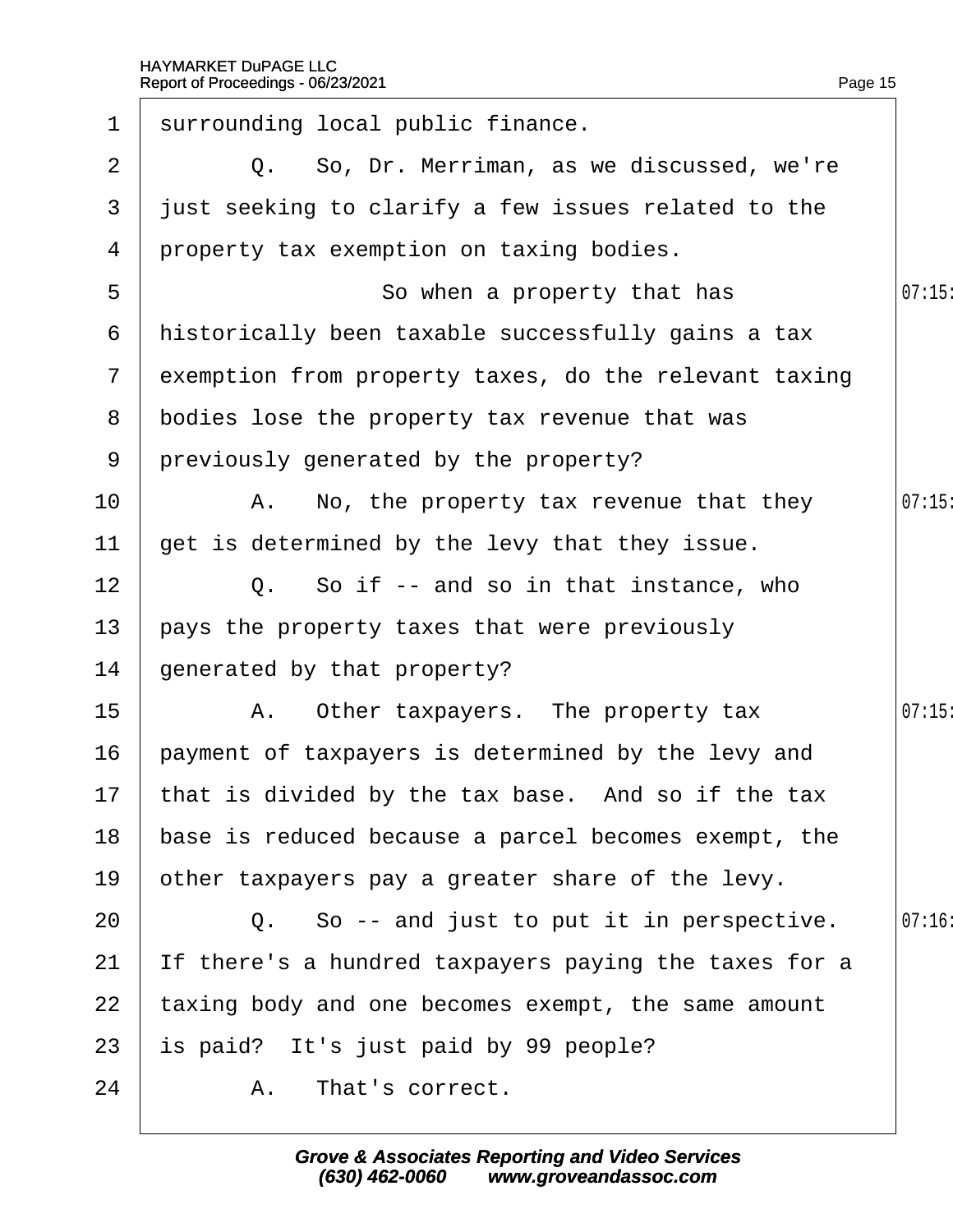|                 | Report of Proceedings - 06/23/2021                    | Page 16 |
|-----------------|-------------------------------------------------------|---------|
| $\mathbf 1$     | Q. 99 pin numbers? Okay.                              |         |
| 2               | A. That's correct.                                    |         |
| 3               | Q. Can you provide examples of types of uses          |         |
| 4               | that are typically eligible for a property tax        |         |
| 5               | exemption?                                            | 07:16   |
| 6               | A. Sure. So non-profit uses, such as                  |         |
| $7\phantom{.}$  | hospitals, other kinds of public benefit              |         |
| 8               | drganizations, are typically exempt. Governments at   |         |
| 9               | all levels, government properties, state, federal,    |         |
| 10              | and local properties, are typically exempt. Part of   | 07:17   |
| 11              | the parcels from residential homeowners who have a    |         |
| 12 <sub>2</sub> | homestead exemption or senior exemption or a veterans |         |
| 13              | exemption also reduce the tax base.                   |         |
| 14              | Q. Okay. So in those instances, the                   |         |
| 15              | property tax burden is paid by the other taxpayers;   | 07:17:  |
| 16              | correct?                                              |         |
| 17              | A. That's correct.                                    |         |
| 18              | Q. Okay. So in order for a charitable                 |         |
| 19              | prganization to secure a property tax exemption,      |         |
| 20              | doesn't the property owner have to be a non-profit    | 07:17   |
| 21              | who is proposing to use the property for a taxable    |         |
| 22              | purpose -- I mean for a charitable purpose? Excuse    |         |
| 23              | me.                                                   |         |
| 24              | A. Right. They have to -- they have to be             |         |
|                 |                                                       |         |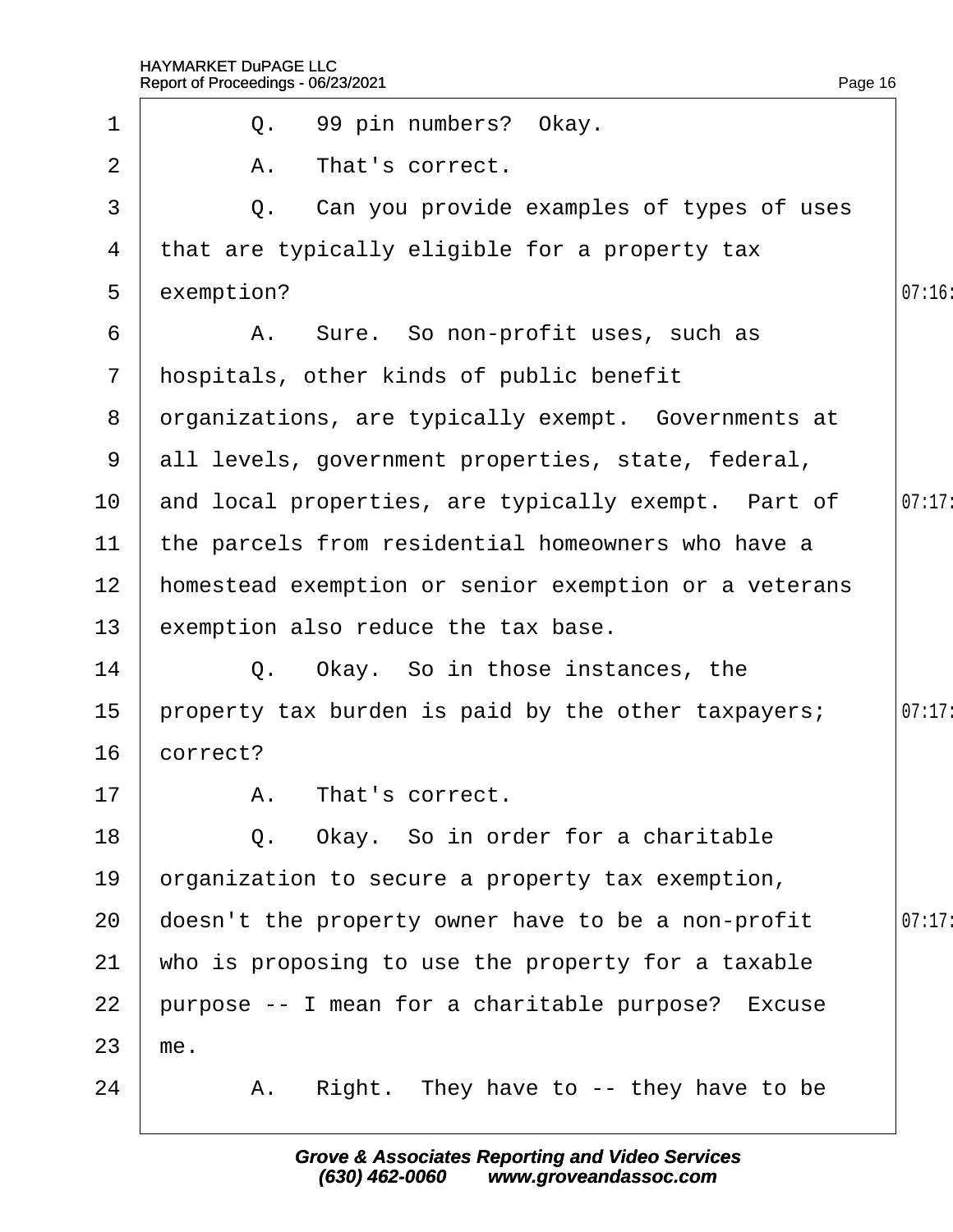| 1               | consistent with the -- the legal basis to get an      |       |
|-----------------|-------------------------------------------------------|-------|
| $\mathbf{2}$    | exemption, and that's generally a non-profit or a     |       |
| 3               | government organization in order to get that          |       |
| 4               | non-profit -- that property tax exemption.            |       |
| 5               | Q. So if a tax exempt property owner uses a           | 07:17 |
| 6               | property for commercial purposes, what happens to the |       |
| $\overline{7}$  | tax exemption in that case?                           |       |
| 8               | A. In that circumstance, the property would           |       |
| 9               | be reclassified -- or the portion of the property     |       |
| 10              | used for nonexempt purposes -- for instance, a        | 07:18 |
| 11              | for-profit organization -- would then become taxable. |       |
| 12              | This is a very common situation.                      |       |
| 13              | For example, universities very frequently have a      |       |
| 14              | portion of their -- their land that's not taxable and |       |
| 15 <sub>1</sub> | a portion that is taxable. For instance, they might   | 07:18 |
| 16              | have a bookstore or a cafe on the property which      |       |
|                 | 17 would then be subject to property taxes.           |       |
| 18              | Q. Okay. And my last question is if the               |       |
| 19              | property is sold, does the property tax exemption     |       |
| 20              | flow to the subsequent owner of the property?         | 07:18 |
| 21              | A. Not necessarily. It would depend upon              |       |
| 22              | the use. If the use changed, then the property --     |       |
| 23              | the taxability or the exemption could be withdrawn.   |       |
| 24              | Q. But the new property owner would have to           |       |
|                 |                                                       |       |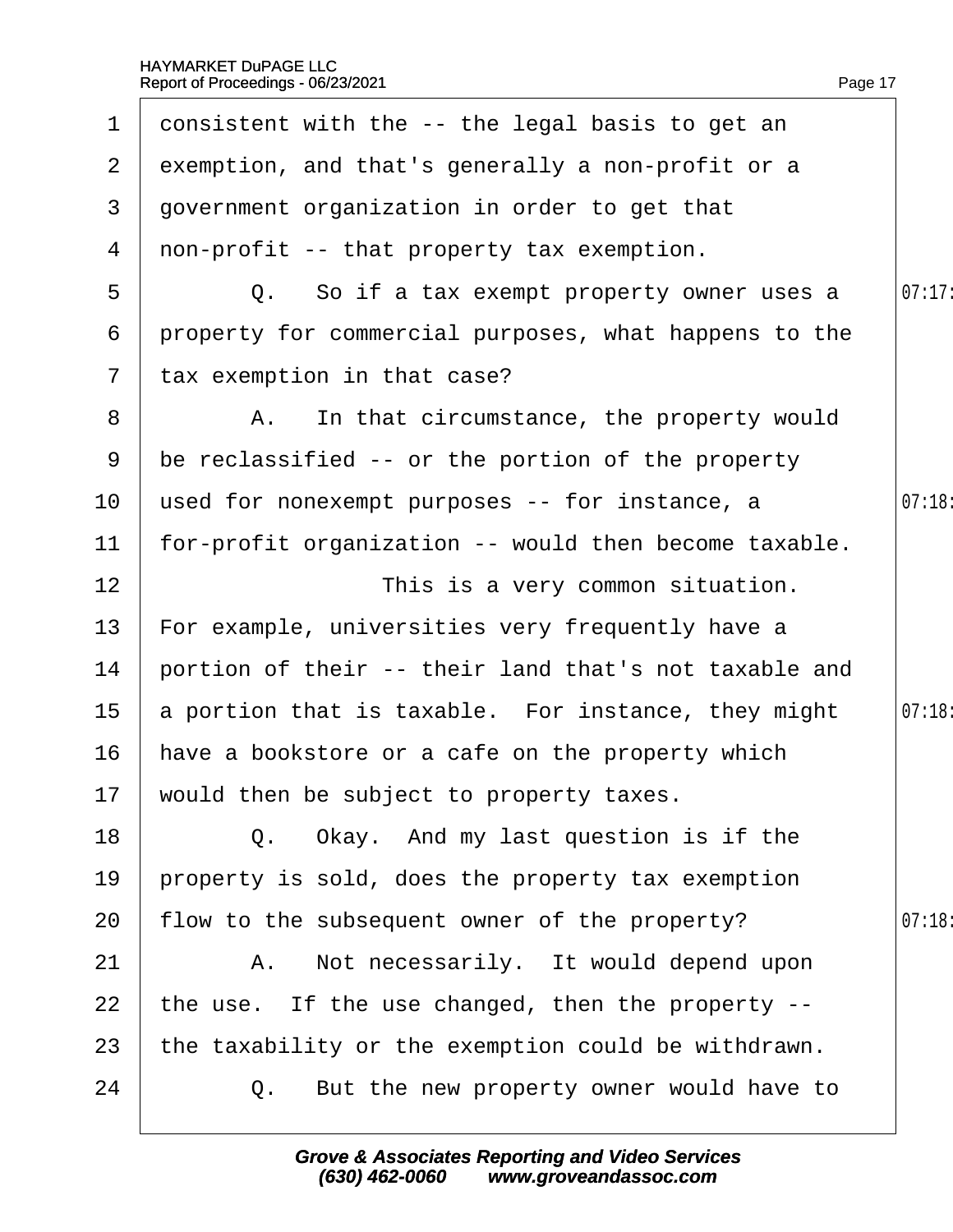| $\mathbf 1$     | go in and apply for that exemption?                   |       |
|-----------------|-------------------------------------------------------|-------|
| $\overline{2}$  | A. Right.                                             |       |
| 3               | Q. Okay.                                              |       |
| 4               | MS. O'KEEFE: Okay. That's the only questions          |       |
| 5               | we have. Thank you very much, Dr. Merriman.           | 07:19 |
| 6               | MR. MERRIMAN: Thank you.                              |       |
| $\overline{7}$  | MR. HERVAS: I'm going to interject here at            |       |
| 8               | this point and ask Ms. Smith if she's going to        |       |
| 9               | dontinue with her objection to the testimony?         |       |
| 10              | Ms. Smith, did you hear me?                           | 07:19 |
| 11              | MS. SMITH: Yeah, I apologize. I had to                |       |
| 12              | unmute myself. Yes, I maintain the objection that     |       |
| 13 <sup>°</sup> | it's not relevant or -- as rebuttal evidence and that |       |
| 14              | It seems to give an opinion about property tax law    |       |
| 15 <sub>1</sub> | that was not disclosed. I'm going to maintain that    | 07:19 |
| 16              | objection.                                            |       |
| 17              | MR. HERVAS: Okay. I'm going to overrule the           |       |
| 18              | objection based on the testimony, and we can now go   |       |
| 19              | to cross-examination.                                 |       |
| 20              | CHAIRMAN DALY: At this time, I would ask,             | 07:20 |
| 21              | Mr. Ellenbecker, if you'd like to start if you have   |       |
| 22              | any cross-examination for the witness?                |       |
| 23              | MR. ELLENBECKER: Yeah, just briefly.                  |       |
| 24              | <b>CROSS-EXAMINATION</b>                              |       |
|                 |                                                       |       |

Page 18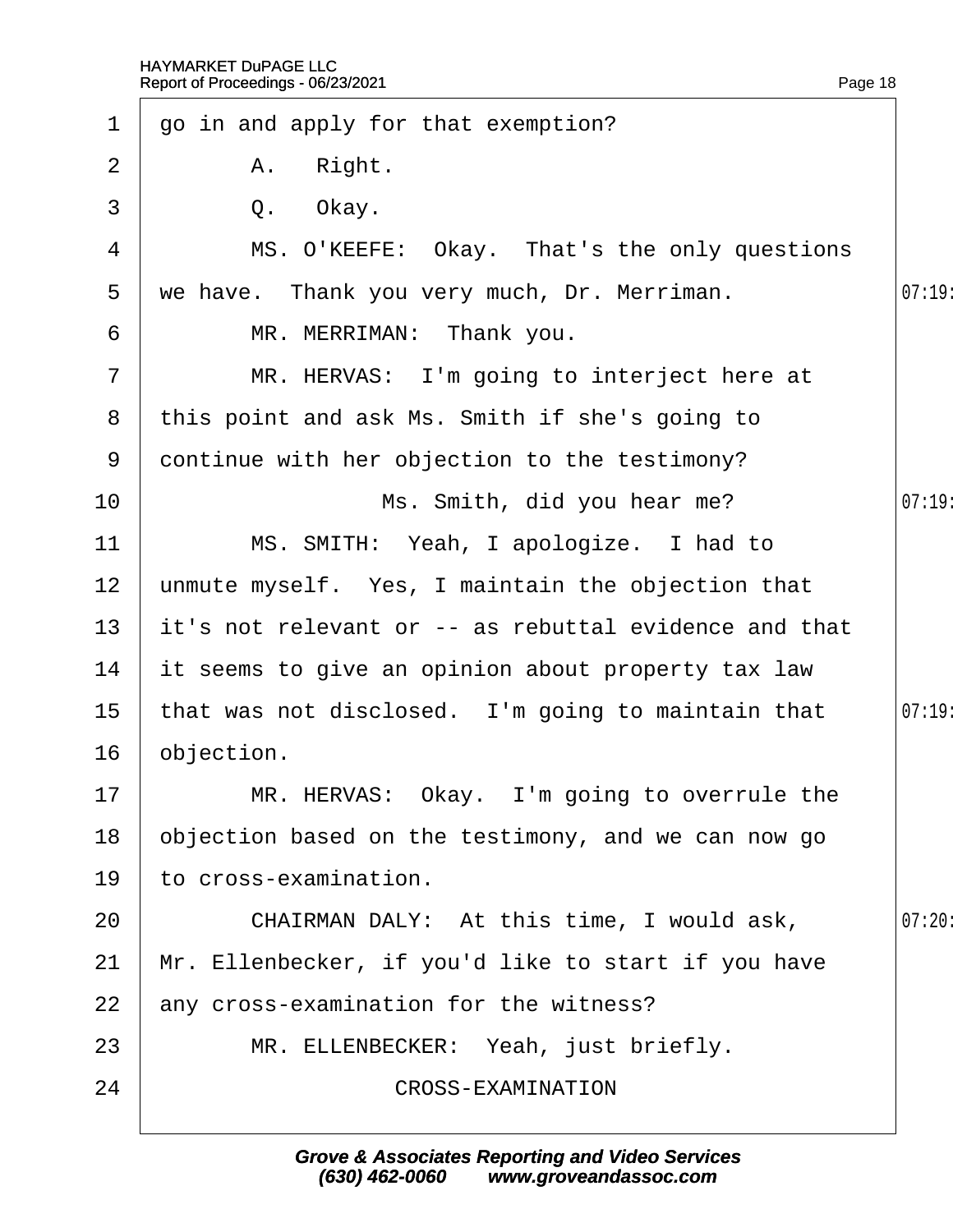|              | Report of Proceedings - 06/23/2021                    | Page 19 |
|--------------|-------------------------------------------------------|---------|
| 1            | BY MR. ELLENBECKER:                                   |         |
| 2            | Q. Dr. Merriman, just out of curiosity, we            |         |
| 3            | received a resumé for you today, and I was looking at |         |
| 4            | the selected publications and selected presentations. |         |
| 5            | And I understand it's a shortened list, but have you  | 07:20:  |
| 6            | ever written on the specific issue of increased       |         |
| $\mathbf{7}$ | levies on residential or commercial taxpayers as a    |         |
| 8            | result of the not-for-profit sector moving into an    |         |
| 9            | area?                                                 |         |
| 10           | A. I don't think I have ever written on that          | 07:20:  |
| 11           | specific issue.                                       |         |
| 12           | Q. Okay. Would you agree that the                     |         |
| 13           | hon-profit sector can impose fiscal hardships on      |         |
| 14           | villages or cities?                                   |         |
| 15           | MS. O'KEEFE: Objection; outside the scope of          | 07:20   |
| 16           | direct.                                               |         |
| 17           | MR. ELLENBECKER: Do I need to respond,                |         |
| 18           | Mr. Hervas?                                           |         |
| 19           | MR. HERVAS: Sorry, I need the question                |         |
| 20           | epeated, please.                                      | 07:21   |
| 21           | MR. ELLENBECKER: Yeah, I said would you agree         |         |
| 22           | that the non-profit sector can pose fiscal hardships  |         |
| 23           | on villages and municipalities.                       |         |
| 24           | MS. O'KEEFE: And I objected saying that was           |         |
|              |                                                       |         |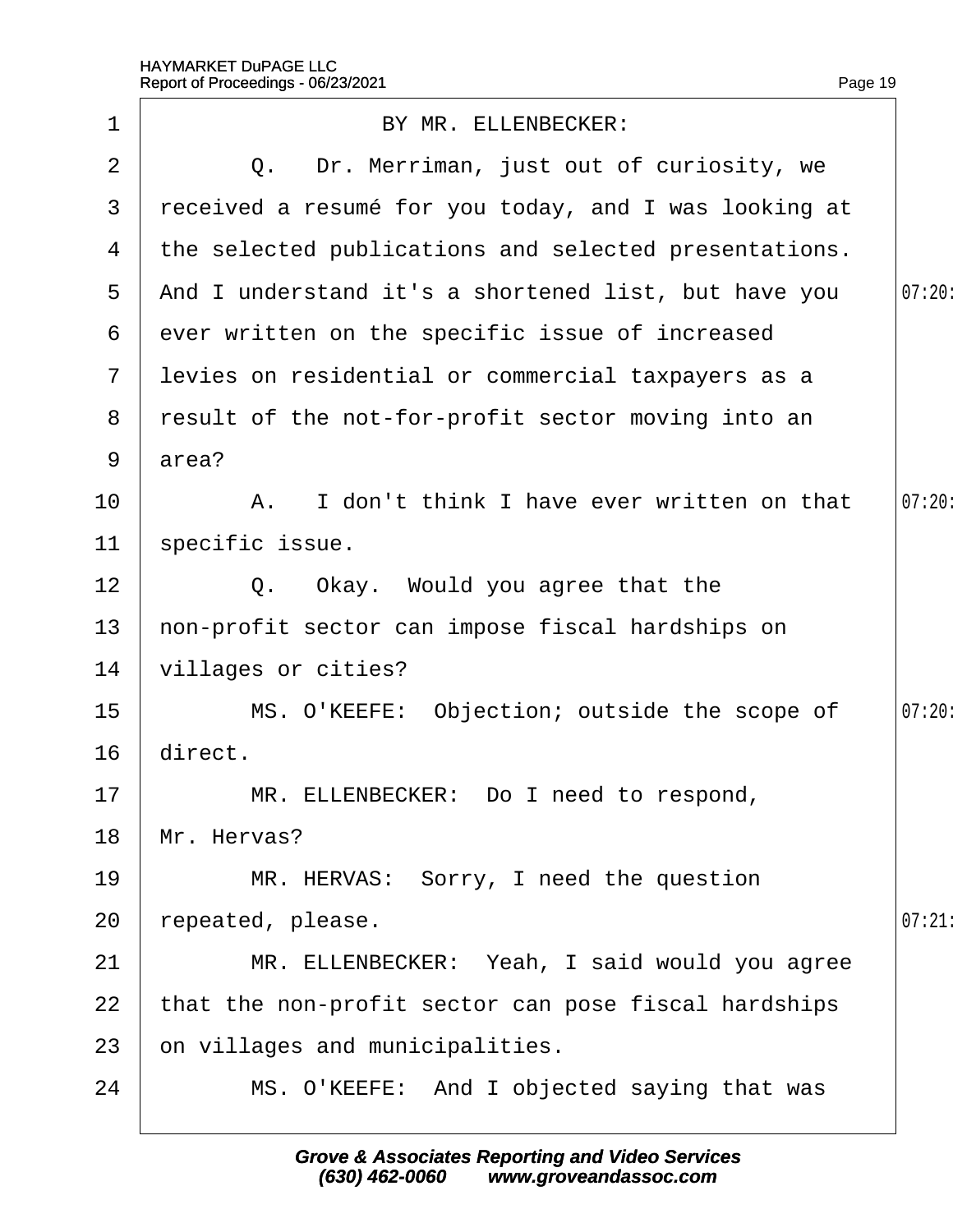| 1               | dutside the scope of his direct testimony.            |        |
|-----------------|-------------------------------------------------------|--------|
| $\overline{2}$  | MR. HERVAS: I'm going to overrule the                 |        |
| 3               | objection.                                            |        |
| $\overline{4}$  | BY THE WITNESS:                                       |        |
| 5               | A. I guess -- I guess you would have to be            | 07:21  |
| 6               | more specific. I guess what do you mean by a "fiscal" |        |
| $\mathbf{7}$    | hardship"?                                            |        |
| 8               | BY MR. ELLENBECKER:                                   |        |
| 9               | Q. Well, you would agree that there can               |        |
| 10              | be -- you can reach a certain point when a non-profit | 07:21  |
| 11              | or a non-profit sector grows too large that the levy  |        |
| 12 <sub>2</sub> | against all the remaining taxpayers can impose a      |        |
| 13              | hardship financially on some of those --              |        |
| 14              | A. The levy -- the -- their tax levy could            |        |
| 15              | go up if there were a lot of non-profits. I can       | 07:22: |
|                 | 16 agree with that. At what point it becomes a fiscal |        |
|                 | 17 hardship, I guess, is -- you know, I don't know.   |        |
| 18              | Q. And like you testified, if there's a loss          |        |
| 19              | of property tax revenue due to a not-for-profit       |        |
| 20              | moving in, the municipality or village still needs to | 07:22: |
| 21              | provide services to that property in terms of fire or |        |
| 22              | police; correct?                                      |        |
| 23              | A. Well, I guess I wouldn't call it a loss            |        |
| 24              | of property tax revenue. What you would get is a      |        |
|                 |                                                       |        |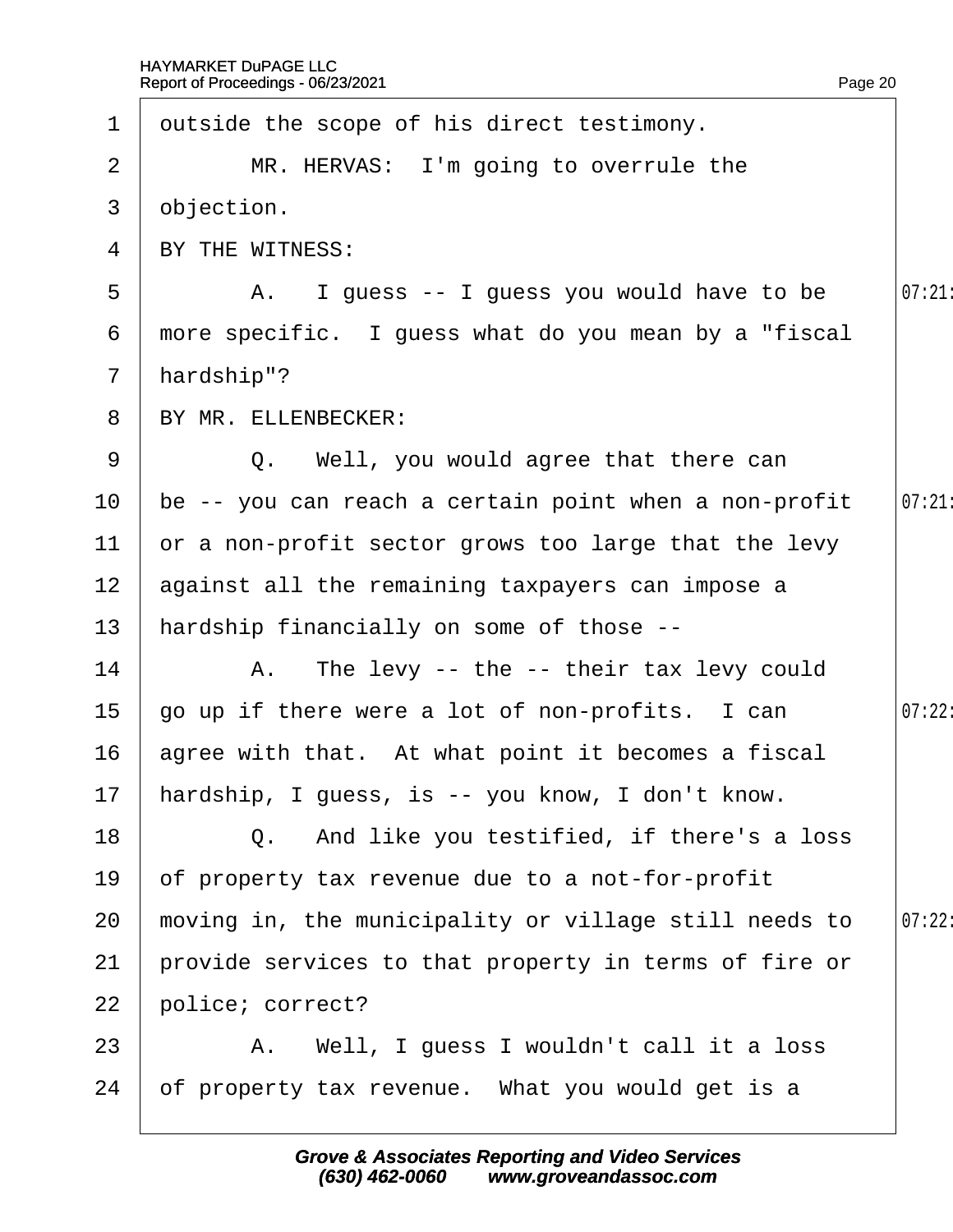| $\mathbf 1$     | higher tax rate for the remaining taxpayers.         |        |
|-----------------|------------------------------------------------------|--------|
| 2               | Q. I'll reword it. You would agree that a            |        |
| 3               | non-for-profit still gets the benefit of village     |        |
| 4               | services, like police and fire?                      |        |
| 5               | A. Yes, that I would agree with.                     | 07:23  |
| 6               | Q. And the cost of those services is, as you         |        |
| $\overline{7}$  | mentioned, as a result of the levy imposed on the    |        |
| 8               | remaining taxpayers?                                 |        |
| 9               | A. That's correct.                                   |        |
| 10              | Q. And as it relates to the current                  | 07:23  |
| 11              | application or the people who brought you in here    |        |
| 12 <sub>2</sub> | today, Haymarket, if Haymarket is provided a tax     |        |
| 13              | exemption those -- or the continuation of those      |        |
| 14              | services would then be borne by increased taxes paid |        |
| 15 <sub>1</sub> | by Itasca residents and businesses; right?           | 07:23: |
| 16              | MS. O'KEEFE: Objection; there's been no              |        |
|                 | 17 discussion of a Haymarket case in the direct      |        |
| 18              | testimony.                                           |        |
| 19              | MR. ELLENBECKER: So if we're not going to tie        |        |
| 20              | it to Haymarket, should we agree his testimony is    | 07:23  |
| 21              | irrelevant?                                          |        |
| 22              | MS. O'KEEFE: No, I think his testimony is            |        |
| 23              | very irrelevant because it addresses property taxes  |        |
| 24              | and the impact they have on taxing bodies.           |        |
|                 |                                                      |        |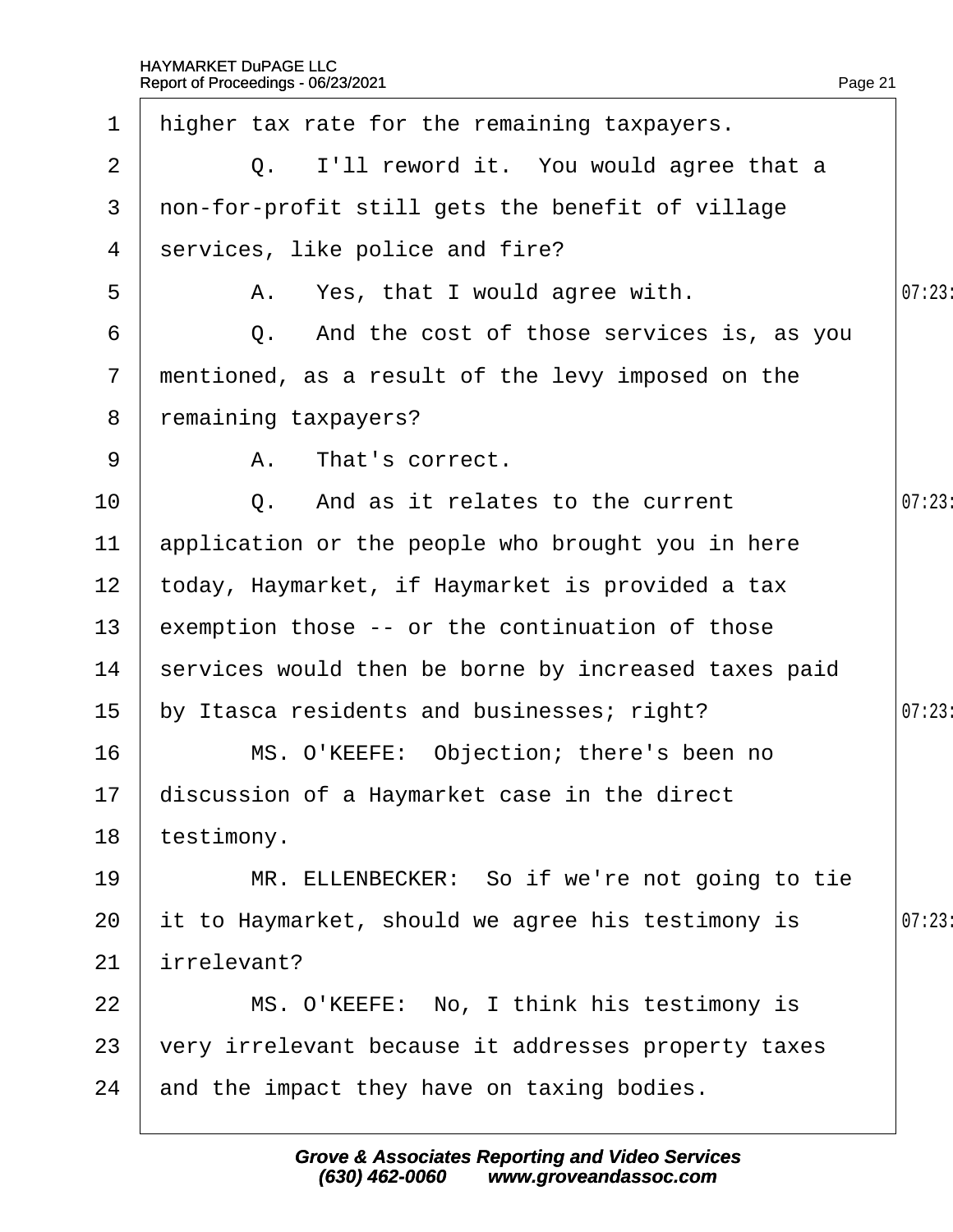| 1               | MR. HERVAS: Do you have a response to the             |        |
|-----------------|-------------------------------------------------------|--------|
| $\overline{2}$  | objection?                                            |        |
| 3               | MR. ELLENBECKER: Yeah, the response is that           |        |
| 4               | they brought him in to testify and represented his    |        |
| 5               | testimony as relevant to the special-use application  | 07:24: |
| 6               | at issue and that applicant is Haymarket. And I       |        |
|                 | 7 think it's a logical corollary or extension of his  |        |
| 8               | testimony that if we ask him specifically, based on   |        |
| 9               | his general testimony, who is going to bear the       |        |
| 10              | increased financial imposition, that I ask the next   | 07:24: |
| 11              | question and say "and that would be Itasca            |        |
| 12 <sub>2</sub> | residents."                                           |        |
| 13              | MS. O'KEEFE: So, Mr. Hervas, if I could               |        |
| 14              | reply. The genesis of the questions flow from the     |        |
| 15              | testimony that was provided by the Village's economic | 07:24: |
| 16              | expert and the misstatement that she made with        |        |
| 17              | regards to lost tax revenues. And the point of        |        |
| 18              | Dr. Merriman's testimony is just to clarify the       |        |
| 19              | process and the testimony -- that the taxes do not    |        |
| 20              | engage a loss. Which Mr. Ellenbecker doesn't seem to  | 07:24: |
| 21              | understand, because he keeps using the word "lost,"   |        |
| 22              | and really they're just reallocated.                  |        |
| 23              | MR. ELLENBECKER: And, Mr. Hervas, I would             |        |
| 24              | like to clarify with Dr. Merriman that the people who |        |

Page 22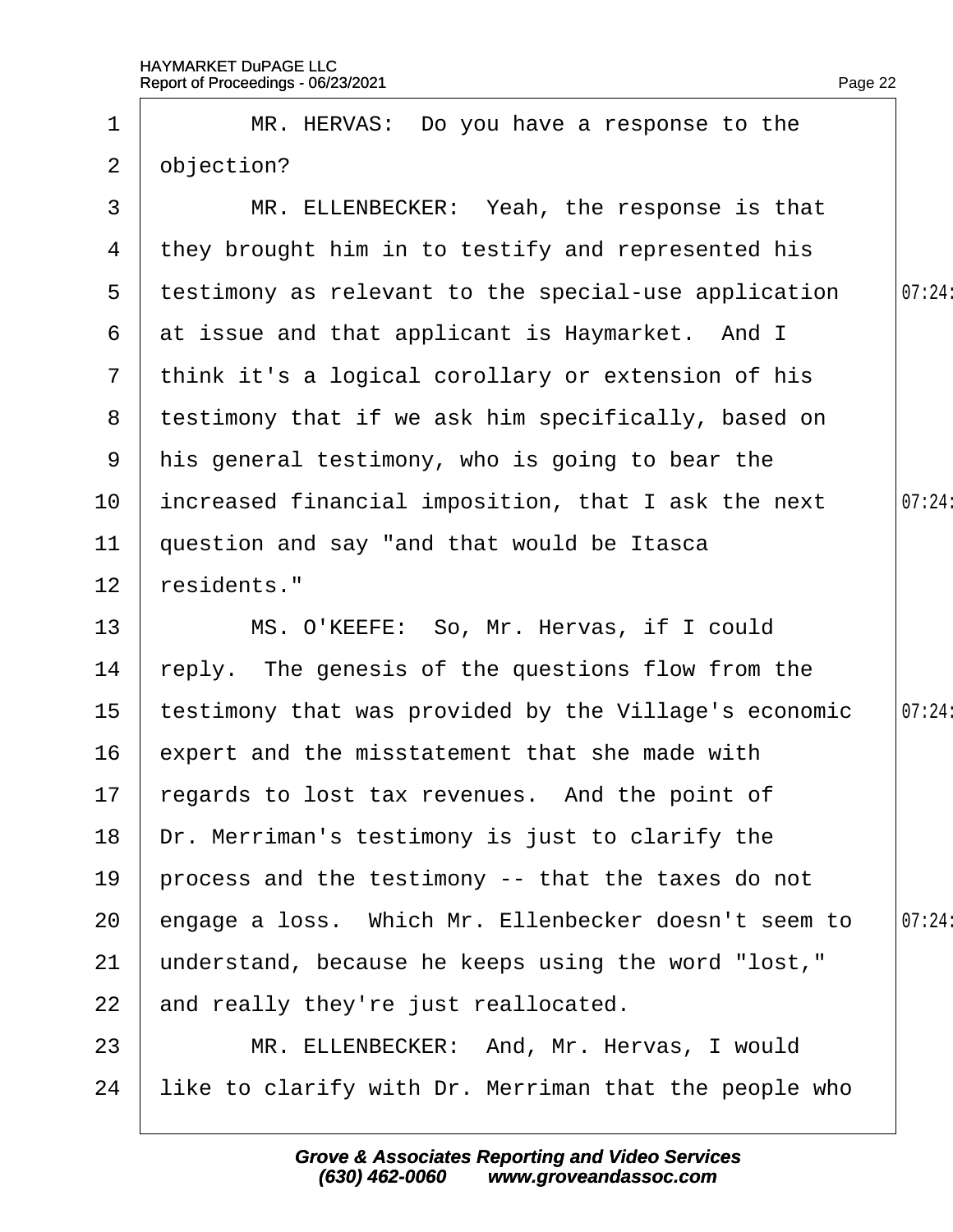| $\mathbf 1$     | are going to bear that increased cost will be the       |       |
|-----------------|---------------------------------------------------------|-------|
| $\overline{2}$  | businesses and residents of Itasca. That's all.         |       |
| 3               | MR. HERVAS: With respect -- I'm sorry, I have           |       |
| 4               | a little trouble when -- I need headphones to hear,     |       |
| 5               | but then when I speak, I can't speak clearly with the   | 07:25 |
| 6               | headphones on because I hear an echo. So I apologize    |       |
| $7\phantom{.}$  | for that.                                               |       |
| 8               | The specific objection related to                       |       |
| 9               | the mention of Haymarket into the question and the      |       |
| 10              | application of that. And so with respect to that        | 07:25 |
| $11$            | objection, I'm going to overrule the objection. It's    |       |
| 12 <sup>2</sup> | obvious that the witness is presented here by           |       |
| 13              | Haymarket, and the real overriding principle here is    |       |
| 14              | will the testimony be helpful to the Plan Commission    |       |
| 15              | in the application of that testimony.                   | 07:25 |
| 16              | So we'll see how far it goes, but                       |       |
|                 | 17 with respect to this specific question, I'm going to |       |
| 18              | allow it. So if the witness remembers the question      |       |
| 19              | or needs it repeated, let's move on.                    |       |
| 20              | BY THE WITNESS:                                         |       |
| 21              | A. Could you repeat the question, please.               |       |
| 22              | BY MR. ELLENBECKER:                                     |       |
| 23              | Q. I'll do my best. Assuming Haymarket                  |       |
| 24              | operates under tax exempt status, you would agree       |       |
|                 |                                                         |       |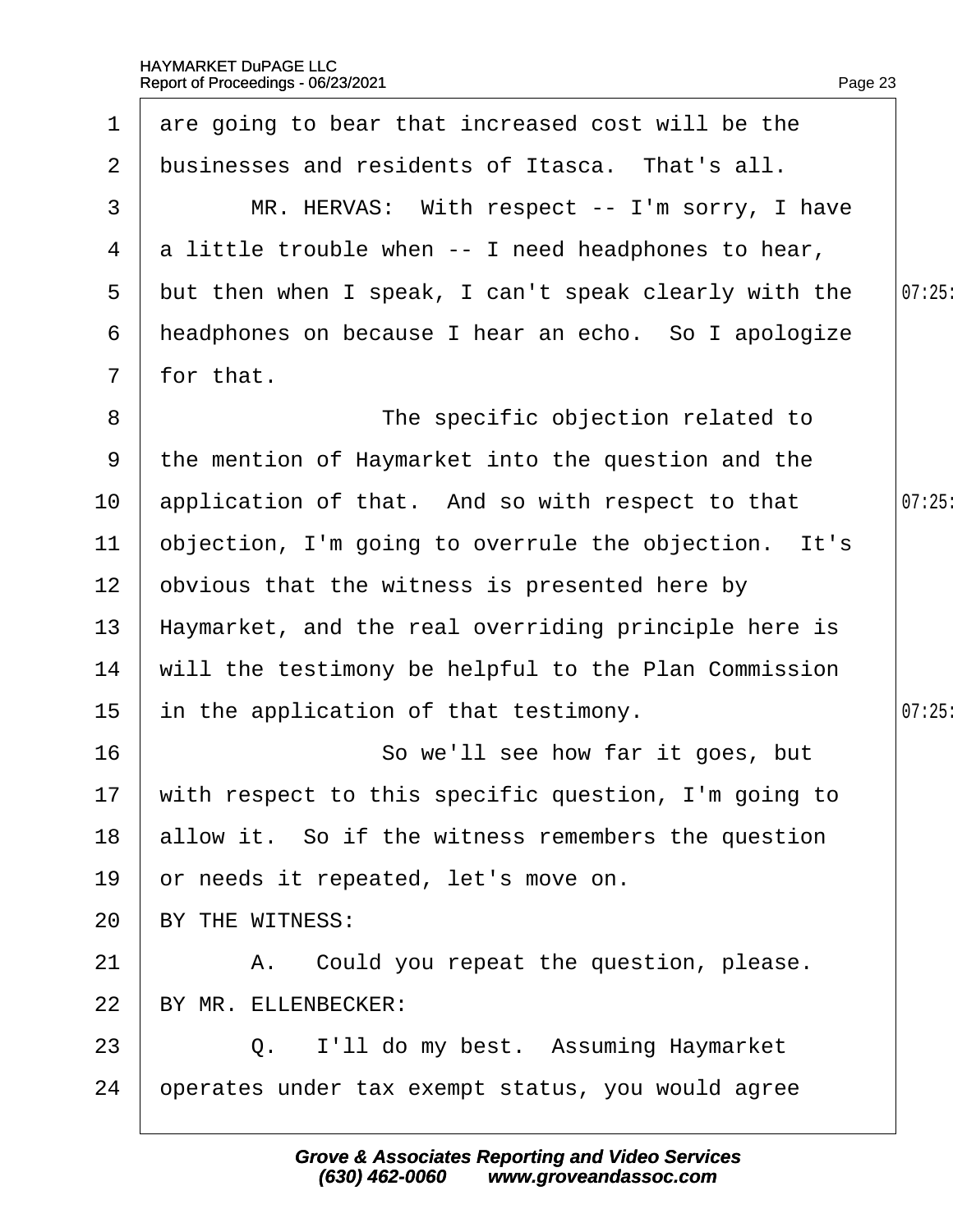| 1              | that because there's no property taxes lost, there's   |        |
|----------------|--------------------------------------------------------|--------|
| $\mathbf{2}$   | an increased levy on the remaining taxpayers? And      |        |
| 3              | those remaining taxpayers would be the residents and   |        |
| 4              | businesses in Itasca; correct?                         |        |
| 5              | A. Okay. So I think you have to say what               | 07:26  |
| 6              | was the situation prior to Haymarket and what's the    |        |
| $7\phantom{.}$ | situation after. So I'm not familiar with what the     |        |
|                | 8 use of the property was and what the -- the property |        |
| 9              | taxes paid prior to the -- Haymarket coming in. But,   |        |
| 10             | yes, whatever -- if there were property taxes paid on  | 07:26  |
| 11             | that property and now there were no property taxes     |        |
| 12             | paid on that property, it is the case that, if the     |        |
| 13             | levy remained the same, the tax rate would go up for   |        |
| 14             | the taxpayers who remained.                            |        |
| 15             | Q. Right. And those remaining taxpayers are            | 07:27: |
| 16             | Itasca residents?                                      |        |
| 17             | A. I'm sorry?                                          |        |
| 18             | Q. Those remaining tax taxpayers are Itasca            |        |
| 19             | residents?                                             |        |
| 20             | A. I would imagine it would be any overlying           | 07:27  |
| 21             | governments, which would likely involve, you know,     |        |
| 22             | the county, the school district, whatever other        |        |
| 23             | overlying governments there were for that particular   |        |
| 24             | parcel.                                                |        |
|                |                                                        |        |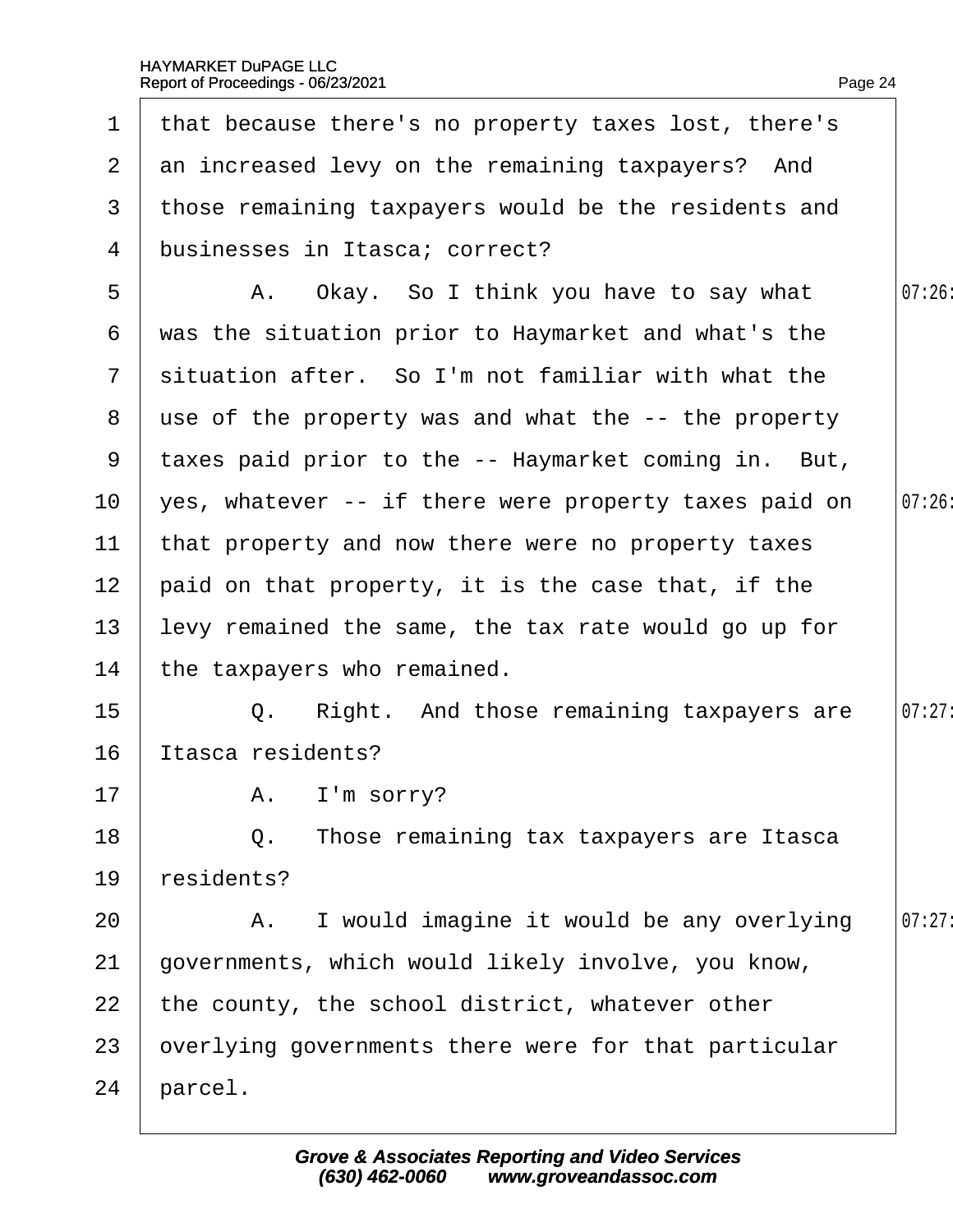$2$  further.

1 | MR. ELLENBECKER: Okay. All right. Nothing

| 3              | CHAIRMAN DALY: Thank you, Mr. Ellenbecker.            |       |
|----------------|-------------------------------------------------------|-------|
| 4              | Mr. DiNolfo, do you have any                          |       |
| 5              | dross-examination for the rebuttal witness,           | 07:27 |
| 6              | Dr. Merriman?                                         |       |
| $\overline{7}$ | MR. DI NOLFO: Mr. Chairman, I do not. Thank           |       |
| 8              | you.                                                  |       |
| 9              | CHAIRMAN DALY: Thank you, Mr. DiNolfo.                |       |
| 10             | Ms. Smith?                                            | 07:27 |
| 11             | MS. SMITH: No, no questions. Thank you.               |       |
| 12             | CHAIRMAN DALY: Okay, thank you. At this               |       |
| 13             | point, is there any redirect at this time,            |       |
| 14             | Ms. Smith -- or, excuse me, Ms. O'Keefe?              |       |
| 15             | MS. O'KEEFE: No, there's no redirect.                 | 07:28 |
| 16             | CHAIRMAN DALY: Okay. Do any members of the            |       |
| 17             | Plan Commission have any questions of the witness?    |       |
| 18             | Hearing none, I would thank the                       |       |
|                | 19 witness for his time this evening, and I would ask |       |
| 20             | Ms. O'Keefe to introduce your next witness, please.   | 07:28 |
| 21             | MS. O'KEEFE: Mr. Chairman, I'm going to turn          |       |
| 22             | it over to Ms. Dickson, who is going to introduce     |       |
| 23             | Aaron Gruen.                                          |       |
| 24             | CHAIRMAN DALY: Thank you.                             |       |
|                |                                                       |       |

Page 25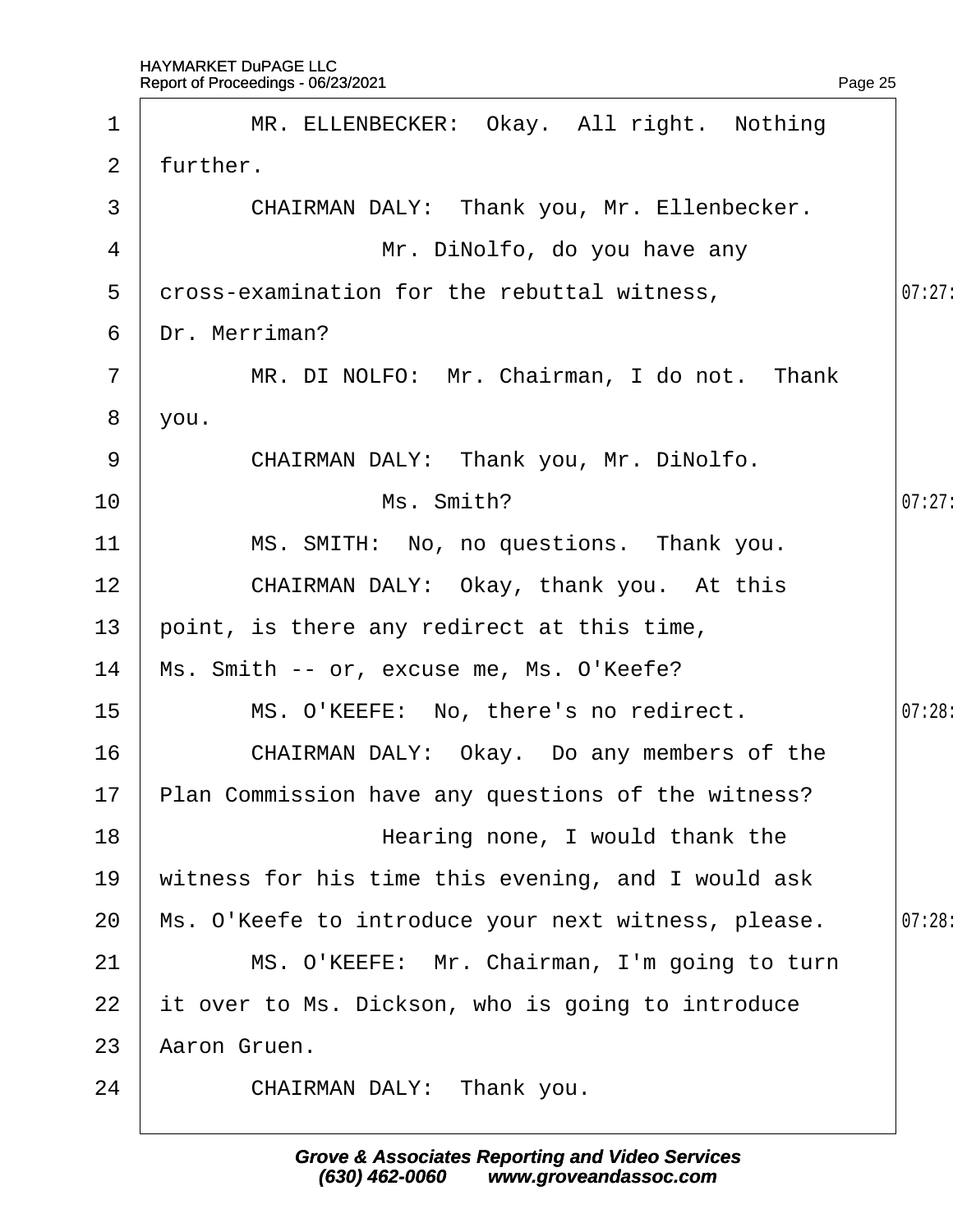| $\mathbf 1$     | MS. DICKSON: Okay. Good evening,                      |       |
|-----------------|-------------------------------------------------------|-------|
| $\mathbf{2}$    | Mr. Chairman, Plan Commission, counsel. We are        |       |
| 3 <sup>1</sup>  | presenting tonight Aaron Gruen, who is a principal    |       |
| 4               | with Gruen Gruen + Associates. Mr. Gruen testified    |       |
| 5               | to this panel back when we were all present and live  | 07:28 |
| 6               | and we could see each other in person, so we bring    |       |
| $\overline{7}$  | him here this evening virtually.                      |       |
| 8               | His original report, the economic                     |       |
| 9               | impact analysis report he prepared for Haymarket, is  |       |
| 10 <sup>°</sup> | a part of this record as a part of Exhibit 41, Tab 7, | 07:29 |
| 11              | and he is presenting, through his testimony this      |       |
| 12 <sub>2</sub> | evening, two exhibits. They're both as part of        |       |
| 13 <sub>2</sub> | Exhibit 91, which we submitted to the Village last    |       |
| 14              | Friday.                                               |       |
| 15              | Mo, if possible, I would ask if you                   | 07:29 |
| 16              | could have those exhibits ready so that when          |       |
|                 | 17 Mr. Gruen calls for them, you have them. It's two  |       |
| 18              | exhibits but it's under the heading of Exhibit 91.    |       |
| 19              | And maybe you just want to keep it off the screen     |       |
| 20              | until he calls for it so that the members of the      | 07:29 |
| 21              | panel can see Mr. Gruen.                              |       |
| 22              | Mr. Gruen was brought specifically                    |       |
| 23              | this evening to provide rebuttal testimony to the     |       |
| 24              | testimony that was provided by Sarah Ketchum, who is  |       |
|                 |                                                       |       |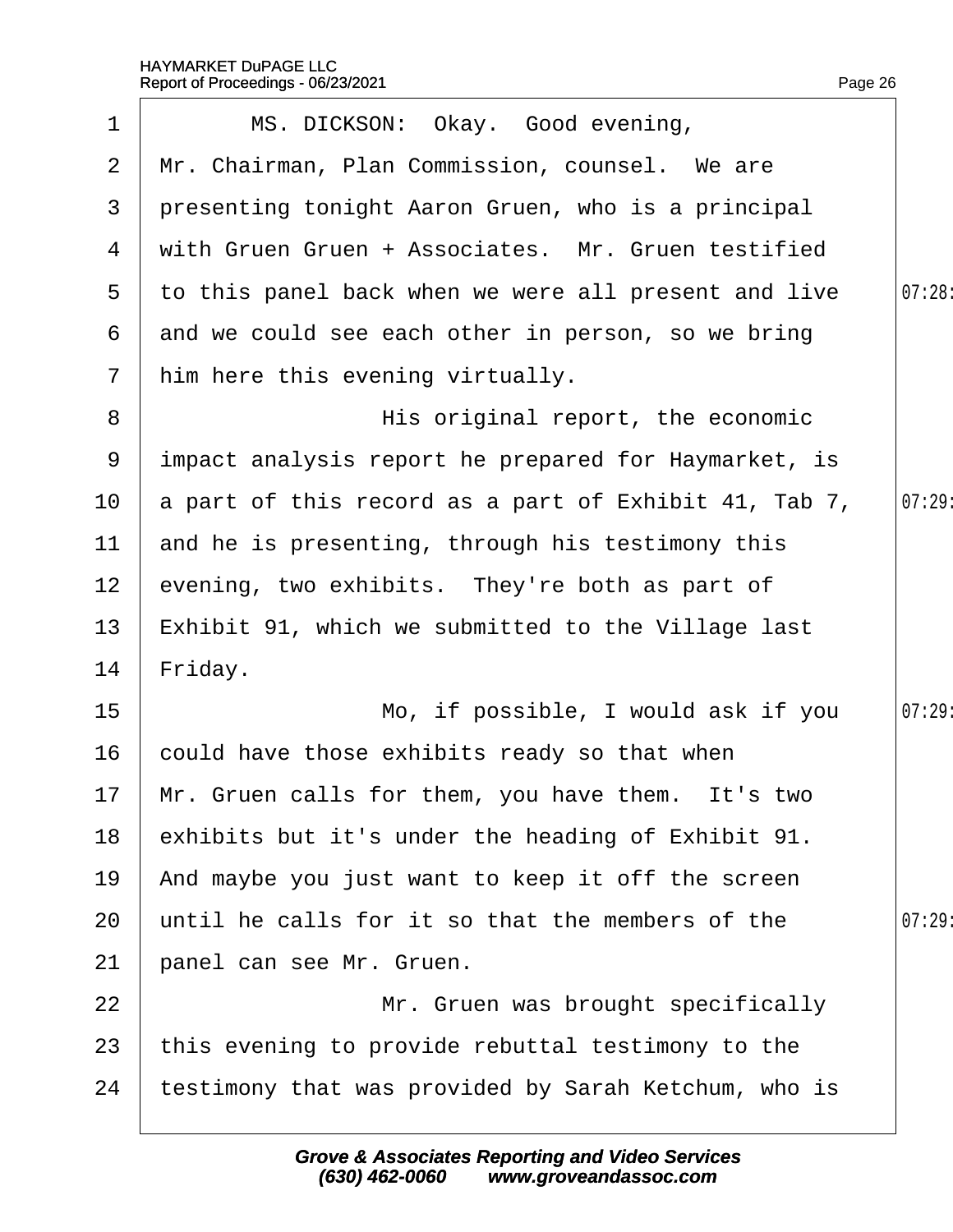| $\mathbf 1$     | the expert witness who was brought before the panel    |       |
|-----------------|--------------------------------------------------------|-------|
| 2 <sup>1</sup>  | by the Village.                                        |       |
| 3               | <b>DIRECT EXAMINATION</b>                              |       |
| 4               | BY MS. DICKSON:                                        |       |
| 5               | Q. And, Mr. Gruen, I would like to turn it             | 07:30 |
| 6               | over to you for your rebuttal to that.                 |       |
| $\overline{7}$  | A. Thank you. The report I previously                  |       |
|                 | 8 submitted testified about, mischaracterized by Sarah |       |
| 9               | Ketchum as, quote, "showing an adverse impact," end    |       |
| 10 <sup>°</sup> | quote, on the Village of Itasca, I do not believe      | 07:30 |
| 11              | that this is an accurate representation of the         |       |
| 12 <sub>2</sub> | analysis I presented. I've come here tonight to        |       |
| 13 <sup>°</sup> | correct the record. I'm not expressing new opinions.   |       |
| 14              | 'm here to rebut Ms. Ketchum's opinions through an     |       |
| 15 <sub>1</sub> | analysis of my previously tendered report.             | 07:30 |
| 16              | Using generally accepted standard                      |       |
|                 | 17 methodologies developed and refined over many years |       |
| 18              | and using reasonable and valid best available          |       |
| 19              | assumptions as described in the original report, I     |       |
| 20              | estimated the net annual fiscal impact to the Village  | 07:30 |
| 21              | of Itasca general fund of the proposed Haymarket       |       |
| 22              | DuPage plan development at a negative or shortfall of  |       |
| 23              | approximately \$10,000 to approximately \$17,500. The  |       |
| 24              | estimated annual shortfall equates to less than        |       |
|                 |                                                        |       |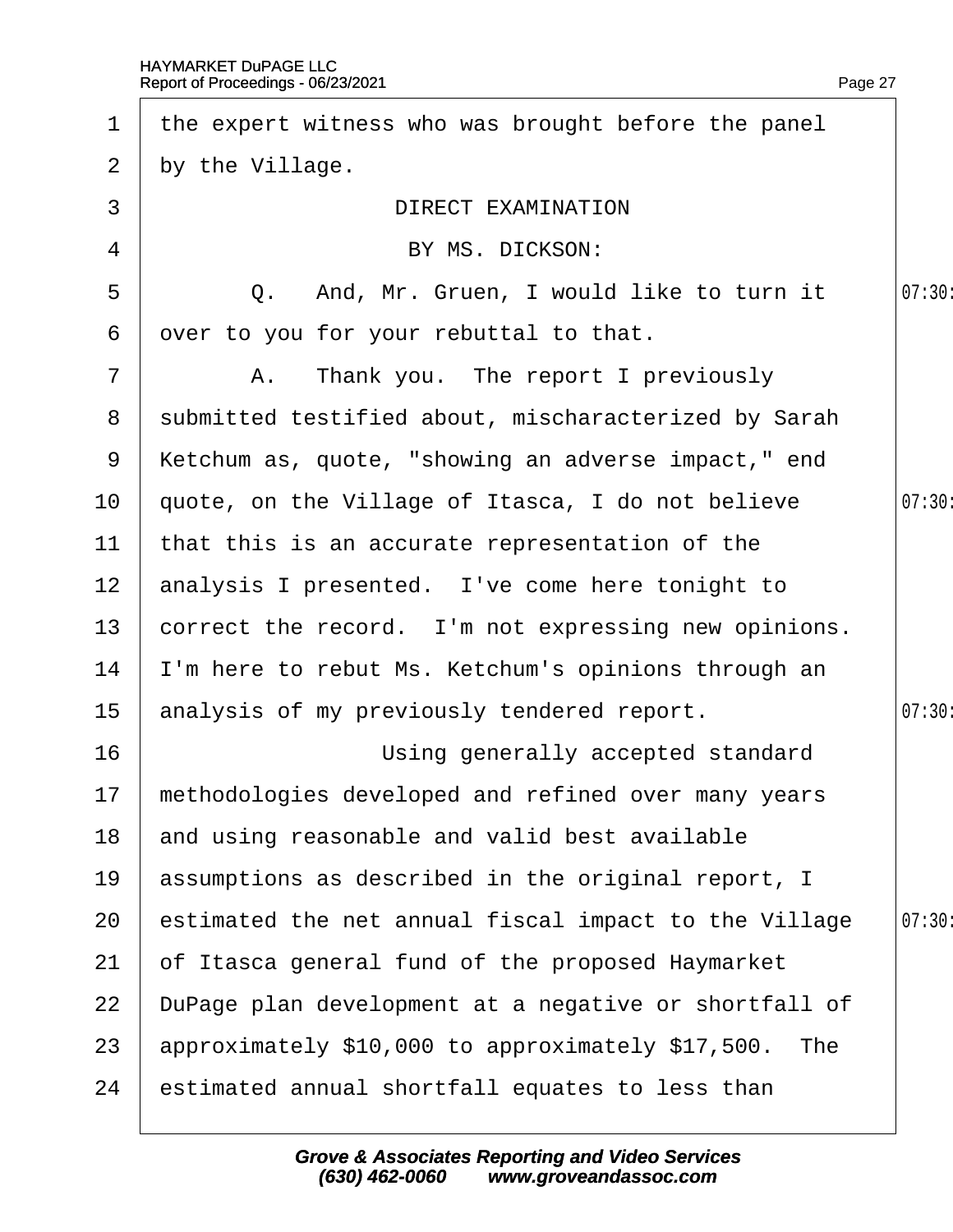| $\mathbf 1$     | one-tenth to less than two-tenths of one percent of     |        |
|-----------------|---------------------------------------------------------|--------|
| 2 <sup>1</sup>  | the total Itasca general fund budget in fiscal year     |        |
| 3               | 2018-2019 of \$10,780,900. As described in the          |        |
|                 | 4 driginal report, the net annual fiscal impact         |        |
| 5               | allocated to providing fire protection service to       | 07:31  |
|                 | 6 Haymarket DuPage was estimated at a negative or       |        |
|                 | 7 shortfall of \$32,937 to \$46,302. The estimated net  |        |
|                 | 8 service cost of providing fire protection service,    |        |
|                 | 9 including emergency medical services, or EMS, equates |        |
| 10 <sup>°</sup> | to .721 of one percent to .93 of one percent of the     | 07:31  |
| 11              | total Itasca Fire Protection District expenditures of   |        |
| 12 <sub>2</sub> | \$4,581,700. To provide further context, on an annual   |        |
| 13 <sup>°</sup> | cost per capita basis of all the Village residents,     |        |
| 14              | excluding the businesses, the service cost estimate     |        |
| 15 <sub>1</sub> | equates to approximately \$3.36 to \$4.72 per Itasca    | 07:32: |
| 16              | resident.                                               |        |
| 17              | Ms. Ketchum expressed her                               |        |
| 18              | understanding that I did not address the Polaris        |        |
| 19              | addendum. The Polaris addendum presents the             |        |
| 20              | conclusion that, quote, "Itasca's public safety         | 07:32: |
| 21              | agencies will continue to have sufficient capacity to   |        |
| 22              | handle calls without the need for additional            |        |
| 23              | personnel or equipment," end quote, even if the         |        |
| 24              | service calls for advanced life support, or ALS,        |        |
|                 |                                                         |        |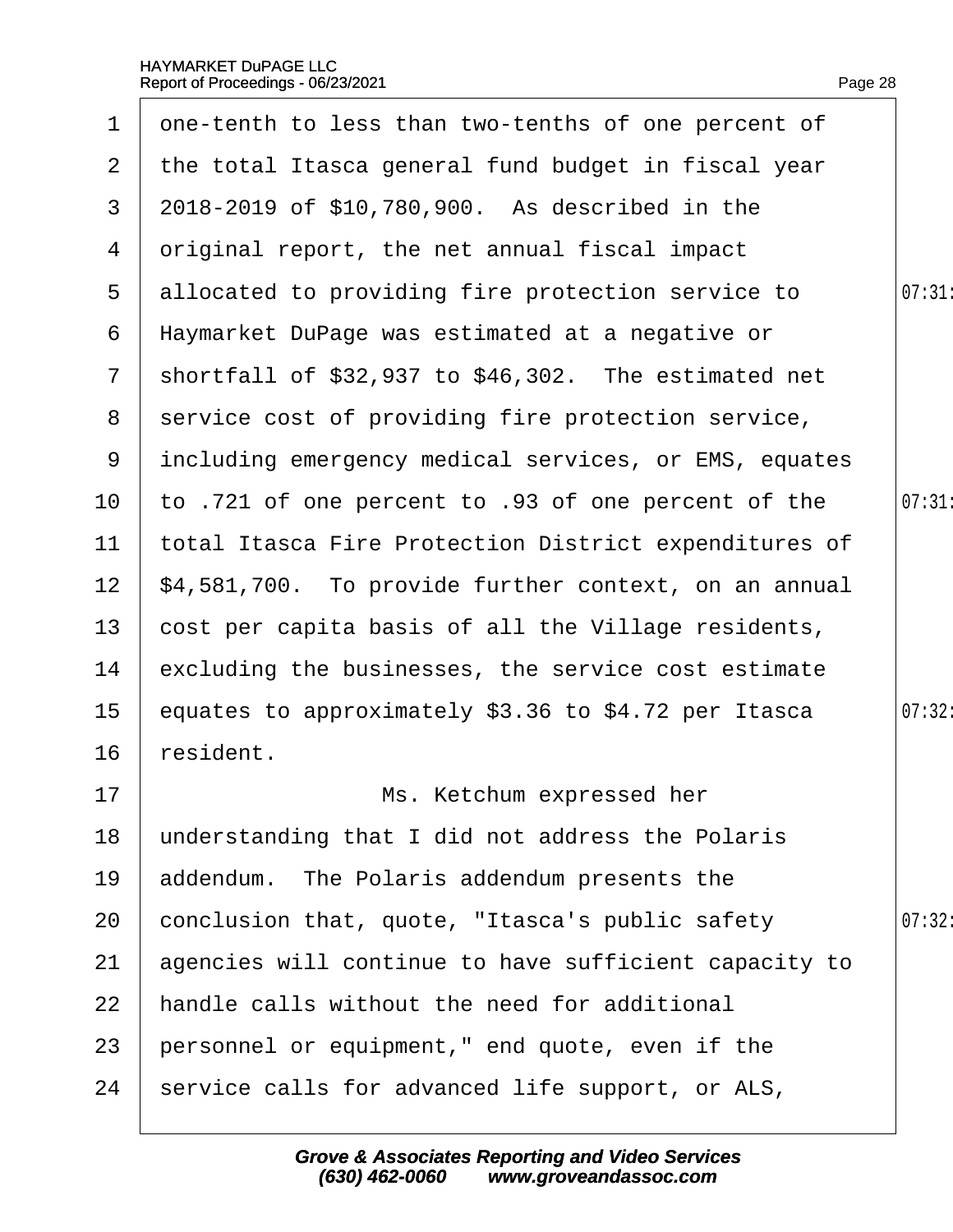| $\mathbf 1$     | reflect the level of calls experienced by Haymarket    |        |
|-----------------|--------------------------------------------------------|--------|
| $\overline{2}$  | Chicago. Based on this conclusion, as I previously     |        |
| 3               | wrote, it is my opinion that the proposed Haymarket    |        |
| 4               | DuPage facility will not induce additional capital     |        |
| 5               | dosts for providing ALS service.                       | 07:33: |
| 6               | The Polaris addendum also presents                     |        |
| $\mathbf{7}$    | the conclusion that the original projections based on  |        |
| 8               | domparable suburban treatment and recovery home sites  |        |
| 9               | is the most accurate analysis of the projected impact  |        |
| 10              | on Itasca emergency responders. I understand that      | 07:33  |
| 11              | Haymarket Chicago provides services that will not be   |        |
| 12 <sub>2</sub> | offered at Haymarket DuPage. And Haymarket Chicago     |        |
| 13              | treats different types of patients than will be        |        |
| 14              | treated at Haymarket DuPage. I also understand,        |        |
| 15              | unlike Haymarket Chicago, women with children will     | 07:33: |
| 16              | hot be treated at Haymarket DuPage. Accordingly, I     |        |
|                 | 17 felied, and still rely, on the original projections |        |
| 18              | by Polaris.                                            |        |
| 19              | The Itasca Fire Protection                             |        |
| 20              | District's fiscal year 2018 annual financial report    | 07:33  |
| 21              | indicates collections of revenues equaling average     |        |
| 22              | service fees of approximately \$329 per call or        |        |
| 23              | dispatch. We previously conservatively assumed         |        |
| 24              | service fee revenue of 329 per call based on that      |        |
|                 |                                                        |        |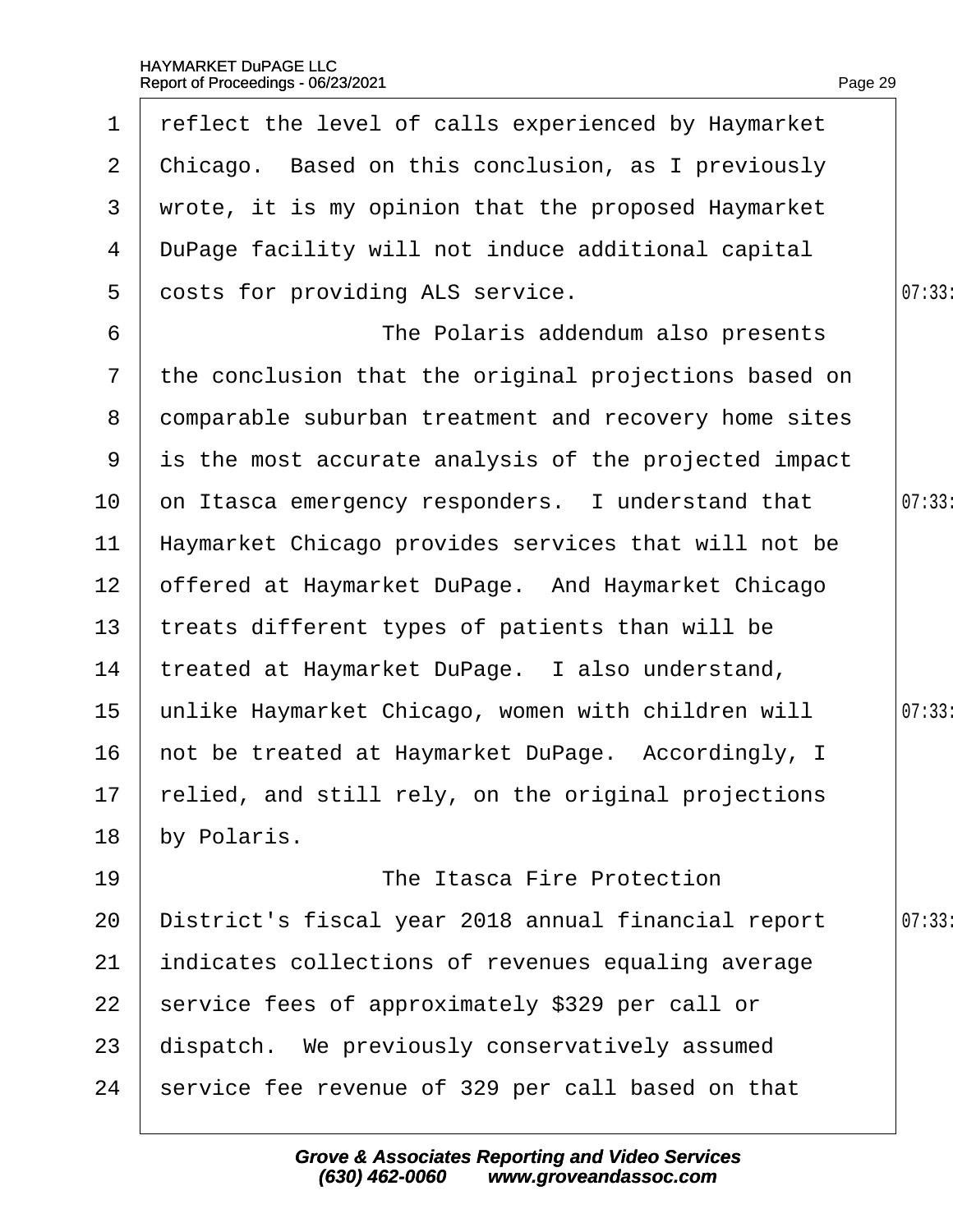| $\mathbf 1$           | report rather than the 2,100 fee for BLS/ALS service  |        |
|-----------------------|-------------------------------------------------------|--------|
| $\mathbf{2}^{\prime}$ | under the fee ordinance of February of 2019. Since    |        |
| 3                     | preparing the original report, the new ordinance has  |        |
| 4                     | raised the BLS/ALS service fee to \$5,390 up from     |        |
| 5                     | 2,600 from the fee ordinance increase of 2020. It's   | 07:34: |
| 6                     | reasonable to assume the higher fee was set to        |        |
| $\mathbf{7}$          | recover more funds or increase the collection of      |        |
| 8                     | service fees to offset the cost of providing service. |        |
| 9                     | In the Polaris addendum, based on                     |        |
| 10 <sup>°</sup>       | the comparison made to Haymarket Chicago, Polaris     | 07:34: |
| 11                    | estimated 43 ALS calls for Haymarket DuPage, although |        |
| 12 <sub>2</sub>       | this comparison was not deemed the most appropriate   |        |
| 13                    | basis for estimating calls induced by Haymarket       |        |
| 14                    | DuPage. Using the methodology previously described    |        |
| 15                    | in our report and prior presentation, 43 ALS calls    | 07:35  |
| 16                    | will result in an estimate of \$82,431 in cost before |        |
| 17 <sup>17</sup>      | fee recovery. Adding the estimated seven fire         |        |
| 18                    | service calls would result in an estimated net fiscal |        |
| 19                    | impact or annual shortfall of \$86,052, assuming      |        |
| 20                    | service fees of only 329 per call rather than the     | 07:35  |
| 21                    | service fee called for in the new ordinance. This     |        |
| 22                    | equates to 1.88 percent of the budget for fiscal year |        |
| 23                    | ending June 30th, 2018.                               |        |
| 24                    | To put this percentage in context,                    |        |
|                       |                                                       |        |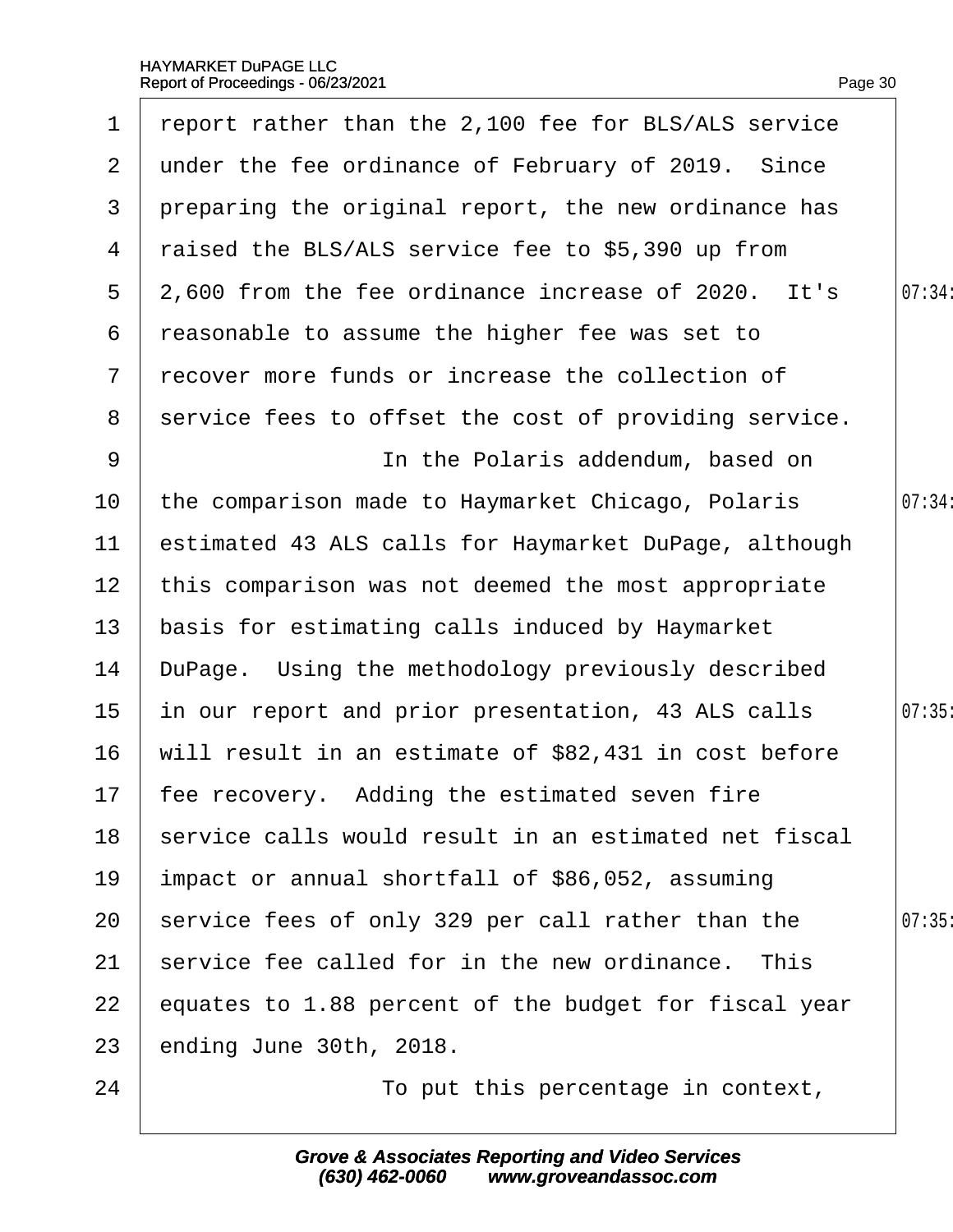|                 | 1 over the last four years the property tax levy for     |        |
|-----------------|----------------------------------------------------------|--------|
|                 | 2 the fire district has increased much higher, at an     |        |
|                 | 3 annual average rate of over eight percent. On a        |        |
|                 | 4 per capita basis, the estimated annual shortfall to    |        |
| 5               | apply to the Chicago Haymarket scenario totals \$8.74    | 07:36: |
| 6               | per resident up from \$4.72 per resident in the          |        |
| $\overline{7}$  | driginal report. The higher call volume scenario,        |        |
| 8               | then, would not result in an undue burden.               |        |
| 9               | In my opinion, the estimated net                         |        |
| 10              | fiscal impact of the proposed Haymarket DuPage plan      | 07:36  |
| 11              | development does not represent an adverse fiscal         |        |
| 12 <sub>2</sub> | impact or undue fiscal burden on either the Village      |        |
| 13 <sup>°</sup> | or the fire district or any other taxing bodies.         |        |
| 14              | Even with higher call volume assumptions under the       |        |
| 15 <sub>1</sub> | Polaris addendum and using the highest end of the        | 07:36  |
| 16              | range of net costs we estimated for the village          |        |
|                 | 17 general fund, the total estimated net impact for both |        |
| 18              | the Village and fire district equates to \$10.51 per     |        |
| 19              | resident.                                                |        |
| 20              | I will also offer tonight rebuttals                      | 07:37  |
| 21              | to the opinions Ms. Ketchum expressed related to         |        |
| 22              | whether every property in the community needs to         |        |
| 23              | produce net positive fiscal revenue to the               |        |
| 24              | municipality; the impact study section of the zoning     |        |
|                 |                                                          |        |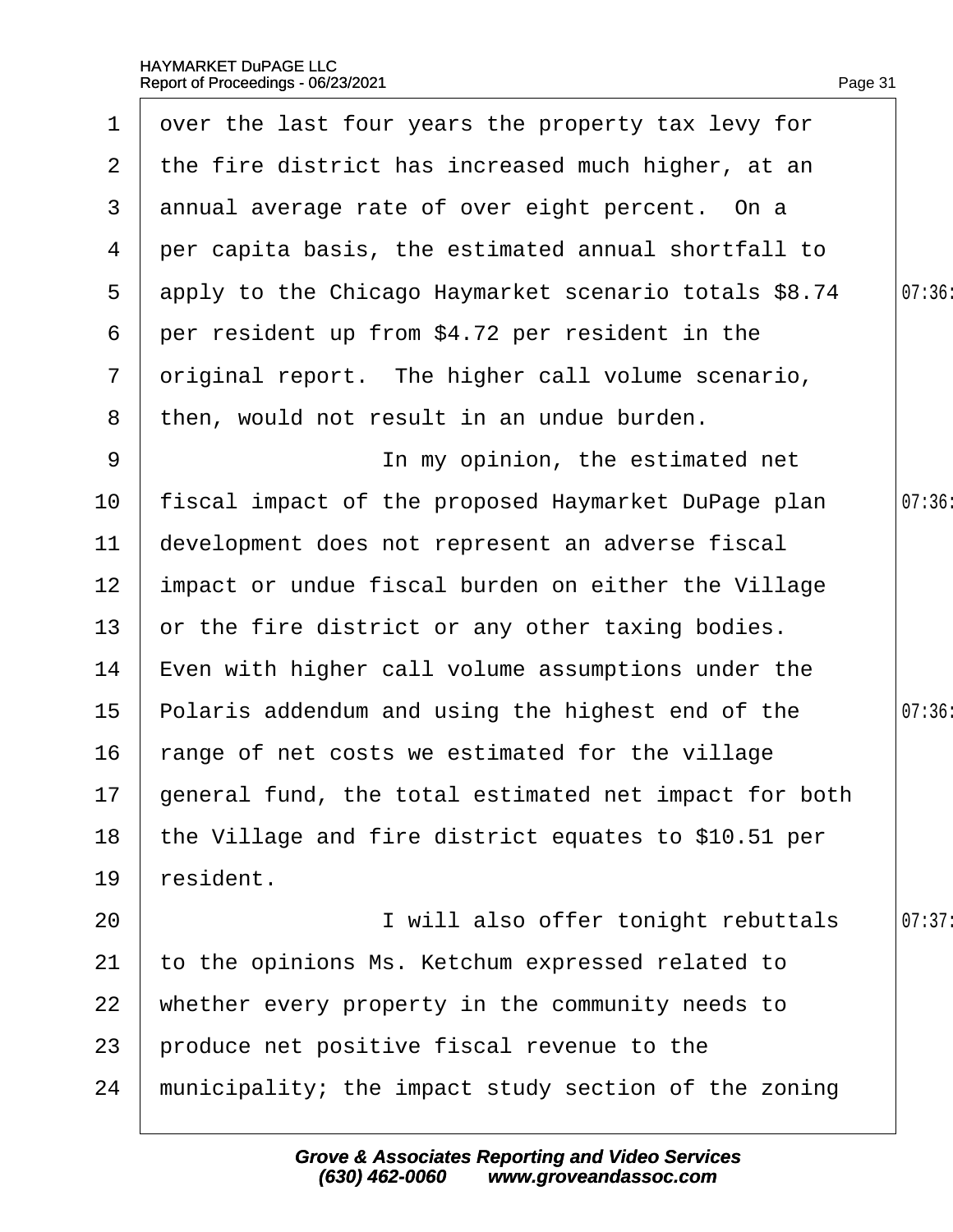|  | Page 32 |
|--|---------|

|                 | 1 drdinance; the past testimony and discussion related |        |
|-----------------|--------------------------------------------------------|--------|
|                 | 2 to sales and utility tax estimates as well as        |        |
| 3 <sup>1</sup>  | property taxes and residential equivalents; the        |        |
| 4               | driteria required to be met for any land use or land   |        |
| 5               | uses is to generate impacts; the identification of     | 07:37: |
| 6               | taxing districts potentially impacted by the proposed  |        |
| $\mathbf{7}$    | development; and, finally, I'll offer a brief comment  |        |
| 8               | related to the discussion at the end of last week's    |        |
| 9               | testimony about forecasting techniques and evaluation  |        |
| 10              | of the fiscal impacts of the proposed development.     | 07:37: |
| 11              | In my judgment and experience, not                     |        |
| 12 <sup>2</sup> | every property or use in Itasca or any other           |        |
| 13              | community is required to produce more revenues than    |        |
| 14              | cost for the taxing bodies. And this determination     |        |
| 15              | reflects appropriate public policy and sound           | 07:38: |
| 16              | planning. Not all households live in residences that   |        |
|                 | 17 generate more revenue than municipal service costs. |        |
| 18              | But these same residents generate demands for other    |        |
| 19              | goods and services from other non-government sources,  |        |
| 20              | they serve as a source of labor for local employers,   | 07:38  |
| 21              | and they volunteer their time to community affairs.    |        |
| 22              | Houses of worship, as another example, are not         |        |
| 23              | typically net revenue generators but are part of the   |        |
| 24              | fabric of what makes the community a community. Like   |        |
|                 |                                                        |        |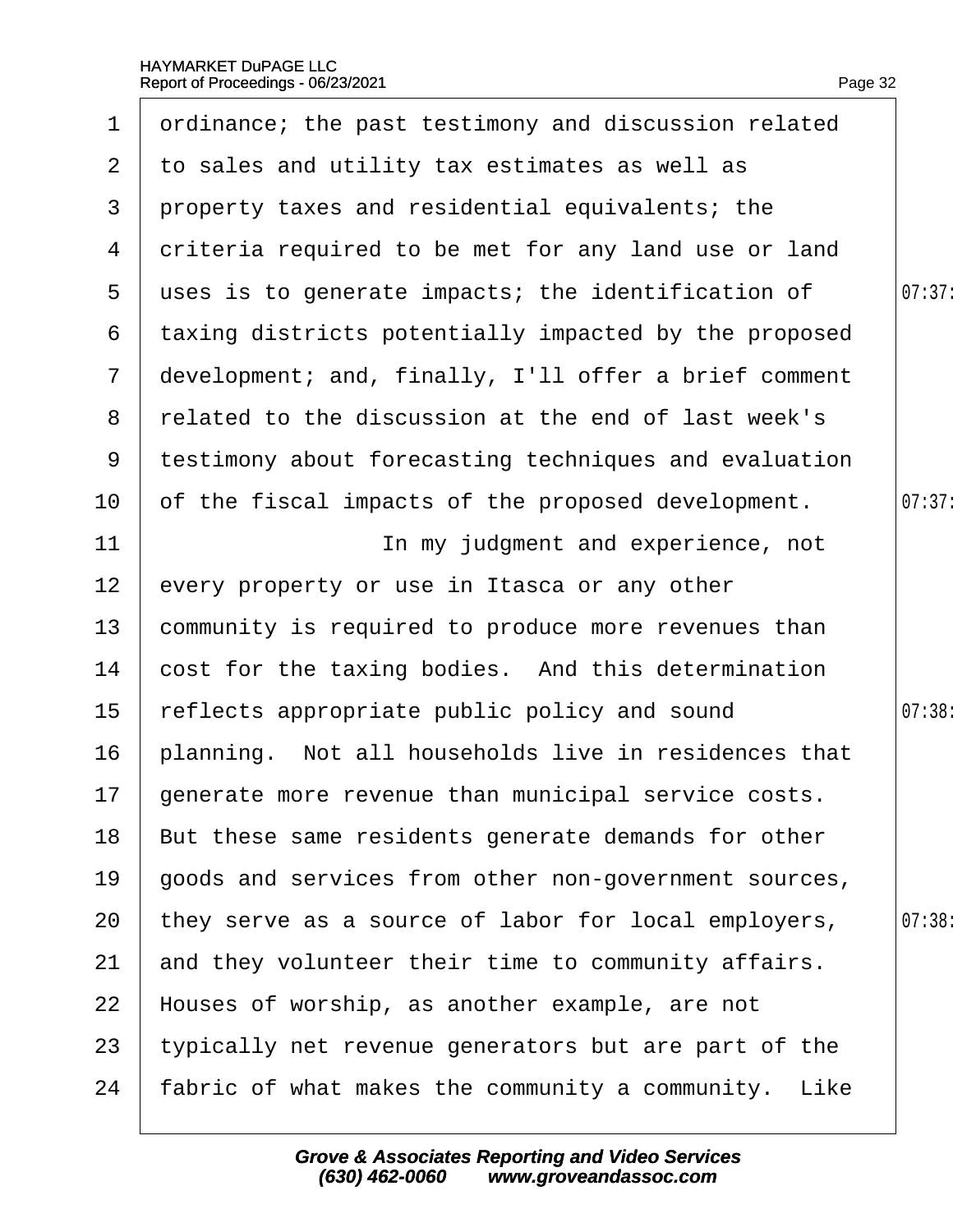|                  | 1 most other communities across the nation, Itasca's  |        |
|------------------|-------------------------------------------------------|--------|
| 2 <sup>1</sup>   | zoning ordinance recognizes the inherent benefits of  |        |
| 3                | a balance of land uses and permits non-profit uses in |        |
| 4                | the B-2 district in which the proposed Haymarket      |        |
| 5                | DuPage plan development is located.                   | 07:39  |
| 6                | Now, as Ms. Ketchum described on her                  |        |
| $\overline{7}$   | Slide 10 of the presentation she gave, Section 14 of  |        |
| 8                | the Itasca zoning ordinance provides the Plan         |        |
| 9                | Commission, as it is done here, require an economic   |        |
| 10               | impact/tax impact study detailing the impact which    | 07:39  |
| 11               | the plan development will have upon all taxes bodies. |        |
| 12 <sup>2</sup>  | Nothing in the Village of Itasca zoning ordinance     |        |
| 13 <sup>°</sup>  | specifies that the economic impact/tax impact study   |        |
| 14               | contemplates or requires comparing the plan           |        |
| 15 <sub>15</sub> | development to past uses. Nothing in the HKA          | 07:39: |
| 16               | PowerPoint presentation by Ms. Ketchum or the Kenrich |        |
|                  | 17 report cites a specific legal or other source to   |        |
| 18               | ustify comparing the plan development to a past use.  |        |
| 19               | In her June 2nd testimony,                            |        |
| 20               | Ms. Ketchum indicated agreement with the conclusion   | 07:39  |
| 21               | that the current zoning is not relevant when          |        |
| 22               | projecting the future impacts from Haymarket, which   |        |
| 23               | is what the current Itasca zoning ordinance requires. |        |
| 24               | She asserted, however, that the, quote, "current      |        |
|                  |                                                       |        |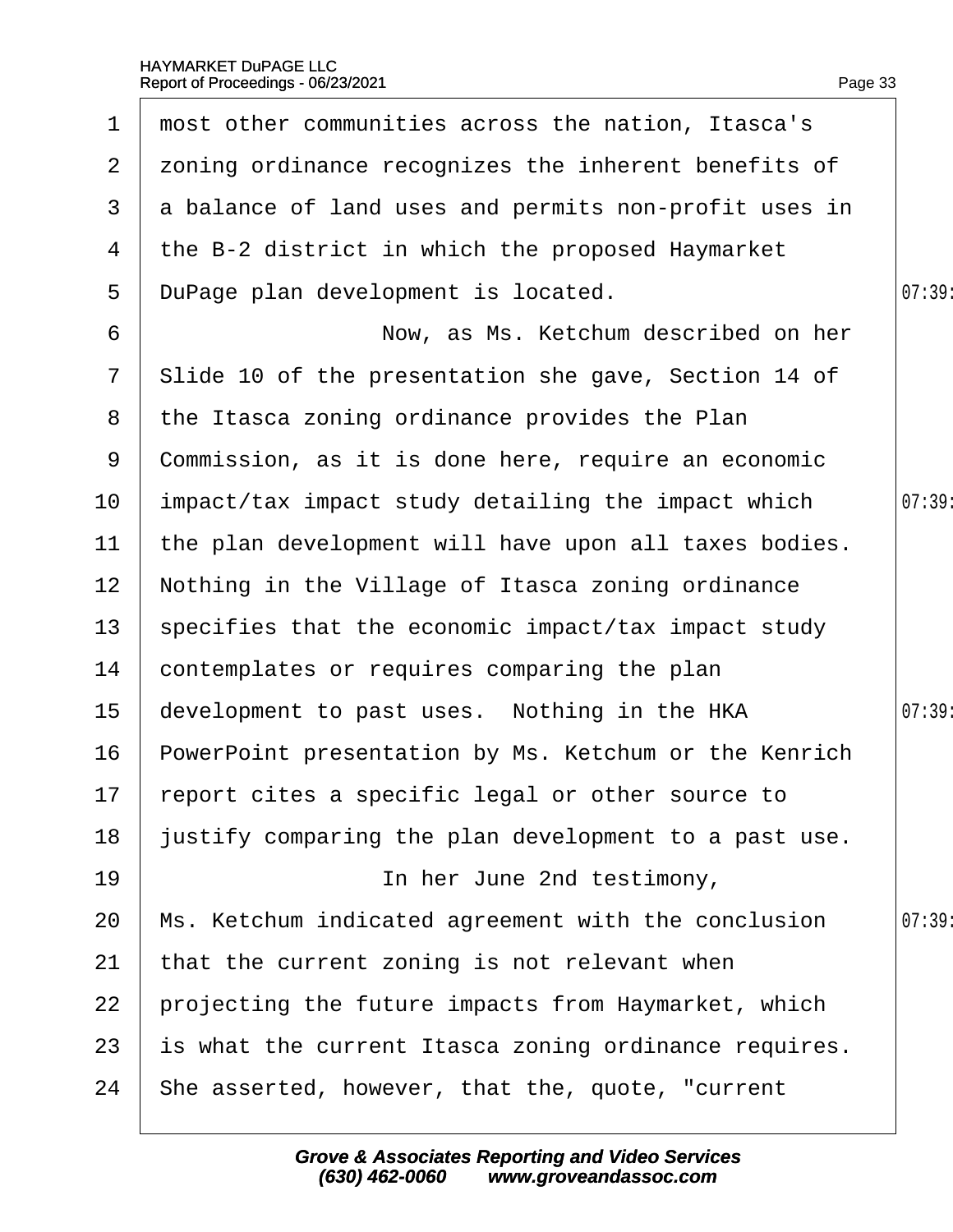| $\mathbf 1$     | zoning is relevant to the Plan Commission as it        |        |
|-----------------|--------------------------------------------------------|--------|
| $\mathbf{2}$    | evaluates the potential difference in impact from the  |        |
| 3               | past years," end quote.                                |        |
| 4               | The position and approach adopted by                   |        |
| 5               | Ms. Ketchum is outside the four corners of the Itasca  | 07:40: |
| 6               | zoning ordinance impact study provision. It's not      |        |
| $\overline{7}$  | what the ordinance about the impact study expressly    |        |
| 8               | states. A comparison of past uses is not required of   |        |
| 9               | an applicant. But apparently from a synthesis of       |        |
| 10              | Ms. Ketchum's testimony, the rationale for looking     | 07:40  |
| 11              | back at the past use and comparing it to the proposed  |        |
| 12 <sub>2</sub> | plan development is that the property previously       |        |
| 13              | generated tax revenue and it could, according to       |        |
| 14              | Ms. Ketchum, continue to do so, quote, "under a host   |        |
| 15              | of different hotel operators," end quote.              | 07:40  |
| 16              | Ms. Ketchum acknowledged that she                      |        |
|                 | 17 did no research, she conducted no analysis, and did |        |
| 18              | hot perform any outreach to hotel developers or        |        |
| 19              | managers to confirm the validity of this essential     |        |
| 20              | assumption. She did, however, extrapolate from the     | 07:41  |
| 21              | historical hotel tax receipt status, she reported      |        |
| 22              | when the former Holiday Inn was operating to forecast  |        |
| 23              | what the hotel tax revenues would be under two         |        |
| 24              | scenarios. In doing so, Ms. Ketchum did not present    |        |
|                 |                                                        |        |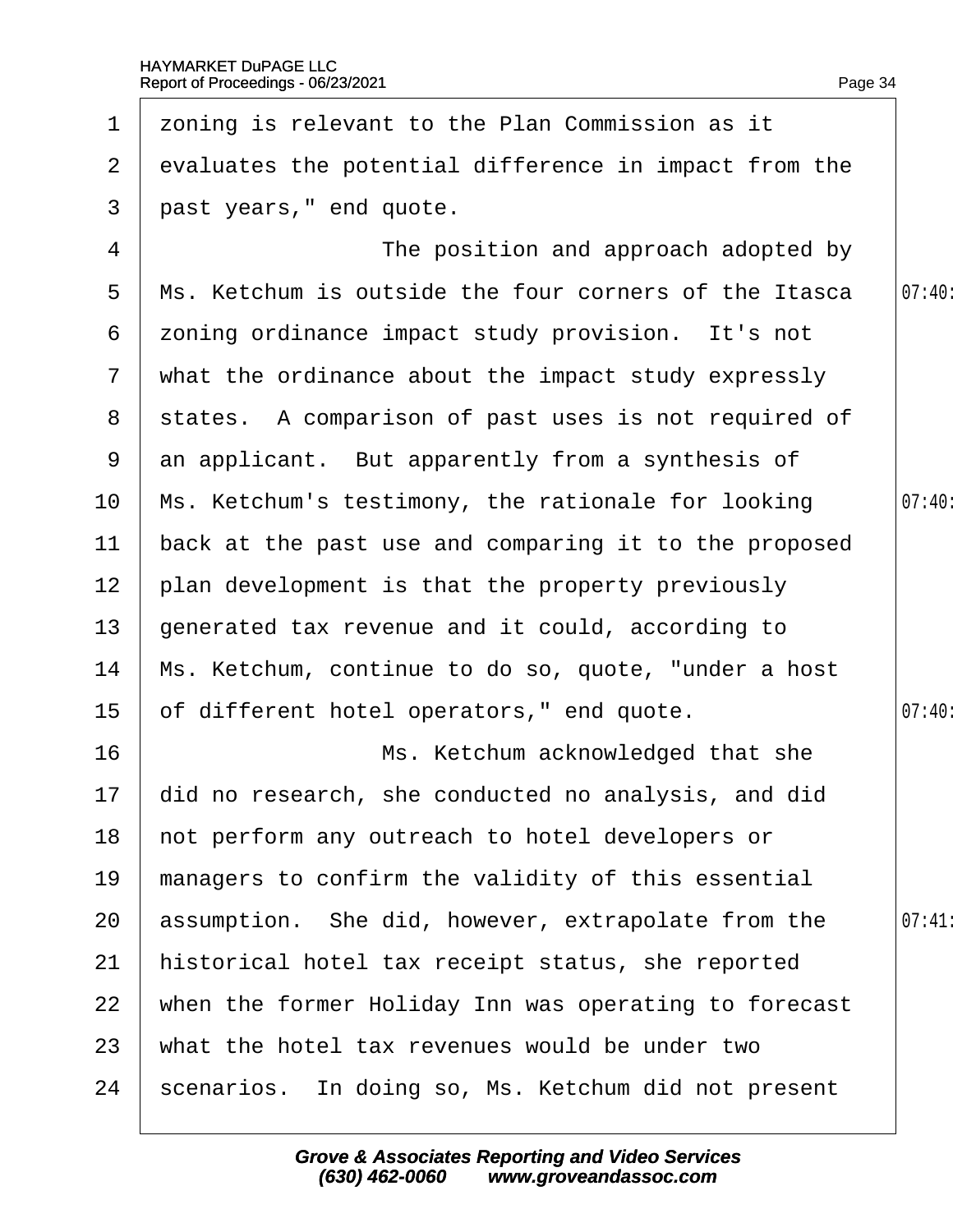| 1               | the obvious conclusion of the story of Attachment 1   |        |
|-----------------|-------------------------------------------------------|--------|
| $\mathbf{2}$    | to the Kenrich report, which shows the hotel tax      |        |
| 3               | receipt's peak in 2015 at \$126,357 and steadily      |        |
| 4               | declined every year to a low of \$46,220 in 2019.     |        |
| 5               | In fact, the hotel was marketed for                   | 07:41  |
| 6               | sale for two years and was not able to be sold as a   |        |
| $7\phantom{.}$  | hotel use, which is another indicator of a hotel not  |        |
|                 | 8 being the highest and best use of the property. In  |        |
| 9               | April 26th of 2019, the hotel informed Mayor Pruyn    |        |
| 10              | that growth in the supply of hotels in the market     | 07:42: |
| 11              | area exceeded the demand for hotel rooms and that it  |        |
| 12 <sup>°</sup> | would not be financially feasible to invest in the    |        |
| 13              | pbsolete Holiday Inn to make it viable given the      |        |
| 14              | excess supply relative to demand.                     |        |
| 15              | Ms. Ketchum did not disclose to the                   | 07:42: |
| 16              | Plan Commission the most important conclusion of a    |        |
|                 | 17 proper hotel's receipts analysis of the former     |        |
| 18              | Holiday Inn hotel that said persistently low revenues |        |
| 19              | for the reasons identified by the owner of the hotel  |        |
| 20              | show that the operation of a hotel use is not         | 07:42  |
| 21              | sustainable. Any hotel tax is projected in the        |        |
| 22              | future based on six years of historic data on what    |        |
| 23              | was clearly a troubled and non-sustainable use are    |        |
| 24              | merely illusionary.                                   |        |
|                 |                                                       |        |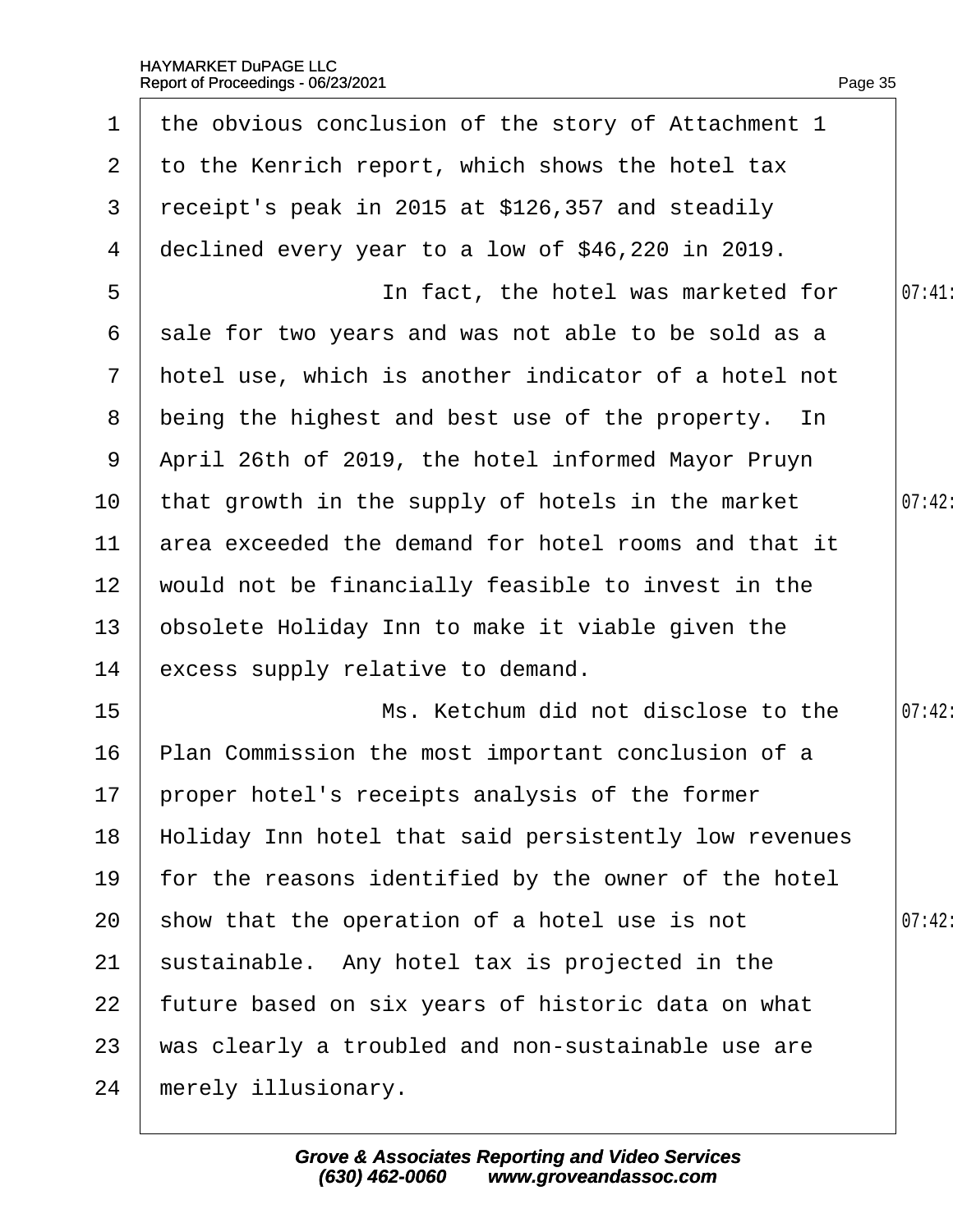| $\mathbf 1$     | Now, to generate any fiscal or                        |       |
|-----------------|-------------------------------------------------------|-------|
| $\overline{2}$  | economic impacts, the land use or land uses must be   |       |
| 3               | dccupied. That is, the building space must be         |       |
| 4               | absorbed and operated. Equally important, however,    |       |
| 5               | is the test of investment feasibility that requires   | 07:43 |
| 6               | prices paid to occupy the space to be greater than    |       |
| $7\overline{ }$ | the cost associated with paying for ongoing           |       |
| 8               | operations and any guest service. Unless both the     |       |
| 9               | market responsiveness and investment feasibility      |       |
| 10              | tests are met, there are no fiscal or economic        | 07:43 |
| 11              | impacts. While a consideration of past uses is not    |       |
| 12 <sub>2</sub> | within the scope of the impact study requirement, had |       |
| 13              | an actual analysis been done as opposed to merely     |       |
| 14              | reporting of historical receipts, the analysis would  |       |
| $15\,$          | have revealed that the hotel use failed to meet the   | 07:43 |
| 16              | basic requirement for impact to be generated in the   |       |
|                 | 17 future. Comparing to the plan development the past |       |
| 18              | and feasible hotel use is irrelevant.                 |       |
| 19              | I will now focus on the impacts of                    |       |
| 20              | the zoning ordinance required to be analyzed; that    | 07:44 |
| 21              | is, the act of the plan development on taxing bodies  |       |
| 22              | starting with property taxes. The testimony and       |       |
| 23              | slides by Ms. Ketchum appear to suggest that the      |       |
| 24              | taxing bodies would lose property tax revenue if      |       |
|                 |                                                       |       |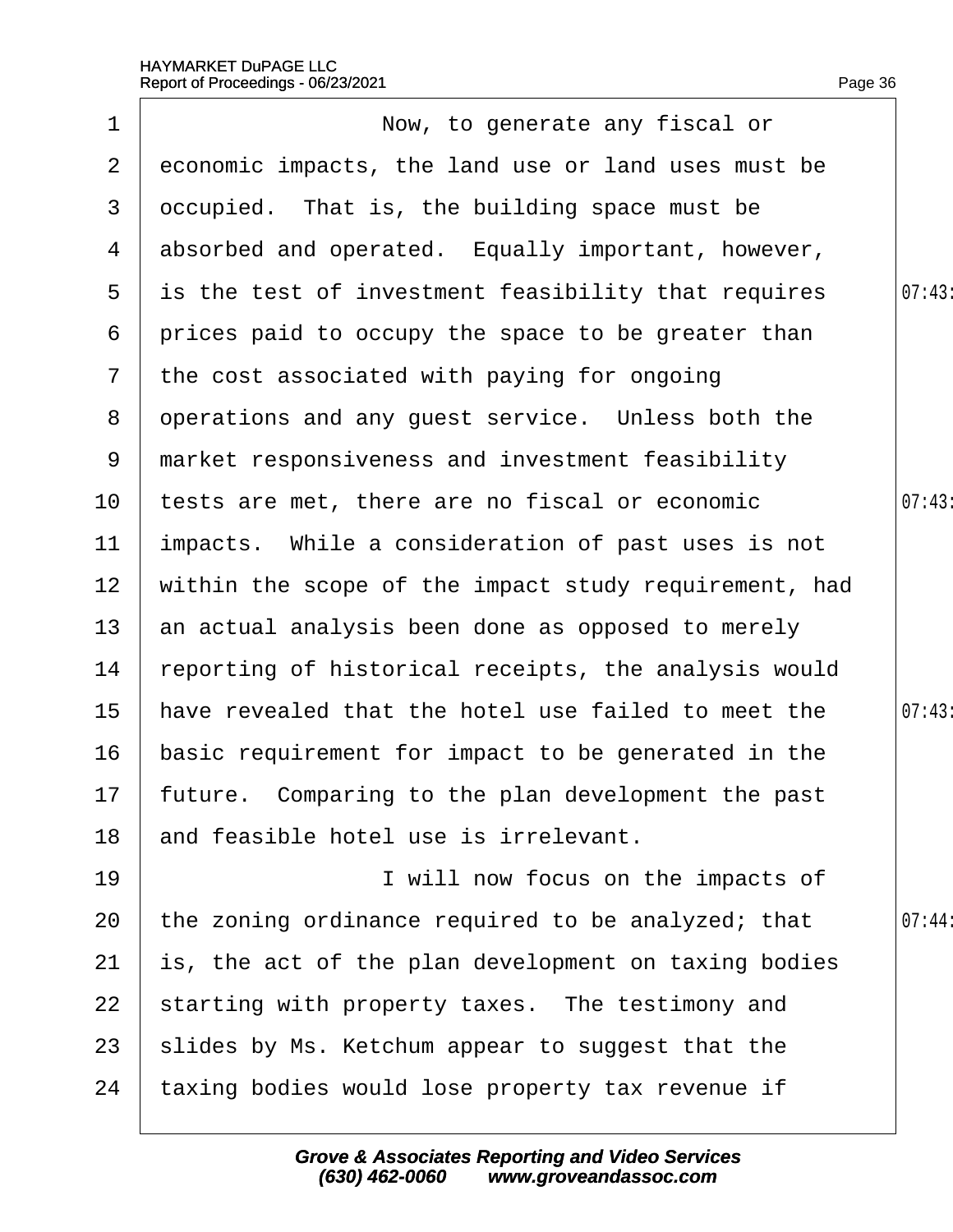| 1              | Haymarket DuPage obtains a property tax exemption.      |        |
|----------------|---------------------------------------------------------|--------|
| 2 <sup>1</sup> | None of the taxing bodies will be impacted by the       |        |
| 3              | loss of property taxes from the closure of the          |        |
| 4              | Holiday Inn and the use of the property by Haymarket    |        |
| 5              | DuPage. The good news for you is Dr. Merriman has       | 07:44: |
| 6              | explained this fact, so out of respect for your time,   |        |
| $\overline{7}$ | I will not elaborate on this point. I will, however,    |        |
| 8              | put the property tax exemption into proper context.     |        |
| 9              | According to information from the                       |        |
| 10             | DuPage County Clerk and DuPage County Assessor, as      | 07:44: |
| 11             | shown on Slide 1 -- which I'd appreciate, if anyone's   |        |
| 12             | interested in it, being shown -- the former Holiday     |        |
| 13             | Inn property has an equalized assessed value of         |        |
| 14             | \$2,965,160 for the 2020 tax year. That's taxables      |        |
| 15             | payable this year in 2021. That represents about        | 07:45  |
| 16             | four-tenths of one percent of the total tax base in     |        |
|                | 17 the Village and fire district. The district-wide tax |        |
| 18             | base for the Village of Itasca is 696 million, and      |        |
| 19             | the total tax base for the Itasca Fire District is      |        |
| 20             | 661 million.                                            | 07:45  |
| 21             | Accordingly, if a tax exemption                         |        |
| 22             | could be granted to the Haymarket property and all      |        |
| 23             | else being equal, the tax rates for the Village and     |        |
| 24             | fire district would need to increase by the same        |        |
|                |                                                         |        |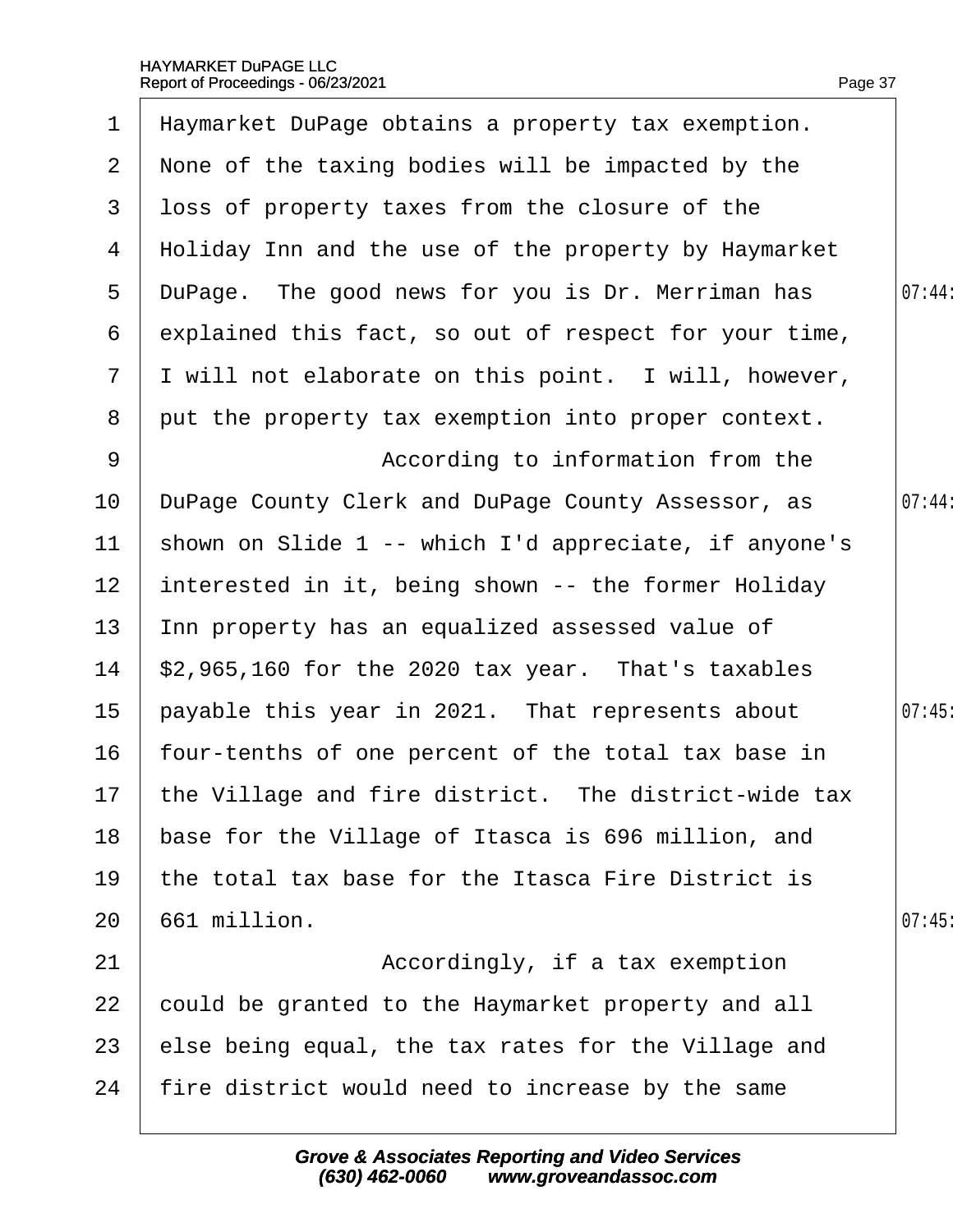|                 | 1 proportion. For every hundred dollars of equalized     |        |
|-----------------|----------------------------------------------------------|--------|
| $\mathbf{2}$    | assessed value, this equates to a rate increase of an    |        |
| 3               | additional one-tenth of one cent for the Village and     |        |
| 4               | four-tenths of one cent for the fire district.           |        |
| 5               | It is also important to recognize                        | 07:46: |
| 6               | that the Itasca tax base and economic base is strong     |        |
| $\overline{7}$  | and growing. This is not a bedroom community without     |        |
| 8               | a commercial and industrial tax base. Itasca has a       |        |
| 9               | vibrant business community which is responsible for      |        |
| 10 <sup>°</sup> | the growth in EAV. As indicated in -- by the -- and      | 07:46  |
| 11              | maybe you can put up Slide 2, if you wouldn't mind.      |        |
| 12 <sup>°</sup> | As indicated by the experience of the past five          |        |
| 13              | years, equalized assessed value increases annually       |        |
| 14              | more than offset the four-tenths of one percent          |        |
| 15 <sub>1</sub> | decline in the EAV associated with the potential         | 07:46: |
| 16              | property tax exemption to Haymarket DuPage. The tax      |        |
|                 | 17 base of the Village and fire district increased by 19 |        |
| 18              | percent are almost 110 million just between the 2016     |        |
| 19              | and 2020 tax years. This is the equivalent of 36         |        |
| 20              | former Holiday Inn properties being added to the tax     | 07:47: |
| 21              | base. The small negative fiscal impacts associated       |        |
| 22              | with the proposed Haymarket DuPage plan development      |        |
| 23              | are negligible compared to the growth of the EAV or      |        |
| 24              | tax base.                                                |        |
|                 |                                                          |        |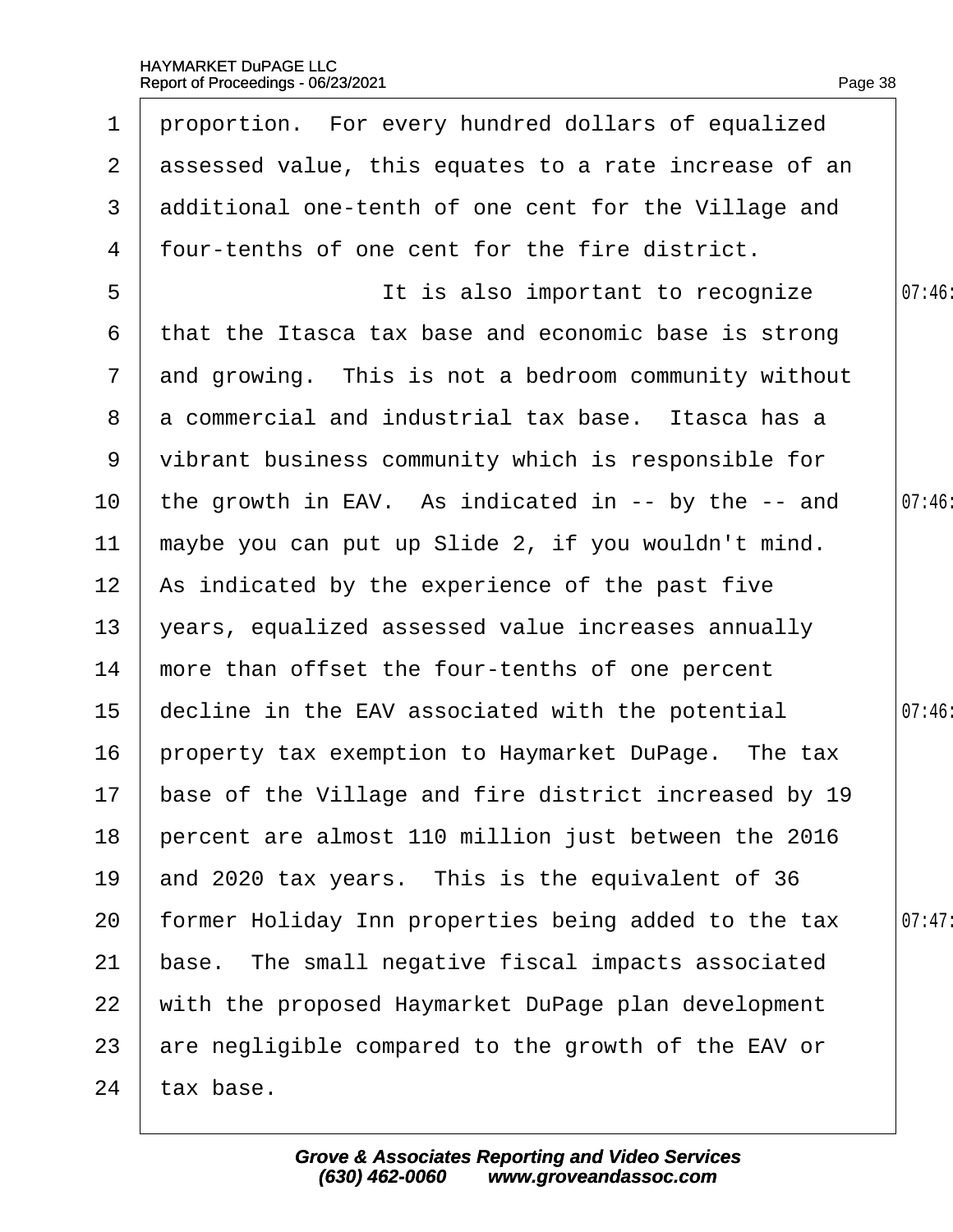| 1               | Now, as I just reviewed, the                           |        |
|-----------------|--------------------------------------------------------|--------|
| $\overline{2}$  | property for the 2020 tax year comprised .43 of one    |        |
| 3               | percent and .45 of one percent of equalized assessed   |        |
| 4               | value within the fire and Village district             |        |
| 5               | respectfully. Therefore, the property taxes paid by    | 07:47: |
| 6               | the property represent the same percentage; less than  |        |
| $7\phantom{.}$  | one-half of one percent of total district-wide         |        |
|                 | 8 property tax revenues. Now, as shown on the slide    |        |
| 9               | that's up on the screen, Slide 2, the only district    |        |
| 10              | for which the property currently generates more than   | 07:47  |
| 11              | 51 of one percent of total property tax revenue is     |        |
| 12 <sup>2</sup> | the Special Service Area No. 3. I understand that      |        |
| 13              | Haymarket has paid and will continue to pay the        |        |
| 14              | assessment for this Special Service Area No. 3.        |        |
| 15 <sub>1</sub> | The largest property tax                               | 07:48: |
| 16              | distribution is grade school District 10. Current      |        |
|                 | 17 taxes on the property represent only .51 percent of |        |
| 18              | one percent of the total tax exemption for grade       |        |
| 19              | school District 10. I've been provided information     |        |
| 20              | to show Haymarket DuPage will not place any service    | 07:48  |
| 21              | demands on either of the school districts.             |        |
| 22              | Accordingly, ignoring the fact that,                   |        |
| 23              | as Dr. Merriman testified, revenues would not be lost  |        |
| 24              | if the property becomes tax exempt and ignoring the    |        |
|                 |                                                        |        |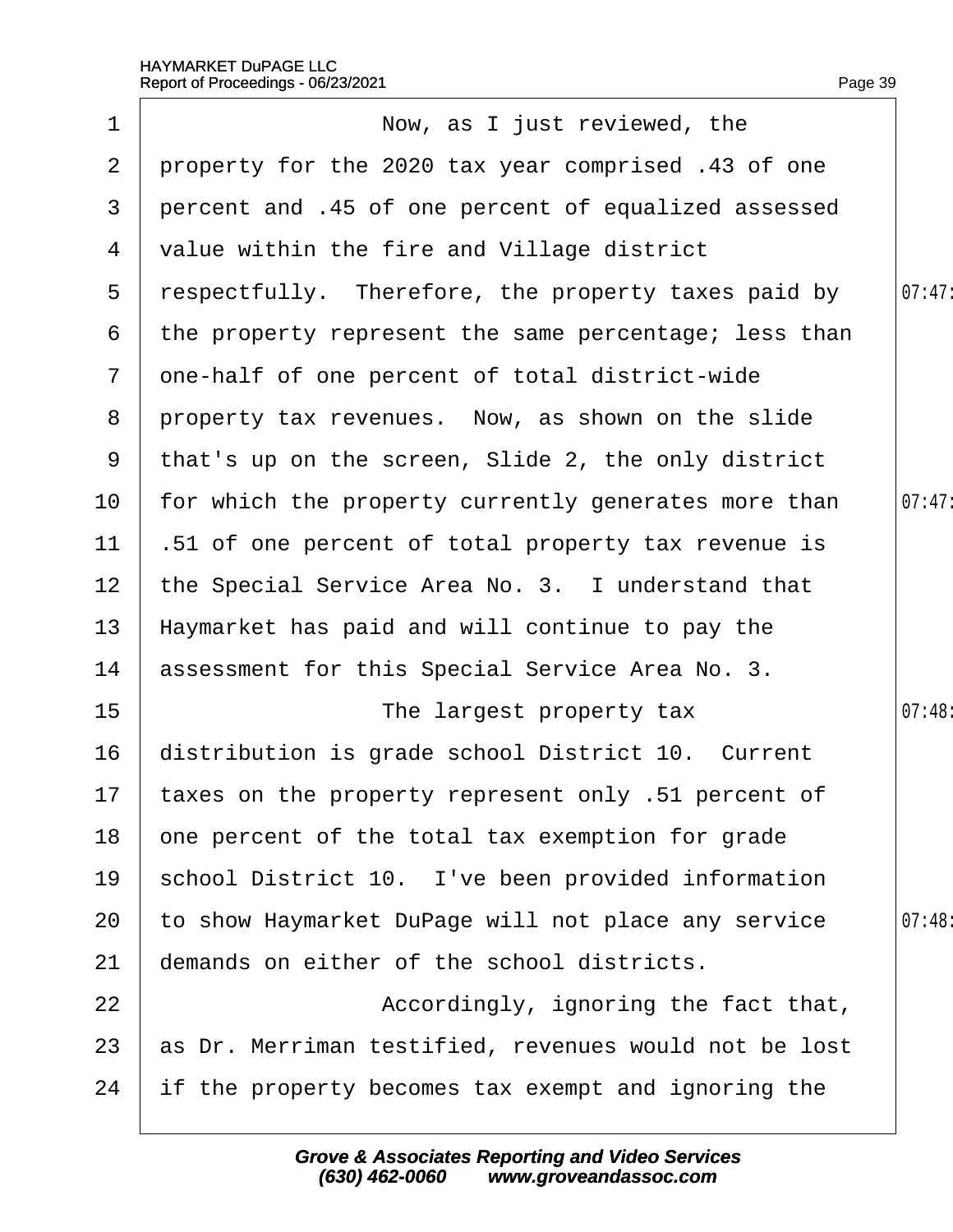| $\mathbf 1$     | growth of the EAV that more than offsets the EAV of     |       |
|-----------------|---------------------------------------------------------|-------|
| $\overline{2}$  | the Haymarket DuPage property, if the amount of         |       |
| 3               | property taxes currently attributable to the            |       |
| 4               | Haymarket property were not paid, the effect on the     |       |
| 5               | taxing bodies would be insignificant.                   | 07:49 |
| 6               | Now, the physical impact analysis                       |       |
| $\overline{7}$  | report Gruen Gruen + Associates provided covered        |       |
|                 | 8 these taxing bodies identified to be impacted by the  |       |
| 9               | plan development, those with real relevance to the      |       |
| 10              | Village. Other districts, taxing districts, such as     | 07:49 |
| 11              | the County of DuPage, the Forest Preserve District,     |       |
| 12 <sup>2</sup> | the Addison Township and Road District, the DuPage      |       |
| 13              | Airport Authority, and College of DuPage will not be    |       |
| 14              | impacted by Haymarket DuPage because its clients will   |       |
| 15 <sub>1</sub> | not use services provided by these entities. The        | 07:49 |
| 16              | Itasca Park District and the Village of Itasca          |       |
|                 | 17 library could conceivably be patronized by Haymarket |       |
| 18              | DuPage workers or others, but given the nature of       |       |
| 19              | these services, it would not increase the cost of the   |       |
| 20              | programs to accommodate such patronage. The library     | 07:49 |
| 21              | cannot be expected to have to buy more books,           |       |
| 22              | increase staff, or the park district to buy more land   |       |
| 23              | because of Haymarket.                                   |       |
| 24              | Now, Ms. Ketchum's Slide 42                             |       |
|                 |                                                         |       |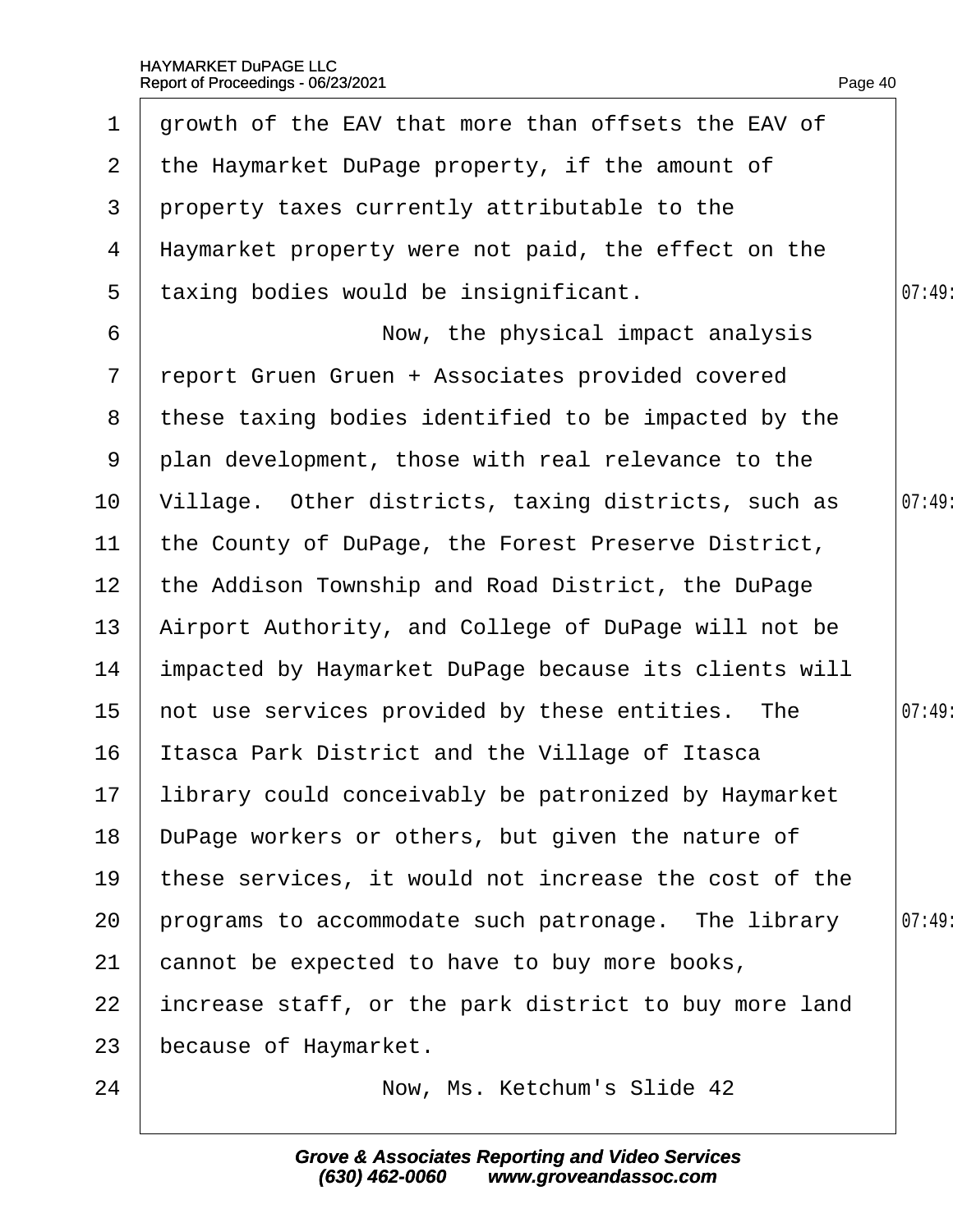| $\mathbf 1$           | presentation and testimony on her criticisms about    |        |
|-----------------------|-------------------------------------------------------|--------|
| $\mathbf{2}^{\prime}$ | the sales tax estimates presented in our report       |        |
| 3                     | amount to distractions overlooking the most important |        |
| 4                     | points, including the conservatism of the average     |        |
| 5                     | expenditure of \$5 per day assumption, which          | 07:50: |
| 6                     | Ms. Ketchum acknowledged is de minimis or minimal.    |        |
| $\mathbf{7}$          | The conservatism of the average spending assumption   |        |
| 8                     | more than offsets any quibble she may have with the   |        |
| 9                     | other assumptions.                                    |        |
| 10 <sup>°</sup>       | If a worker stops in at an Itasca                     | 07:50  |
| 11                    | Walgreens during the week, the typical basket will be |        |
| 12 <sub>2</sub>       | well in excess than \$5. Filling up a tank of gas     |        |
| 13                    | costs more than \$5. Going out to lunch costs more    |        |
| 14                    | than \$5. It is not necessary to refer to treatises   |        |
| 15 <sub>1</sub>       | or academic journals or other sources to know from    | 07:51  |
| 16                    | everyday experience that an assumption on average of  |        |
|                       | 17 \$5 a day in spending is extremely low.            |        |
| 18                    | For simplicity of exposition, we use                  |        |
| 19                    | sales tax and workers as a proxity (phonetic) for all |        |
| 20                    | sources of spending, which would obviously include    | 07:51  |
| 21                    | service providers to Haymarket which are not employed |        |
| 22                    | by Haymarket, family and friends which visit clients, |        |
| 23                    | and other visitors. This could include, for example,  |        |
| 24                    | family members and friends who live outside the       |        |
|                       |                                                       |        |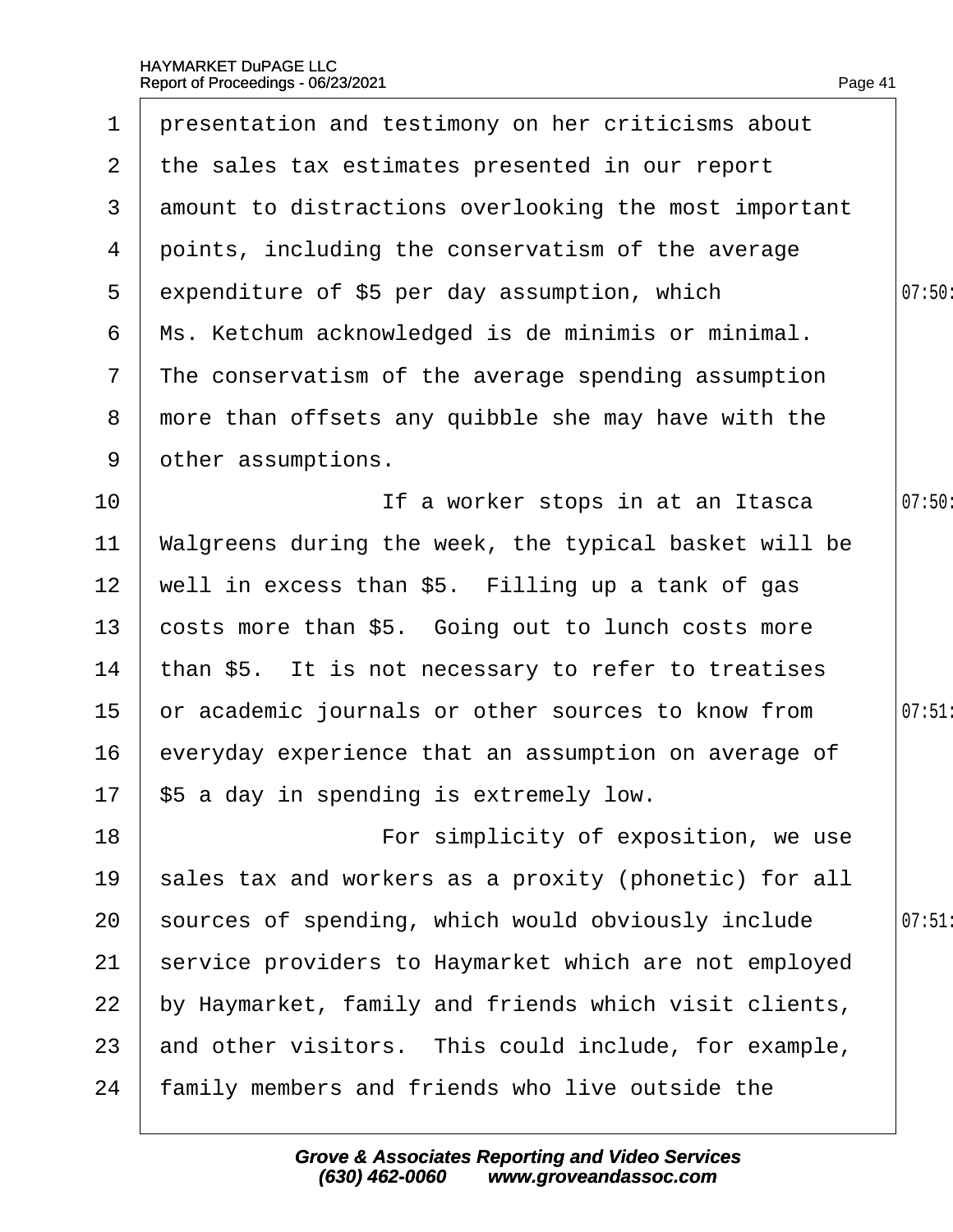| $\mathbf 1$     | Chicago metropolitan area and come to Itasca to         |        |
|-----------------|---------------------------------------------------------|--------|
| $\mathbf{2}$    | support their family members. Such as -- some           |        |
| 3               | visitors could stay at Itasca hotels, engage in         |        |
| 4               | video-gaming, purchase retail goods, and dine at        |        |
| 5               | It as carest aurants that but for the presence of       | 07:51  |
| 6               | Haymarket would not generate taxes for Itasca.          |        |
| $\overline{7}$  | It's standard accepted practice to                      |        |
| 8               | estimate sales, hotel, food, and beverage, other        |        |
| 9               | taxes, or job and income impacts of convention          |        |
| 10              | centers, of conference centers, of airports, or other   | 07:52  |
| 11              | property that attract visitors by their presence.       |        |
| 12 <sup>2</sup> | It's not the physical property of an airport or         |        |
| 13              | convention center, for example, that matters in terms   |        |
| 14              | of impacts but the visitation to a community they       |        |
| 15 <sub>1</sub> | attract that counts. It's misleading and inaccurate     | 07:52: |
| 16              | to exclude consideration of the impacts of spending     |        |
|                 | 17 of visitors that will only come to Itasca because of |        |
| 18              | the Haymarket DuPage facility and only consider the     |        |
| 19              | impacts associated with the physical property and not   |        |
| 20              | the economic activity it generates.                     | 07:52  |
| 21              | If residents employed outside of                        |        |
| 22              | Itasca take a job with Haymarket in Itasca, this        |        |
| 23              | means instead of spending money outside of Itasca, on   |        |
| 24              | their way to and from their places of employment,       |        |
|                 |                                                         |        |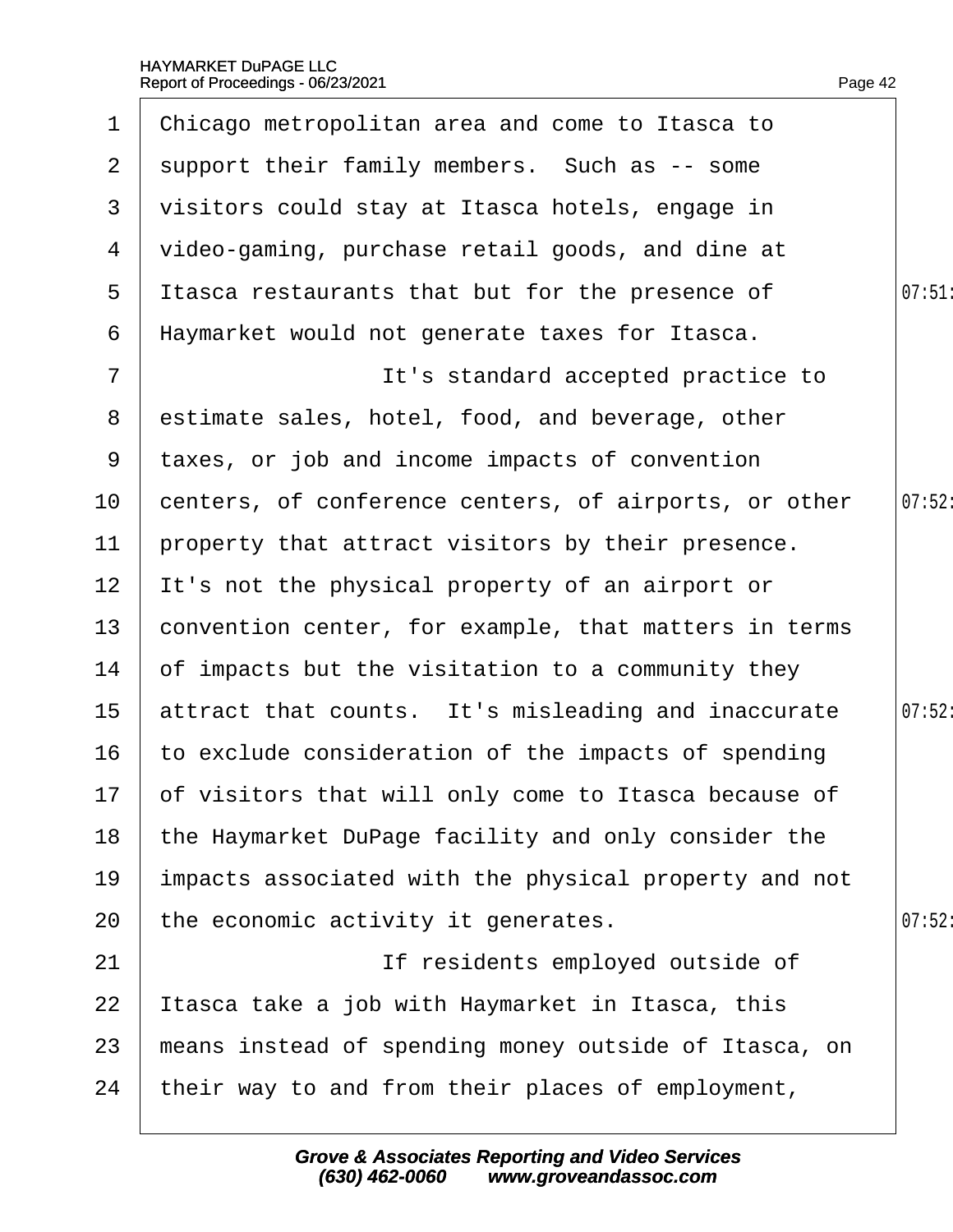|                  | 1 they'll be more likely to spend money in Itasca     |        |
|------------------|-------------------------------------------------------|--------|
| $\mathbf{2}$     | during, before, and right after work hours. If a      |        |
| 3                | worker employed elsewhere in the Village leaves for a |        |
| 4                | job with Haymarket, it would be reasonable to assume  |        |
| $5^{\circ}$      | the other employer would replace the position. The    | 07:53  |
| 6                | driticisms related to all jobs are new jobs and all   |        |
| $\overline{7}$   | jobs are staffed by non-Itasca residents are examples |        |
| 8                | of distractions that obscure the main point; which    |        |
| 9                | is, we have estimated annual spending that would      |        |
| 10               | occur in Itasca of \$297,475. An estimate of such     | 07:53  |
| 11               | spending and therefore sales tax of less than \$4,500 |        |
| 12 <sub>2</sub>  | per year is not excessive given an on-site payroll of |        |
| 13 <sup>°</sup>  | over nine-and-a-half million and the additional       |        |
| 14               | sources of spending not explicitly quantified but     |        |
| 15               | incorporated into the workers' spending metrics.      | 07:53  |
| 16               | While Ms. Ketchum did not indicate                    |        |
| 17 <sup>17</sup> | by how much she believes the sales tax estimate to be |        |
| 18               | overstated -- and, in fact, she didn't quantify       |        |
| 19               | anything about what was overstated or understated     |        |
| 20               | because she didn't do that analysis -- she did,       | 07:54: |
| 21               | indeed, testify she could not speak to whether the    |        |
| 22               | figure is excessive. That's a quote. Given the        |        |
| 23               | small amount of sales tax revenue estimated by Gruen  |        |
| 24               | Gruen + Associates in the first place, it would not   |        |
|                  |                                                       |        |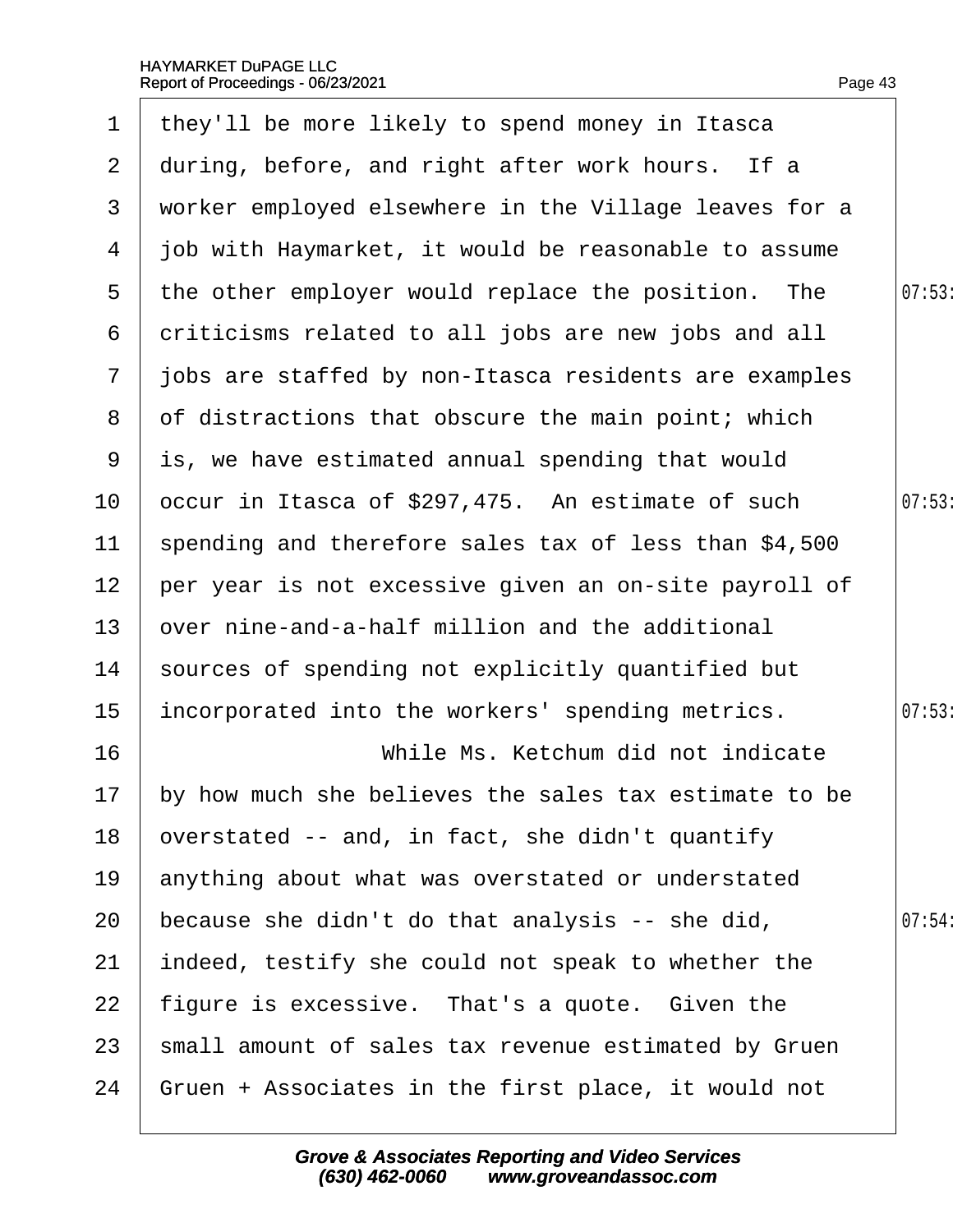| $\mathbf 1$      | change my conclusion that Haymarket DuPage would not    |        |
|------------------|---------------------------------------------------------|--------|
| $\mathbf{2}$     | impose an undue negative impact on the general fund     |        |
| 3                | of Itasca even if the sales tax were lower than the     |        |
| 4                | estimated nearly 4,500 per year. Keep in mind, the      |        |
| 5                | Village budget in 2018-19 was nearly \$11 million.      | 07:54: |
| 6                | Slide 43 of the presentation                            |        |
| $\mathbf{7}$     | testimony by Ms. Ketchum is yet another example of a    |        |
|                  | 8 distraction without any basis and facts in an attempt |        |
| 9                | to undermine the report we provided. Gruen Gruen +      |        |
| 10               | Associates did not suggest anything one way or the      | 07:54  |
| 11               | other about electric and gas consumption by the prior   |        |
| 12 <sup>1</sup>  | use. The Itasca ordinance regarding the impact study    |        |
| 13 <sup>°</sup>  | does not require or refer to comparing the utility      |        |
| 14               | tax revenue estimated for a plan development to that    |        |
| 15 <sub>15</sub> | of a failed and closed past use and it's irrelevant     | 07:55  |
| 16               | to do so. The estimates of the utility consumption      |        |
|                  | 17 were provided by Haymarket, which is the best source |        |
| 18               | of an estimate for its expected use of utilities.       |        |
| 19               | The anticipated expenditure on electricity and          |        |
| 20               | hatural gas is about 288,000 per year.                  | 07:55  |
| 21               | The building, according to the                          |        |
| 22               | appraiser's presentation, is 109,202 square feet in     |        |
| 23               | size. This indicates an annual utility cost of \$2.64   |        |
| 24               | per square foot. The latest commercial building         |        |
|                  |                                                         |        |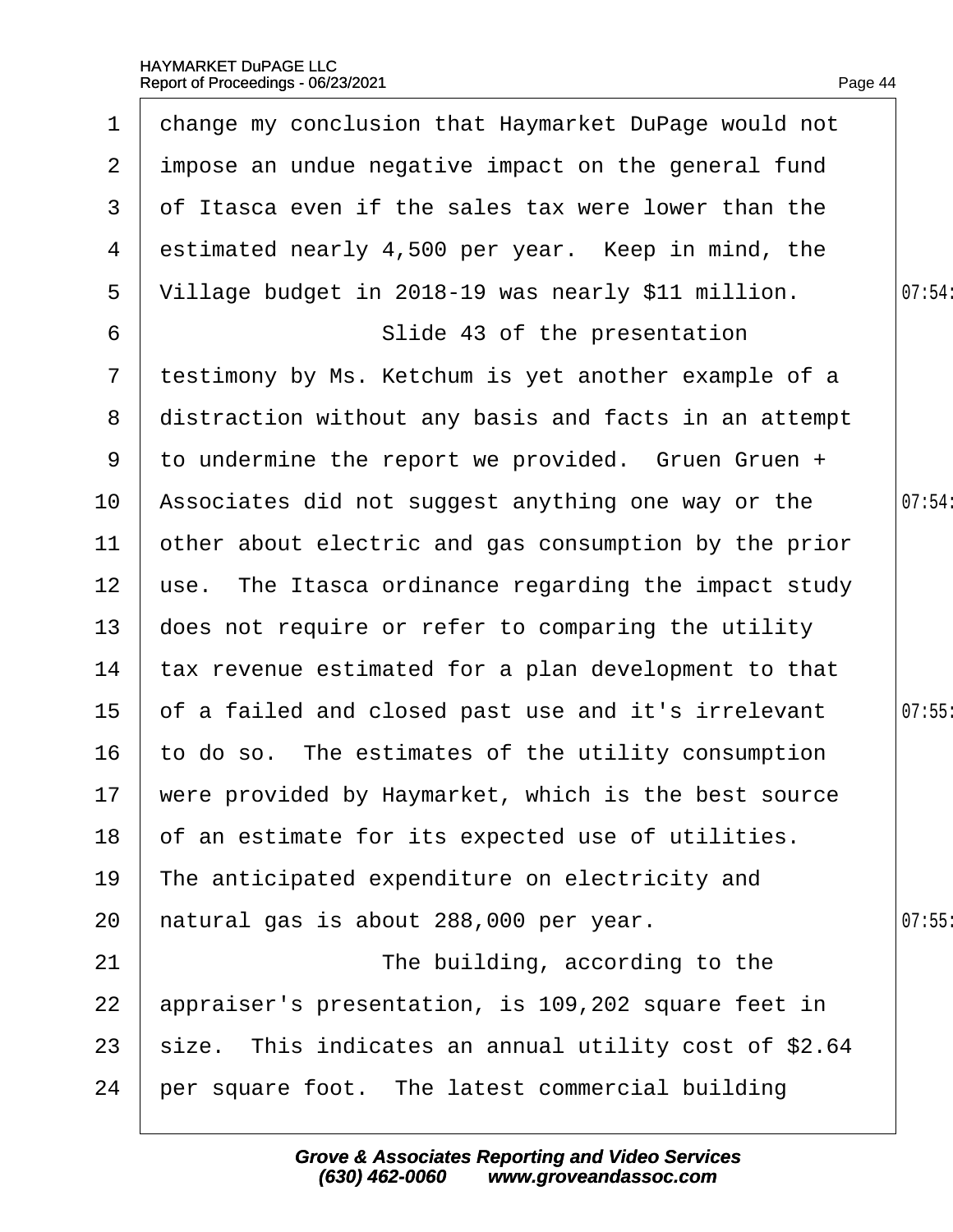| $\mathbf 1$     | energy consumption survey released in 2016 by the     |       |
|-----------------|-------------------------------------------------------|-------|
| $\overline{2}$  | U.S. Energy Information Administration indicated that |       |
| 3               | healthcare facilities incur annual electricity and    |       |
|                 | 4 natural gas expenditures averaging more, 2.86 per   |       |
|                 | 5 square foot of floor space. Accordingly, we think   | 07:56 |
| 6               | the information provided by Haymarket is reliable and |       |
| $\overline{7}$  | valid.                                                |       |
| 8               | I'm not going to talk about                           |       |
| 9               | residential equivalents. Nothing in Slide 52          |       |
| 10              | prepared by Ms. Ketchum or in the oral testimony by   | 07:56 |
| 11              | Ms. Ketchum actually explained what, how, or why      |       |
| 12 <sup>2</sup> | residential equivalents are overstated with respect   |       |
| 13              | to general service -- general government costs. The   |       |
| 14              | residential equivalents approach is a standard        |       |
| 15              | technique of fiscal analysis. It's reasonable to      | 07:56 |
| 16              | include businesses in estimating costs of municipal   |       |
|                 | 17 service in Itasca, as they make up a much larger   |       |
| 18              | service population than the residential population.   |       |
| 19              | We use a very conservative metric of three workers    |       |
| 20              | equals the demand of one resident.                    | 07:56 |
| 21              | Excluding workers and only                            |       |
| 22              | considering the resident population of Itasca, the    |       |
| 23              | budget declined over the 2009 to 2019 period. It      |       |
| 24              | went from 1681 in 2009 per resident to 1100 per       |       |
|                 |                                                       |       |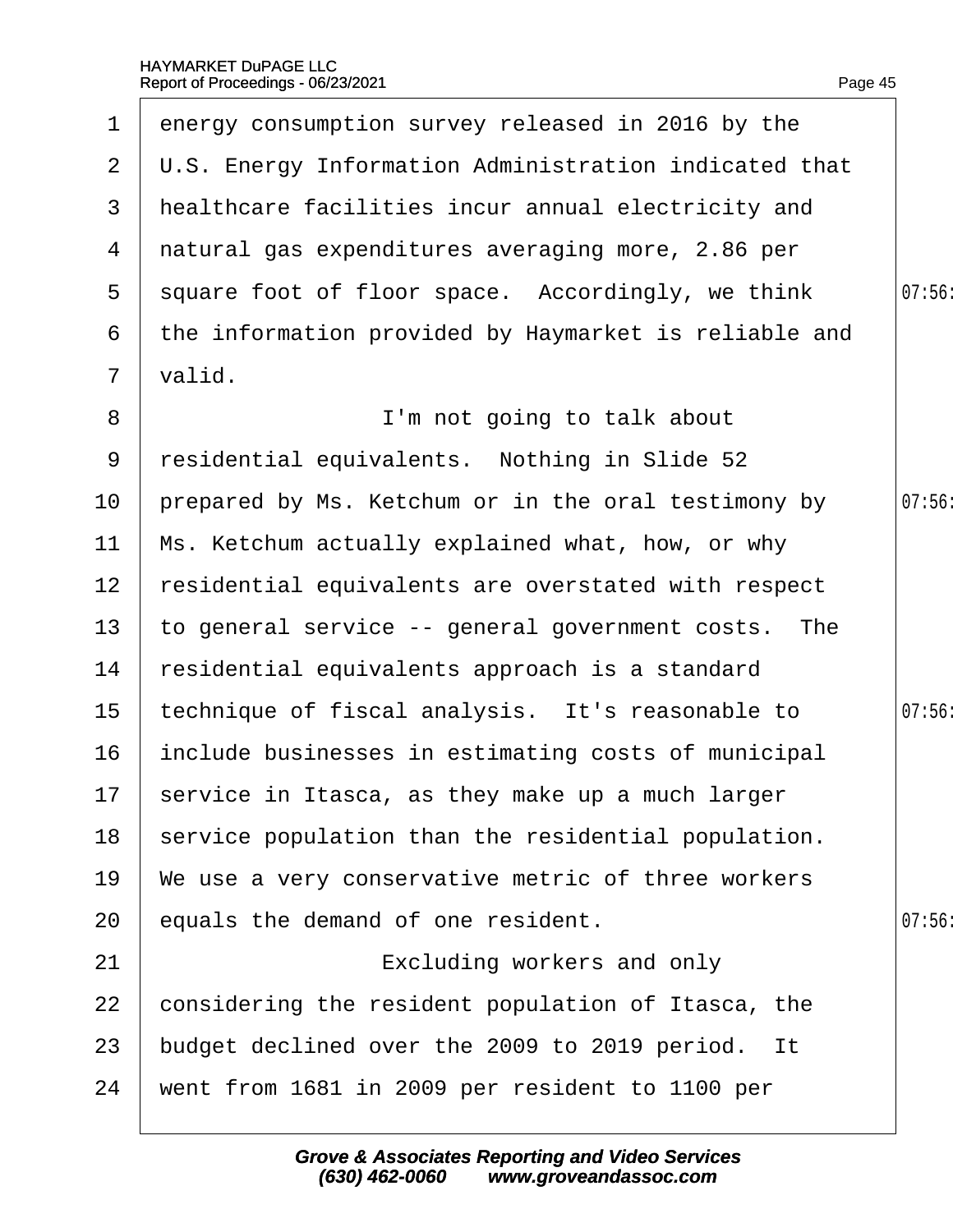٦

| $\mathbf 1$     | resident in 2019 in constant dollars. The importance  |        |
|-----------------|-------------------------------------------------------|--------|
| $\mathbf{2}$    | of this is, even though there was growth in both      |        |
| 3               | population and the job base, the Itasca budget        |        |
| 4               | declined over the 2009-2019 period. Itasca's          |        |
| $5^{\circ}$     | employment base is approximately 1.9 times larger     | 07:57: |
| 6               | than its resident base. 18,760 jobs are estimated to  |        |
| $\overline{7}$  | be based in Itasca. Itasca provides municipal         |        |
| 8               | services to the business, employing those 18,786      |        |
| 9               | workers in Itasca. It's not costless to provide       |        |
| 10              | municipal services to businesses, so it's just common | 07:57: |
| 11              | sense, reasonable and standard practice in fiscal     |        |
| 12 <sub>2</sub> | impact analysis to factor in the employment or        |        |
| 13              | business base when estimating costs of providing      |        |
| 14              | municipal services, especially when the employment    |        |
| 15              | base is significantly larger than the resident base,  | 07:58: |
| 16              | as it is in Itasca.                                   |        |
| 17              | Finally, I'll offer a brief comment                   |        |
| 18              | elated to the discussion at the end of last week's    |        |
| 19              | testimony about forecasting techniques and the        |        |
| 20              | evaluation of fiscal impacts of the proposed          | 07:58  |
| 21              | development. There are times and circumstances in     |        |
| 22              | which it is, indeed, appropriate to look back and to  |        |
| 23              | look forward. A good rule of thumb applicable to      |        |
| 24              | statistical and many types of data analysis is to     |        |
|                 |                                                       |        |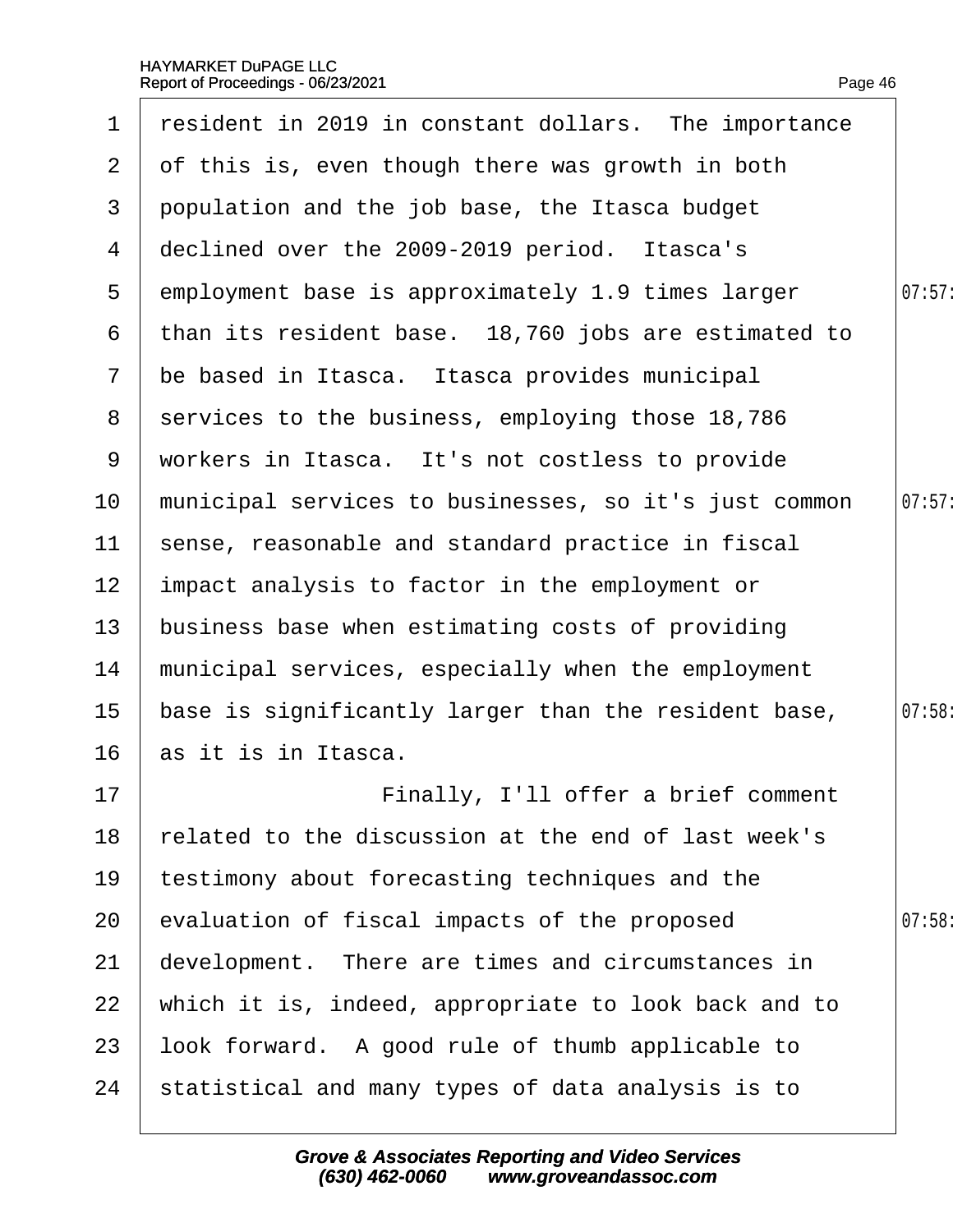| $\mathbf 1$     | look back as many years as looking forward. But to    |       |
|-----------------|-------------------------------------------------------|-------|
| $\overline{2}$  | produce credible estimates and answers, this is not   |       |
| 3               | one of those times. Looking back and extrapolating    |       |
| 4               | from a specific land use in the past that was not     |       |
| 5               | market responsive nor financially viable to a         | 07:58 |
| 6               | dompletely new and different land use is not a valid  |       |
| $\mathbf{7}$    | reliable approach to evaluate the impacts of the      |       |
| 8               | proposed plan development.                            |       |
| 9               | In this case, looking back at an                      |       |
| 10              | unviable for-profit land use compared to a non-profit | 07:59 |
| 11              | use is not what the impact statute requires by its    |       |
| 12 <sub>2</sub> | clear language, which considers the proposed plan     |       |
| 13              | development going forward. And it actually ignores    |       |
| 14              | that public purchase and charitable oriented uses,    |       |
| 15              | such as proposed plan development, are contemplated   | 07:59 |
| 16              | uses in the B-2 zoning district, even if they do not  |       |
|                 | 17 generate property taxes and positive net revenues. |       |
| 18              | We have provided an objective                         |       |
| 19              | evaluation of the fiscal and economic impacts of the  |       |
| 20              | proposed Haymarket DuPage plan development based on   | 07:59 |
| 21              | well-established methodologies, reasonable,           |       |
| 22              | supported, and valid assumptions and estimates, as    |       |
| 23              | well as judgment gained from our experience in        |       |
| 24              | actually producing impact analyses and not just       |       |
|                 |                                                       |       |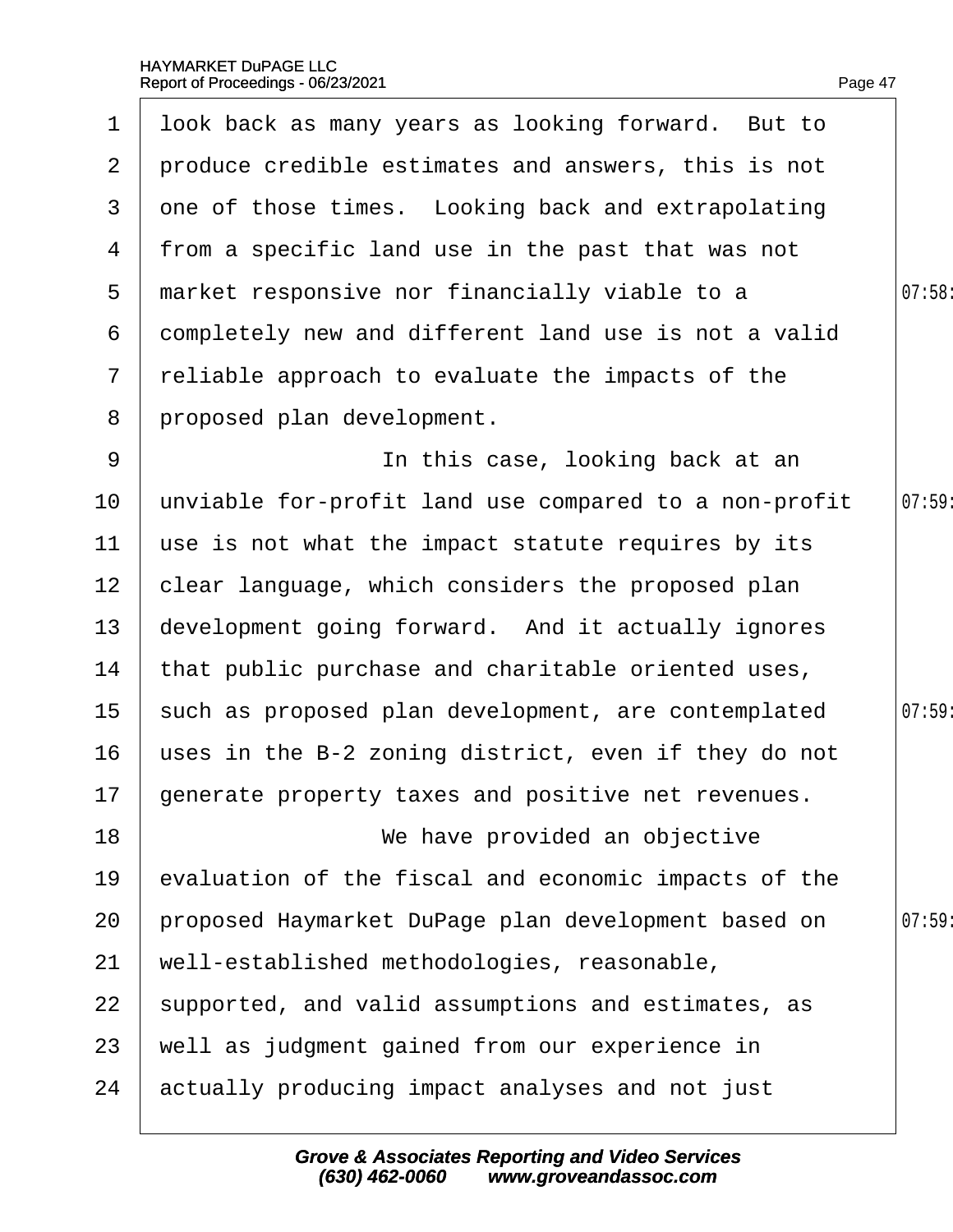| 1              | reviewing them, as well as from our teaching and      |        |
|----------------|-------------------------------------------------------|--------|
| $\overline{2}$ | writing about impact analysis for many years. We're   |        |
| 3              | actually the only ones who have completed a           |        |
| 4              | quantitative impact analysis of the plan development. |        |
| 5              | As I stated at the beginning, it is                   | 08:00: |
| 6              | my opinion that Haymarket DuPage plan development     |        |
| $\mathbf{7}$   | would not pose an adverse fiscal impact or undue      |        |
| 8              | fiscal burden on taxing bodies. Thank you for         |        |
| 9              | letting me give you these rebuttal remarks and for    |        |
| 10             | your consideration.                                   | 08:00: |
| 11             | CHAIRMAN DALY: Thank you, Mr. Gruen.                  |        |
| 12             | I think before we start any sort of                   |        |
| 13             | cross-examination, I'm going to call for a 10-minute  |        |
| 14             | recess. If we could reconvene, please, at about       |        |
| $15\,$         | 8:12. Thank you.                                      | 08:00: |
| 16             | MS. O'KEEFE: Thank you, Mr. Chairman.                 |        |
| 17             | (Recess taken.)                                       |        |
| 18             | CHAIRMAN DALY: Okay. Looks like we're back.           |        |
| 19             | At this time, Mr. Gruen concluded his initial         |        |
| 20             | testimony. At this time, I would ask if,              | 08:11  |
| 21             | Mr. Ellenbecker, you would like to begin the          |        |
| 22             | cross-examination, please?                            |        |
| 23             | MR. ELLENBECKER: I do. And before I do, I             |        |
| 24             | would, you know, for the record like to strike all    |        |
|                |                                                       |        |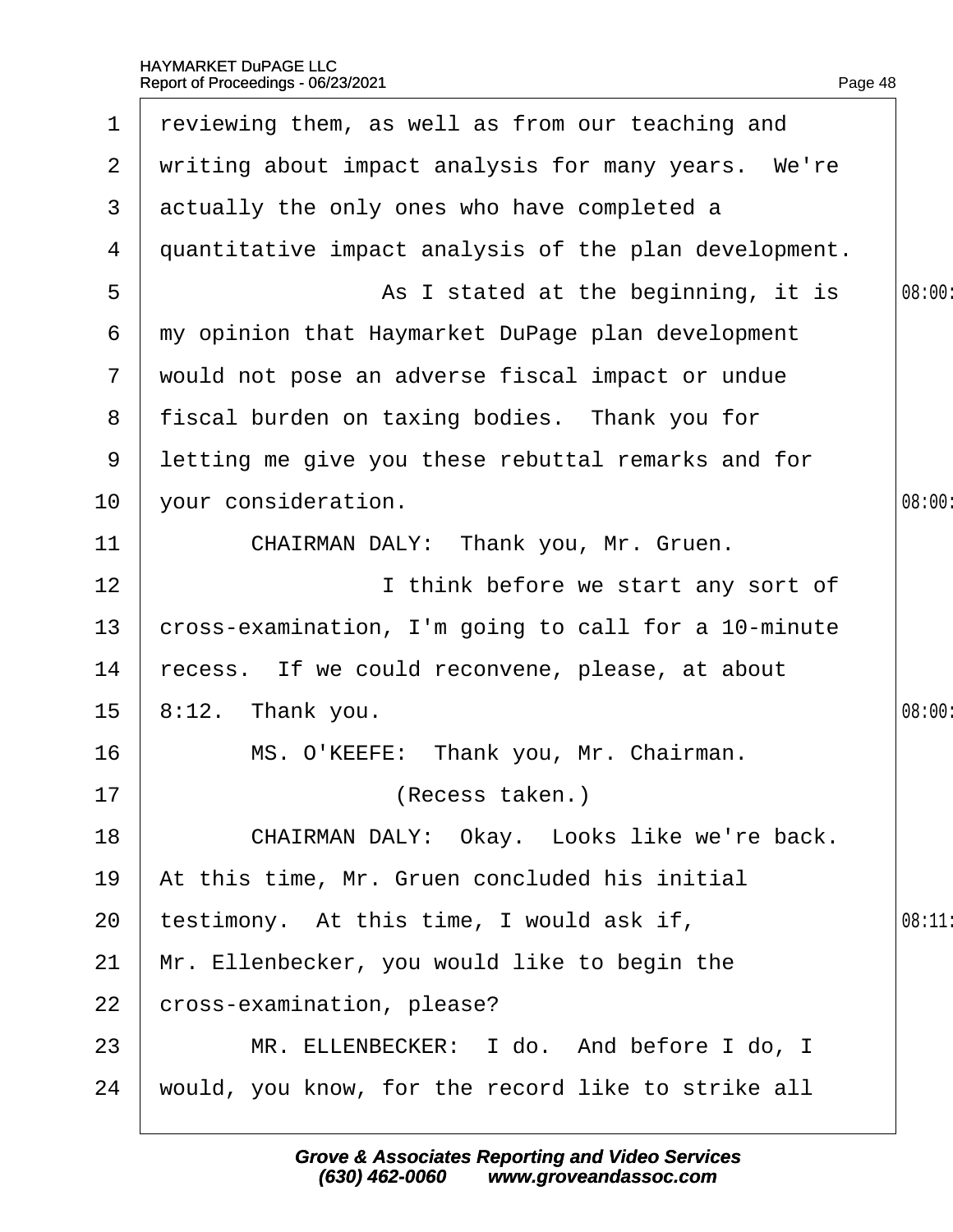| 1               | dpinions of Mr. Gruen not related to the disclosed    |        |
|-----------------|-------------------------------------------------------|--------|
| $\overline{2}$  | Slides 1 and 2, which were the only disclosures we    |        |
| 3               | received related to his testimony this evening the    |        |
| 4               | undisclosed opinions are contravention of the         |        |
| 5               | disclosure agreements made by the parties in this     | 08:11  |
| 6               | dase and went far beyond the Slides 1 and 2 that were |        |
| $\overline{7}$  | provided.                                             |        |
| 8               | MR. DI NOLFO: I will join in that objection,          |        |
| 9               | especially as it pertains to any comments about       |        |
| 10              | ordinances of the Itasca Fire Protection District as  | 08:11  |
| 11              | well as capacity issues that I don't believe were     |        |
| 12 <sub>2</sub> | raised at all with Ms. Ketchum, who apparently he was |        |
| 13              | responding to. So I don't believe that is rebutting   |        |
| 14              | any prior testimony, so, therefore, I would join the  |        |
| 15              | motion to strike on those bases.                      | 08:12: |
| 16              | MS. SMITH: I will also join and add the               |        |
|                 | 17 bpinion about the impact on the school district.   |        |
| 18              | MS. DICKSON: May I respond, Mr. Hervas?               |        |
| 19              | MR. HERVAS: Yes, please.                              |        |
| 20              | MS. DICKSON: First, I think that there's some         | 08:12: |
| 21              | confusion by counsel, and perhaps yourself,           |        |
| 22              | Mr. Hervas, relative to the rules that were adopted   |        |
| 23              | for the large hearings. The rules that were adopted   |        |
| 24              | in Section 7 provide that visual presentations by the |        |
|                 |                                                       |        |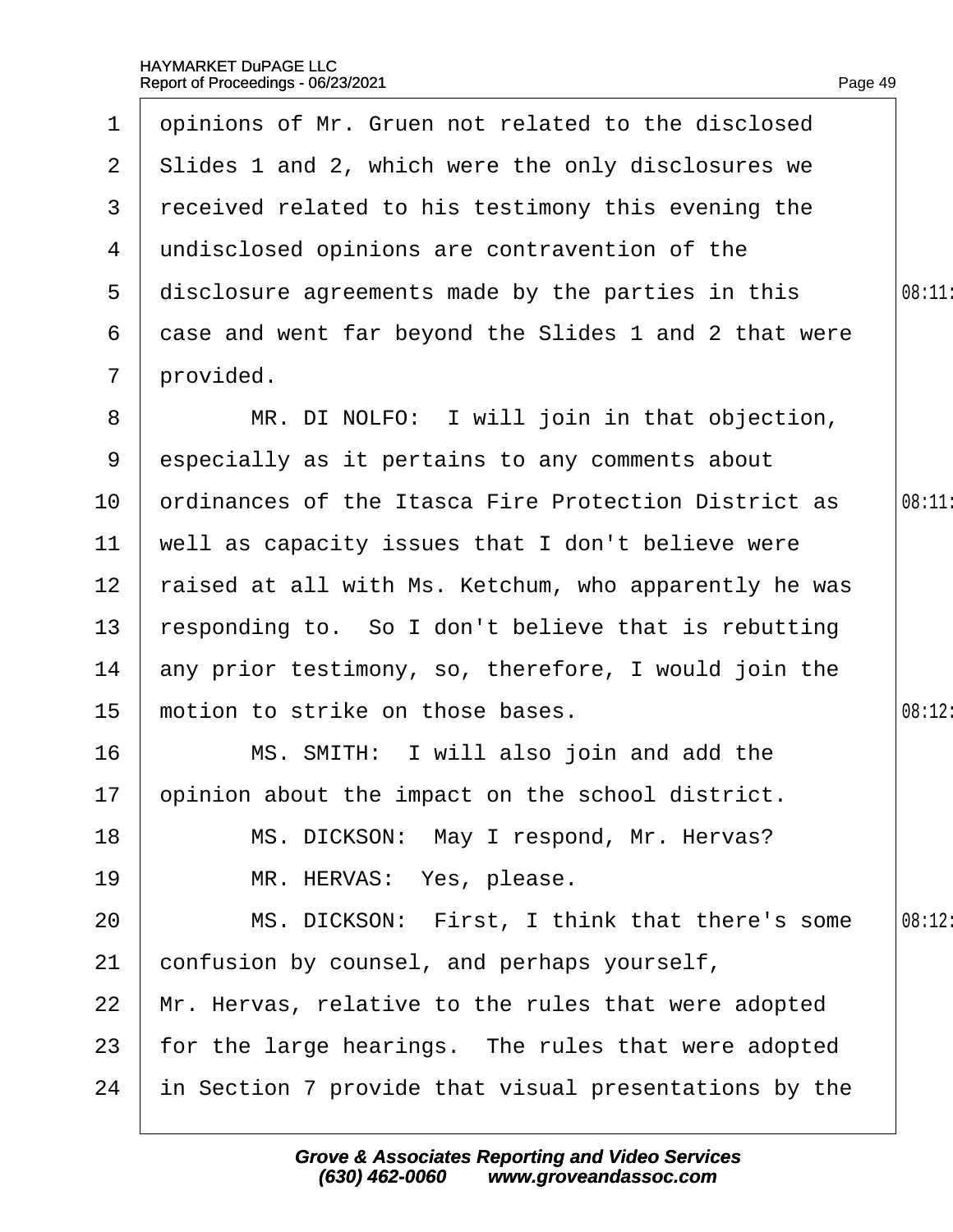| $\mathbf 1$     | petitioner, interested parties, and the public must   |        |
|-----------------|-------------------------------------------------------|--------|
| $\overline{2}$  | be made available to both members of the Plan         |        |
| 3               | Commission and to the public. In order to ensure      |        |
| 4               | that the presentation materials are available to the  |        |
| 5               | public, individuals must submit all presentation      | 08:12: |
| 6               | materials and post exhibits five to 14 days in        |        |
| $\mathbf{7}$    | advance of the Plan Commission meeting in which such  |        |
| 8               | materials are expected to be presented. That allows   |        |
| 9               | all materials to be posted with the agenda on the     |        |
| 10              | Village's website.                                    | 08:12: |
| 11              | In that, to the extent Mr. Gruen was                  |        |
| 12 <sub>2</sub> | testifying tonight relative to a presentation slide   |        |
| 13 <sup>°</sup> | that was a part of his original presentation, we did  |        |
| 14              | provide that to everyone, counsel and the Village and |        |
| 15              | the public, in accordance with the rules on Friday.   | 08:13: |
| 16              | This is rebuttal testimony. To the                    |        |
|                 | 17 extent Mr. Gruen testified this evening, he        |        |
| 18              | referenced his original report, which is a part of    |        |
| 19              | this proceeding already as part of Haymarket's        |        |
| 20              | application. To the extent he rebutted any of         | 08:13  |
| 21              | Ms. Ketchum's information, he specifically allowed    |        |
| 22              | counsel to know what slide he was referring to so     |        |
| 23              | that they could pull that slide and verify what he    |        |
| 24              | was saying. There's nothing in Mr. Gruen's testimony  |        |
|                 |                                                       |        |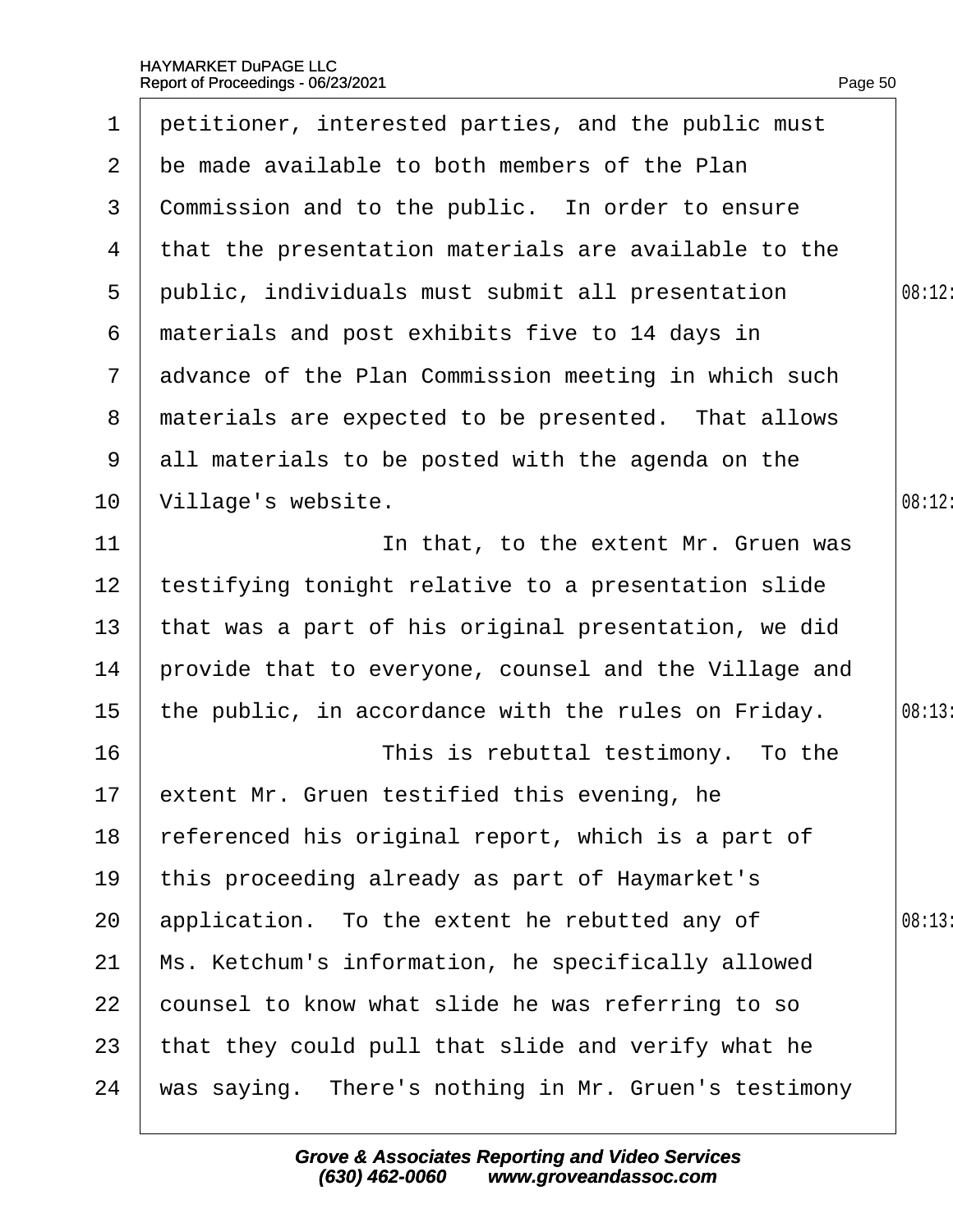| $\mathbf 1$     | this evening that is any surprise to anyone.           |        |
|-----------------|--------------------------------------------------------|--------|
| 2               | And relative to the Fire Protection                    |        |
| 3               | District's ordinance, which increased the fees from    |        |
|                 | 4 2,600 to over \$5,000 as of April of this year, that |        |
| 5               | the ordinance has been submitted and there should be   | 08:14: |
| 6               | no surprise to anyone, because that's -- that slide    |        |
|                 | 7 was -- or that ordinance was submitted at least as   |        |
| 8               | early as Friday.                                       |        |
| 9               | So there's nothing here that                           |        |
| 10              | would -- this is rebuttal. There's nothing that        | 08:14  |
| 11              | Mr. Gruen said other than to say where he had issues   |        |
| 12 <sub>2</sub> | with the analysis that was undertaken by Ms. Ketchum.  |        |
| 13              | MR. DI NOLFO: Mr. Hervas, as to the Fire               |        |
| 14              | Protection District's objections, there was no         |        |
| 15              | testimony to rebut. The submission of an exhibit       | 08:14: |
| 16              | with no testimony to back it up doesn't allow          |        |
|                 | 17 somebody then to come in and opine. What he did do, |        |
| 18              | he had new opinions now based on that exhibit, which   |        |
| 19              | is contrary to the agreement we had in place that all  |        |
| 20              | opinions and reports would be exchanged 14 days        | 08:14: |
| 21              | prior.                                                 |        |
| 22              | So to the extent that he is                            |        |
| 23              | commenting about ordinances, that's not rebutting      |        |
| 24              | anything. Rebuttal is that somebody's testified or     |        |
|                 |                                                        |        |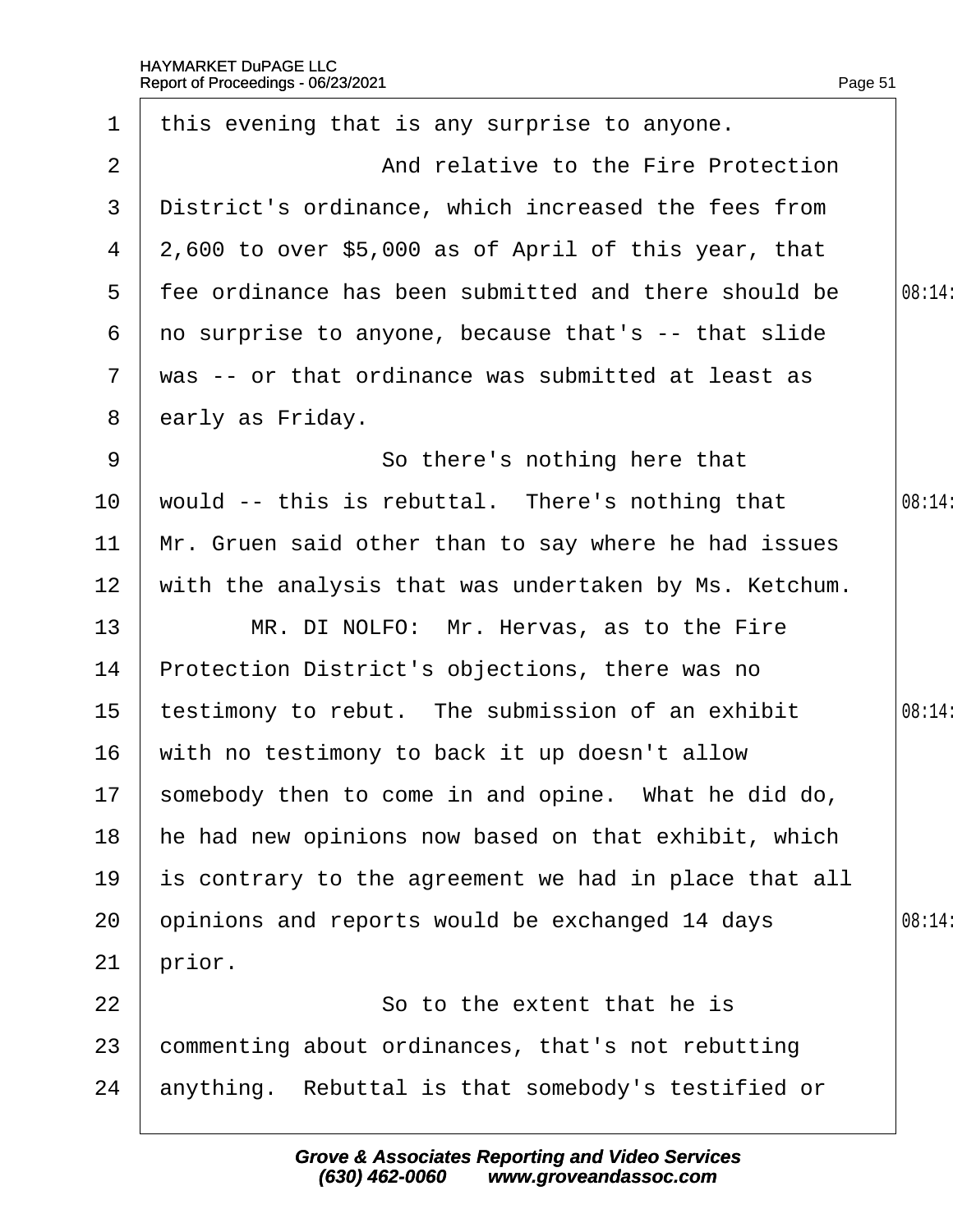|                 | 1 there was evidence that is contrary to somebody       |       |
|-----------------|---------------------------------------------------------|-------|
|                 | 2 else's. There's been no testimony. Therefore, there   |       |
| 3               | is nothing to rebut, and he went beyond the scope of    |       |
| 4               | what rebuttal is. Further, I think he shared a          |       |
|                 | 5 number of new opinions that weren't disclosed and I'm | 08:15 |
|                 | 6 not talking about the rules that were public on the   |       |
| $7\phantom{.}$  | website. This is an agreement that counsel had          |       |
|                 | 8 amongst themselves to avoid a trial by ambush, which  |       |
| 9               | is what we are experiencing right now. So I do stand    |       |
| 10 <sup>°</sup> | by my objection, and I would move to strike that        | 08:15 |
| 11              | information.                                            |       |
| 12 <sub>2</sub> | MR. ELLENBECKER: I would just add,                      |       |
| 13              | Mr. Hervas, that with all due respect to Ms. Dickson,   |       |
| 14              | don't think she can predict what I'm surprised          |       |
| 15              | with. The fact that it's rebuttal is not a defense      | 08:15 |
| 16              | to not disclosing opinions. Rebuttal is, by             |       |
|                 | 17 definition, opinion testimony because he's rebutting |       |
| 18              | an expert witness in the form of Ms. Ketchum. If he     |       |
| 19              | simply relied on his old report, that's not rebuttal    |       |
| 20              | either, that's regurgitation. And on that basis, it     | 08:15 |
| 21              | should also be stricken.                                |       |
| 22              | MR. HERVAS: The issue with respect to the               |       |
| 23              | objection relates to unfair surprise or, you know,      |       |
| 24              | inability to respond appropriately with respect to      |       |
|                 |                                                         |       |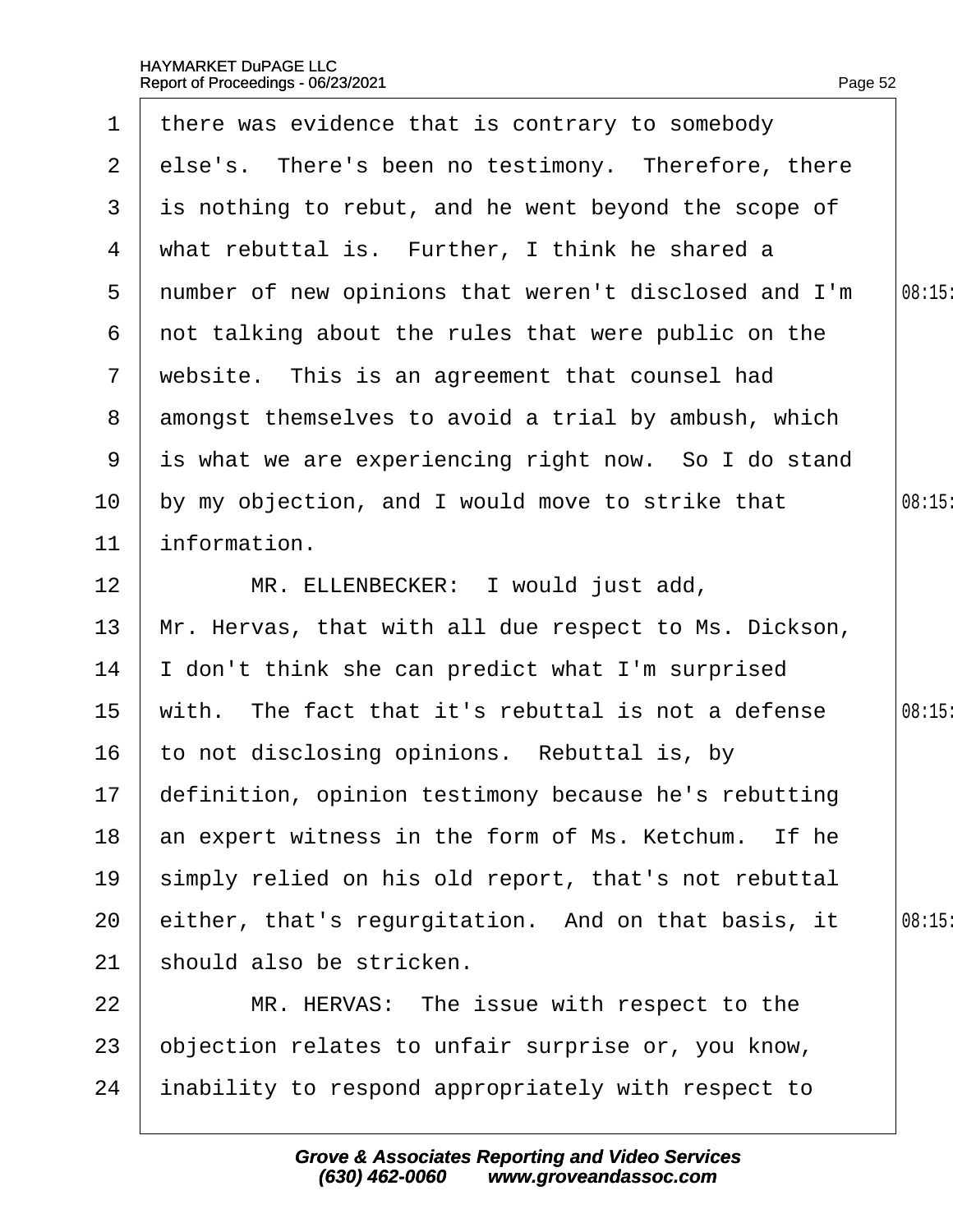| $\mathbf 1$     |                                                 | the expert's opinions that he's given. I find, and    |        |  |  |
|-----------------|-------------------------------------------------|-------------------------------------------------------|--------|--|--|
| 2 <sup>1</sup>  | based on the testimony that was given, that the |                                                       |        |  |  |
| 3               |                                                 | rebuttal was appropriate and that I'm going to        |        |  |  |
| 4               |                                                 | dverrule the objection.                               |        |  |  |
| 5               |                                                 | MR. ELLENBECKER: Okay. Mr. Chairman, may I            | 08:16  |  |  |
| 6               | proceed?                                        |                                                       |        |  |  |
| $\overline{7}$  |                                                 | CHAIRMAN DALY: Yes, please.                           |        |  |  |
| 8               |                                                 | <b>CROSS-EXAMINATION</b>                              |        |  |  |
| 9               |                                                 | BY MR. ELLENBECKER:                                   |        |  |  |
| 10              |                                                 | Q. Mr. Gruen, briefly, with regard to your            | 08:16  |  |  |
| 11              |                                                 | testimony and your preparation of the rebuttal        |        |  |  |
| 12 <sub>2</sub> |                                                 | statement you just read, you're still being           |        |  |  |
| 13              |                                                 | compensated by Haymarket; true?                       |        |  |  |
| 14              |                                                 | A. Yes.                                               |        |  |  |
| 15              |                                                 | Q. You mentioned the Polaris report on                | 08:16  |  |  |
| 16              |                                                 | multiple occasions. Did you rely -- as it related to  |        |  |  |
|                 |                                                 | 17 fire or emergency response calls and the financial |        |  |  |
| 18              |                                                 | impact of that, did you rely exclusively on the       |        |  |  |
| 19              | Polaris report?                                 |                                                       |        |  |  |
| 20              |                                                 | A. Yes.                                               | 08:17: |  |  |
| 21              |                                                 | Q. Were you at all or ever provided the               |        |  |  |
| 22              | Fitch report?                                   |                                                       |        |  |  |
| 23              |                                                 | A. Yes.                                               |        |  |  |
| 24              |                                                 | Q. You would agree you don't have the                 |        |  |  |
|                 |                                                 |                                                       |        |  |  |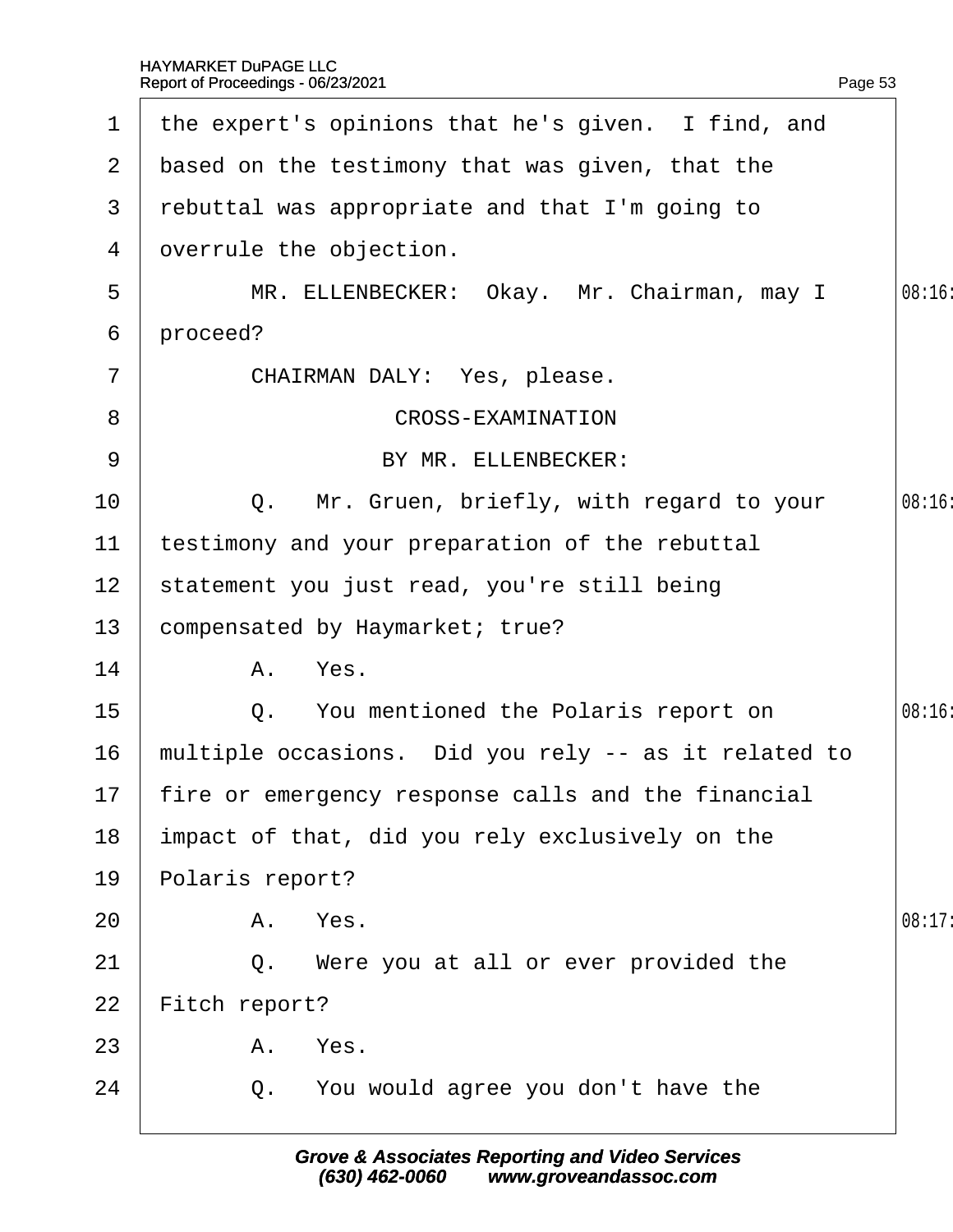$\overline{\phantom{a}}$ 

|                 | 1 expertise in emergency medical response to formulate |        |
|-----------------|--------------------------------------------------------|--------|
| 2 <sup>1</sup>  | or conduct your own assessment of the impact on        |        |
| 3               | emergency medical response units; correct?             |        |
| 4               | A. Yes.                                                |        |
| 5               | Q. With regard to your testimony -- well,              | 08:17: |
|                 | 6 strike that. You testified that one of the bases for |        |
|                 | 7 your testimony here tonight was that it's your       |        |
| 8               | understanding that there are different types of        |        |
|                 | 9 patients and different types of services being       |        |
| 10              | offered at Haymarket's West Loop as opposed to what    | 08:17: |
| 11              | would be offered in Itasca; is that right?             |        |
| 12              | A. Yes.                                                |        |
| 13              | Q. Which services are different, sir?                  |        |
| 14              | A. I would have to refer back to the                   |        |
| 15              | transcripts that Dr. Lustig testified about to be      | 08:17: |
| 16              | more specific than what I said earlier. One example,   |        |
| 17 <sup>7</sup> | is the -- as I mentioned, was there won't be services  |        |
| 18              | provided to women with children here at the -- at      |        |
| 19              | DuPage, but it is provided in Chicago.                 |        |
| 20              | Q. And you anticipated my next question.               | 08:18  |
| 21              | Other than women and children, are you aware of any    |        |
| 22              | other different demographic or patient type that the   |        |
| 23              | oop facility serves or services and Itasca won't?      |        |
| 24              | A. Again, I think it would be best if -- the           |        |
|                 |                                                        |        |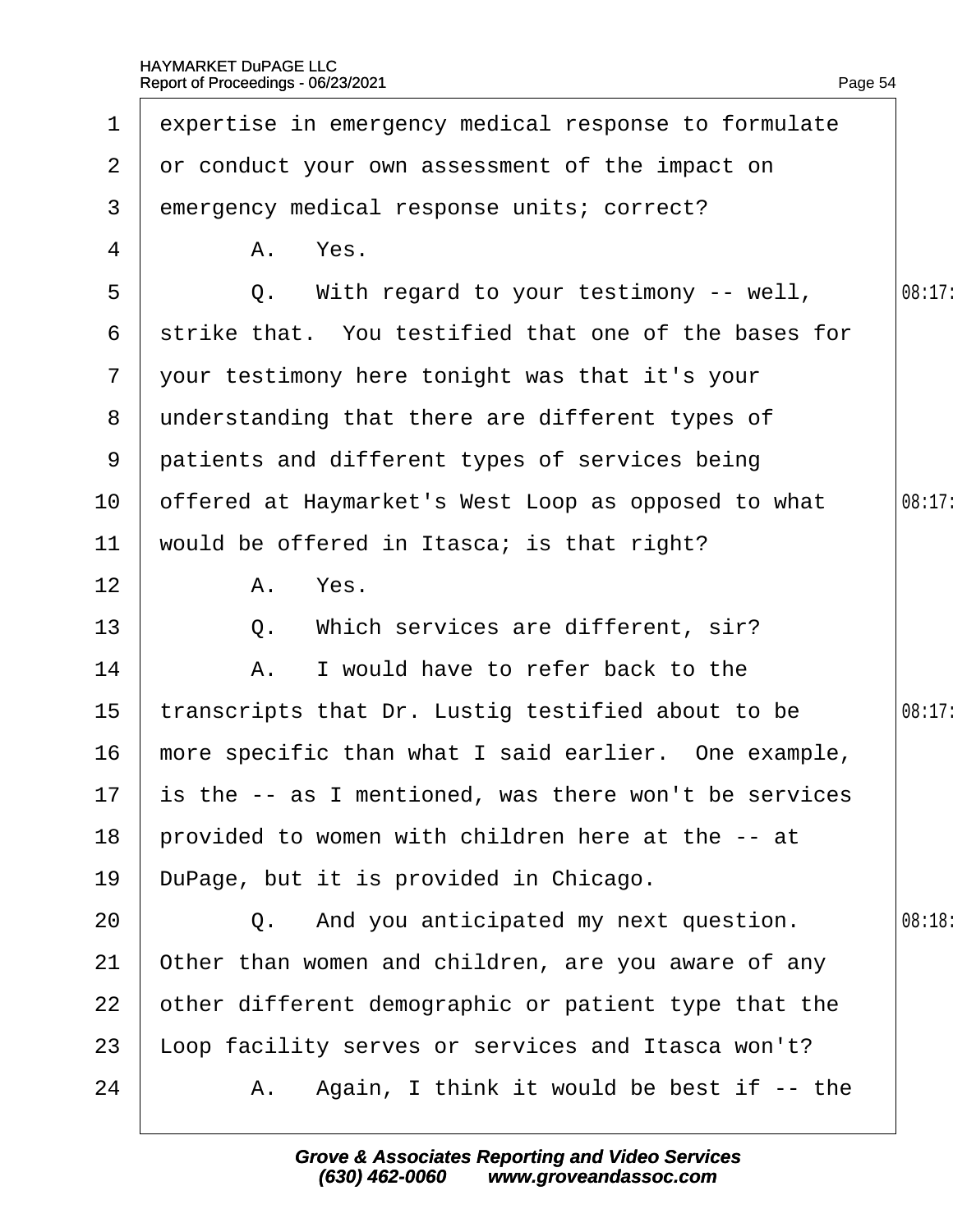| $\mathbf 1$    |            | Haymarket representatives who already testified on    |        |
|----------------|------------|-------------------------------------------------------|--------|
| $\mathbf{2}$   |            | this, they would be in the best position to describe  |        |
| 3              |            | the differences. But I understand that they would be  |        |
| 4              |            | patients, for example, with -- in Chicago have much   |        |
| 5              |            | more severe mental health issues than those expected  | 08:18  |
| 6              |            | to be here. But, again, I'm just -- the details of    |        |
| $\overline{7}$ |            | How they vary would be best answered by the people    |        |
| 8              |            | who serve the different population bases.             |        |
| 9              |            | Q. Did you do any sort of assessment to               |        |
| 10             |            | determine what type of patient or service yields the  | 08:19: |
| 11             |            | highest number of EMS calls and fire calls in the     |        |
| 12             | West Loop? |                                                       |        |
| 13             |            | A. No.                                                |        |
| 14             |            | Q. And without that assessment, you don't             |        |
| 15             |            | know whether the different patients or services would | 08:19: |
| 16             |            | amount to more or less calls in Itasca; correct?      |        |
| $17 \,$        |            | A. I relied on the Polaris reports and the            |        |
| 18             |            | transcripts that indicated there's a difference in    |        |
| 19             |            | client makeup between the two facilities. I did not   |        |
| 20             |            | do any analysis of how they vary.                     | 08:19  |
| 21             |            | Q. If the Polaris report is wrong, do you             |        |
| 22             |            | agree that that aspect of your report is wrong?       |        |
| 23             |            | A. No.                                                |        |
| 24             |            | Q. Okay. Would you agree that if the                  |        |
|                |            |                                                       |        |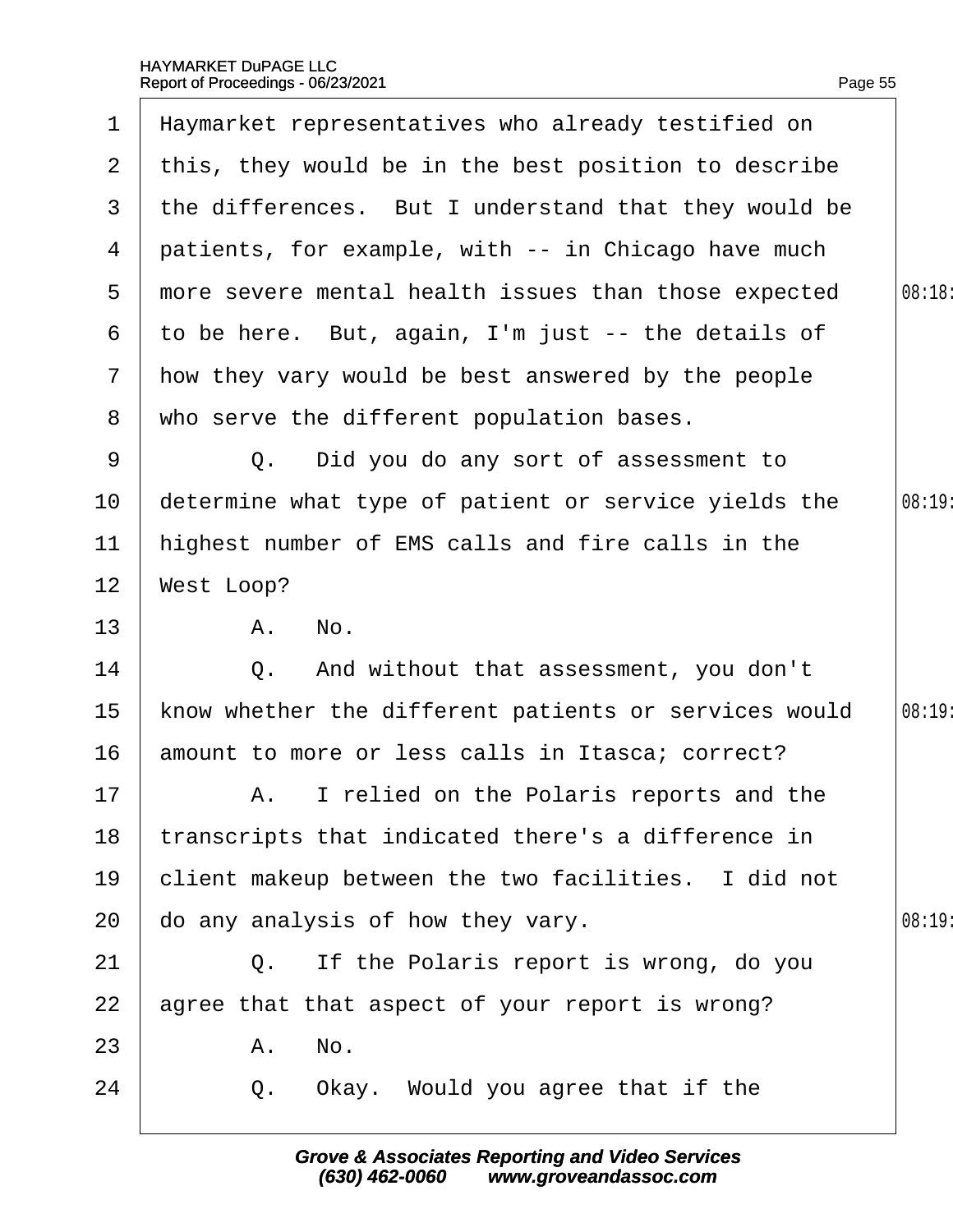|                  | 1 Polaris report is wrong, any aspect of your report  |        |
|------------------|-------------------------------------------------------|--------|
| $\overline{2}$   | relying on the Polaris report should be removed?      |        |
| 3                | A. I was -- the analytical approach we did            |        |
| 4                | and presented is valid. If -- if, as I indicated      |        |
| $5^{\circ}$      | today, a different set of calls is true, that under   | 08:20: |
| 6                | dur approach there would be a different result but    |        |
|                  | 7 the analytical approach is still valid. And in both |        |
| 8                | dases of Polaris and the Fitch report, they           |        |
|                  | 9 acknowledged, as I understand it, that the fire     |        |
| 10 <sup>°</sup>  | district has sufficient capacity to serve Haymarket   | 08:20: |
| 11               | without adding equipment or staff and the -- one      |        |
| 12 <sub>2</sub>  | primary difference is the Fitch report did not take   |        |
| 13 <sup>°</sup>  | into consideration the contractual arrangements I     |        |
| 14               | understand Haymarket's made to provide private        |        |
| 15 <sub>15</sub> | ambulance service for the basic calls, and so they    | 08:21  |
| 16               | have different -- different call volume estimates.    |        |
| 17               | But I have -- our approach still                      |        |
| 18               | stands and both of them say that there's adequate     |        |
| 19               | capacity. So I don't necessarily think that if the    |        |
| 20               | Haymarket -- if the Polaris report is wrong, that our | 08:21  |
| 21               | whole report's wrong.                                 |        |
| 22               | Q. You mentioned James Baldwin on page 11 of          |        |
| 23               | your report. Did you ever work up the financial, I    |        |
| 24               | guess, calculations of the financial impact on Itasca |        |
|                  |                                                       |        |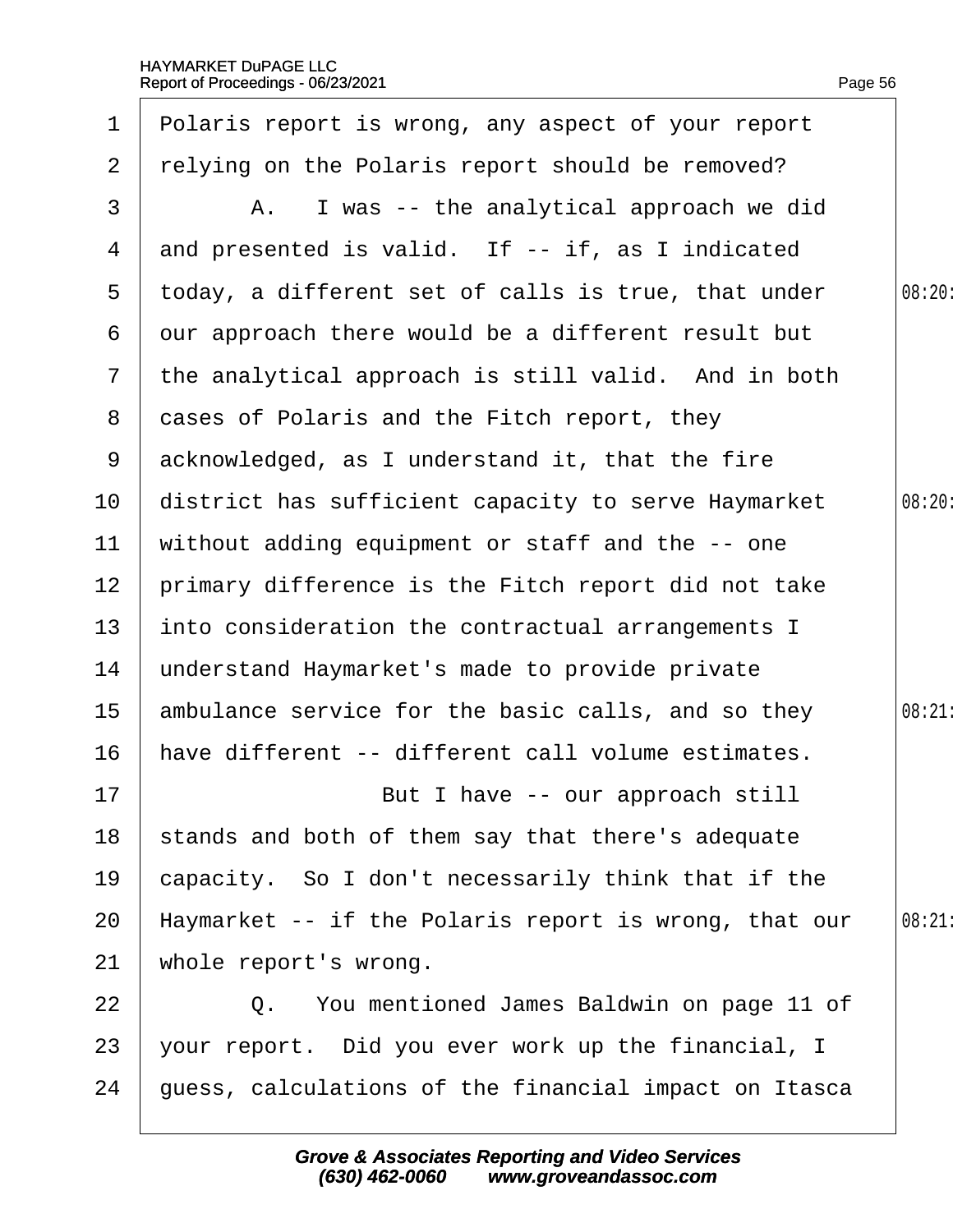|                 | 1 fire, EMS, if -- Mr. Baldwin's recognition in his  |        |
|-----------------|------------------------------------------------------|--------|
| $\mathbf{2}$    | testimony that there could be up to 1500 lines of    |        |
| 3               | dalls to EMS and fire out of the Chicago West Loop   |        |
| 4               | facility? Did you --                                 |        |
| 5               | MS. DICKSON: Mr. Hervas -- I'm sorry,                | 08:22: |
| 6               | Mr. Ellenbecker, continue.                           |        |
| $\overline{7}$  | MR. ELLENBECKER: I was done.                         |        |
| 8               | MS. DICKSON: I'm sorry, I didn't mean to             |        |
| 9               | speak over you. I want to -- I want to object,       |        |
| 10              | because that does go outside the scope of the        | 08:22: |
| 11              | rebuttal to refer to Mr. Baldwin's testimony. To the |        |
| 12 <sub>2</sub> | extent you want to provide some latitude, I don't    |        |
| 13              | mind that, but we did talk specifically this         |        |
| 14              | afternoon about the whole how far we're going to go  |        |
| 15              | on a rebuttal question. I think that there -- to     | 08:22: |
| 16              | refer back to information that wasn't provided this  |        |
|                 | 17 evening in rebuttal isn't appropriate.            |        |
| 18              | MR. HERVAS: Any --                                   |        |
| 19              | MR. ELLENBECKER: In response to that,                |        |
| 20              | Mr. Hervas, they repeatedly referred to Polaris.     | 08:22  |
| 21              | There was considerable testimony today about fire    |        |
| 22              | impact or fire numbers. There were references to his |        |
| 23              | report, which also addressed it. I'm merely pointing |        |
| 24              | but the fact that he reiterated numbers that didn't  |        |
|                 |                                                      |        |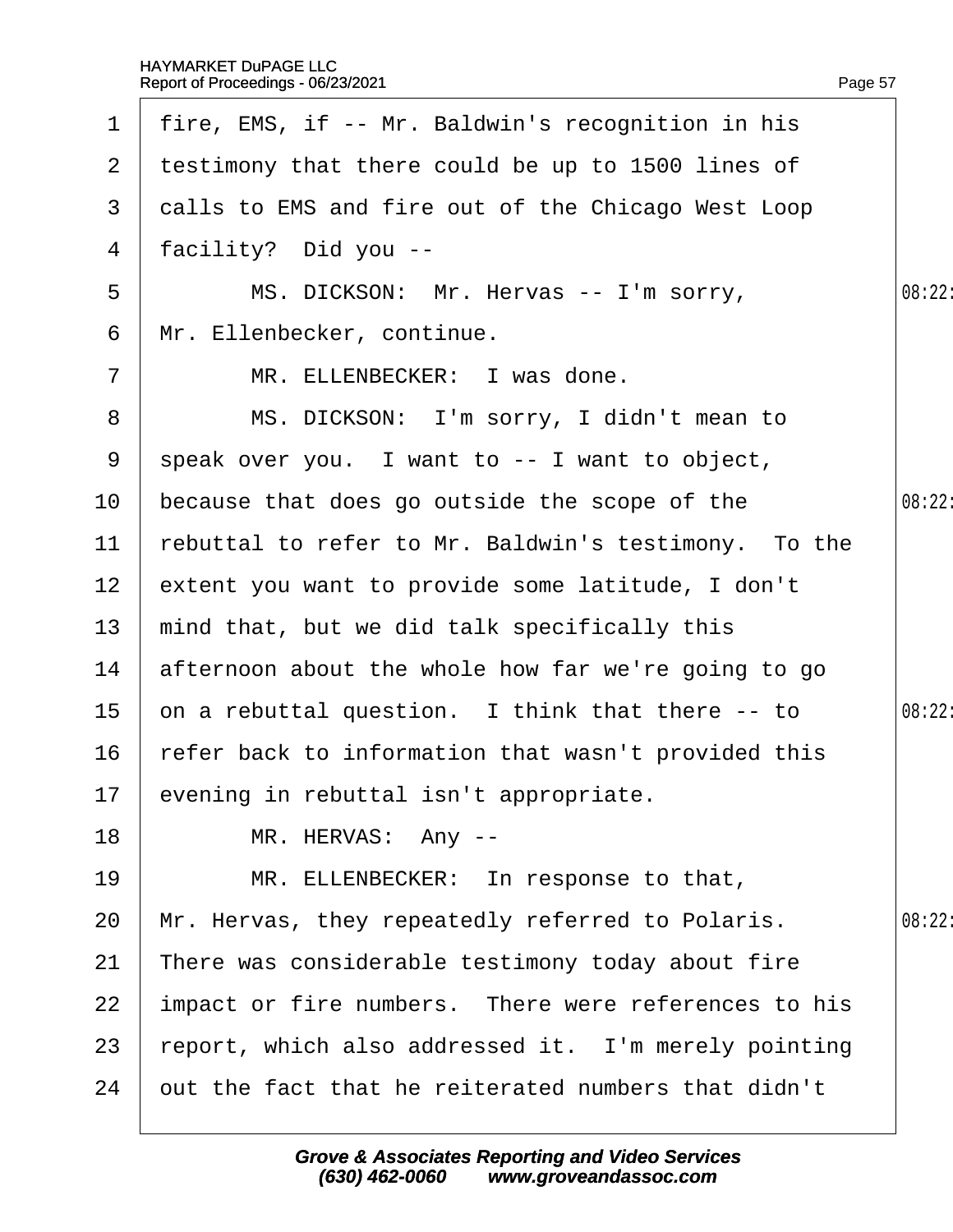| $\mathbf 1$     | include testimony from Haymarket people themselves.  |       |
|-----------------|------------------------------------------------------|-------|
| 2               | MR. HERVAS: Yeah, the objection is going to          |       |
| 3               | be overruled. It's clearly germane to the topic of   |       |
| 4               | what was discussed in the rebuttal, and if the       |       |
| 5               | witness is able to answer, he should do so.          | 08:23 |
| 6               | MS. DICKSON: Do you need the question                |       |
| $7\phantom{.}$  | re-read?                                             |       |
| 8               | BY THE WITNESS:                                      |       |
| 9               | A. If the question's referring to testimony          |       |
| 10              | by Mr. Baldwin, I don't recall -- I apologize, I     | 08:23 |
| 11              | don't recall reading the testimony. What I relied on |       |
| 12 <sup>2</sup> | Mr. Baldwin was that he, as I recall, obtained the   |       |
| 13 <sup>°</sup> | financial information that we used to do the         |       |
| 14              | analysis. I don't recall reading the transcript. I   |       |
| 15 <sub>2</sub> | know I didn't attend his testimony.                  | 08:23 |
| 16              | BY MR. ELLENBECKER:                                  |       |
| 17              | Q. Okay.                                             |       |
| 18              | A. So I'm just not a position to answer the          |       |
| 19              | question. I apologize.                               |       |
| 20              | Q. All right. Did you survey any business            | 08:23 |
| 21              | owners in and around 860 West Irving Park Road to    |       |
| 22              | assess the impact that they thought would be imposed |       |
| 23              | on a non-commercial tax exempt use for the property? |       |
| 24              | A. No.                                               |       |
|                 |                                                      |       |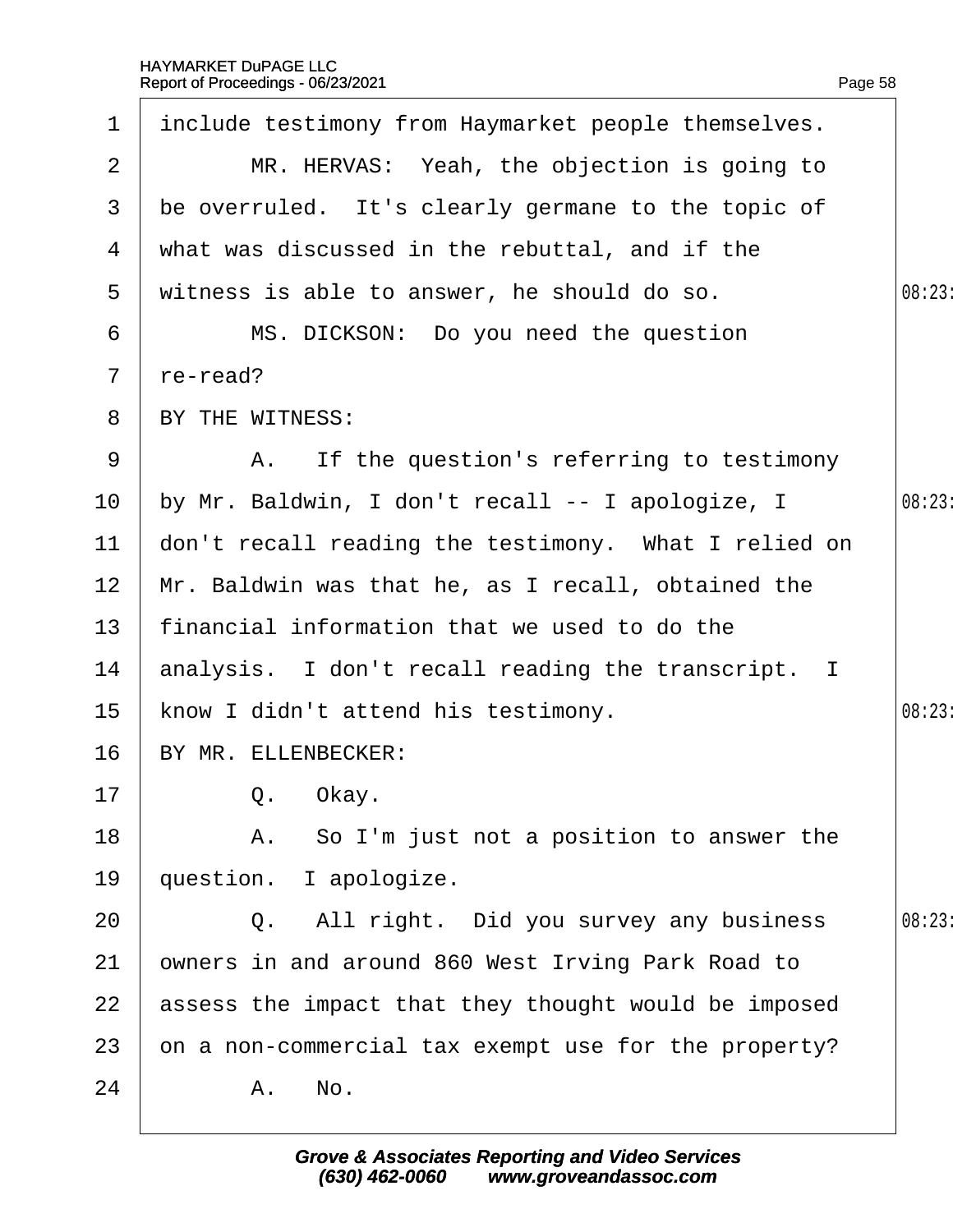$1 \mid Q$ . Did you do any sort of study to determine

| $\mathbf{2}$   | how much money current Haymarket employees in the     |       |  |  |
|----------------|-------------------------------------------------------|-------|--|--|
| 3              | West Loop spend on a daily basis?                     |       |  |  |
| 4              | A. In the Haymarket Chicago in the West               |       |  |  |
| 5              | $\mu$ oop? No.                                        | 08:24 |  |  |
| 6              | Q. You're not a zoning expert; correct?               |       |  |  |
| $\overline{7}$ | A. I don't -- for this purpose, I would say           |       |  |  |
| 8              | no.                                                   |       |  |  |
| 9              | MR. ELLENBECKER: That's all I have. Thank             |       |  |  |
| 10             | you.                                                  | 08:24 |  |  |
| 11             | CHAIRMAN DALY: Thank you, Mr. Ellenbecker.            |       |  |  |
| 12             | Mr. DiNolfo, would you have any cross-examination for |       |  |  |
| 13             | the witness?                                          |       |  |  |
| 14             | <b>CROSS-EXAMINATION</b>                              |       |  |  |
| 15             | BY MR. DI NOLFO:                                      |       |  |  |
| 16             | Q. Mr. Ellenbecker covered most of my                 |       |  |  |
| 17             | questions, but you mentioned tonight the ambulance    |       |  |  |
| 18             | fee ordinance that was marked as an exhibit at one    |       |  |  |
| 19             | point. You did not do a study to determine how that   |       |  |  |
| 20             | humber was studied, did you?<br>08:25                 |       |  |  |
| 21             | Referring to the new fee? That number?<br>A.          |       |  |  |
| 22             | Q. Yes, sir?                                          |       |  |  |
| 23             | A. No.                                                |       |  |  |
| 24             | Q. And I assume you didn't do a study to see          |       |  |  |
|                |                                                       |       |  |  |

Page 59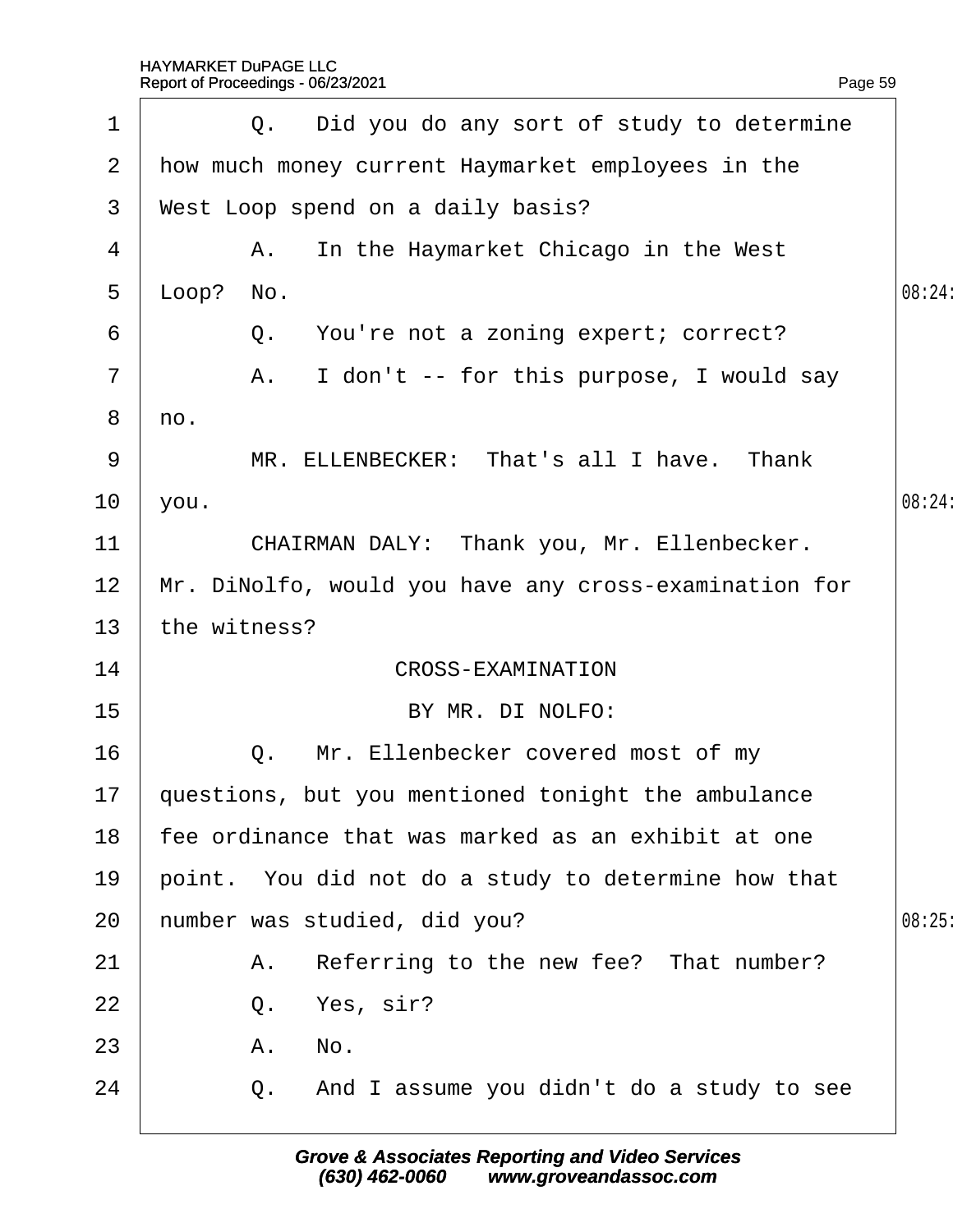| $\mathbf 1$     | the collection rate by the Itasca Fire Protection       |        |
|-----------------|---------------------------------------------------------|--------|
| $\overline{2}$  | District from insurance companies or other payment      |        |
| 3 <sup>1</sup>  | sources?                                                |        |
| 4               | A. Correct.                                             |        |
| 5               | Q. Okay. And you don't know for those who               | 08:25  |
| 6               | do make payments, what percentage of the fee amount     |        |
|                 | 7 $i\$ {p} paid?                                        |        |
| 8               | A. No, that's why we relied on the \$329                |        |
| 9               | estimate in the 2018 report for doing the               |        |
| 10 <sup>°</sup> | calculations.                                           | 08:25  |
| 11              | Q. And when you used the \$329 estimate, does           |        |
| 12 <sup>2</sup> | that number take into consideration the daily           |        |
| 13 <sup>°</sup> | staffing requirements and the salaries associated       |        |
| 14              | with those staffing requirements for the collective     |        |
| 15 <sub>1</sub> | bargaining agreement?                                   | 08:25  |
| 16              | A. It takes into account the -- it was                  |        |
|                 | 17 simply the amount of revenue received divided by the |        |
| 18              | humber of calls to get the average service fee per      |        |
| 19              | call. That's all it does.                               |        |
| 20              | Q. All right. So the answer to my question,             | 08:26: |
| 21              | then, is it does not take into account daily staffing   |        |
| 22              | or the salaries associated with that daily staffing     |        |
| 23              | per the collective bargaining agreement?                |        |
| 24              | A. It's not relevant to estimating the                  |        |
|                 |                                                         |        |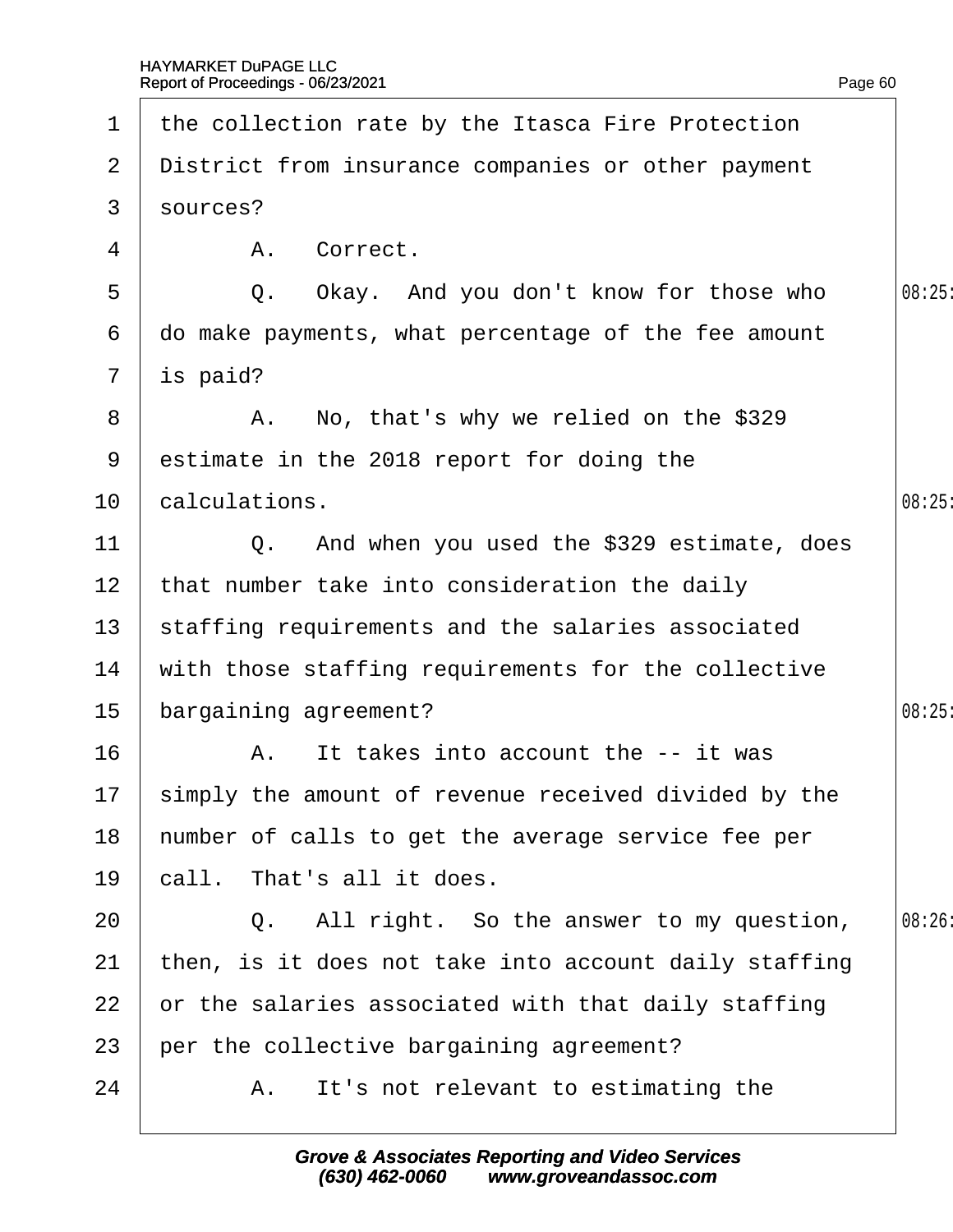| $\mathbf 1$           | average fee revenue collected. We could -- all we     |        |
|-----------------------|-------------------------------------------------------|--------|
| $\mathbf{2}^{\prime}$ | had to do is take the revenue shown in the            |        |
| 3                     | five districts' reports and divide it by the number   |        |
| 4                     | of calls. We weren't trying to do anything fancy      |        |
| 5                     | otherwise.                                            | 08:26  |
| 6                     | Q. Okay.                                              |        |
| $\overline{7}$        | MR. DI NOLFO: Okay. Thank you. That's all I           |        |
| 8                     | have.                                                 |        |
| 9                     | CHAIRMAN DALY: Thank you, Mr. DiNolfo.                |        |
| 10                    | Ms. Smith, do you have any cross?                     | 08:26  |
| 11                    | MS. SMITH: Just a few questions.                      |        |
| 12                    | <b>CROSS-EXAMINATION</b>                              |        |
| 13                    | BY MS. SMITH:                                         |        |
| 14                    | Q. You testified that you received                    |        |
| 15                    | information that the school district -- the school    | 08:26: |
| 16                    | district's services will not be used as a result of   |        |
|                       | 17 Haymarket's operations. What information did you   |        |
| 18                    | receive?                                              |        |
| 19                    | A. Yeah, information that's from the                  |        |
| 20                    | representatives of Haymarket that they would not be   | 08:26: |
| 21                    | accepting clients with school-aged children that      |        |
| 22                    | would be attending schools. And that was also         |        |
| 23                    | referenced, I believe, in one of the past transcripts |        |
| 24                    | but originally just from them.                        |        |
|                       |                                                       |        |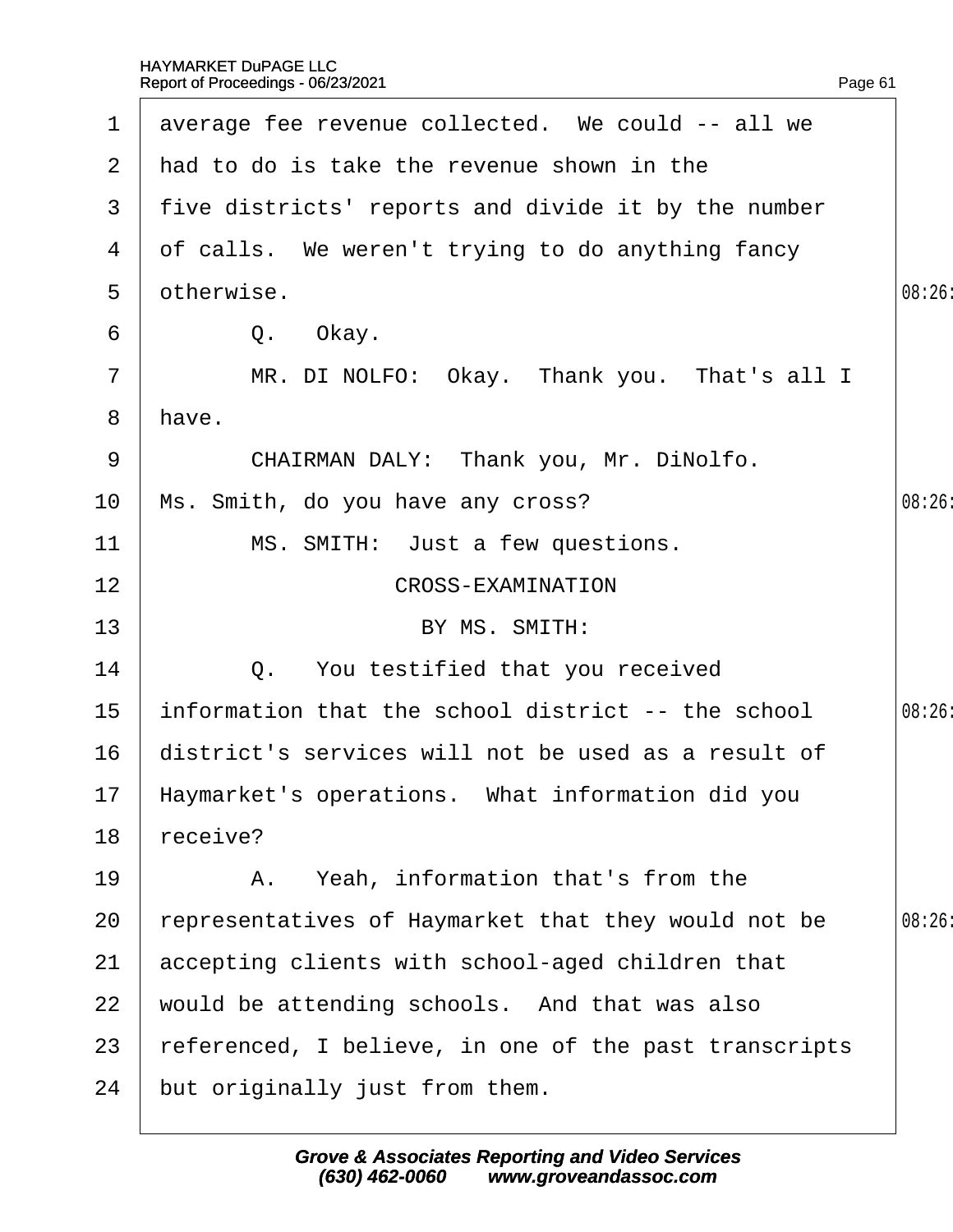|                | Page 62<br>Report of Proceedings - 06/23/2021        |        |
|----------------|------------------------------------------------------|--------|
| 1              | Q. Did you review the transcript of                  |        |
| 2              | <b>Superintendent Craig Benes?</b>                   |        |
| 3              | A. I -- I reviewed -- I believe I reviewed           |        |
| 4              | sections of it. I can't recall if I reviewed the     |        |
| 5              | entire testimony.                                    | 08:27: |
| 6              | Q. Well, if you reviewed any of it, you              |        |
| 7 <sup>7</sup> | would agree that he testified there are several      |        |
| 8              | different bases on which Haymarket will establish    |        |
| 9              | residency or other bases for students to attend or   |        |
| 10             | otherwise use services of the local school district; | 08:28: |
| 11             | correct?                                             |        |
| 12             | A. I understand that in the history -- since         |        |
| 13             | the Haymarket Chicago was brought up, I'll mention   |        |
| 14             | that I understand from Haymarket that in the history |        |
| 15             | of Haymarket Chicago, not a single client has        | 08:28: |
| 16             | accessed those programs in the -- as a result of     |        |
| 17             | being a patient of Haymarket Chicago. So, again, I   |        |
| 18             | understand from the testimony that there are --      |        |
| 19             | Q. I'm going to -- excuse me. I know this            |        |
| 20             | isn't a formal proceeding, but that was entirely     | 08:28: |
| 21             | unresponsive. I asked about your review of Craig     |        |
| 22             | Benes' testimony, which was -- I asked if you would  |        |
| 23             | agree with his statements in which Haymarket will    |        |
| 24             | establish residency and entitlement to attend the    |        |
|                |                                                      |        |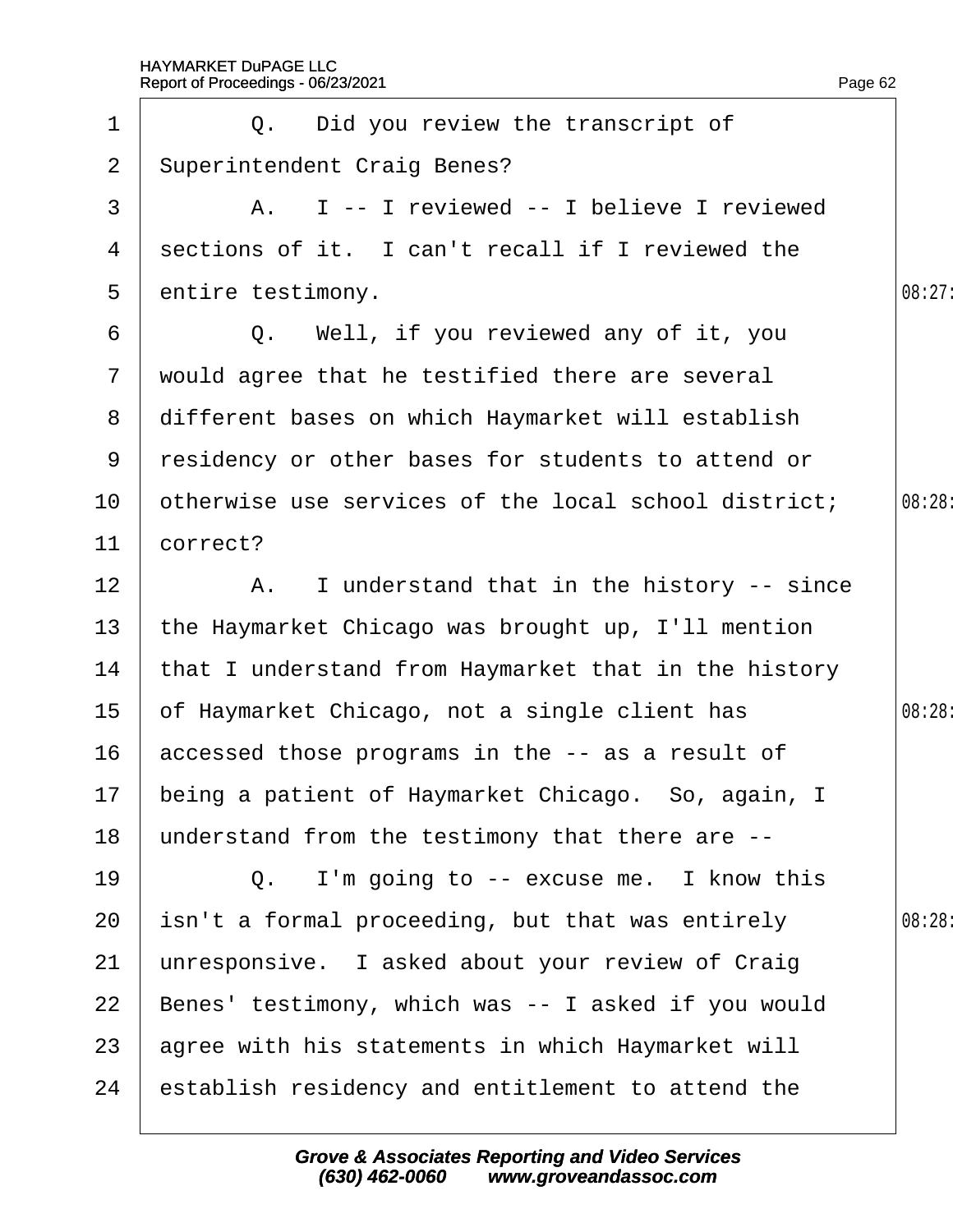|                | Report of Proceedings - 06/23/2021                    | Page 63 |
|----------------|-------------------------------------------------------|---------|
| $\mathbf 1$    | Ipcal school district; correct?                       |         |
| $\overline{2}$ | $A. \ \blacksquare$                                   |         |
| 3              | MS. DICKSON: Stop just a moment. One, I have          |         |
| 4              | to say, Ms. Smith, for some reason your -- your audio |         |
| 5              | is being clipped out. But I do want to -- my          | 08:29   |
| 6              | understanding of Superintendent Benes' testimony      |         |
| 7 <sup>7</sup> | differs from yours, because I don't think he said     |         |
| 8              | "will." I think he said "may."                        |         |
| 9              | MS. SMITH: I asked a question to the --               |         |
| 10             | MS. DICKSON: But you're -- I think you're             | 08:29:  |
| 11             | misstating Mr. Benes' testimony.                      |         |
| 12             | MS. SMITH: Are you objecting to my question           |         |
| 13             | or are you testifying?                                |         |
| 14             | MS. DICKSON: I will object to your question,          |         |
| 15             | because I think it misstates Mr. Benes' testimony.    | 08:29:  |
| 16             | MR. HERVAS: Well, the pending objection was           |         |
| 17             | Ms. Smith's objection to the answer. Okay? So now     |         |
| 18             | we have an objection to a comment by Ms. Smith.       |         |
| 19             | So what we're going to do is we're                    |         |
| 20             | going to start with the objection that was made by    | 08:29:  |
| 21             | Ms. Smith as it being nonresponsive. And I'm going    |         |
| 22             | to sustain that objection. It was nonresponsive, and  |         |
| 23             | so I don't know if there's anything left to rule on.  |         |
| 24             | Let's --                                              |         |
|                |                                                       |         |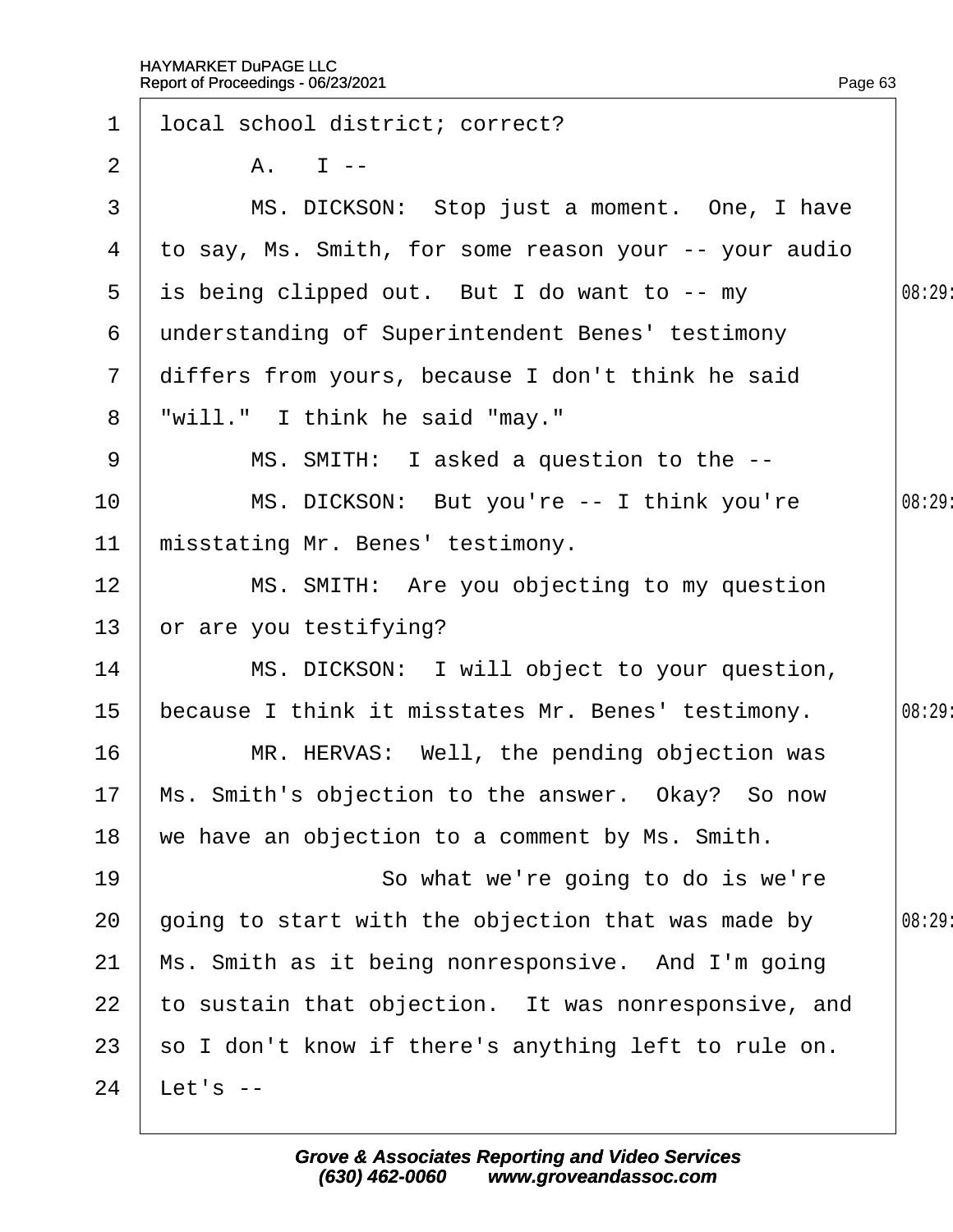|                | Report of Proceedings - 06/23/2021<br>Page 64         |        |
|----------------|-------------------------------------------------------|--------|
| 1              | MR. GRUEN: Well, could you -- first of all,           |        |
| $\overline{2}$ | it's been extraordinarily difficult to hear your      |        |
| 3              | question, and so perhaps I misheard it. Would you     |        |
| 4              | mind repeating it and I'll do my best to answer it?   |        |
| 5              | MS. SMITH: If everyone will give me just a            | 08:30: |
| 6              | moment, I'll change my audio source to see if I can   |        |
| $\mathbf{7}$   | use a different speaker and if that helps.            |        |
| 8              | (Brief recess taken.)                                 |        |
| 9              | CHAIRMAN DALY: Ms. Smith, please proceed. Go          |        |
| 10             | off mute. We hear you very clearly here in Village    | 08:30: |
| 11             | hall, and I hope that the Haymarket team can also     |        |
| 12             | hear you clearly.                                     |        |
| 13             | MS. SMITH: Okay. I am -- I switched to a              |        |
| 14             | different speaker.                                    |        |
| 15             | MR. GRUEN: Much better.                               | 08:30  |
| 16             | MS. DICKSON: Much better.                             |        |
| 17             | MS. SMITH: Okay.                                      |        |
| 18             | BY MS. SMITH:                                         |        |
| 19             | Q. Okay. So my question was whether your --           |        |
| 20             | well, just to backtrack so that we're on the same     | 08:30  |
| 21             | page, I'd asked if you had reviewed Superintendent    |        |
| 22             | Benes' testimony and you said you reviewed portions   |        |
| 23             | of it. So then I asked whether you agree that he      |        |
| 24             | testified that there would be several different bases |        |
|                |                                                       |        |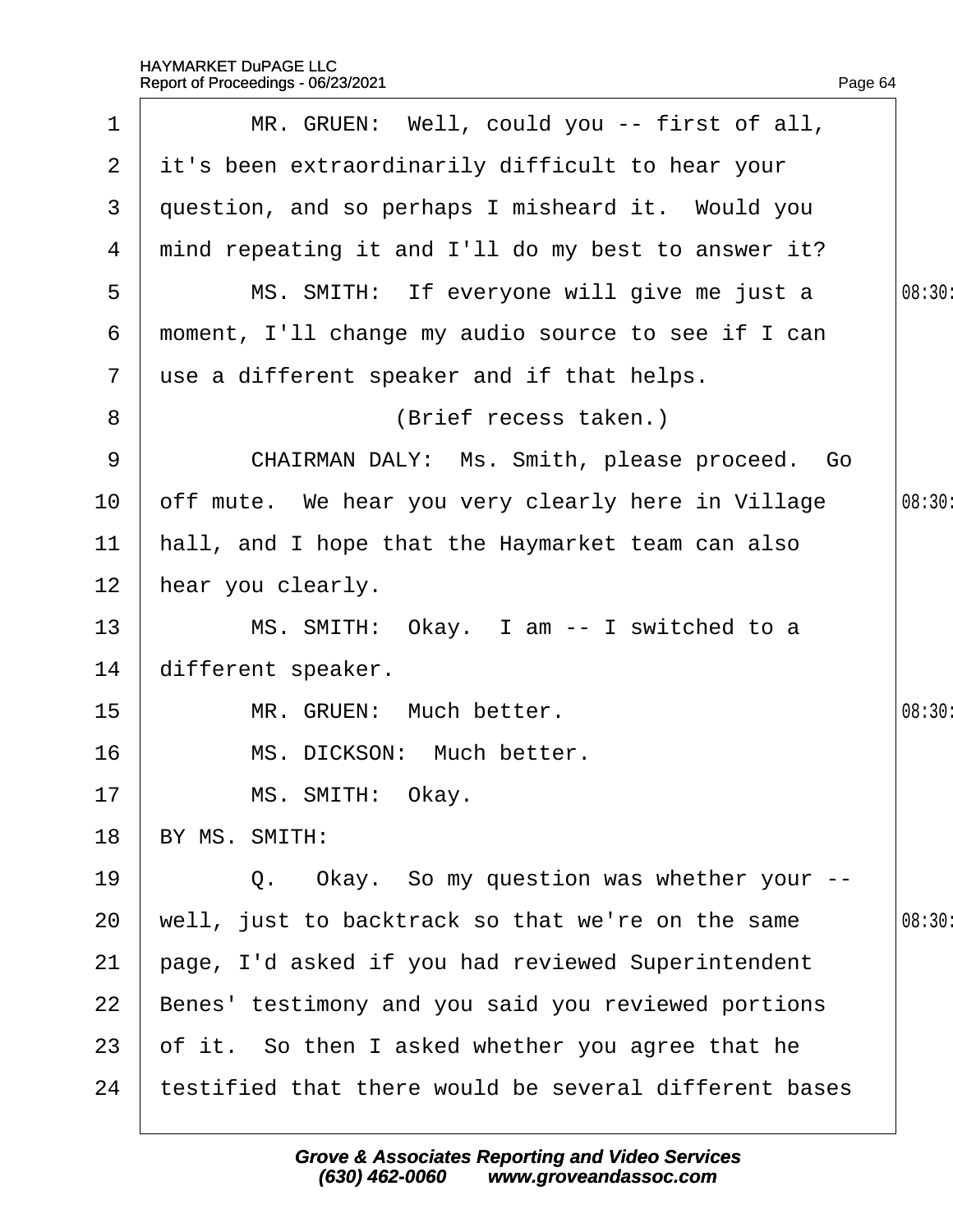|                 | 1 for -- that Haymarket would establish residency for   |        |
|-----------------|---------------------------------------------------------|--------|
| $\mathbf{2}$    | students to use school district -- local school         |        |
| 3               | district services. Is that your understanding?          |        |
| 4               | A. I would -- I would say that I understand             |        |
| 5               | and I may -- I'm trying to be as accurate as I can in   | 08:31  |
| 6               | recollection, that he did testify about ways in which   |        |
|                 | 7 Haymarket patients could access services provided by  |        |
|                 | 8 the school district, including individuals, I believe |        |
| 9               | it was, from 18 to 22, that if they were getting        |        |
| 10              | service from Haymarket could also access school         | 08:31  |
| 11              | services. Is that --                                    |        |
| 12 <sup>2</sup> | Q. That was one basis. So would you agree               |        |
| 13              | that conflicts with your statement in your testimony    |        |
| 14              | tonight? And I'm asking what is your basis for          |        |
| 15 <sub>1</sub> | disputing Craig Benes' testimony?                       | 08:32: |
| 16              | A. My basis is simply that Haymarket's                  |        |
|                 | 17 indicated that they would not be having patients who |        |
| 18              | would be -- have children or accessing the school       |        |
| 19              | services.                                               |        |
| 20              | Q. Well, in the case that you -- the                    | 08:32: |
| 21              | specific provision you just cited regarding Craig       |        |
| 22              | Benes, he said 18 to 22-year-olds are entitled, in      |        |
| 23              | different circumstances, to access school district      |        |
| 24              | services. What testimony from Haymarket -- or are       |        |
|                 |                                                         |        |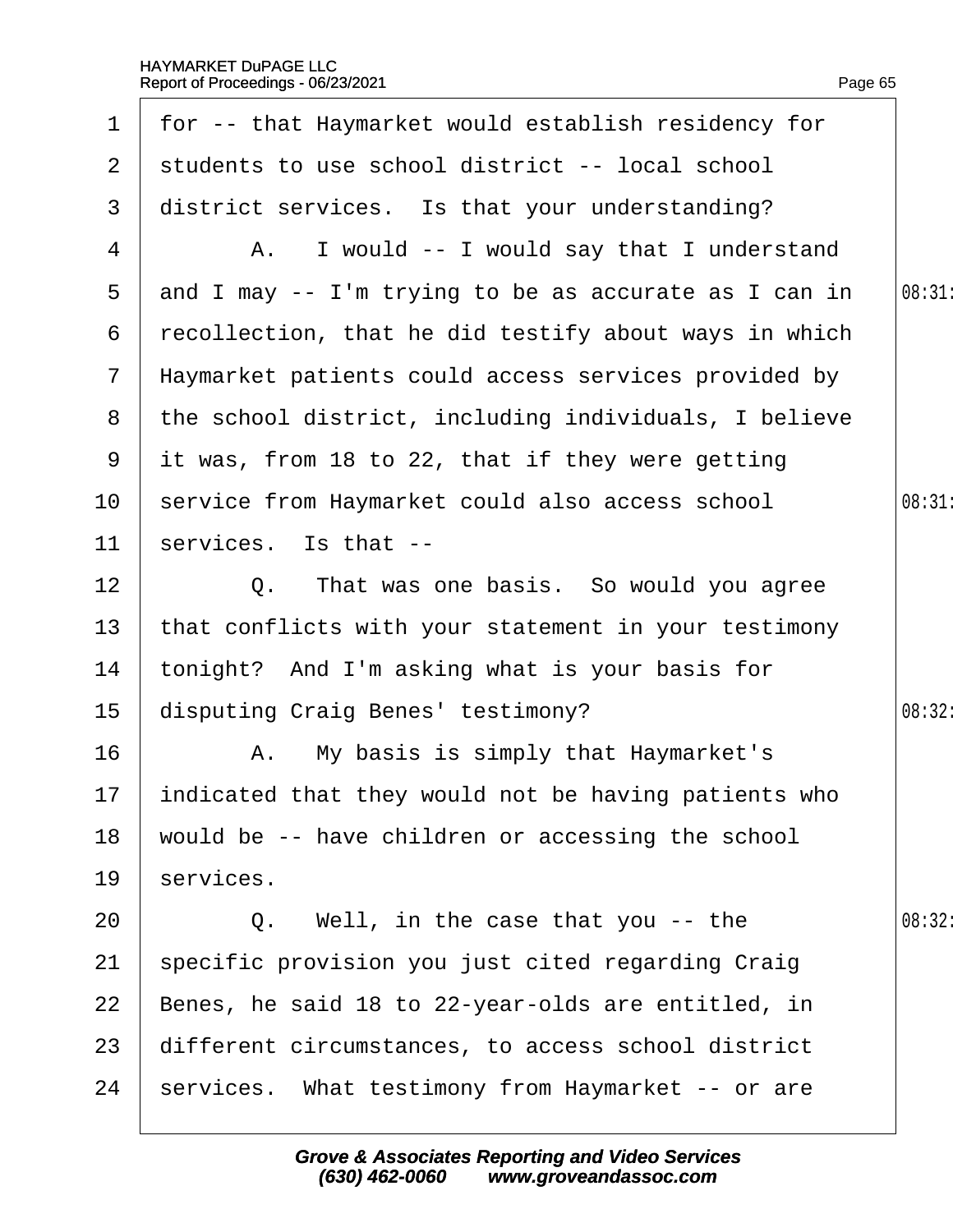| 1              | you talking about out-of-hearing statements that      |       |
|----------------|-------------------------------------------------------|-------|
| $\overline{2}$ | you're relying on to dispute that?                    |       |
| 3              | A. You know, I can't recall the -- whether            |       |
| 4              | it was in the transcripts or previous information. I  |       |
| 5              | would point out my understanding of the testimony was | 08:33 |
| 6              | that there was no specific estimate made that -- of a |       |
| $\mathbf{7}$   | dertain number, you know, of clients who would -- who |       |
| 8              | would access and search out the --                    |       |
| 9              | Q. Let me interrupt. There's no question              |       |
| 10             | pending about the conclusion or the total amount.     | 08:33 |
| 11             | I asked a question about what you                     |       |
| 12             | were relying on to dispute Craig Benes' testimony?    |       |
| 13             | A. And I answered it.                                 |       |
| 14             | MS. DICKSON: Okay. Give her a moment --               |       |
| 15             | MR. GRUEN: Okay.                                      |       |
| 16             | MS. DICKSON: -- to complete her question.             |       |
| 17             | MR. GRUEN: Yeah.                                      |       |
| 18             | MS. SMITH: Okay. So I guess this is another           |       |
| 19             | motion to strike, then, as nonresponsive. If that's   |       |
| 20             | hot disputed, can we strike that and go back to the   | 08:33 |
| 21             | question?                                             |       |
| 22             | MR. HERVAS: I -- you know, the problem is is          |       |
| 23             | that the question wasn't entirely clear, and I think  |       |
| 24             | he was trying to answer it based on what his          |       |
|                |                                                       |       |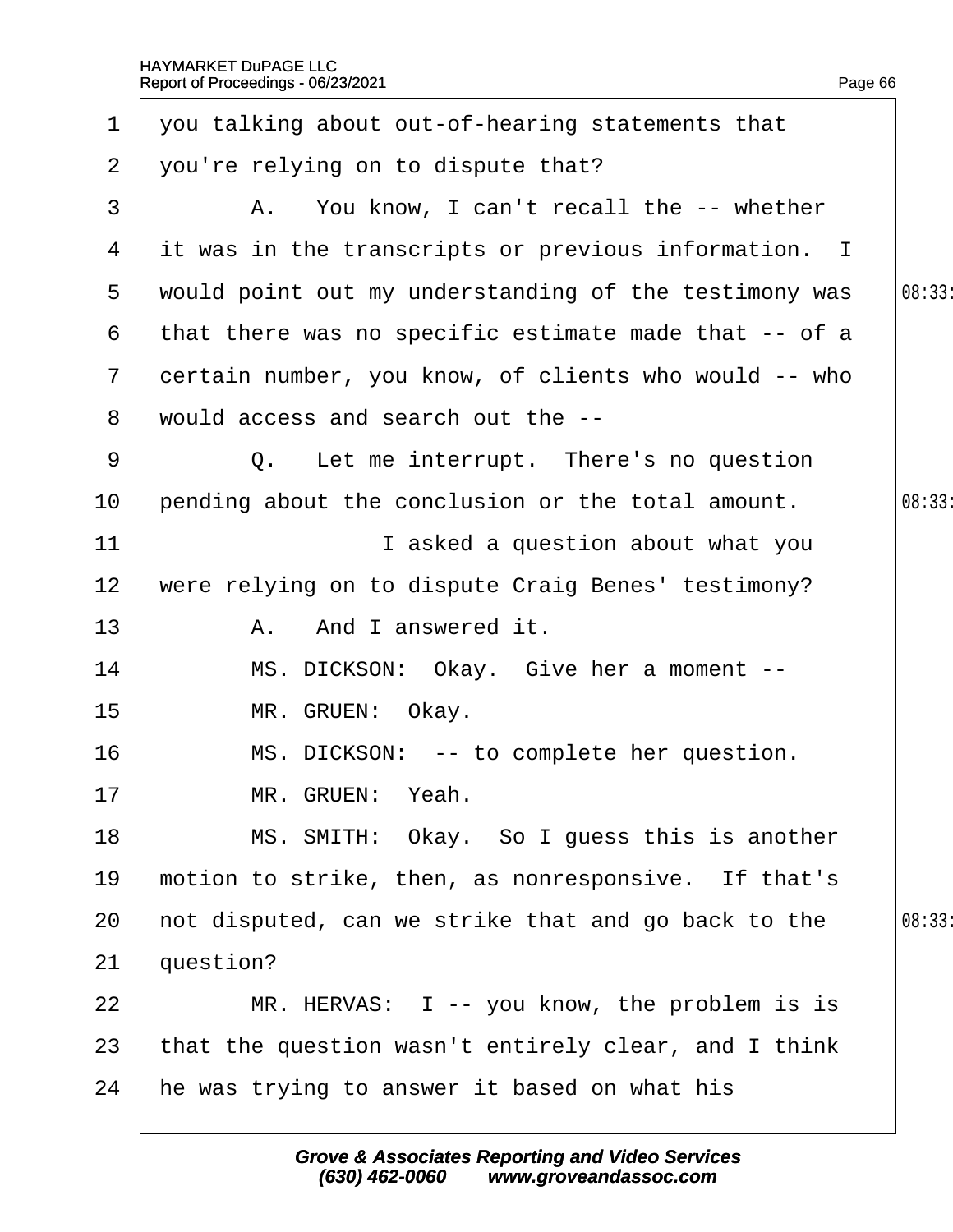2 start over.

1 recollection of the testimony was. So let's just

| 18<br>19              | just -- that's all I have.<br>Q. Okay. And the same for any other                                        |        |
|-----------------------|----------------------------------------------------------------------------------------------------------|--------|
| 17                    | can't give you any more information than that. I                                                         |        |
| 16                    | services induced by Haymarket. I don't -- I'm sorry,                                                     |        |
| 14<br>15 <sub>1</sub> | access services. I'm just saying we relied on the<br>understanding from Haymarket that there wouldn't be | 08:34: |
| 13                    | petition or whatever the right procedures are to                                                         |        |
| 12 <sub>2</sub>       | said or that they don't have the -- the right to                                                         |        |
| 11                    | trying to be responsive. I'm not disputing what he                                                       |        |
| 10                    | A. I'm not sure -- and, again, I really am                                                               | 08:34: |
| 9                     | disputing that in your rebuttal testimony?                                                               |        |
| 8                     | district services. I'm asking for your basis for                                                         |        |
| 7 <sup>1</sup>        | testified 18 to 22-year-olds can access school                                                           |        |
| 6                     | did recall and understand Superintendent Benes                                                           |        |
| 5                     | Q. So you testified that Craig Benes -- you                                                              | 08:34: |
| 4                     | BY MS. SMITH:                                                                                            |        |
| 3                     | MS. SMITH: Sure.                                                                                         |        |

Page 67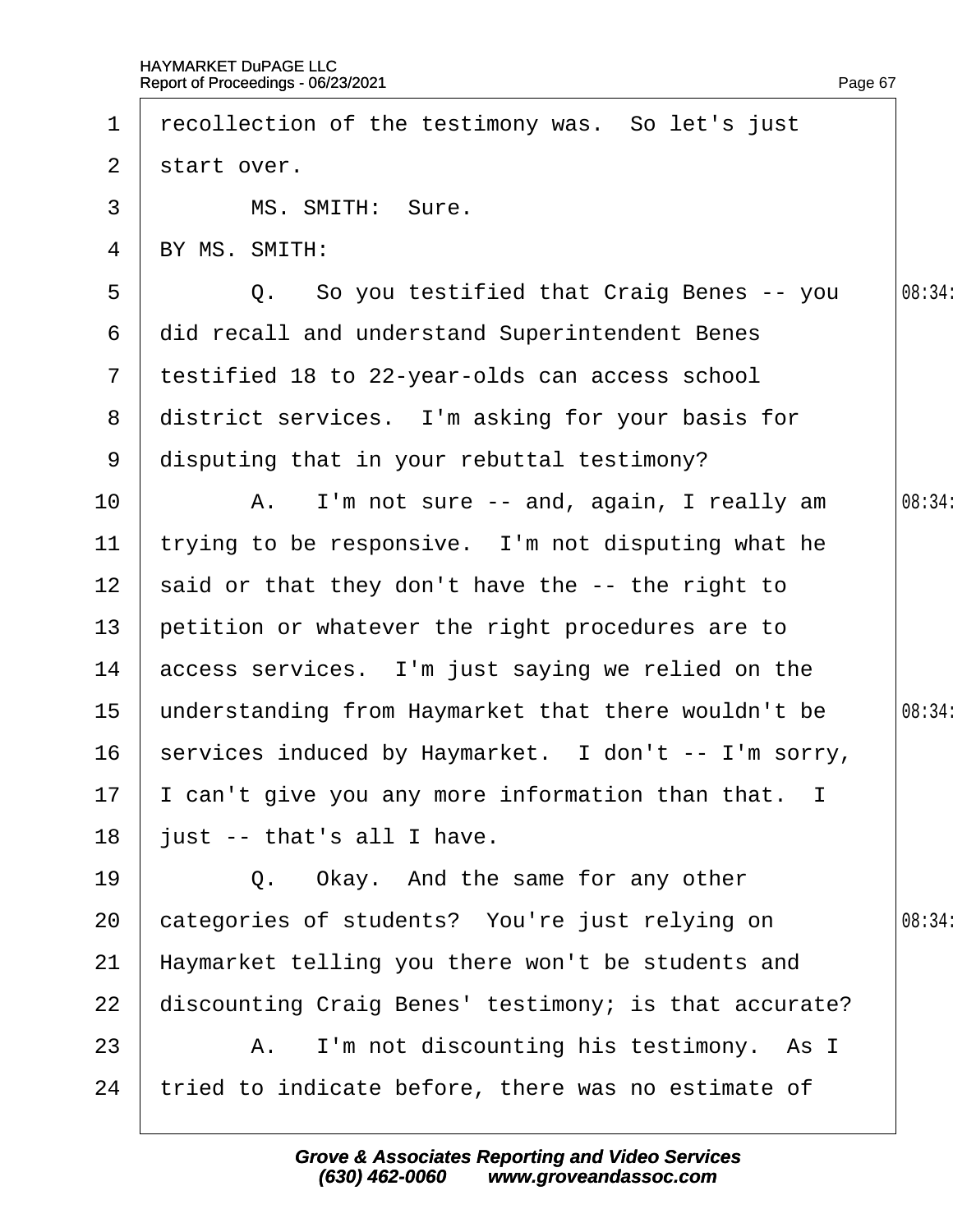|                 | 1 the number -- there was nothing actionable in that  |        |
|-----------------|-------------------------------------------------------|--------|
| 2 <sup>1</sup>  | testimony. There was no number of students            |        |
| 3 <sup>1</sup>  | estimated, so in terms of the impacts, I don't have   |        |
| 4               | any way of quantifying what that testimony is. He     |        |
| 5               | said they had the right to do it. There wasn't any    | 08:35  |
| 6               | information, as I recall -- I apologize if I recall   |        |
| $\mathbf{7}$    | incorrectly -- about the number of students that      |        |
| 8               | would be induced by Haymarket. It wasn't in the       |        |
| 9               | testimony that I reviewed.                            |        |
| 10 <sup>°</sup> | So I just don't have a basis for --                   | 08:35  |
| 11              | understand that there's legal -- that he testified    |        |
| 12              | there are legal options for -- for Haymarket people   |        |
| 13              | to access school services. Haymarket told me that     |        |
| 14              | there wouldn't be any. I have not -- and neither      |        |
| 15              | provided any count of the number of students that     | 08:36: |
| 16              | would be impacted. So I just -- I don't have any      |        |
| 17 <sub>2</sub> | more -- I couldn't address it any further, other than |        |
| 18              | the testimony, as I recall, also indicated a          |        |
| 19              | \$16 million budget. So I would imagine that, given   |        |
| 20              | the lack of any indication of the specific number of  | 08:36  |
| 21              | students, it would be relatively small compared to    |        |
| 22              | 16 million. I just don't have any more.               |        |
| 23              | Q. But you are -- do you have any expertise           |        |
| 24              | in determining or assessing the credibility of        |        |
|                 |                                                       |        |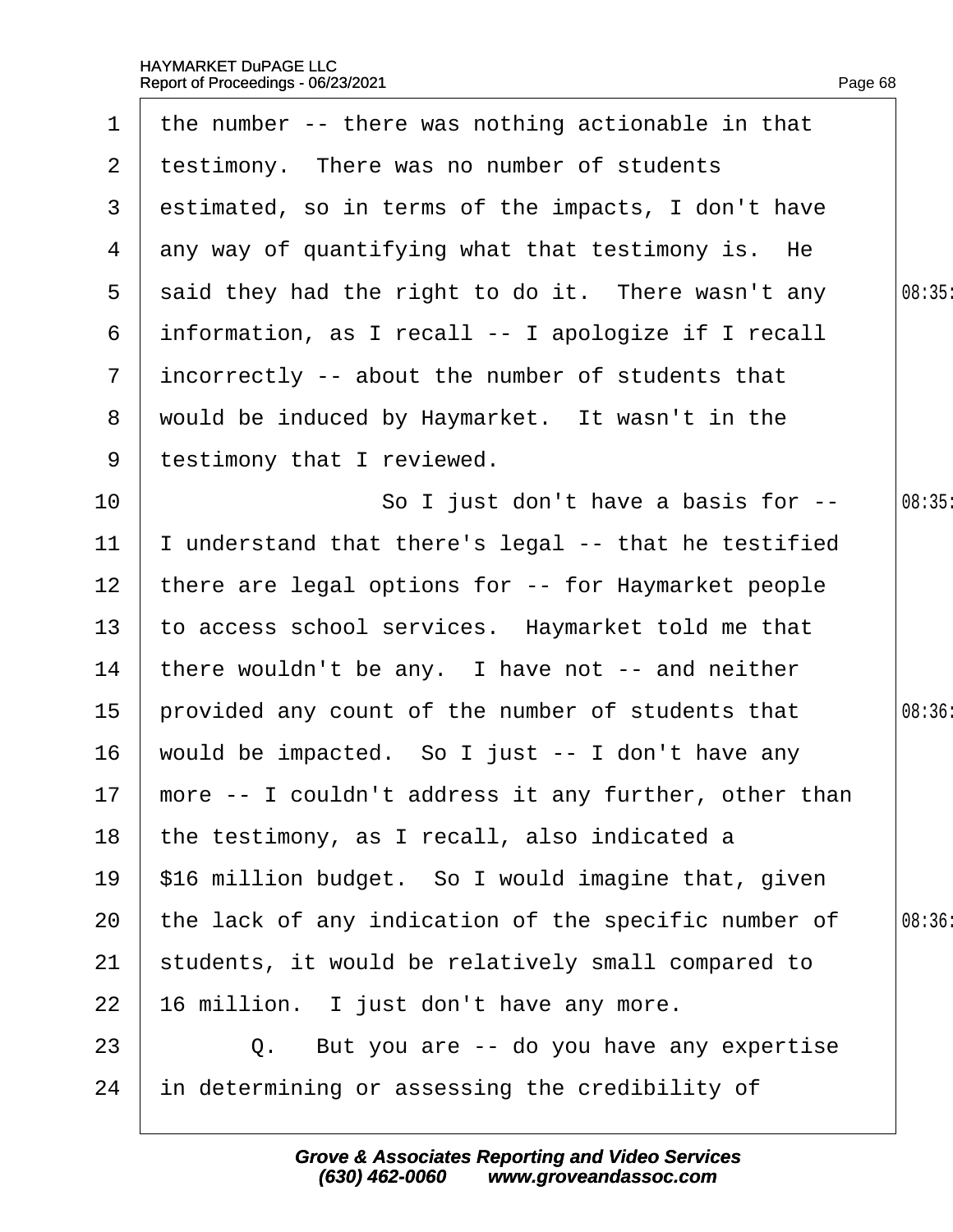| $\mathbf 1$     | Haymarket's assumption or what it's based on with     |        |
|-----------------|-------------------------------------------------------|--------|
| 2 <sup>1</sup>  | respect to an estimate of enrollment for how many     |        |
| 3               | students would -- would be anticipated out of their   |        |
| 4               | project?                                              |        |
| 5               | A. I did -- I did no independent research.            | 08:36: |
| 6               | I have no -- no analysis to -- I just relied on that  |        |
| $\mathbf{7}$    | and the indication that no one in the Chicago         |        |
| 8               | facility's ever done what you're describing in        |        |
| 9               | Chicago.                                              |        |
| 10 <sup>°</sup> | MS. SMITH: Okay. No other questions.                  | 08:37: |
| 11              | CHAIRMAN DALY: Thank you, Ms. Smith, and              |        |
| 12              | thank you for changing your audio so it cleared up.   |        |
| 13              | At this time, Ms. Dickson, do you                     |        |
| 14              | have any redirect of your witness?                    |        |
| 15              | MS. DICKSON: Your honor -- Mr. Chairman, I do         | 08:37: |
| 16              | not have any redirect of this witness, and I think    |        |
|                 | 17 that this does conclude -- oh, I'm sorry, does the |        |
| 18              | Plan Commission has any questions? I'm sorry.         |        |
| 19              | CHAIRMAN DALY: That's quite okay. I would             |        |
| 20              | ask at this time does the Plan Commission have any    | 08:37: |
| 21              | questions of Mr. Gruen?                               |        |
| 22              | At this time, hearing none, I would                   |        |
| 23              | say, Mr. Gruen, thank you for your time this evening. |        |
| 24              | You are excused.                                      |        |
|                 |                                                       |        |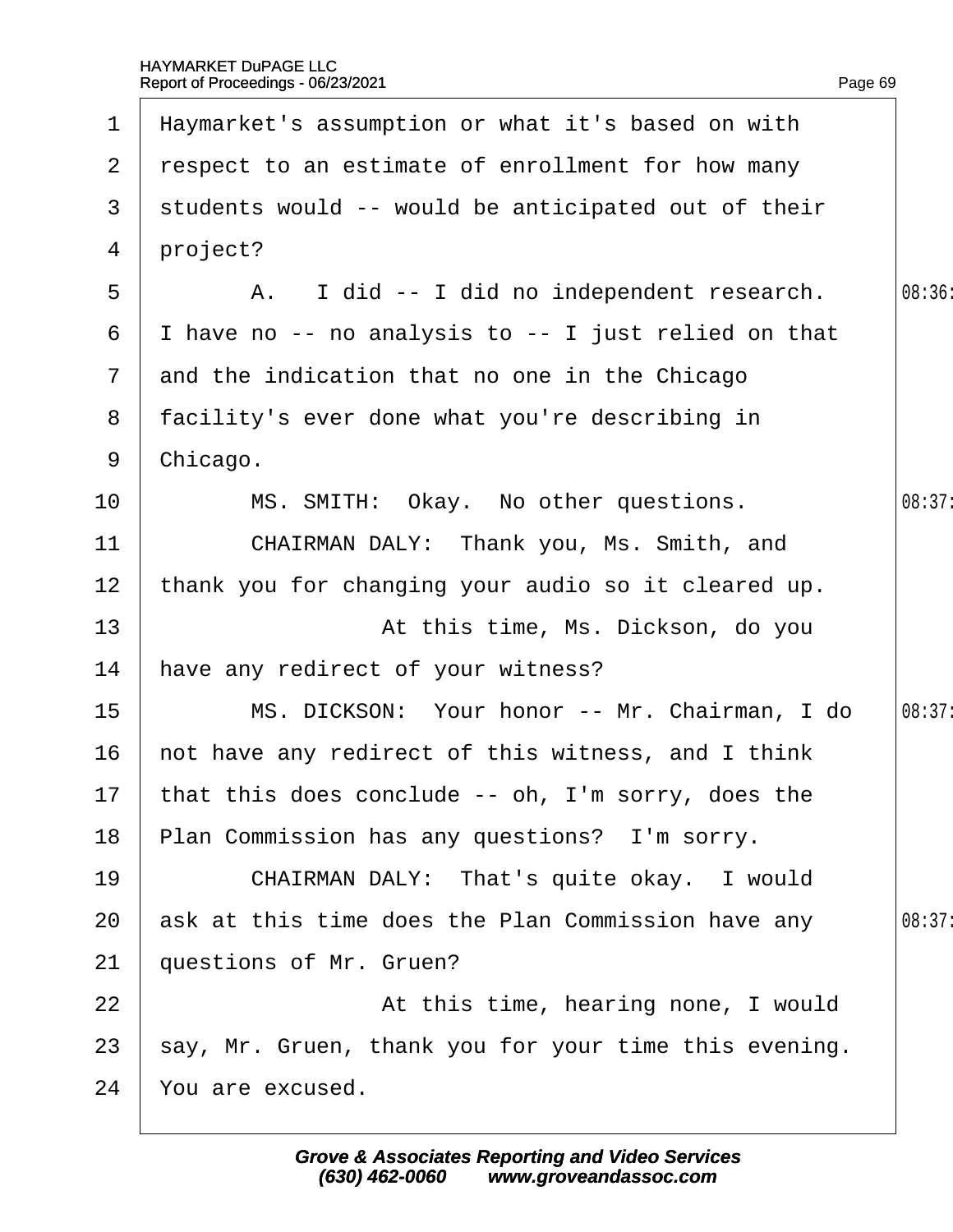|                 | Report of Proceedings - 06/23/2021                    | Page 70 |
|-----------------|-------------------------------------------------------|---------|
| $\mathbf 1$     | MR. GRUEN: Thank you.                                 |         |
| 2               | CHAIRMAN DALY: You're welcome. At this time,          |         |
| 3               | Ms. Dickson, Ms. O'Keefe, how do you wish to proceed? |         |
| 4               | MS. DICKSON: We have -- we were just -- as we         |         |
| 5               | do at the conclusion of most of these hearings, we    | 08:38:  |
| 6               | would just bring to your attention that we did submit |         |
| $7\overline{ }$ | Supplemental Exhibit No. 12, which has Exhibits 87    |         |
| 8               | through 91, and we would just ask that those be       |         |
|                 | 9 admitted at this time.                              |         |
| 10              | <b>CHAIRMAN DALY: Consider them admitted. We</b>      | 08:38:  |
| 11              | are in receipt, I've printed them, and I'm looking at |         |
| 12 <sub>2</sub> | them. So, yes, thank you.                             |         |
| 13              | MR. DI NOLFO: Mr. Hervas, I have an objection         |         |
| 14              | to No. 87 as there's been no testimony to that        |         |
| 15              | exhibit, no foundation. Therefore I object to it.     | 08:38:  |
| 16              | MR. HERVAS: This is a Plan Commission                 |         |
| 17              | hearing, and so all we really need at this point is   |         |
| 18              | some indicia of reliability with respect to           |         |
| 19              | Exhibit 87, and I know that it's been admitted. It    |         |
| 20              | hasn't been testified to, so I'll let Haymarket       | 08:38   |
| 21              | address what Exhibit 87 is, and then let's see if     |         |
| 22              | there will be a continuing objection or not.          |         |
| 23              | MR. DI NOLFO: I know what it is. I can read           |         |
| 24              | what it is. It's not --                               |         |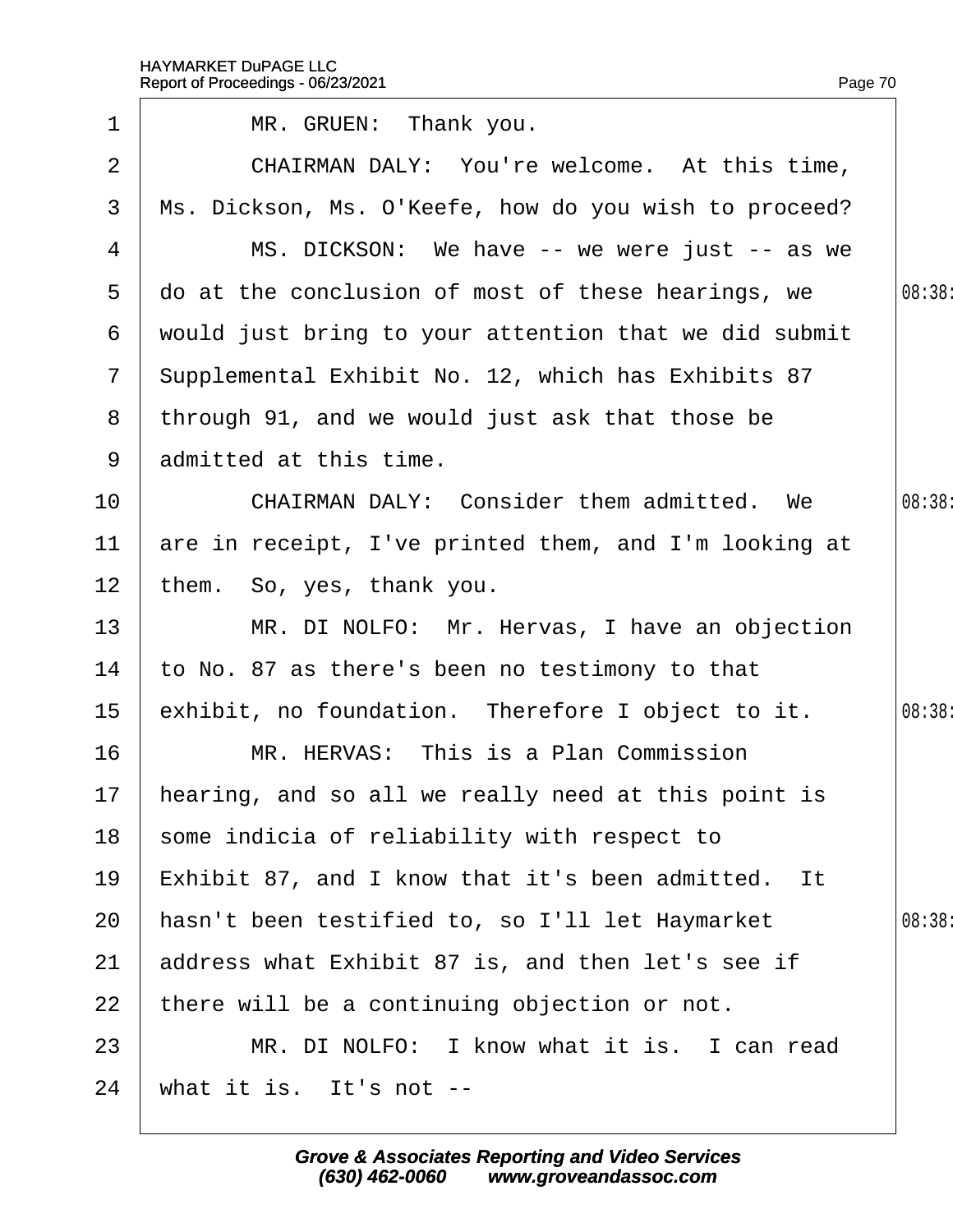| $\mathbf 1$     | MR. HERVAS: Hold on. I mean, is there any               |        |
|-----------------|---------------------------------------------------------|--------|
| $\overline{2}$  | doubt as to the authenticity of the documentation?      |        |
| 3               | These are government-produced documents, and so --      |        |
| 4               | MR. DI NOLFO: Sure. I understand they're                |        |
| 5               | government-produced, but I assume, since this is a      | 08:39: |
| 6               | legal proceeding with some significance, that we have   |        |
|                 | 7 to have some relevance to exhibits. I mean, I can     |        |
|                 | 8 just go FOIA a neighboring town and get some          |        |
| 9               | documents and introduce them, but what's the            |        |
| 10 <sup>°</sup> | felevance to the matter? There's been no testimony      | 08:39: |
| 11              | to tie this document to any relevant for the            |        |
| 12 <sub>2</sub> | commission to consider. That's my objection.            |        |
| 13              | MR. HERVAS: I will let Haymarket address                |        |
| 14              | that, please.                                           |        |
| 15 <sub>2</sub> | MS. O'KEEFE: Thank you, Mr. Hervas. During              | 08:39: |
| 16              | the testimony of Chief Burke, there was discussion of   |        |
|                 | 17 two different exhibits. I think they were -- I think |        |
| 18              | they were 66 and 67, that dealt with mutual aid. And    |        |
| 19              | one of the documents was summary sheet issued by the    |        |
| 20              | office of the State Fire Marshal regarding the mutual   | 08:40: |
| 21              | aid numbers given aid received by Itasca, and it was    |        |
| 22              | a summary sheet. And so 87 is basically the backup      |        |
| 23              | to the summary sheet that was already testified to      |        |
| 24              | extensively during our discussions with Chief Burke.    |        |
|                 |                                                         |        |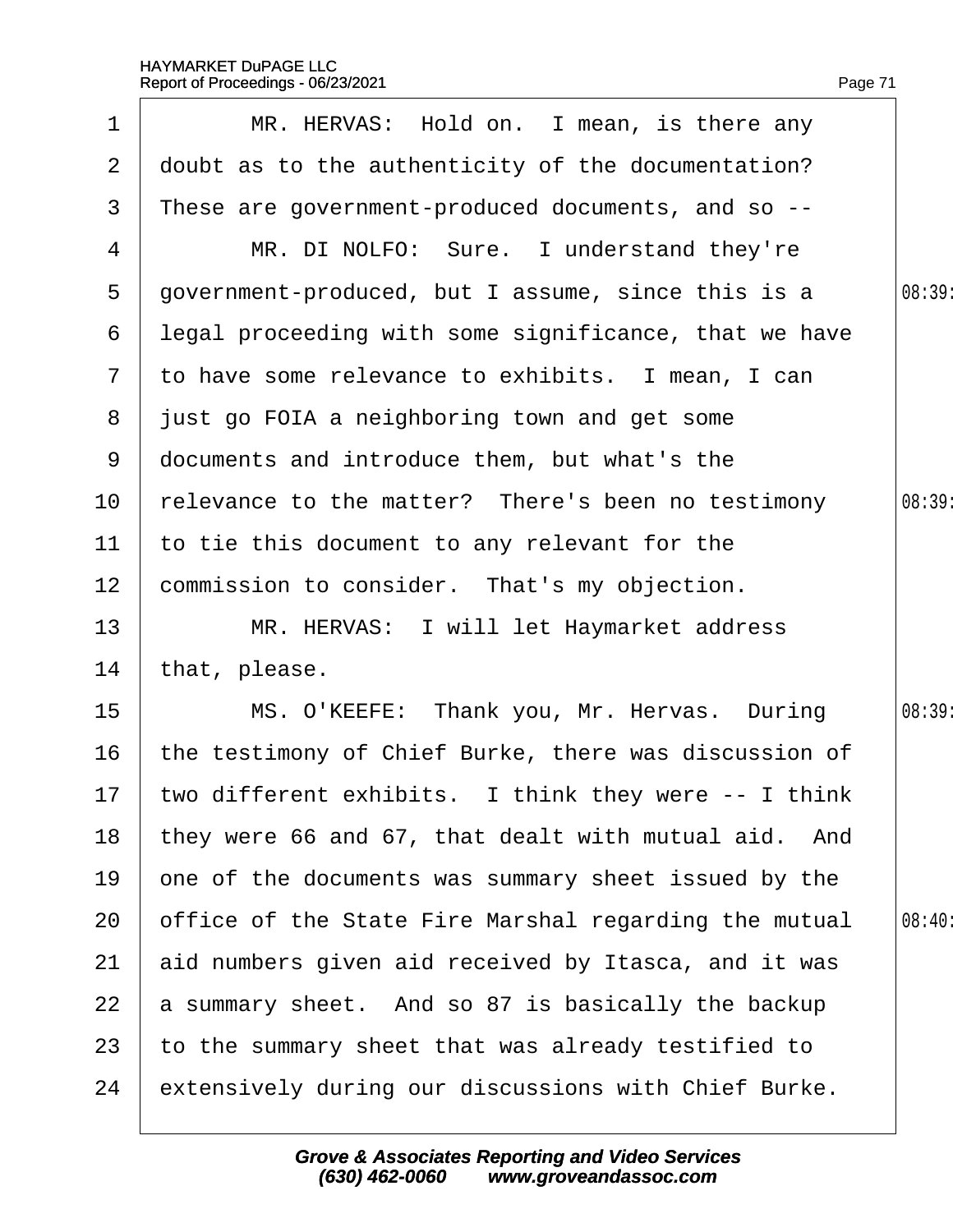<span id="page-72-0"></span>

| $\mathbf 1$     | So the relevance is it's just basically supplemental     |       |
|-----------------|----------------------------------------------------------|-------|
| 2 <sup>1</sup>  | information that was obtained by a Freedom of            |       |
| 3               | Information Act request to the office of the State       |       |
| 4               | Fire Marshal that just basically provides the backup     |       |
| 5               | to the numbers on the sheet that we've already           | 08:40 |
| 6               | introduced into the record.                              |       |
| $\overline{7}$  | MR. DI NOLFO: Nobody has testified that                  |       |
| 8               | Exhibit No. 87 is backup to anything. That's my          |       |
| 9               | point, Mr. Hervas.                                       |       |
| 10              | MS. O'KEEFE: Well, the -- as part of                     | 08:40 |
| 11              | Exhibit 87, we've submitted the FOIA request, so you     |       |
| 12 <sub>2</sub> | can see the language that ties it directly.              |       |
| 13              | MR. HERVAS: Given that this is a Plan                    |       |
| 14              | Commission hearing and there's really -- the             |       |
| 15 <sub>1</sub> | objection relates to relevancy or application with --    | 08:41 |
| 16              | but not to authenticity, Haymarket is submitting this    |       |
|                 | 17 documentation for whatever purpose they feel it would |       |
| 18              | serve, as Ms. O'Keefe as described. And unless           |       |
| 19              | there's an objection as to this not being a proper       |       |
| 20              | document for the -- in terms of authenticity, the        | 08:41 |
| 21              | objection will be overruled and it should be admitted    |       |
| 22              | into evidence.                                           |       |
| 23              | (Petitioner's Exhibit No. 12)                            |       |
| 24              | admitted.)                                               |       |
|                 |                                                          |       |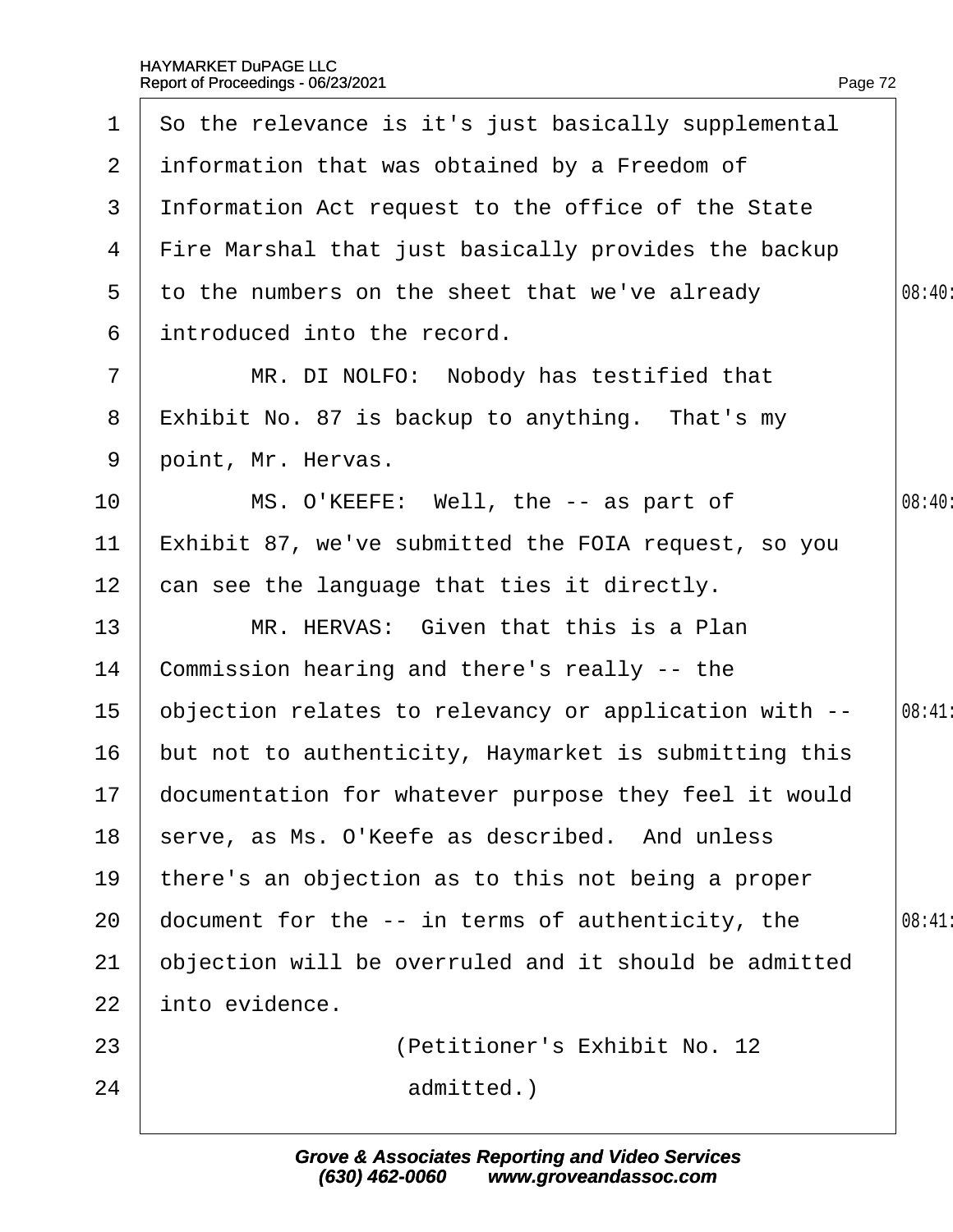<span id="page-73-0"></span>

| $\mathbf 1$     | MR. DI NOLFO: Okay.                                   |        |
|-----------------|-------------------------------------------------------|--------|
| 2               | CHAIRMAN DALY: Okay. Moving on, Ms. O'Keefe,          |        |
| 3               | Ms. Dickson, your plan for next week, June 30th?      |        |
| 4               | MS. O'KEEFE: So next week we're going to              |        |
| 5               | submit our two final witnesses. The first will be     | 08:41: |
| 6               | Ms. Alyssa Phillips from the Chicago Coalition to the |        |
| $7\overline{ }$ | Homeless and then secondly will be Dr. Lustig from    |        |
| 8               | Haymarket.                                            |        |
| 9               | CHAIRMAN DALY: Okay. Thank you for that.              |        |
| 10              | And then just for housekeeping for the purposes of    | 08:42: |
| 11              | keeping track of what meetings are happening when,    |        |
| 12 <sup>1</sup> | bur next meeting is, in fact, next Wednesday,         |        |
| 13              | June 30th. The following week, I believe the Plan     |        |
| 14              | Commission does not have quorum, so there will be no  |        |
| 15 <sub>1</sub> | Haymarket hearing on the 7th. The 14th will be the    | 08:42: |
| 16              | hext time we meet. Correct, Mo?                       |        |
| 17 <sub>1</sub> | MR. KHAN: Correct.                                    |        |
| 18              | CHAIRMAN DALY: Okay. And for the 14th, we'll          |        |
| 19              | have all the counsels on the call and the Village     |        |
| 20              | attorney and whatnot. Assuming we get through         | 08:42: |
| 21              | Ms. Phillips and Dr. Lustig at the next hearing, what |        |
| 22              | is the plan for the July 14th hearing, so those of us |        |
| 23              | and those at home understand where we are in the      |        |
| 24              | process?                                              |        |
|                 |                                                       |        |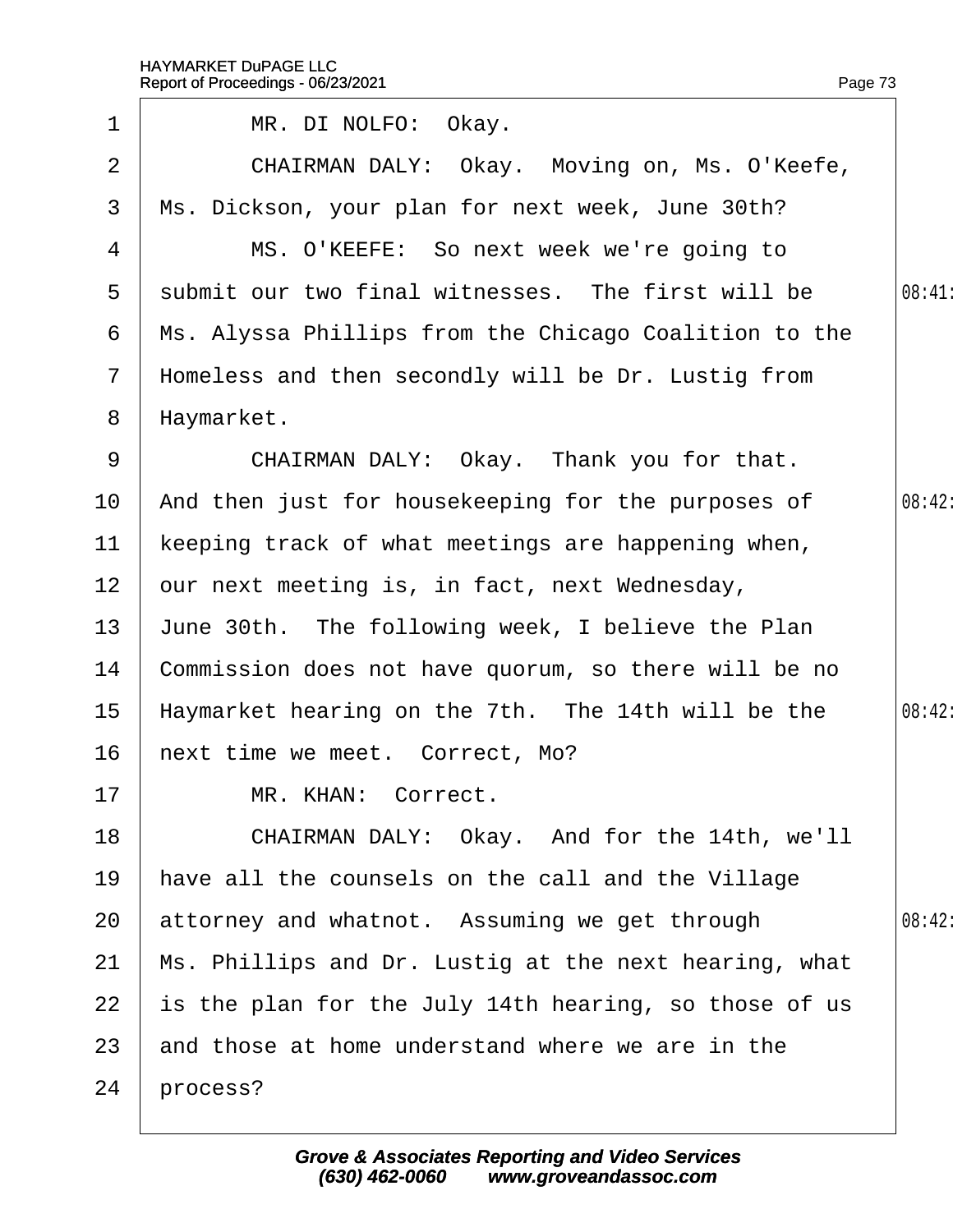<span id="page-74-0"></span>

| 1              | MR. HERVAS: Let me address that for the               |        |
|----------------|-------------------------------------------------------|--------|
| 2              | Chairman. The intention is to begin the public        |        |
| 3              | questioning on the 14th, and then the final meeting   |        |
| 4              | in July and then the first Wednesday of August. And   |        |
| 5              | the parties are working with Village staff to group   | 08:43: |
| 6              | the witnesses into logical groups and then inform the |        |
| $\overline{7}$ | public of their opportunity to ask public questions   |        |
| 8              | of those panels of people. And so the -- we will be   |        |
| 9              | reserving the three meetings after next Wednesday for |        |
| 10             | public questions.                                     | 08:43  |
| 11             | CHAIRMAN DALY: Thank you, Mr. Hervas. And at          |        |
| 12             | that time, before then we'll know what the status of  |        |
| 13             | the resumption of meeting in person may or may not    |        |
| 14             | be. And other than that, I would ask for a motion to  |        |
| 15             | continue this hearing until June 30th. Can I please   | 08:43  |
| 16             | get a motion.                                         |        |
| 17             | <b>COMMISSIONER HOLMES: So moved.</b>                 |        |
| 18             | <b>COMMISSIONER CARELLO: Second. Commissioner</b>     |        |
| 19             | Carello.                                              |        |
| 20             | CHAIRMAN DALY: We have a motion and a second.         | 08:44: |
| 21             | Would the secretary please call the vote.             |        |
| 22             | MR. KHAN: Commissioner Carello.                       |        |
| 23             | <b>COMMISSIONER CARELLO: For.</b>                     |        |
| 24             | MR. KHAN: Commissioner Drummond.                      |        |
|                |                                                       |        |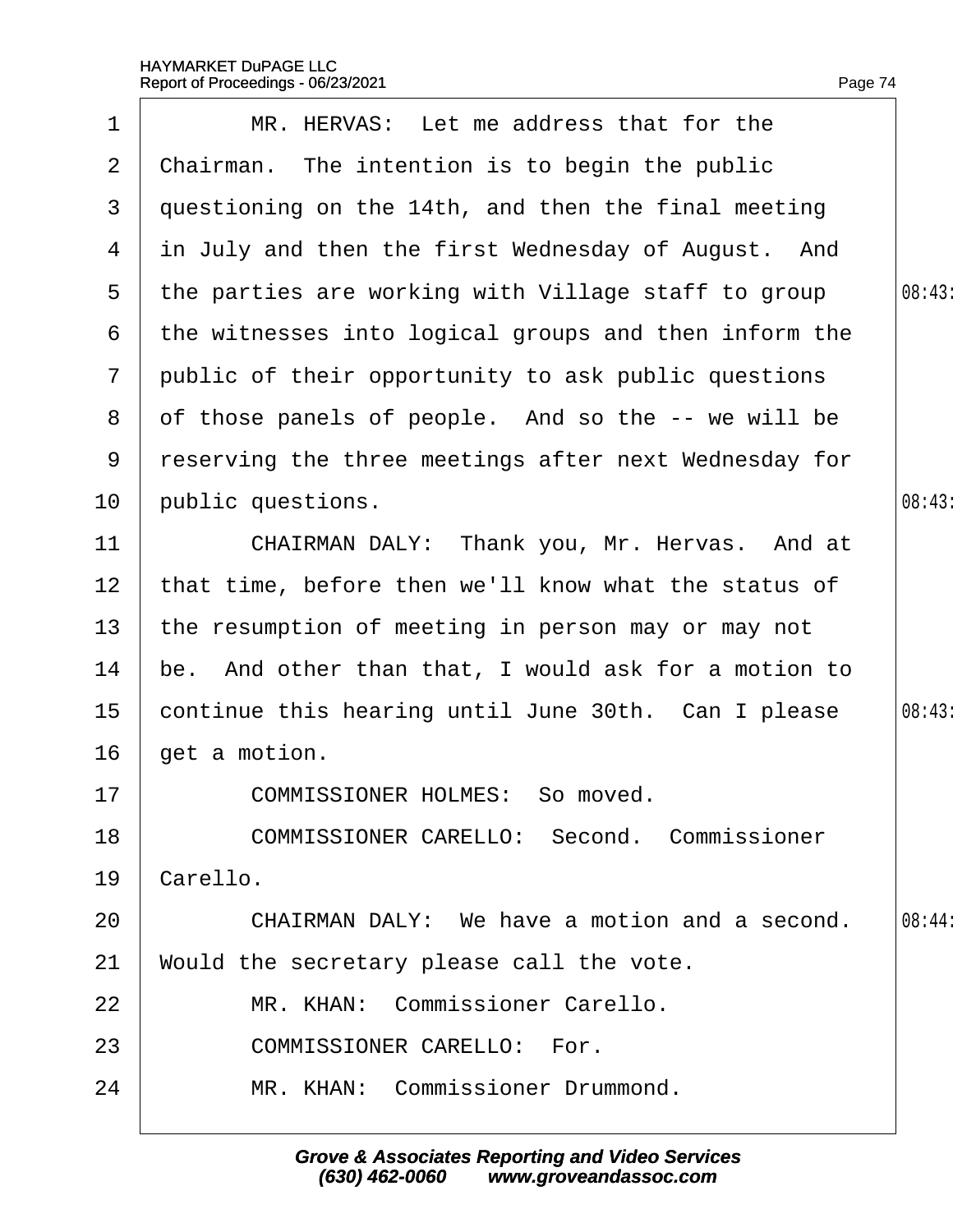<span id="page-75-0"></span>

| $\mathbf 1$    | <b>COMMISSIONER DRUMMOND: For.</b>                 |        |
|----------------|----------------------------------------------------|--------|
| 2              | MR. KHAN: Commissioner Holmes.                     |        |
| 3              | <b>COMMISSIONER HOLMES: For.</b>                   |        |
| 4              | MR. KHAN: Commissioner Ray.                        |        |
| 5              | <b>COMMISSIONER RAY: For.</b>                      | 06:59  |
| 6              | MR. KHAN: Commissioner Russo.                      |        |
| $\overline{7}$ | <b>COMMISSIONER RUSSO: For.</b>                    |        |
| 8              | MR. KHAN: Chairman Daly.                           |        |
| 9              | CHAIRMAN DALY: For. The case is continued          |        |
| 10             | until next Wednesday. May I please get a motion to | 08:44: |
| 11             | adjourn?                                           |        |
| 12             | <b>COMMISSIONER HOLMES: So moved.</b>              |        |
| 13             | <b>COMMISSIONER CARELLO: Second. Commissioner</b>  |        |
| 14             | Carello.                                           |        |
| 15             | <b>CHAIRMAN DALY: Would the secretary please</b>   |        |
| 16             | call the vote to adjourn.                          |        |
| 17             | MR. KHAN: Commissioner Carello.                    |        |
| 18             | <b>COMMISSIONER CARELLO: For.</b>                  |        |
| 19             | MR. KHAN: Commissioner Drummond.                   |        |
| 20             | <b>COMMISSIONER DRUMMOND: For.</b>                 | 06:59: |
| 21             | MR. KHAN: Commissioner Holmes.                     |        |
| 22             | <b>COMMISSIONER HOLMES: For.</b>                   |        |
| 23             | MR. KHAN: Commissioner Ray.                        |        |
| 24             | <b>COMMISSIONER RAY: For.</b>                      |        |
|                |                                                    |        |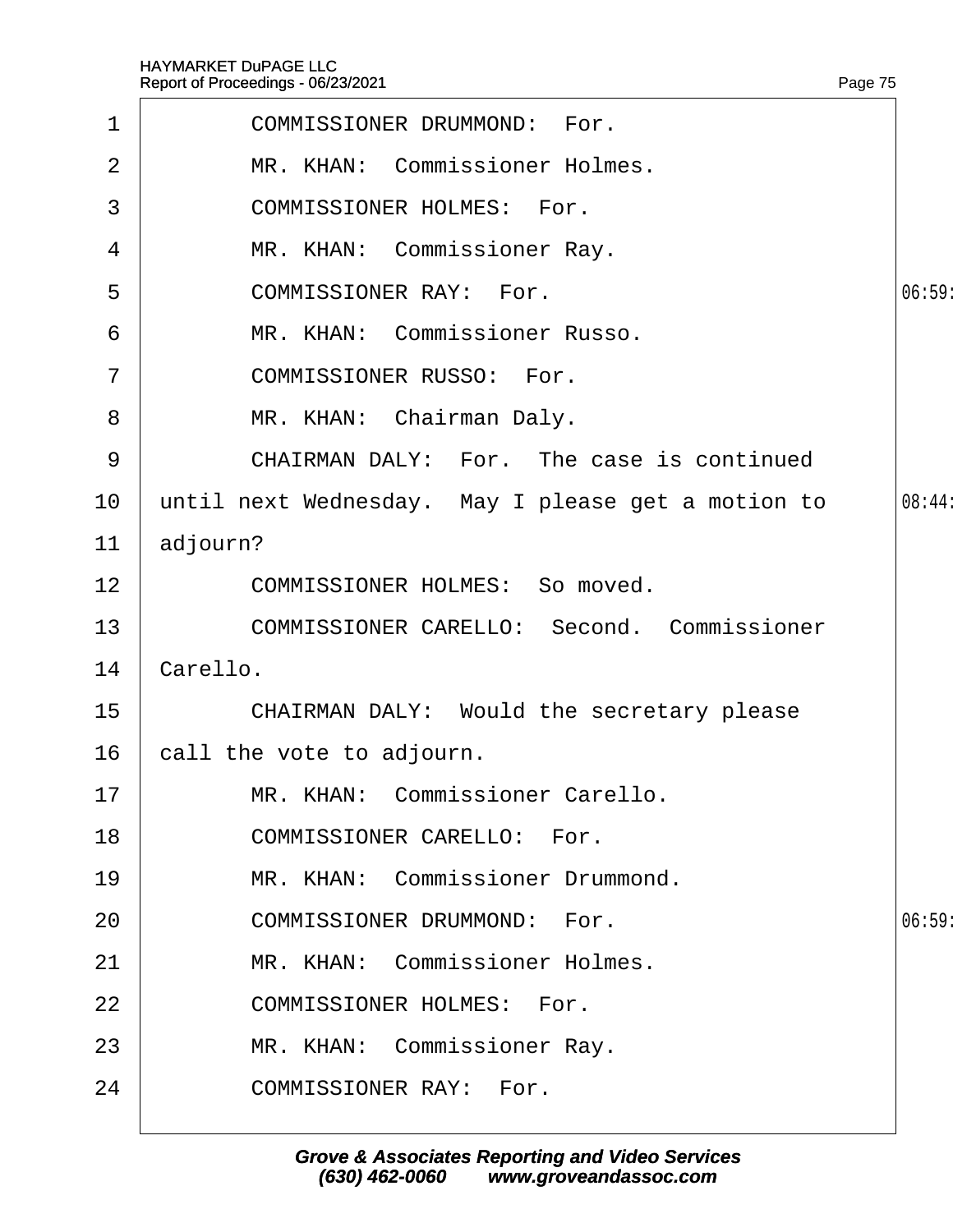<span id="page-76-0"></span>

|                 | Report of Proceedings - 06/23/2021                | Page 76 |
|-----------------|---------------------------------------------------|---------|
| $\mathbf{1}$    | MR. KHAN: Commissioner Russo.                     |         |
| $\overline{2}$  | <b>COMMISSIONER RUSSO: For.</b>                   |         |
| 3               | MR. KHAN: Chairman Daly.                          |         |
| $\overline{4}$  | CHAIRMAN DALY: For. This hearing is now           |         |
| 5               | closed. Thank you, everyone. Have a good evening. | 08:44   |
| $6\phantom{1}6$ | $\star$<br>$\star$<br>$\star$<br>$\star$          |         |
| $\overline{7}$  |                                                   |         |
| 8               |                                                   |         |
| 9               |                                                   |         |
| 10              |                                                   |         |
| 11              |                                                   |         |
| 12              |                                                   |         |
| 13              |                                                   |         |
| 14              |                                                   |         |
| 15              |                                                   |         |
| 16              |                                                   |         |
| 17              |                                                   |         |
| 18              |                                                   |         |
| 19              |                                                   |         |
| 20              |                                                   |         |
| 21              |                                                   |         |
| 22              |                                                   |         |
| 23              |                                                   |         |
| 24              |                                                   |         |
|                 |                                                   |         |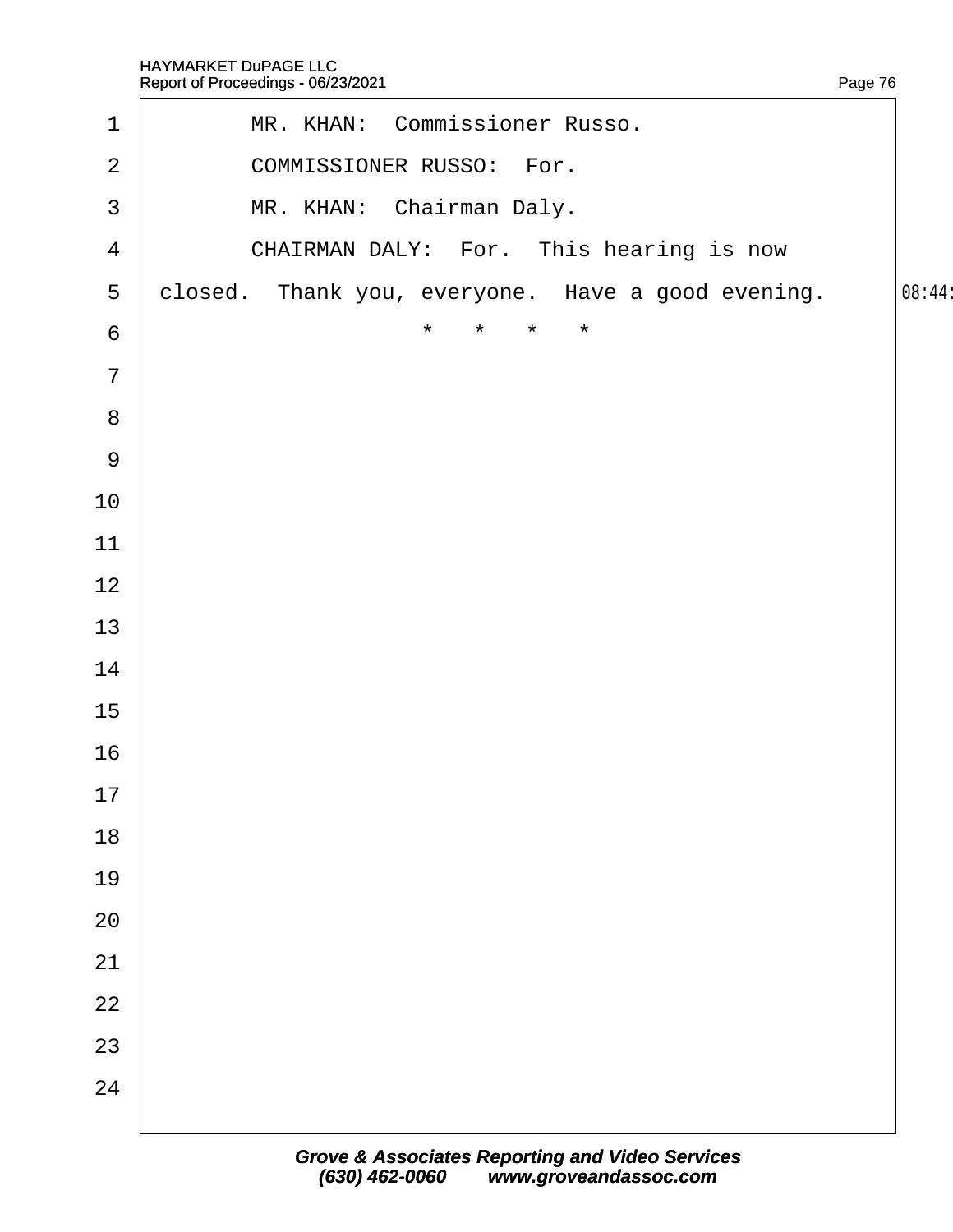| $\mathbf 1$ | <b>STATE OF ILLINOIS</b><br>SS.                                                                                                                                                                                                                                                                                                                                                                                                                                                                                                                                                                      |
|-------------|------------------------------------------------------------------------------------------------------------------------------------------------------------------------------------------------------------------------------------------------------------------------------------------------------------------------------------------------------------------------------------------------------------------------------------------------------------------------------------------------------------------------------------------------------------------------------------------------------|
| 2           | <b>COUNTY OF DU PAGE</b> )                                                                                                                                                                                                                                                                                                                                                                                                                                                                                                                                                                           |
| 3<br>7<br>8 | I, Lynette J. Neal, CSR No. 84-004363, RPR, do<br>hereby certify that the foregoing Report of<br>4 Proceedings, Pages 1 through 77, was recorded<br>stenographically by me and computer-transcribed under<br>5 my personal direction; and that the said Report of<br>Proceedings constitutes a full, true, and correct<br>6 record of the proceeding as heard via remote video<br>conferencing.<br>I further certify that I am not counsel for<br>nor in any way related to any of the parties to this<br>suit, nor am I in any way, directly or indirectly,<br>9 interested in the outcome thereof. |
| 10<br>11    | This certification applies only to those<br>transcripts, original and copies, produced under my<br>direction and control; and I assume no responsibility<br>for the accuracy of any copies which are not so<br>12 produced.                                                                                                                                                                                                                                                                                                                                                                          |
| 13<br>14    | IN WITNESS WHEREOF I have hereunto set my hand<br>this 12th day of July, 2021.                                                                                                                                                                                                                                                                                                                                                                                                                                                                                                                       |
| 15          | <b>Certified Shorthand Reporter</b>                                                                                                                                                                                                                                                                                                                                                                                                                                                                                                                                                                  |
| 16          |                                                                                                                                                                                                                                                                                                                                                                                                                                                                                                                                                                                                      |
| 17          |                                                                                                                                                                                                                                                                                                                                                                                                                                                                                                                                                                                                      |
| 18          |                                                                                                                                                                                                                                                                                                                                                                                                                                                                                                                                                                                                      |
| 19          |                                                                                                                                                                                                                                                                                                                                                                                                                                                                                                                                                                                                      |
| 20          |                                                                                                                                                                                                                                                                                                                                                                                                                                                                                                                                                                                                      |
| 21          |                                                                                                                                                                                                                                                                                                                                                                                                                                                                                                                                                                                                      |
| 22          |                                                                                                                                                                                                                                                                                                                                                                                                                                                                                                                                                                                                      |
| 23          |                                                                                                                                                                                                                                                                                                                                                                                                                                                                                                                                                                                                      |
| 24          |                                                                                                                                                                                                                                                                                                                                                                                                                                                                                                                                                                                                      |
|             |                                                                                                                                                                                                                                                                                                                                                                                                                                                                                                                                                                                                      |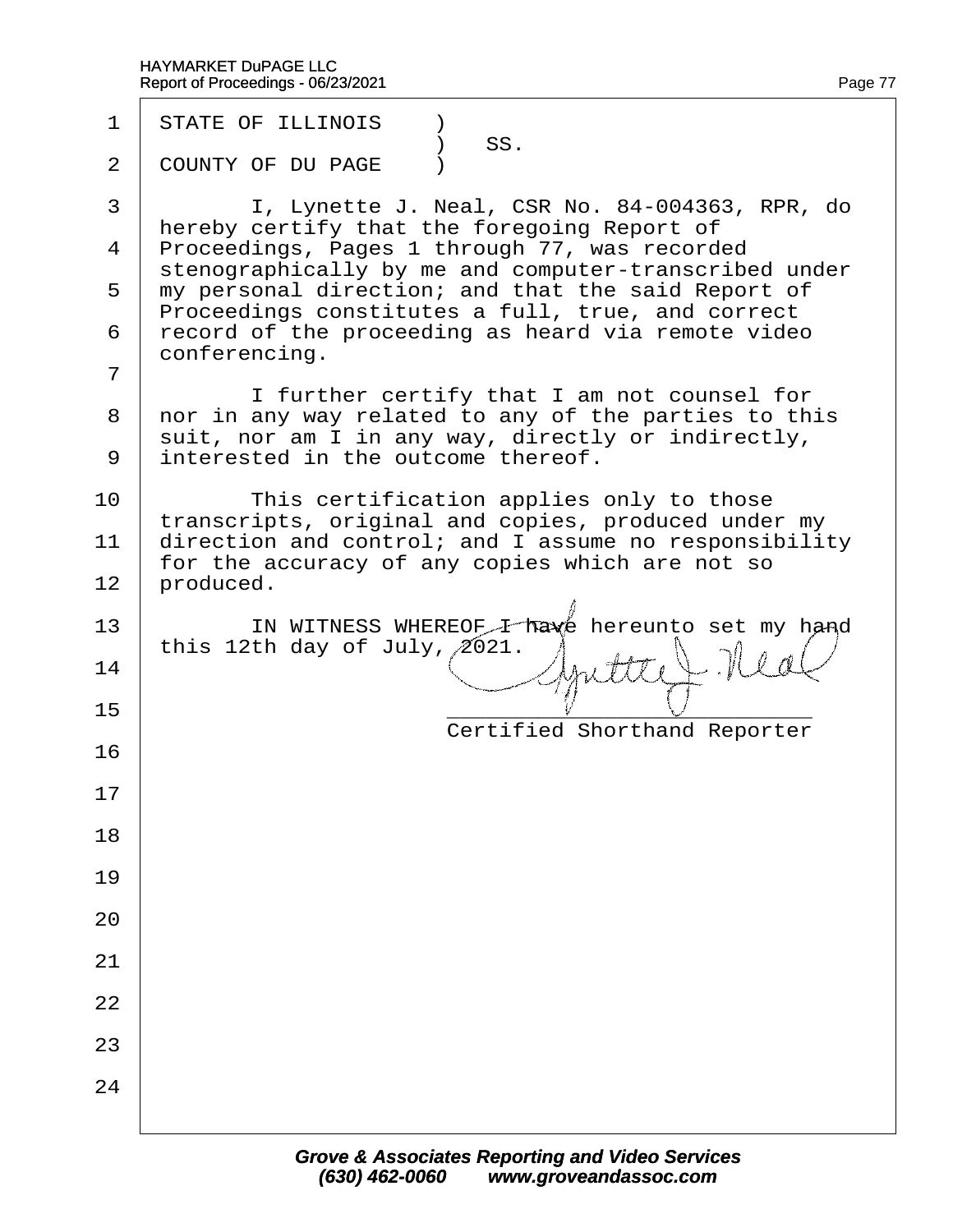Index: \$10,000..act

|                         | 1100 45:24                    | 2nd 33:19                |                                                 |
|-------------------------|-------------------------------|--------------------------|-------------------------------------------------|
| \$                      | 12 70:7 72:23                 |                          | 9                                               |
| \$10,000 27:23          | 14 13:14 33:7 50:6 51:20      | 3                        | 91 26:13,18 70:8                                |
| \$10,780,900 28:3       | <b>14th</b> 73:15,18,22 74:3  | 3 39:12,14               | 93 28:10                                        |
| \$10.51 31:18           | 1500 57:2                     | <b>30-some 14:20</b>     | 99 15:23 16:1                                   |
| \$11 44:5               | 16 68:22                      | 30th 30:23 73:3,13 74:15 | <b>9th 5:20</b>                                 |
| \$126,357 35:3          | 1681 45:24                    | 329 29:24 30:20          |                                                 |
| \$16 68:19              | 18 65:9,22 67:7               | 36 38:19                 | A                                               |
| \$17,500 27:23          | 18,760 46:6                   |                          | Aaron 25:23 26:3                                |
| \$2,965,160 37:14       | 18,786 46:8                   | 4                        | abide $14:3$                                    |
| \$2.64 44:23            | 19 6:7 38:17                  | 4,500 44:4               | able 6:10,13 35:6 58:5                          |
| \$297,475 43:10         | 19-014 5:19 8:23              | 41 26:10                 | <b>about</b> 8:9 12:4,10,14                     |
| \$3.36 28:15            |                               | 42 40:24                 | 18:14 27:8 32:9 34:7<br>37:15 41:1 43:19 44:11, |
| \$32,937 28:7           | $\mathbf{2}$                  | 43 30:11,15 39:2 44:6    | 20 45:8 46:19 48:2,14                           |
| \$329 29:22 60:8,11     | 2 38:11 39:9 49:2,6           | 45 39:3                  | 49:9,17 51:23 52:6 54:15<br>57:14,21 62:21 65:6 |
| \$4,500 43:11           | 2,100 30:1                    |                          | 66:1,10,11 68:7                                 |
| \$4,581,700 28:12       | 2,600 30:5 51:4               | 5                        | absorbed 36:4                                   |
| \$4.72 28:15 31:6       | 2.86 45:4                     | 51 39:11,17              | academic 41:15                                  |
| \$46,220 35:4           | 2009 45:23,24                 | 52 45:9                  | accepted 27:16 42:7                             |
| \$46,302 28:7           | 2009-2019 46:4                |                          | accepting 61:21                                 |
| $$5$ 41:5,12,13,14,17   | 2015 35:3                     | 6                        | access 65:7,10,23 66:8                          |
| \$5,000 51:4            | 2016 38:18 45:1               | 66 71:18                 | 67:7,14 68:13                                   |
| \$5,390 30:4            | 2018 29:20 30:23 60:9         | 661 37:20                | accessed 62:16                                  |
| \$8.74 31:5             | 2018-19 44:5                  | 67 71:18                 | accessing 65:18                                 |
| \$82,431 30:16          | 2018-2019 28:3                | 696 37:18                | accessory 9:3                                   |
| \$86,052 30:19          | 2019 30:2 35:4,9 45:23        |                          | accommodate 40:20                               |
|                         | 46:1                          | $\overline{7}$           | accordance 50:15                                |
| 1                       | 2020 30:5 37:14 38:19<br>39:2 | 7 26:10 49:24            | according 34:13 37:9<br>44:21                   |
| 1 9:1 35:1 37:11 49:2,6 | 2021 5:2,18 37:15             | 721 28:10                | Accordingly 29:16                               |
| 1.88 30:22              | 22 65:9                       | 7th 73:15                | 37:21 39:22 45:5                                |
| 1.9 46:5                | 22-year-olds 65:22 67:7       |                          | account 60:16,21                                |
| 10 33:7 39:16,19        | 23rd 5:2,18                   | 8                        | accurate 27:11 29:9                             |
| 10-minute 48:13         | 25 6:6                        | 860 5:22 9:4 58:21       | 65:5 67:22                                      |
| 109,202 44:22           | 26th 35:9                     | 87 70:7,14,19,21 71:22   | acknowledged 34:16<br>41:6 56:9                 |
| 11 56:22                | 27 13:1                       | 72:8,11                  | across 7:22 33:1                                |
| 110 38:18               | 288,000 44:20                 | 8:12 48:15               | act 36:21 72:3                                  |
|                         |                               |                          |                                                 |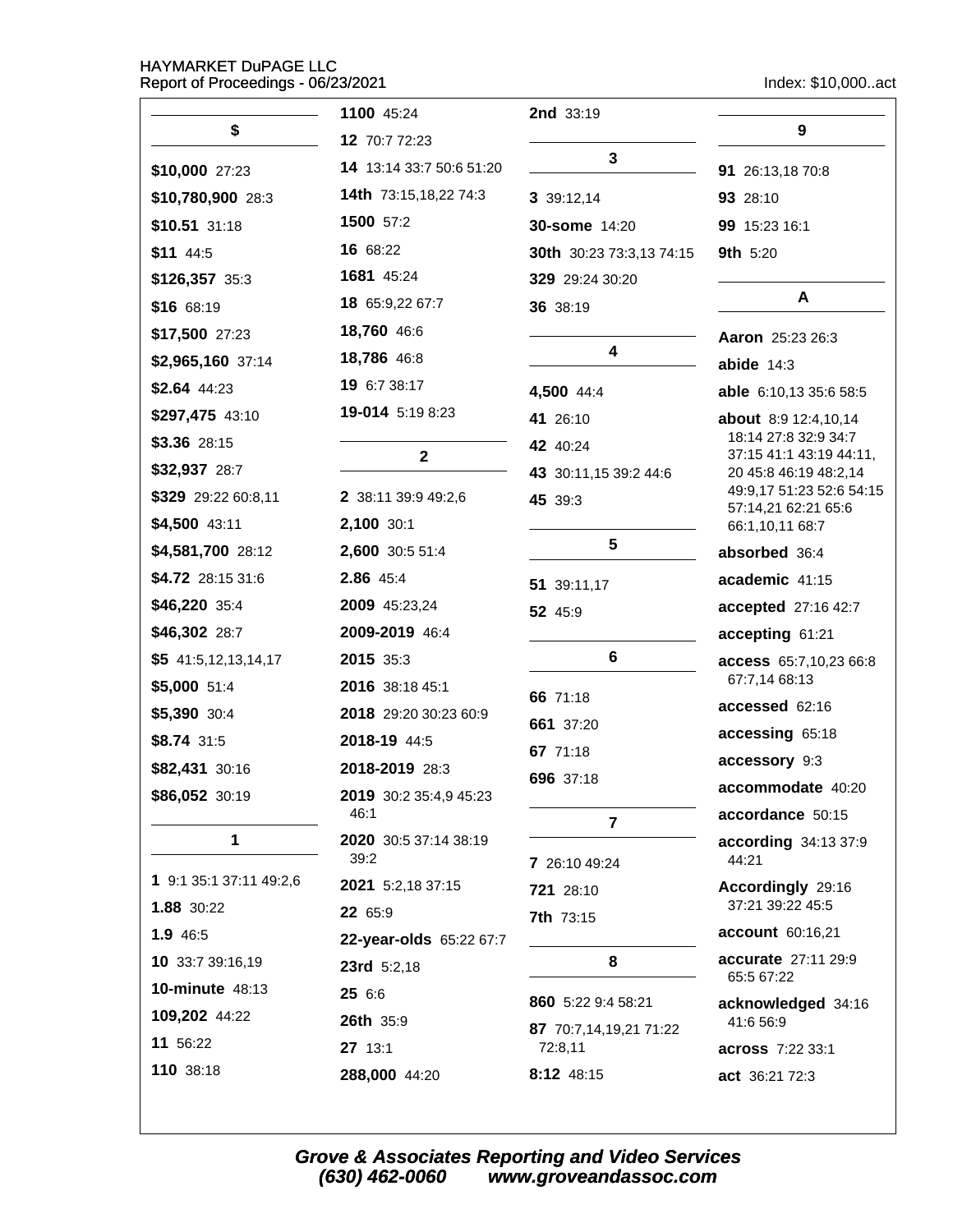| action 6:5                                                       | agencies 28:21                                      |
|------------------------------------------------------------------|-----------------------------------------------------|
| actionable 68:1                                                  | agenda 50:9                                         |
| activity 42:20                                                   | ago 11:7                                            |
| actual 36:13                                                     | agree 8:20 19:12                                    |
| actually 45:11 47:13,24<br>48:3                                  | 20:9,16 21:2,5,2<br>53:24 55:22,24 6<br>64:23 65:12 |
| add 7:24 49:16 52:12                                             | agreement 13:1                                      |
| <b>added</b> 38:20                                               | 51:19 52:7 60:15                                    |
| addendum 28:19 29:6<br>30:9 31:15                                | agreements 49<br>ahead $12:24$                      |
| adding 30:17 56:11                                               | aid 71:18,21                                        |
| Addison 40:12                                                    | airport 40:13 42                                    |
| additional 28:22 29:4<br>38:3 43:13                              | airports 42:10                                      |
| <b>address</b> 11:10 12:23                                       | allocated 28:5                                      |
| 13:6 28:18 68:17 70:21                                           | allow 13:22 23:1                                    |
| 71:13 74:1                                                       | allowed 8:14 50                                     |
| addressed 57:23                                                  | allows 50:8                                         |
| addresses 21:23                                                  | almost 38:18                                        |
| addressing 11:5<br>adequate 56:18                                | already 50:19 5<br>71:23 72:5                       |
| adequately 14:2                                                  | ALS 28:24 29:5                                      |
| adjourn 75:11,16                                                 | Alyssa 73:6                                         |
| administration 14:16                                             | ambulance 56:                                       |
| 45:2                                                             | ambush $52:8$                                       |
| admitted 70:9,10,19<br>72:21,24                                  | amongst 52:8                                        |
| adopted 6:3 34:4 49:22,<br>23                                    | amount 15:22 4<br>43:23 55:16 60:6<br>66:10         |
| advance 50:7                                                     | analyses 47:24                                      |
| advanced 28:24                                                   | analysis 26:92                                      |
| adverse 27:9 31:11 48:7                                          | 29:9 34:17 35:17                                    |
| advises 7:2                                                      | 14 40:6 43:20 45<br>46:12,24 48:2,4                 |
| affairs 14:18 32:21                                              | 55:20 58:14 69:6                                    |
| after 6:10,14 24:7 43:2                                          | analytical 56:3,                                    |
| 74:9                                                             | analyzed 36:20                                      |
| afternoon 57:14<br>again 6:24 12:12,15<br>54:24 55:6 62:17 67:10 | annual 27:20,24<br>29:20 30:19 31:3<br>44:23 45:3   |
| against 20:12                                                    | annually 38:13                                      |
|                                                                  |                                                     |

20 19:12,21 69:3 21:2,5,20 23:24 5:22,24 62:7,23  $5.12$ ent 13:13 33:20 2:7 60:15,23 ents  $49:5$  $2:24$ 8,21 40:13 42:12  $42:10$  $d$  28:5  $: 2223:1851:16$ 8:14 50:21  $8:0i$ 38:18 50:19 55:1  $2:5$ 24 29:5 30:11,15 73:6 Ce 56:15 59:17  $52:8$  $t 52:8$ 15:22 40:2 41:3 5:16 60:6,17  $$47:24$ 26:9 27:12.15 17 35:17 36:13, 43:20 45:15 4 48:2,4 51:12 3:14 69:6 al 56:3.7  $d.36:20$ 27:20,24 28:4,12 0:19 31:3,4 43:9  $5:3$ 

another 6:20 32:22 35:7 44:7 66:18

answers 47:2

anticipated 44:19 54:20

anyone's 37:11

apologize 18:11 23:6 58:10,19 68:6

apparently 34:9 49:12

appeal 12:8,10,14

applicable 46:23

applicant 22:6 34:9

application 21:11 22:5 23:10,15 50:20 72:15

apply 18:1 31:5

appraiser's 44:22

approach 34:4 45:14 47:7 56:3,6,7,17

appropriate 8:11,17 30:12 32:15 46:22 53:3 57:17

#### appropriately 52:24

approval 9:1

approved 7:21

approximately 27:23 28:15 29:22 46:5

April 35:9 51:4

area 12:9 19:9 35:11 39:12.14 42:1

areas 14:22

arrangements 56:13

aspect 55:22 56:1

asserted 33:24

**assess** 58:22

assessed 37:13 38:2.13  $39:3$ 

assessing 68:24

assessment 39:14 54:2 55:9.14

Assessor 37:10

associated 36:7 38:15. 21 42:19 60:13.22

Associates 26:4 40:7 43:24 44:10

assume 30:6 43:4 59:24  $71:5$ 

assumed 29:23

assuming 23:23 30:19 73:20

assumption 34:20 41:5. 7,16 69:1

assumptions 27:19 31:14 41:9 47:22

Attachment 35:1

attempt 44:8

attend 58:15 62:9.24

attending 61:22

attention 70:6

attorney 7:1 12:9 13:13 14:1 73:20

attorneys 8:14

**attract** 42:11,15

attributable 40:3

audio 63:4 64:6 69:12

August 74:4

authenticity 71:2 72:16, 20

Authority 40:13

available  $8:727:18$  $50:2,4$ 

average 29:21 31:3 41:4,7,16 60:18 61:1

averaging 45:4

avoid  $52:8$ 

aware 54:21

#### B

**B-2** 9:4 33:4 47:16

**back** 26:5 34:11 46:22 47:1,3,9 48:18 51:16 54:14 57:16 66:20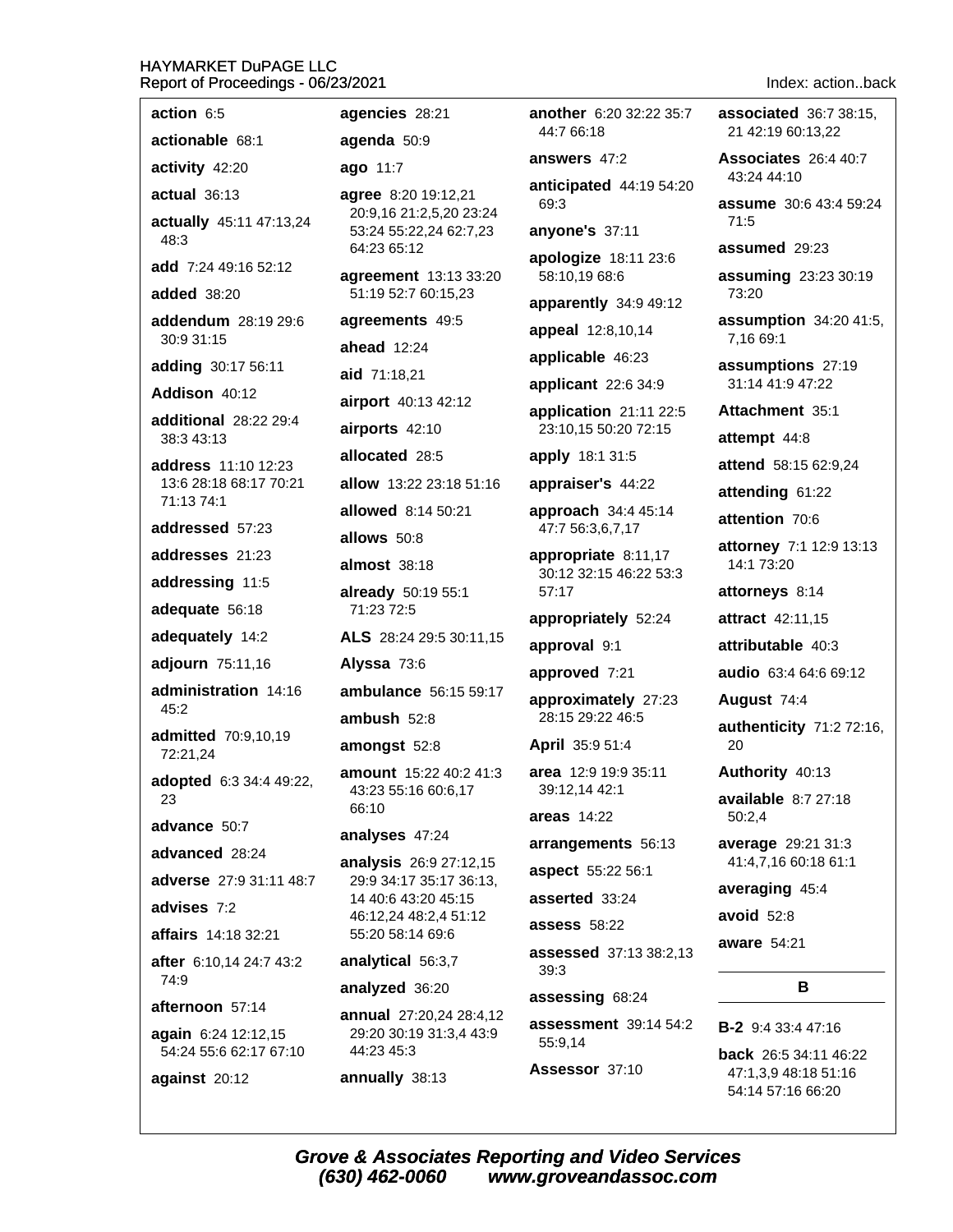| backtrack 64:20                                                         | <b>body</b> 7:14 15:22                                                            | 21:17 24:12 47:9 49:6                                                          |  |
|-------------------------------------------------------------------------|-----------------------------------------------------------------------------------|--------------------------------------------------------------------------------|--|
| backup 71:22 72:4,8                                                     | <b>books</b> 40:21                                                                | 65:20 75:9                                                                     |  |
| <b>balance</b> 33:3                                                     | bookstore 17:16                                                                   | cases 6:10,14 56:8                                                             |  |
| Baldwin 56:22 58:10,12                                                  | borne $21:14$                                                                     | categories 67:20                                                               |  |
| <b>Baldwin's 57:1,11</b>                                                | <b>briefly</b> 18:23 53:10                                                        | cent 38:3,4                                                                    |  |
| bargaining 60:15,23                                                     | <b>bring</b> 26:6 70:6                                                            | center 42:13                                                                   |  |
| <b>base</b> 15:17,18 16:13<br>37:16,18,19 38:6,8,17,                    | <b>brought</b> 21:11 22:4<br>26:22 27:1 62:13                                     | centers $42:10$<br>certain 20:10 66:7                                          |  |
| 21,24 46:3,5,6,13,15                                                    | budget 28:2 30:22 44:5                                                            | Chairman 5:1,15,16                                                             |  |
| <b>based</b> 18:18 22:8 29:2,7,                                         | 45:23 46:3 68:19                                                                  | 6:24 8:20,21 9:8,10,22,                                                        |  |
| 24 30:9 35:22 46:7 47:20<br>51:18 53:2 66:24 69:1                       | <b>building</b> 36:3 44:21,24                                                     | 23 10:6,9 18:20 25:3,7,9,<br>12, 16, 21, 24 26: 248: 11,                       |  |
| <b>bases</b> 49:15 54:6 55:8<br>62:8,9 64:24                            | burden 16:15 31:8,12<br>48:8                                                      | 16,18 53:5,7 59:11 61:9<br>64:9 69:11,15,19 70:2,10                            |  |
| <b>basic</b> 36:16 56:15                                                | <b>Burke 71:16,24</b>                                                             | 73:2,9,18 74:2,11,20<br>75:8,9,15 76:3,4                                       |  |
| basically 71:22 72:1,4                                                  | <b>business</b> 7:19 9:4 38:9<br>46:8,13 58:20                                    | change 8:1 44:1 64:6                                                           |  |
| <b>basis</b> 12:12 17:1 28:13                                           | <b>businesses</b> 21:15 23:2                                                      | changed 17:22                                                                  |  |
| 30:13 31:4 44:8 52:20<br>59:3 65:12,14,16 67:8                          | 24:4 28:14 45:16 46:10                                                            | changing 69:12                                                                 |  |
| 68:10                                                                   | <b>buy</b> $40:21,22$                                                             | channel 6:9                                                                    |  |
| <b>basket</b> 41:11                                                     |                                                                                   | charitable 16:18,22<br>47:14<br>Chicago 10:15 14:8<br>29:2,11,12,15 30:10 31:5 |  |
| bear 22:9 23:1                                                          | C                                                                                 |                                                                                |  |
| <b>bedroom</b> 38:7                                                     | cafe 17:16                                                                        |                                                                                |  |
| <b>before</b> 5:18 7:7 13:16<br>27:1 30:16 43:2 48:12,23<br>67:24 74:12 | calculations 56:24<br>60:10                                                       | 42:1 54:19 55:4 57:3<br>59:4 62:13,15,17 69:7,9<br>73:6                        |  |
| begin 6:1 10:8,10 48:21<br>74:2                                         | <b>call</b> 5:3,4 9:11 20:23<br>29:22,24 30:20 31:7,14<br>48:13 56:16 60:19 73:19 | Chief 71:16,24                                                                 |  |
| beginning 48:5                                                          | 74:21 75:16                                                                       | children 29:15 54:18,21<br>61:21 65:18                                         |  |
| believes 43:17                                                          | <b>called</b> 30:21                                                               | Chuck 6:22 7:1                                                                 |  |
| <b>benefit</b> 16:7 21:3                                                | calls 26:17,20 28:22,24                                                           | circumstance 17:8                                                              |  |
| benefits 33:2                                                           | 29:1 30:11,13,15,18<br>53:17 55:11,16 56:5,15                                     | circumstances 7:23                                                             |  |
| <b>Benes</b> 62:2 65:22 67:5,6                                          | 57:3 60:18 61:4                                                                   | 46:21 65:23                                                                    |  |
| <b>Benes'</b> 62:22 63:6,11,15                                          | capacity 28:21 49:11<br>56:10,19                                                  | cited 65:21<br>$cites$ 33:17                                                   |  |
| 64:22 65:15 66:12 67:22                                                 | capita 28:13 31:4                                                                 | cities 19:14                                                                   |  |
| beverage 42:8                                                           | capital 29:4                                                                      |                                                                                |  |
| <b>BLS/ALS</b> 30:1,4                                                   | <b>Carello</b> 5:5,6 9:12,13                                                      | clarify 10:16 15:3 22:18,<br>24                                                |  |
| <b>board</b> $7:12,14$                                                  | 74:18,19,22,23 75:13,14,                                                          | Class 9:1                                                                      |  |
| <b>bodies</b> 10:18 11:9,12<br>15:4,8 21:24 31:13 32:14                 | 17,18                                                                             | clear 47:12 66:23                                                              |  |
| 33:11 36:21,24 37:2                                                     | carries 9:23                                                                      | cleared $69:12$                                                                |  |
| 40:5,8 48:8                                                             | case 5:18 8:23 17:7                                                               |                                                                                |  |

 $(630)$  462-0060

Index: backtrack..compared

clearly 23:5 35:23 58:3

client 55:19 62:15 clients 40:14 41:22 61:21 66:7 clipped 63:5

closed 44:15 76:5

collection 30:7 60:1 collections 29:21 collective 60:14.23

College 40:13 column 13:4

closure 37:3 Coalition 73:6 collected 61:1

64:10.12 Clerk 37:10

comment 6:9 8:11 32:7 46:17 63:18 commenting 51:23 comments 49:9 commercial 17:6 19:7 38:8 44:24 commission  $5:3,196:3$ 7:2,8,11,14 8:6,18 23:14 25:17 26:2 33:9 34:1 35:16 50:3,7 69:18,20 70:16 71:12 72:14 73:14 Commissioner 5:5,6,7, 8,9,10,11,12,13,14 9:8,9, 12, 13, 14, 15, 16, 17, 18, 19, 20,21 74:17,18,22,23,24 75:1,2,3,4,5,6,7,12,13, 17, 18, 19, 20, 21, 22, 23, 24 76:1,2 common 17:12 46:10 communities 33:1 **community** 9:4 31:22 32:13,21,24 38:7,9 42:14 companies 60:2 comparable 29:8 compared 38:23 47:10

**Grove & Associates Reporting and Video Services** www.groveandassoc.com

68:21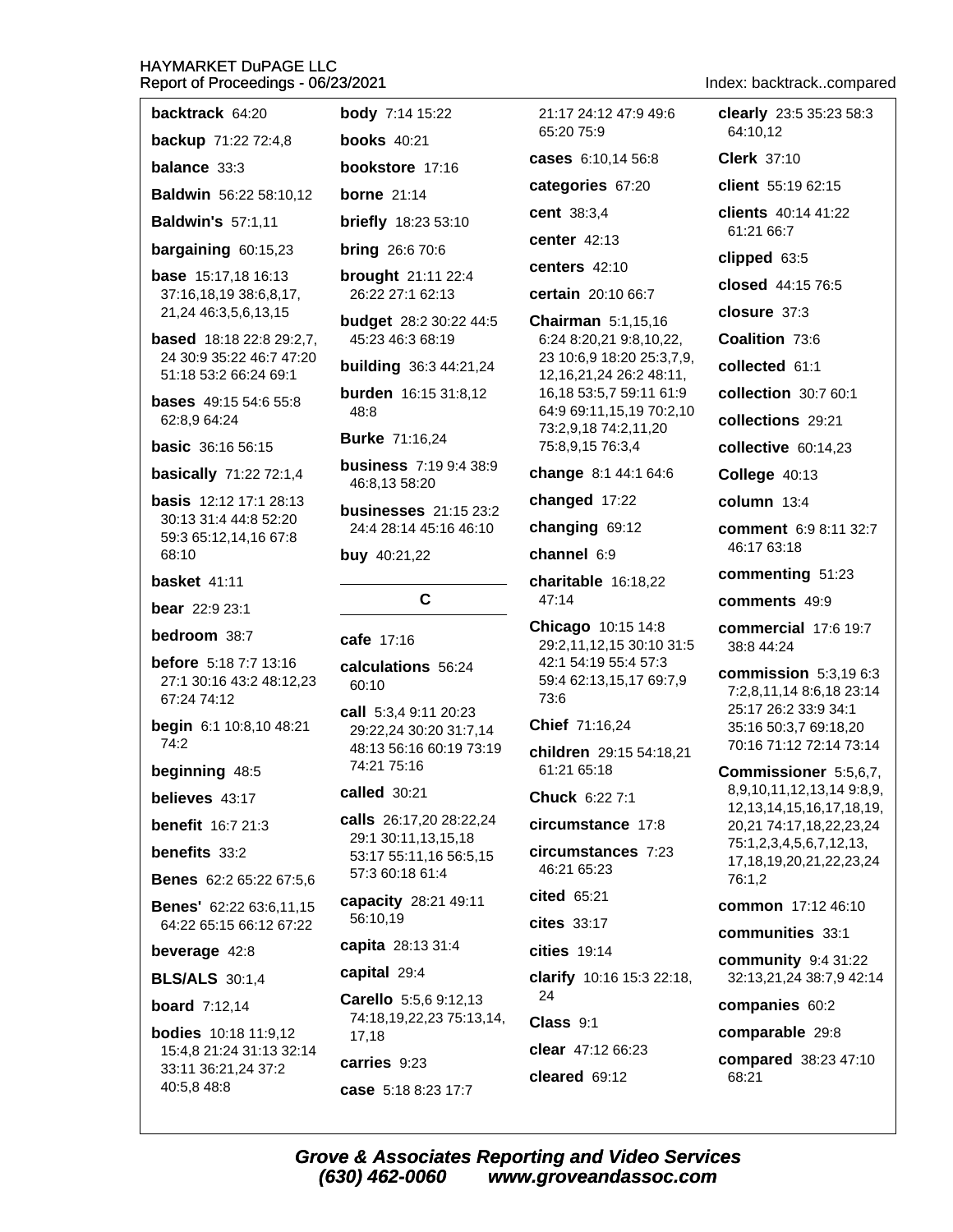comparing  $33:14.18$ continue 8:4 18:9 28:21 details 55:6 48:13.22 53:8 59:12.14 34:11 36:17 44:13 34:14 39:13 57:6 74:15  $61:12$ determination 32:14 comparison 30:10,12 continued 5:19 9:7 75:9 cross-examine 14:2 determine 55:10 59:1. 34:8 continuing 70:22 curiosity 19:2 19 compensated 53:13 determined 6:5 15:11, contractual 56:13 current 21:10 33:21,23, complete 66:16 24 39:16 59:2 16 contrary 51:19 52:1 completed 48:3 determining 68:24 contravention 49:4 D completely 47:6 developed 27:17 convention 42:9.13 comprehensive 8:8 developers 34:18 daily 59:3 60:12,21,22 corners 34:5 developing 7:7 comprised 39:2 Daly 5:1,15,16 8:21 9:10, corollary 22:7 22,23 10:6 18:20 25:3,9, conceivably 40:17 development 8:24 13:2 correct 15:24 16:2,16,17 12, 16, 24 48: 11, 18 53: 7 27:22 31:11 32:7,10 conclude 69:17 20:22 21:9 24:4 27:13 59:11 61:9 64:9 69:11,19 33:5,11,15,18 34:12 54:3 55:16 59:6 60:4 70:2,10 73:2,9,18 74:11, concluded 48:19 36:17,21 38:22 40:9 62:11 63:1 73:16,17 20 75:8,9,15 76:3,4 44:14 46:21 47:8,13,15, conclusion 28:20 29:2. cost 21:6 23:1 28:8,13, 20 48:4,6 data 35:22 46:24 7 33:20 35:1,16 44:1 14 30:8.16 32:14 36:7 DI 25:7 49:8 51:13 59:15 66:10 70:5 **David** 14:7 40:19 44:23 61:7 70:13,23 71:4 72:7 conduct  $54:2$ day 6:20 41:5,17 costless 46:9  $73:1$ conducted 34:17 days 13:14,16 50:6 costs 29:5 31:16 32:17 Dickson 10:12 25:22 51:20 26:1 27:4 49:18.20 52:13 conference 42:10 41:13 45:13,16 46:13 57:5,8 58:6 63:3,10,14 de 41:6 confirm  $34:19$ counsel 6:22 26:2 49:21 64:16 66:14,16 69:13,15 50:14.22 52:7 dealt  $71.18$ 70:3.4 73:3 conflicts 65:13 counsels 73:19 decision 7:15 difference 34:2 55:18 confusion 49:21 56:12 **count 68:15** declare 5:16 conservatism 41:4,7 differences 55:3 **counts 42:15** decline 38:15 conservative 45:19 county 24:22 37:10 differs  $63:7$ declined 35:4 45:23 conservatively 29:23 40:11 46:4 difficult 64:2 considerable 57:21 court 7:4 10:3 deemed 30:12 dine  $42:4$ consideration 36:11 covered 40:7 59:16 defense  $52:15$ **Dinolfo** 25:4,9 59:12 42:16 48:10 56:13 60:12  $61:9$ COVID 6:7 definition 52:17 considers 47.12 direct 14:9 19:16 20:1 Craig 62:2,21 65:15,21 deliberate 8:17 consistent 17:1 21:17 27:3 66:12 67:5,22 demand 35:11,14 45:20 constant 46:1 creates  $8.17$ directly 72:12 demands 32:18 39:21 consultant 14:22 disclose 35:15 credentials 14:12 demographic 54:22 consumption 44:11,16 disclosed 10:23 13:16 credibility 68:24  $45:1$ department 14:15 18:15 49:1 52:5 credible 47:2 depend 17:21 contemplated 47:15 disclosing 52:16 criteria  $32.4$ contemplates 33:14 depending 8:1 disclosure 13:13 49:5 criticisms 41:1 43:6 context 28:12 30:24 describe 55:2 disclosures 49:2 **cross 61:10**  $37:8$ describing 69:8 discounting 67:22,23 continuation 21:13 cross-examination detailing 33:10

8:13 18:19,22,24 25:5

Index: comparing..discounting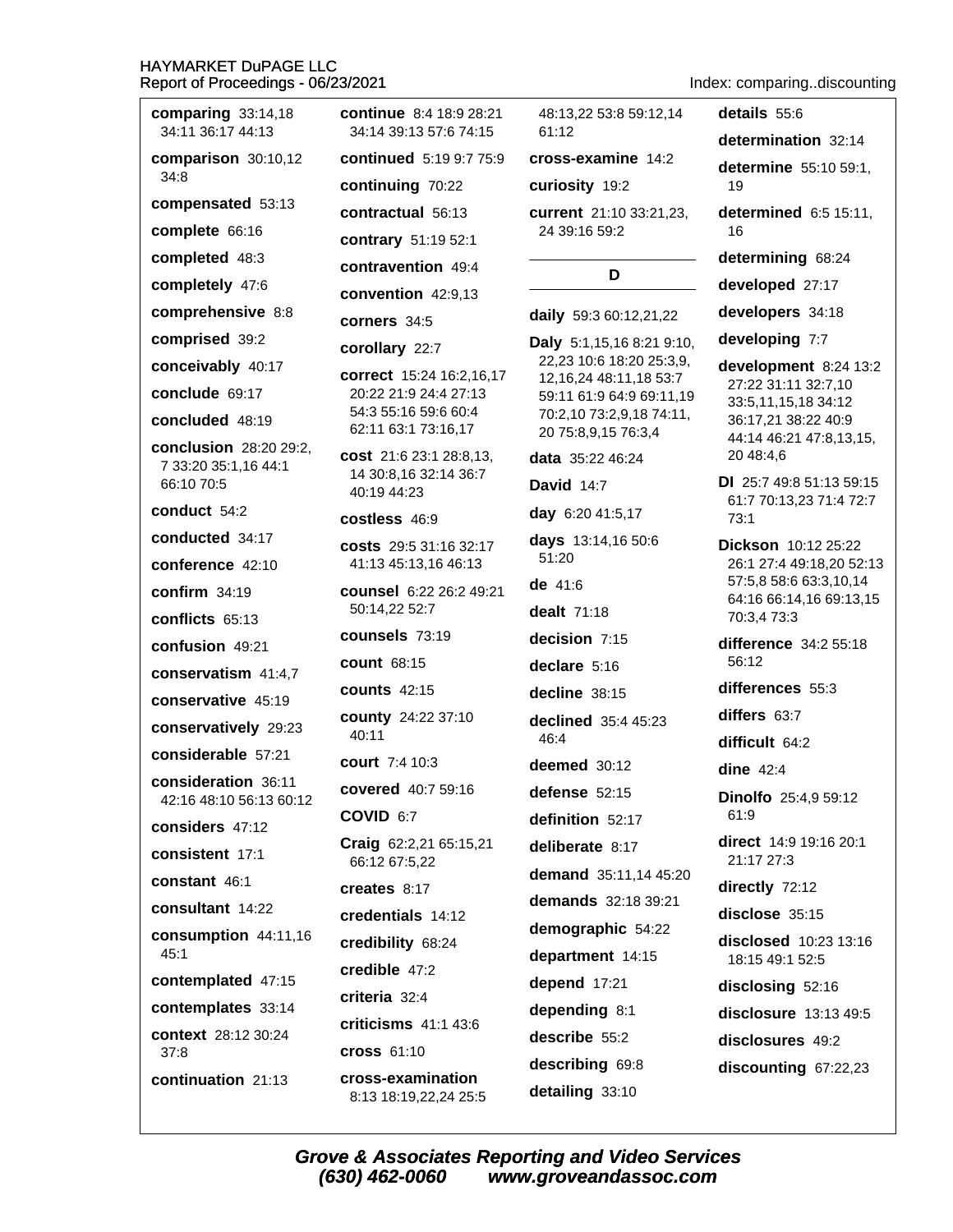| <b>discussed</b> 15:2 58:4                                                      |                                                                              |  |  |
|---------------------------------------------------------------------------------|------------------------------------------------------------------------------|--|--|
| discussion 21:17 32:1,                                                          | Е                                                                            |  |  |
| 8 46:18 71:16<br>discussions 71:24                                              | earlier 54:16                                                                |  |  |
| <b>dispatch</b> 29:23                                                           | early 51:8                                                                   |  |  |
| dispute 12:14 66:2,12                                                           | EAV 38:10,15,23 40:1                                                         |  |  |
| disputed 66:20                                                                  | echo $23:6$                                                                  |  |  |
| disputing 65:15 67:9,11                                                         | economic 22:15 26:8<br>33:9,13 36:2,10 38:6                                  |  |  |
| <b>distraction</b> 44:8                                                         | 42:20 47:19                                                                  |  |  |
| $distractions$ 41:3 43:8                                                        | economics 14:19                                                              |  |  |
| distribution 39:16                                                              | effect 6:4 40:4                                                              |  |  |
| <b>district</b> 9:4 24:22 28:11                                                 | elaborate 37:7                                                               |  |  |
| 31:2,13,18 33:4 37:17,<br>19,24 38:4,17 39:4,9,16,                              | electric 44:11                                                               |  |  |
| 19 40:11,12,16,22 47:16                                                         | electricity 44:19 45:3                                                       |  |  |
| 49:10,17 56:10 60:2<br>61:15 62:10 63:1 65:2,3,                                 | element 13:24                                                                |  |  |
| 8.23 67:8                                                                       | eligible 16:4                                                                |  |  |
| district's 29:20 51:3,14<br>61:16                                               | Ellenbecker 11:3 18:21<br>23 19:1,17,21 20:8 21:1<br>22:3,20,23 23:22 25:1,3 |  |  |
| <b>district-wide</b> 37:17 39:7                                                 | 48:21,23 52:12 53:5,9<br>57:6,7,19 58:16 59:9,11<br>16                       |  |  |
| <b>districts</b> 32:6 39:21<br>40:10                                            |                                                                              |  |  |
| districts' 61:3                                                                 | else's $52:2$                                                                |  |  |
| divide 61:3                                                                     | elsewhere 43:3                                                               |  |  |
| <b>divided</b> 15:17 60:17                                                      | emergency 7:17 28:9<br>29:10 53:17 54:1,3                                    |  |  |
| document 71:11 72:20<br>documentation 11:14                                     | employed 41:21 42:21<br>43:3                                                 |  |  |
| 71:2 72:17                                                                      | employees 59:2                                                               |  |  |
| documents 71:3,9,19                                                             | employer 43:5                                                                |  |  |
| dollars 38:1 46:1                                                               | employers 32:20                                                              |  |  |
| <b>doubt</b> 71:2                                                               | employing 46:8                                                               |  |  |
| <b>Drummond</b> 5:7,8 9:14,<br>15 74:24 75:1,19,20                              | employment 42:24<br>46:5,12,14                                               |  |  |
| <b>due</b> 6:7 7:16 20:19 52:13                                                 | <b>EMS</b> 28:9 55:11 57:1,3                                                 |  |  |
| <b>Dupage</b> 5:22 27:22 28:6<br>29:4,12,14,16 30:11,14<br>31:10 33:5 37:1,5,10 | end 13:4 27:9 28:23<br>31:15 32:8 34:3,15 46:1                               |  |  |
| 38:16,22 39:20 40:2,11,                                                         | ending 30:23                                                                 |  |  |
| 12, 13, 14, 18 42: 18 44: 1<br>47:20 48:6 54:19                                 | energy 45:1,2                                                                |  |  |
|                                                                                 | engage 22:20 42:3                                                            |  |  |

enrollment 69:2 ensure  $50:3$ entertain 9:6 entire 62:5 entirely 62:20 66:23 entities 40:15 entitled 13:2 65:22 entitlement 62:24 equal 37:23 equaling 29:21 equalized 37:13 38:1,13  $39:3$ Equally 36:4 equals  $45:20$ equates 27:24 28:9,15 30:22 31:18 38:2 equipment 28:23 56:11  $: 21,$ :19 equivalent 38:19  $,3$ equivalents 32:3 45:9, 12.14  $11.$ especially 46:14 49:9 essential 34:19 establish 62:8,24 65:1 estimate 28:14 30:16 42:8 43:10,17 44:18 60:9,11 66:6 67:24 69:2 estimated 27:20.24 28:6,7 30:11,17,18 31:4, 9,16,17 43:9,23 44:4,14 46:6 68:3 estimates 32:2 41:2 44:16 47:2,22 56:16 estimating 30:13 45:16 46:13 60:24 evaluate 47:7 evaluates 34:2  $6:18$ evaluation 32:9 46:20 47:19

> evening 5:1,17,19 6:1 10:9 25:19 26:1,7,12,23 49:3 50:17 51:1 57:17 69:23 76:5

Index: discussed..experienced

everyday 41:16 evidence 18:13 52:1  $72.22$ **EXAMINATION 14:9**  $27:3$ example 17:13 32:22 41:23 42:13 44:7 54:16  $55:4$ examples 16:3 43:7 exceeded 35:11 exceptions 9:1 excess 35:14 41:12 excessive 43:12,22 exchanged 51:20

exclude 42:16

excluding 28:14 45:21

exclusively 53:18

excuse 16:22 25:14 62:19

excused 69:24

exempt 15:18,22 16:8, 10 17:5 23:24 39:24 58:23

**exemption** 10:17 11:11 15:4,7 16:5,12,13,19 17:2,4,7,19,23 18:1 21:13 37:1,8,21 38:16 39:18

exemptions 11:8

exhibit 26:10,13,18 51:15,18 59:18 70:7,15, 19,21 72:8,11,23

exhibits 13:15 26:12,16, 18 50:6 70:7 71:7,17

expected 40:21 44:18 50:8 55:5

expenditure 41:5 44:19

expenditures 28:11  $45:4$ 

experience 32:11 38:12 41:16 47:23

experienced 29:1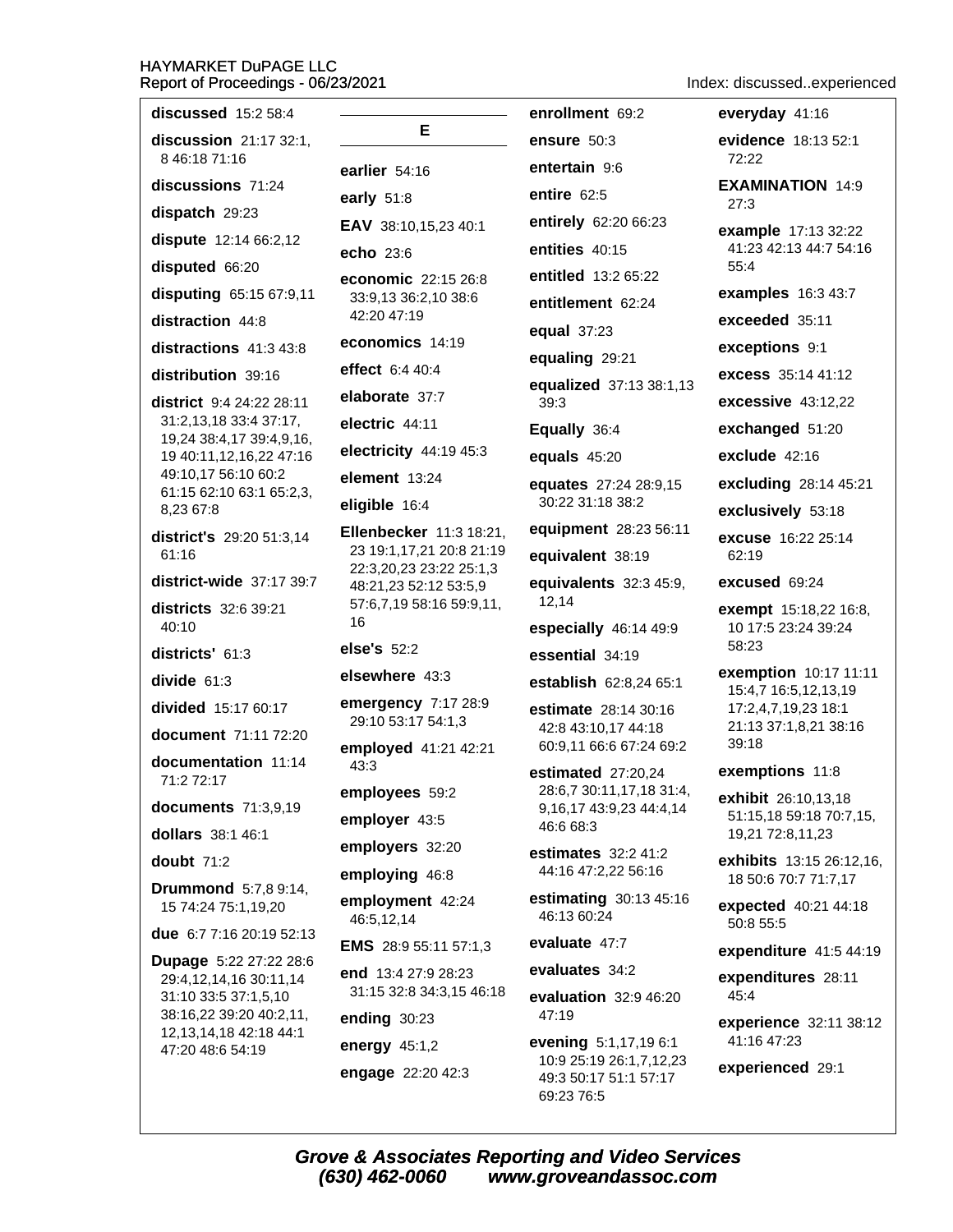| Report of Proceedings - 06/23/2021                |                                                     |                                      | Index: experiencinghands                     |
|---------------------------------------------------|-----------------------------------------------------|--------------------------------------|----------------------------------------------|
| experiencing 52:9                                 | feasible 35:12 36:18                                | follows 6:1                          | generators 32:23                             |
| expert 12:6,9,16 22:16                            | February 30:2                                       | <b>food</b> 42:8                     | genesis 22:14                                |
| 27:1 52:18 59:6                                   | federal 14:23 16:9                                  | foot 44:24 45:5                      | germane 58:3                                 |
| expert's 53:1                                     | fee $29:2430:1,2,4,5,6$ ,                           | for-profit 17:11 47:10               | give 14:11 18:14 48:9                        |
| expertise 54:1 68:23                              | 17,21 51:5 59:18,21<br>60:6,18 61:1                 | forecast 34:22                       | 64:5 66:14 67:17                             |
| experts 13:13                                     | feel 72:17                                          | forecasting $32:946:19$              | good 5:1,17 10:9 26:1<br>37:5 46:23 76:5     |
| explained 37:6 45:11                              | feeling 13:24                                       | <b>Forest 40:11</b>                  | goods 32:19 42:4                             |
| explicitly 43:14                                  | fees 29:22 30:8,20 51:3                             | form $6:1452:18$                     | government 6:5 7:20                          |
| exposition 41:18                                  | feet $44:22$                                        | formal $62:20$                       | 14:17 16:9 17:3 45:13                        |
| express 11:9                                      |                                                     | <b>former</b> 34:22 35:17            | government-produced                          |
| expressed 28:17 31:21                             | figure $43:22$                                      | 37:12 38:20                          | 71:3,5                                       |
| expressing 27:13                                  | <b>Filling 41:12</b>                                | formulate 54:1                       | governments 7:22                             |
| expressly 34:7                                    | final 7:15 73:5 74:3                                | forward 5:24 7:20 14:3               | 14:23 16:8 24:21,23                          |
| extension 22:7                                    | finally 6:16 8:16 32:7<br>46:17                     | 46:23 47:1,13                        | governor's 7:16 8:2                          |
| extensively 71:24                                 | <b>finance</b> $14:21$ 15:1                         | foundation 70:15                     | grade 39:16,18                               |
| <b>extent</b> 10:24 50:11,17,                     | <b>financial</b> 22:10 29:20                        | <b>four-tenths</b> 37:16 38:4,<br>14 | grant 11:11                                  |
| 20 51:22 57:12                                    | 53:17 56:23,24 58:13                                | Freedom 72:2                         | granted 37:22                                |
| extraordinarily 64:2                              | financially $20:1335:12$                            | frequently 17:13                     | greater 15:19 36:6                           |
| extrapolate 34:20                                 | 47:5                                                | Friday 26:14 50:15 51:8              | group $74:5$                                 |
| extrapolating 47:3                                | find $53:1$                                         | friends 41:22,24                     | groups 74:6                                  |
| extremely 41:17                                   | findings 7:11                                       | fund 27:21 28:2 31:17                | growing 38:7                                 |
| F                                                 | fire 20:21 21:4 28:5,8,11<br>29:19 30:17 31:2,13,18 | 44:2                                 | grows 20:11                                  |
|                                                   | 37:17,19,24 38:4,17 39:4                            | funds $30:7$                         | growth 35:10 38:10,23<br>40:1 46:2           |
| fabric 32:24                                      | 49:10 51:2,13 53:17<br>55:11 56:9 57:1,3,21,22      | future 33:22 35:22 36:17             | Gruen 6:2 10:2,12 25:23                      |
| facilities 45:3 55:19                             | 60:1 71:20 72:4                                     |                                      | 26:3,4,17,21,22 27:5                         |
| facility 9:3 29:4 42:18                           | fiscal 19:13,22 20:6,16                             | G                                    | 40:7 43:23,24 44:9<br>48:11,19 49:1 50:11,17 |
| 54:23 57:4                                        | 27:20 28:2,4 29:20<br>30:18,22 31:10,11,12,23       | gained 47:23                         | 51:11 53:10 64:1,15                          |
| facility's 69:8                                   | 32:10 36:1,10 38:21                                 | gains 15:6                           | 66:15,17 69:21,23 70:1                       |
| fact 11:1 12:14,20 35:5<br>37:6 39:22 43:18 52:15 | 45:15 46:11,20 47:19<br>48:7,8                      | gas 41:12 44:11,20 45:4              | <b>Gruen's 50:24</b>                         |
| 57:24 73:12                                       | Fitch 53:22 56:8,12                                 | gave 33:7                            | guess 20:5,6,17,23<br>56:24 66:18            |
| factor $46:12$                                    | fixed 6:19                                          | general 22:9 27:21 28:2              |                                              |
| facts $44:8$                                      | floor 45:5                                          | 31:17 44:2 45:13                     | guest 36:8                                   |
| failed 36:15 44:15                                |                                                     | generally 17:2 27:16                 | guide 8:9                                    |
| familiar 24:7                                     | flow 17:20 22:14                                    | generate 32:5,17,18                  | н                                            |
| family 41:22,24 42:2                              | focus 36:19                                         | 36:1 42:6 47:17                      |                                              |
| fancy $61:4$                                      | FOIA 71:8 72:11<br>followed 13:17                   | generated 15:9,14<br>34:13 36:16     | hall 64:11                                   |
|                                                   |                                                     |                                      | $h$ andla 20.22                              |

feasibility 36:5,9

followed 13:17

following 73:13

**Grove & Associates Reporting and Video Services**  $(630)$  462-0060 www.groveandassoc.com

generates 39:10 42:20

handle  $28:22$ 

hands  $10:3$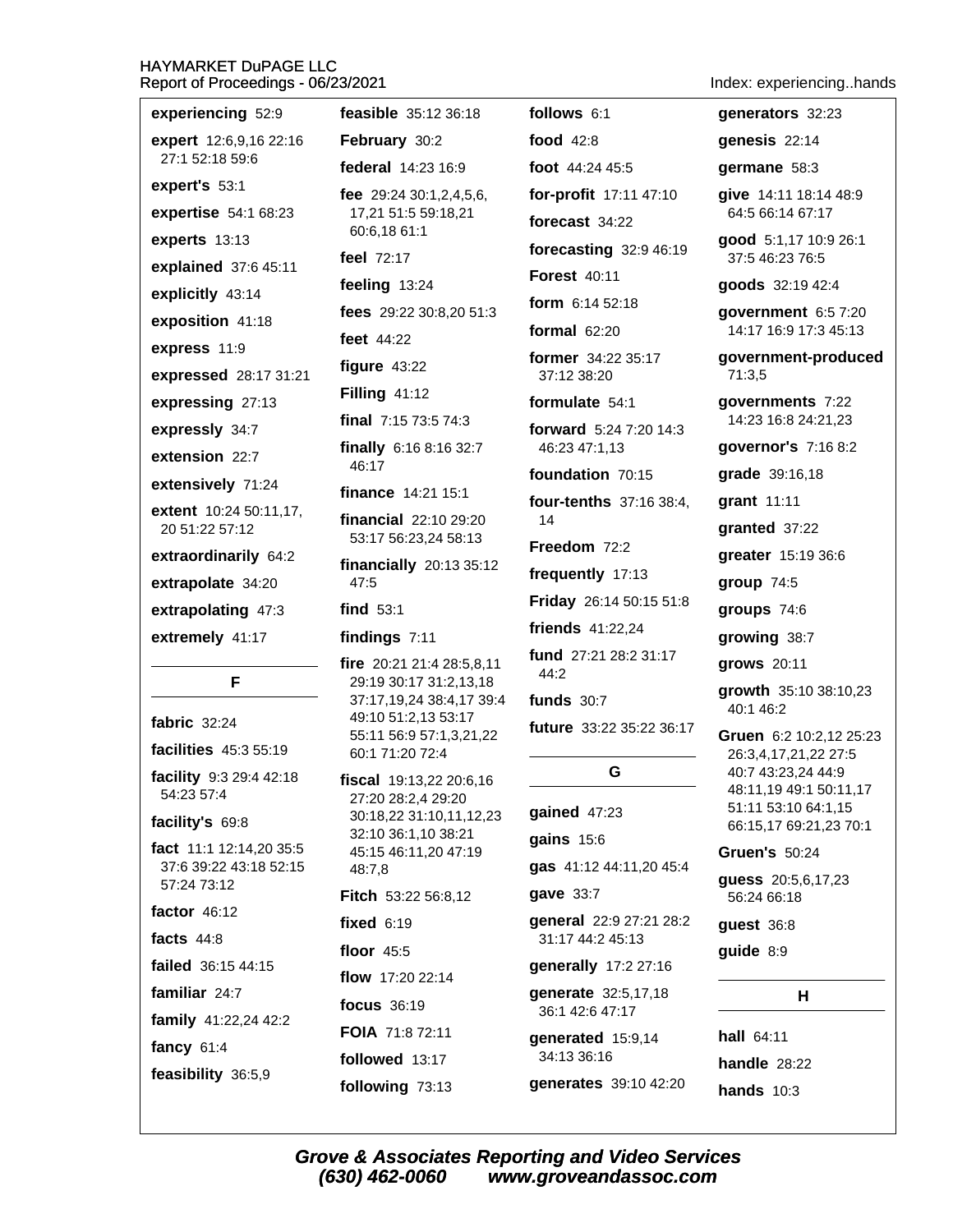| happening 73:11                                     | historic 35:22                                   | impact 10:17 11:8 13:4                                 | indicia 70:18                                       |
|-----------------------------------------------------|--------------------------------------------------|--------------------------------------------------------|-----------------------------------------------------|
|                                                     |                                                  | 21:24 26:9 27:9,20 28:4                                |                                                     |
| hardship 20:7,13,17                                 | historical 13:2 34:21<br>36:14                   | 29:9 30:19 31:10,12,17,                                | individuals 50:5 65:8                               |
| hardships 19:13,22                                  |                                                  | 24 33:10,13 34:2,6,7                                   | induce 29:4                                         |
| Haymarket 5:22 7:15                                 | historically 15:6                                | 36:12,16 40:6 44:2,12<br>46:12 47:11,24 48:2,4,7       | induced 30:13 67:16                                 |
| 21:12,17,20 22:6 23:9,                              | history 62:12,14                                 | 49:17 53:18 54:2 56:24                                 | 68:8                                                |
| 13,23 24:6,9 26:9 27:21<br>28:6 29:1,3,11,12,14,15, | <b>HKA 33:15</b>                                 | 57:22 58:22                                            | industrial 38:8                                     |
| 16 30:10,11,13 31:5,10                              | hold 11:18,20 71:1                               | impact/tax 33:10,13                                    | inform $74:6$                                       |
| 33:4,22 37:1,4,22 38:16,<br>22 39:13,20 40:2,4,14,  | Holiday 34:22 35:13,18<br>37:4,12 38:20          | impacted 32:6 37:2<br>40:8,14 68:16                    | information $8:8$ 11:1,2                            |
| 17,23 41:21,22 42:6,18,                             |                                                  |                                                        | 37:9 39:19 45:2,6 50:21<br>52:11 57:16 58:13 61:15, |
| 22 43:4 44:1,17 45:6<br>47:20 48:6 53:13 55:1       | Holmes 5:9,10 9:8,16,17<br>74:17 75:2,3,12,21,22 | <b>impacts</b> 32:5,10 33:22<br>36:2,11,19 38:21 42:9, | 17,19 66:4 67:17 68:6                               |
| 56:10,20 58:1 59:2,4                                |                                                  | 14, 16, 19 46: 20 47: 7, 19                            | 72:2,3                                              |
| 61:20 62:8,13,14,15,17,                             | <b>home</b> 29:8 73:23                           | 68:3                                                   | informed 35:9                                       |
| 23 64:11 65:1,7,10,24<br>67:15,16,21 68:8,12,13     | Homeless 73:7                                    | importance 46:1                                        | inherent 33:2                                       |
| 70:20 71:13 72:16 73:8,                             | homeowners 16:11                                 | important 35:16 36:4                                   | initial 48:19                                       |
| 15                                                  | homestead 16:12                                  | 38:5 41:3                                              | Inn 34:22 35:13,18 37:4,                            |
| Haymarket's 50:19                                   | <b>honor</b> 69:15                               | impose 19:13 20:12                                     | 13 38:20                                            |
| 54:10 56:14 61:17 65:16                             | hope 64:11                                       | 44:2                                                   | insignificant 40:5                                  |
| 69:1                                                | hospitals 16:7                                   | imposed 21:7 58:22                                     | <b>instance</b> 13:18 15:12                         |
| heading 26:18                                       |                                                  | imposition 22:10                                       | 17:10,15                                            |
| headphones 23:4,6                                   | host $34:14$                                     | impossible 14:1                                        | instances 16:14                                     |
| health $55:5$                                       | hotel 34:15,18,21,23<br>35:2,5,7,9,11,18,19,20,  | inability 52:24                                        | Institute 14:17                                     |
| healthcare $9:345:3$                                | 21 36:15,18 42:8                                 | inaccurate 42:15                                       | insurance 60:2                                      |
| hear 18:10 23:4,6 64:2,                             | hotel's 35:17                                    |                                                        |                                                     |
| 10,12                                               | hotels 35:10 42:3                                | include 41:20,23 45:16<br>58:1                         | intention 74:2                                      |
| hearing 5:20 7:8,18,19,                             |                                                  |                                                        | interested 8:13,15                                  |
| 21 8:9,18,23 9:7,24                                 | hours $43:2$                                     | including 8:8 28:9 41:4<br>65:8                        | 37:12 50:1                                          |
| 25:18 69:22 70:17 72:14<br>73:15,21,22 74:15 76:4   | households 32:16                                 | income $42:9$                                          | interject 18:7                                      |
| hearings 8:6 49:23 70:5                             | housekeeping 73:10                               |                                                        | internationally 14:24                               |
|                                                     | <b>Houses</b> 32:22                              | incorporated 43:15                                     | interrupt 66:9                                      |
| helpful 23:14                                       | hundred 15:21 38:1                               | incorrectly 68:7                                       | introduce 14:6 25:20,22                             |
| helps $64:7$                                        |                                                  | <b>increase</b> 30:5,7 37:24                           | 71:9                                                |
| Hervas 6:22,24 7:1 8:21                             | L                                                | 38:2 40:19,22                                          | introduced 72:6                                     |
| 11:4,16,17,20,23 12:18,<br>19,24 13:11 14:5 18:7,17 |                                                  | <b>increased</b> 19:6 21:14<br>22:10 23:1 24:2 31:2    | invest 35:12                                        |
| 19:18,19 20:2 22:1,13,23                            | identification 32:5                              | 38:17 51:3                                             | investment 36:5,9                                   |
| 23:3 49:18,19,22 51:13<br>52:13,22 57:5,18,20 58:2  | identified 35:19 40:8                            | increases 38:13                                        | involve 24:21                                       |
| 63:16 66:22 70:13,16                                | ignores 47:13                                    | incremental 13:4                                       | $irrelevant$ 21:21,23                               |
| 71:1,13,15 72:9,13 74:1,                            | ignoring 39:22,24                                | incur $45:3$                                           | 36:18 44:15                                         |
| 11                                                  | Illinois 10:15 14:8,16,18                        |                                                        | <b>Irving 5:23 9:4 58:21</b>                        |
| higher 21:1 30:6 31:2,7,                            | illusionary 35:24                                | independent 69:5                                       | <b>issue</b> 12:21,23 13:6                          |
| 14                                                  | imagine 24:20 68:19                              | indication 68:20 69:7                                  | 15:11 19:6,11 22:6 52:22                            |
| highest 31:15 35:8<br>55:11                         |                                                  | indicator 35:7                                         |                                                     |
|                                                     |                                                  |                                                        |                                                     |

Index: happening..issue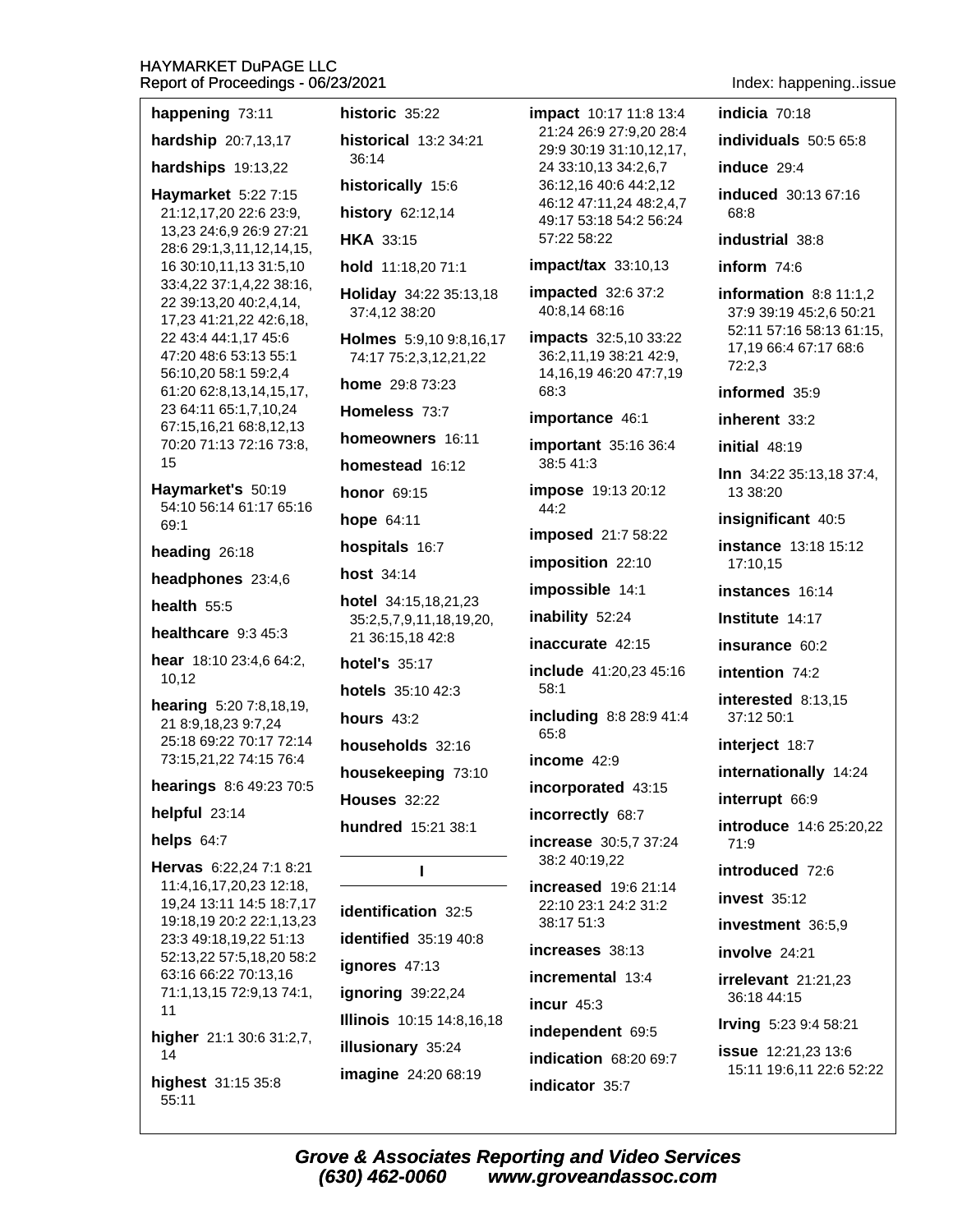| issued 71:19                                                | <b>kinds</b> 16:7                                        | logical 22:7 74:6                      | meetings 5:24 8:3 73:11                               |
|-------------------------------------------------------------|----------------------------------------------------------|----------------------------------------|-------------------------------------------------------|
| <b>issues</b> 10:16 11:19<br>14:24 15:3 49:11 51:11         | L                                                        | Loop 54:10,23 55:12<br>57:3 59:3,5     | 74:9<br><b>members</b> 25:16 26:20<br>41:24 42:2 50:2 |
| 55:5<br><b>Itasca</b> 5:3 21:15 22:11                       | <b>labor</b> 32:20<br>lack 68:20<br>land 17:14 32:4 33:3 | <b>lose</b> 15:8 36:24                 | mental $55:5$                                         |
| 23:2 24:4,16,18 27:10,21                                    |                                                          | loss 20:18,23 22:20 37:3               | mention 23:9 62:13                                    |
| 28:2,11,15 29:10,19<br>32:12 33:8,12,23 34:5                |                                                          | lost 13:5,7 22:17,21 24:1<br>39:23     | mentioned 21:7 53:15                                  |
| 37:18,19 38:6,8 40:16                                       | 36:2 40:22 47:4,6,10                                     | lot 8:8 20:15                          | 54:17 56:22 59:17                                     |
| 41:10 42:1,3,5,6,17,22,<br>23 43:1,10 44:3,12               | language 47:12 72:12                                     | low 35:4,18 41:17                      | merely 35:24 36:13                                    |
| 45:17,22 46:3,7,9,16                                        | large 8:6 20:11 49:23                                    | lower $44:3$                           | 57:23                                                 |
| 49:10 54:11,23 55:16<br>56:24 60:1 71:21                    | larger 45:17 46:5,15                                     | lunch 41:13                            | Merriman 6:3 10:2,10,<br>13, 14, 19 11: 4 12: 23      |
| Itasca's 28:20 33:1 46:4                                    | largest 39:15                                            | Lustig 54:15 73:7,21                   | 13:6,10 14:7,11 15:2                                  |
|                                                             | latest 44:24                                             |                                        | 18:5,6 19:2 22:24 25:6<br>37:5 39:23                  |
| J                                                           | latitude 57:12                                           | М                                      | Merriman's 22:18                                      |
| <b>James</b> 56:22                                          | law 18:14                                                | made 11:6,24 12:1 13:21                | met 32:4 36:10                                        |
| job 7:9 42:9,22 43:4 46:3                                   | <b>lays</b> 13:3                                         | 14:1 22:16 30:10 49:5                  | method $7:18$                                         |
| jobs 43:6,7 46:6                                            | leaves $43:3$                                            | 50:2 56:14 63:20 66:6                  | methodologies 27:17                                   |
| join 11:3 49:8,14,16                                        | left 11:24 63:23                                         | Madison 14:20                          | 47:21                                                 |
| journals 41:15                                              | legal 7:3,8 8:19 17:1<br>33:17 68:11,12 71:6             | $main$ 43:8<br>maintain 18:12,15       | methodology 30:14                                     |
| judgment 32:11 47:23                                        | legally 8:15                                             | make 6:9 7:11,15 35:13                 | <b>metric</b> 45:19                                   |
| July 8:4 73:22 74:4                                         | letting 48:9                                             | 45:17 60:6                             | metrics $43:15$                                       |
| June 5:2,18,20 30:23                                        | level 14:23 29:1                                         | <b>makes</b> 32:24                     | metropolitan 42:1                                     |
| 33:19 73:3,13 74:15                                         | levels 16:9                                              | makeup 55:19                           | million 37:18,20 38:18<br>43:13 44:5 68:19,22         |
| justify 33:18                                               | levies 19:7                                              | managers 34:19                         | mind 38:11 44:4 57:13                                 |
| K                                                           | levy 15:11,16,19 20:11,                                  | marked 59:18                           | 64:4                                                  |
|                                                             | 14 21:7 24:2,13 31:1                                     | market 35:10 36:9 47:5                 | minimal 41:6                                          |
| keeping 73:11                                               | <b>library</b> 40:17,20                                  | marketed 35:5                          | minimis $41:6$                                        |
| <b>Kenrich 33:16 35:2</b>                                   | life $28:24$<br>limited 13:5                             | Marshal 71:20 72:4                     | mischaracterized 27:8                                 |
| <b>Ketchum</b> 26:24 27:9<br>28:17 31:21 33:6,16,20         | lines $57:2$                                             | materials 13:15 50:4,6,<br>8,9         | misheard 64:3                                         |
| 34:5,14,16,24 35:15                                         | <b>list 19:5</b>                                         | matter 7:2 71:10                       | misleading 42:15                                      |
| 36:23 41:6 43:16 44:7<br>45:10,11 49:12 51:12               | live $26:532:1641:24$                                    | matters $42:13$                        | misstatement 22:16                                    |
| 52:18                                                       | $LLC$ 5:22                                               | Mayor 35:9                             | misstates 63:15                                       |
| <b>Ketchum's 12:5,22</b><br>27:14 34:10 40:24 50:21         | <b>local</b> $7:22$ 14:21,23 15:1                        | means 11:12 42:23                      | misstating 63:11<br>mixed-use 9:2                     |
| <b>KHAN</b> 5:5,7,9,11,13,15                                | 16:10 32:20 62:10 63:1                                   | medical 28:9 54:1,3                    | Mo 26:15 73:16                                        |
| 9:12,14,16,18,20,22                                         | 65:2                                                     | meet 7:17 36:15 73:16                  | <b>moment</b> 63:3 64:6 66:14                         |
| 11:16,18 73:17 74:22,24<br>75:2,4,6,8,17,19,21,23<br>76:1,3 | located 33:5<br>location 5:22                            | meeting 5:2,3,24 50:7<br>73:12 74:3,13 | money 42:23 43:1 59:2                                 |

Index: issued..money

Grove & Associates Reporting and Video Services<br>(630) 462-0060 www.groveandassoc.com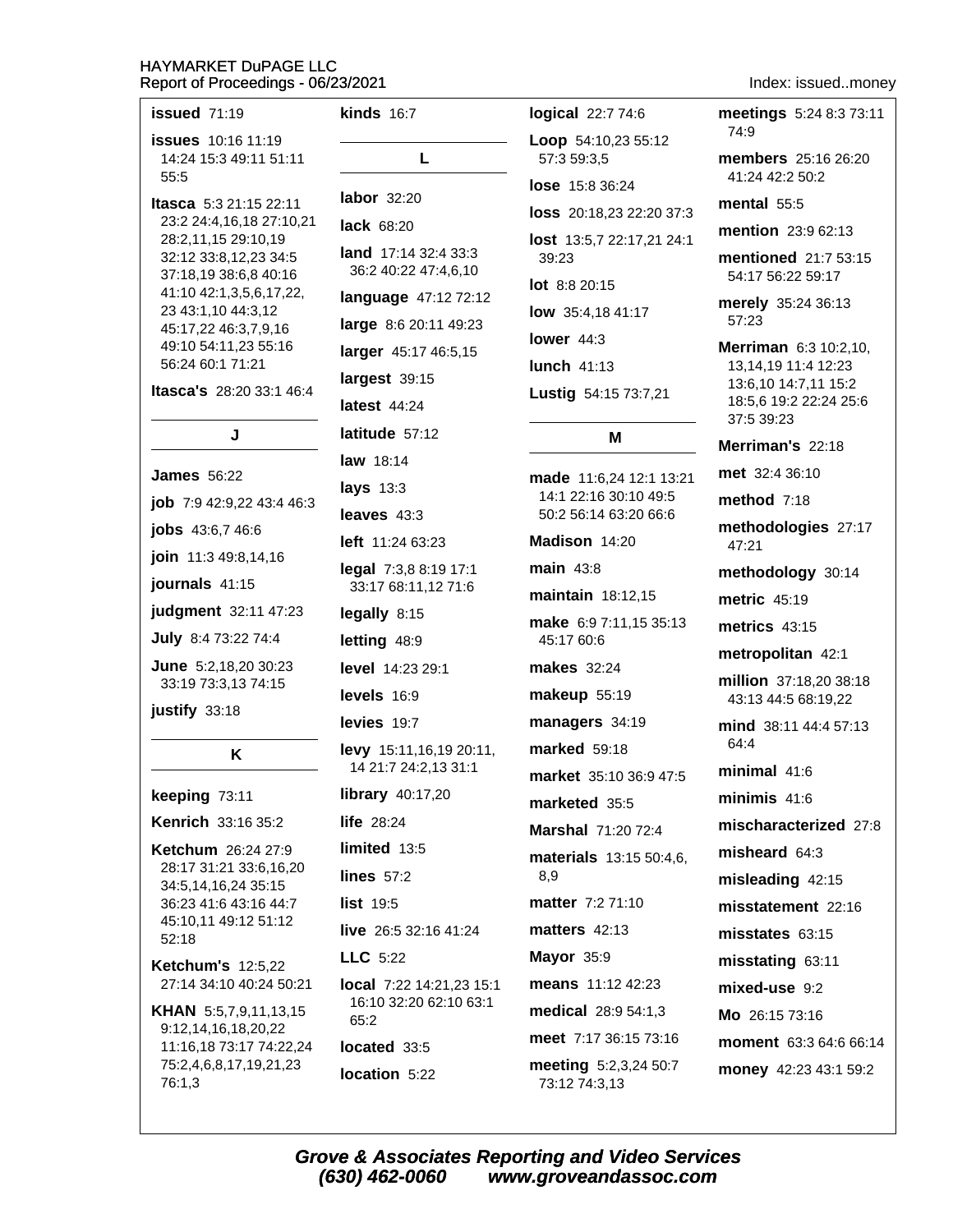| monitoring 6:17                                                            | non-government 32:19                                                                                                                             |  |  |
|----------------------------------------------------------------------------|--------------------------------------------------------------------------------------------------------------------------------------------------|--|--|
| month $8:4$                                                                | non-itasca 43:7                                                                                                                                  |  |  |
| motion 9:6,10,23 49:15<br>66:19 74:14,16,20 75:10                          | non-profit 16:6,20 17:2,<br>4 19:13,22 20:10,11 33:3<br>47:10                                                                                    |  |  |
| move 7:20 14:2 23:19<br>52:10                                              | non-profits 20:15                                                                                                                                |  |  |
| moved 9:8 74:17 75:12                                                      | non-sustainable 35:23                                                                                                                            |  |  |
| moving 5:24 19:8 20:20<br>73:2                                             | nonexempt 17:10<br>nonresponsive 63:21,                                                                                                          |  |  |
| multiple 53:16                                                             | 22 66:19                                                                                                                                         |  |  |
| municipal 32:17 45:16<br>46:7,10,14                                        | not-for-profit 19:8<br>20:19                                                                                                                     |  |  |
| municipalities 19:23                                                       | notice 6:1                                                                                                                                       |  |  |
| municipality 20:20<br>31:24                                                | number 52:5 55:11<br>59:20,21 60:12,18 61:3<br>66:7 68:1,2,7,15,20                                                                               |  |  |
| <b>mute</b> 64:10                                                          | numbers 16:1 57:22,24                                                                                                                            |  |  |
| mutual 71:18,20                                                            | 71:21 72:5                                                                                                                                       |  |  |
|                                                                            |                                                                                                                                                  |  |  |
| N                                                                          | Ο                                                                                                                                                |  |  |
| nation 33:1<br>natural 44:20 45:4<br><b>nature</b> 40:18<br>nearly 44:4,5  | O'KEEFE 10:7,9 11:4<br>12:18,20 13:1 14:5,10<br>18:4 19:15,24 21:16,22<br>22:13 25:14,15,20,21<br>48:16 70:3 71:15 72:10,                        |  |  |
| necessarily 17:21<br>56:19                                                 | 18 73:2,4<br>object 10:22 57:9 63:14                                                                                                             |  |  |
| necessary 41:14                                                            | 70:15                                                                                                                                            |  |  |
| negative 27:22 28:6<br>38:21 44:2                                          | objected 19:24<br>objecting 63:12                                                                                                                |  |  |
| negligible 38:23                                                           | objection 11:3,24 12:13                                                                                                                          |  |  |
| neighboring 71:8<br>net 27:20 28:4,7 30:18<br>31:9,16,17,23 32:23<br>47:17 | 13:22,23 14:4 18:9,12,<br>16,18 19:15 20:3 21:16<br>22:2 23:8,11 49:8 52:10,<br>23 53:4 58:2 63:16,17,<br>18,20,22 70:13,22 71:12<br>72:15,19,21 |  |  |
| news 37:5<br>$nine-and-a-half 43:13$                                       | objections 51:14                                                                                                                                 |  |  |

59:15 61:7 70:13,23 71:4 72:7 73:1 non-commercial 58:23 non-for-profit 21:3

### $\mathbf{o}$

- EEFE 10:7.9 11:4 :18,20 13:1 14:5,10 :4 19:15,24 21:16,22 :13 25:14,15,20,21 :16 70:3 71:15 72:10, 73:2,4
- ect 10:22 57:9 63:14  $:15$

#### ections 51:14

ective 47:18 objectors 7:10 obscure 43:8

obsolete 35:13 **obtained** 58:12 72:2 obtains 37:1 obvious 23:12 35:1 occasions 53:16 occupied 36:3 occupy 36:6 occur 43:10 offer 31:20 32:7 46:17 offered 29:12 54:10,11 office 71:20 72:3 offset 30:8 38:14 offsets 40:1 41:8 on-site 43:12 one-half 39:7 one-tenth 28:1 38:3 ongoing 36:7 open 8:22 9:7,24 10:20 opening 6:23 operated 36:4 operates 23:24 operating 34:22 operation 35:20 operations 36:8 61:17 operators 34:15 opine 51:17 opinion 10:23 18:14 29:3 31:9 48:6 49:17  $52:17$ opinion's 12:16 opinions 11:10 13:14 27:13,14 31:21 49:1,4 51:18,20 52:5,16 53:1 opportunity 8:10 74:7 opposed 36:13 54:10 options 68:12

oral 45:10

order 5:4 9:2 16:18 17:3  $50:3$ orders 7:17 8:2

Index: monitoring..part

ordinance 30:2.3.5.21 32:1 33:2.8.12.23 34:6.7 36:20 44:12 51:3,5,7 59:18

**ordinances** 49:10 51:23

organization 16:19 17:3,11

organizations 16:8

oriented 47:14

original 26:8 27:19 28:4 29:7,17 30:3 31:7 50:13, 18

originally 61:24

out-of-hearing 66:1

outreach 34:18

overlooking 41:3

overlying 24:20,23

overriding 23:13

overrule 18:17 20:2 23:11 53:4

overruled 58:3 72:21

overstated 43:18,19 45:12

overview 14:12

owner 5:21 16:20 17:5. 20,24 35:19

owners 58:21

#### P

paid 15:23 16:15 21:14 24:9,10,12 36:6 39:5,13 40:4 60:7

pandemic 7:16 8:2,6

panel 26:5,21 27:1

panels 74:8

parcel 15:18 24:24

parcels 16:11

park 5:23 9:5 40:16,22 58:21

part 16:10 26:10.12 32:23 50:13,18,19 72:10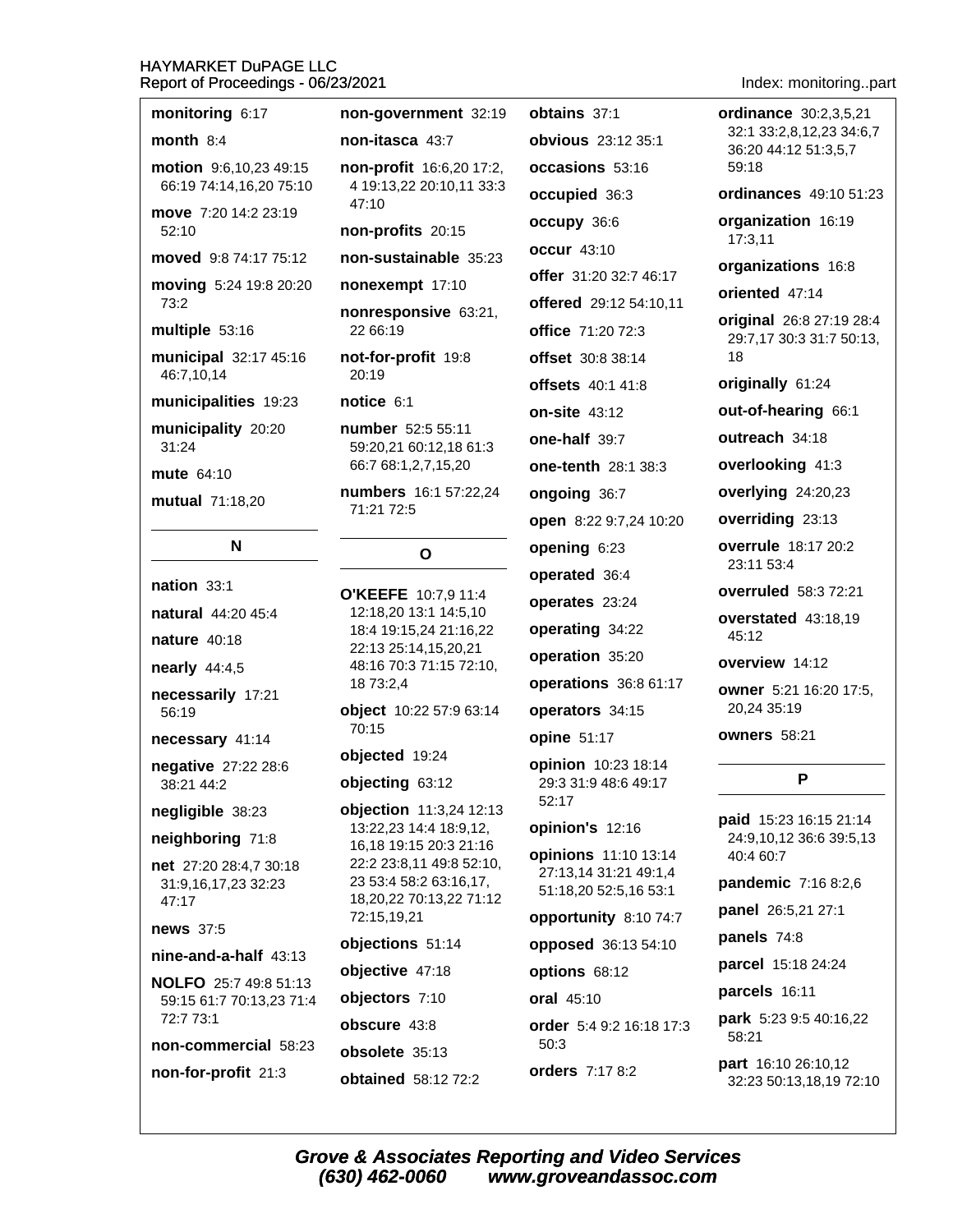particular 12:22 13:18 24:23 parties 6:13 8:13 49:5 50:1 74:5 party 8:15 past 32:1 33:15,18 34:3, 8,11 36:11,17 38:12 44:15 47:4 61:23 patient 54:22 55:10 62:17 **patients** 29:13 54:9 55:4,15 65:7,17 patronage 40:20 pin 16:1 patronized 40:17 pay 15:19 39:13 payable 37:15 paying 15:21 36:7 payment 15:16 60:2 payments 60:6 payroll 43:12 pays 15:13 **PC** 5:19 8:23 peak 35:3 pending 63:16 66:10 people 6:7 15:23 21:11 22:24 55:7 58:1 68:12 74:8 percent 28:1,10 30:22 31:3 37:16 38:14,18 39:3,7,11,17,18 percentage 30:24 39:6 60:6 perform 34:18 period 45:23 46:4 permit 9:2  $permits 33:3$ persistently 35:18 person 7:17 26:6 74:13 personnel 28:23 perspective 15:20

pertains 49:9 petition 7:9,16,19 8:24 67:13 petitioner 5:21 6:12 7:10 8:12 50:1 petitioner's 72:23 Ph.d. 14:19

**Phillips** 73:6,21

phonetic 41:19

physical 40:6 42:12,19

pick 11:23

place 39:20 43:24 51:19

places 42:24

**plan**  $5:3,186:37:2,7,11$ , 13 8:5.18 23:14 25:17 26:2 27:22 31:10 33:5,8, 11, 14, 18 34: 1, 12 35: 16 36:17,21 38:22 40:9 44:14 47:8,12,15,20 48:4,6 50:2,7 69:18,20 70:16 72:13 73:3,13,22

#### planned 8:24

#### planning 32:16

point 12:11 18:8 20:10. 16 22:17 25:13 37:7 43:8 59:19 66:5 70:17 72:9

#### pointing 57:23

points 41:4

Polaris 28:18,19 29:6,18 30:9,10 31:15 53:15,19 55:17.21 56:1.2.8.20  $57.20$ 

police 20:22 21:4

policy 32:15

population 45:18,22 46:3 55:8

portion 17:9,14,15

portions 64:22

pose 19:22 48:7

position 34:4 43:5 55:2 58:18

post 50:6 posted 50:9 potential 34:2 38:15 potentially 32:6 Powerpoint 13:2.8.15 33:16 practice 42:7 46:11 predict 52:14 preferred 7:18 preparation 53:11

positive 31:23 47:17

possibly 8:12

prepared 26:9 45:10

preparing 30:3

presence 42:5,11

present 5:17 11:13 26:5 34:24

presentation 6:10,14 30:15 33:7,16 41:1 44:6, 22 50:4,5,12,13

presentations 19:4 49:24

presented 8:12 11:5,9, 10 23:12 27:12 41:2 50:8  $56.4$ 

presenting 26:3,11

presents 28:19 29:6

Preserve 40:11

Presidential 14:15

pretty 13:17

previous 66:4

previously 13:21 15:9, 13 27:7,15 29:2,23 30:14 34:12

prices 36:6

primary 56:12

principal 26:3

principle 23:13 printed 70:11

prior 24:6,9 30:15 44:11

Index: particular..proposed 49:14 51:21 private 56:14 problem 66:22 procedure 6:4 procedures 5:23 8:5 67:13 proceed 13:12 53:6 64:9 70:3 proceeding  $6:67:3$ 50:19 62:20 71:6 proceedings 6:8,187:7 process 8:3,17,19 11:11 12:7,8,11,15 14:13 22:19 73:24 produce 31:23 32:13  $47:2$ producing 47:24 professor 10:14 14:7,15 proffering 12:16 programs 40:20 62:16 project 69:4 projected 29:9 35:21 projecting 33:22 projections 29:7,17 proper 35:17 37:8 72:19 properly 10:23 properties 16:9,10 38:20 property 10:17 11:8,11 12:7,10,14 14:12 15:4,5, 7,8,9,10,13,14,15 16:4, 15, 19, 20, 21 17: 4, 5, 6, 8, 9, 16,17,19,20,22,24 18:14 20:19,21,24 21:23 24:1, 8,10,11,12 31:1,22 32:3, 12 34:12 35:8 36:22,24 37:1,3,4,8,13,22 38:16 39:2,5,6,8,10,11,15,17, 24 40:2,3,4 42:11,12,19 47:17 58:23 proportion 38:1 proposed 27:21 29:3 31:10 32:6,10 33:4 34:11

38:22 46:20 47:8,12,15,

**Grove & Associates Reporting and Video Services** (630) 462-0060 www.groveandassoc.com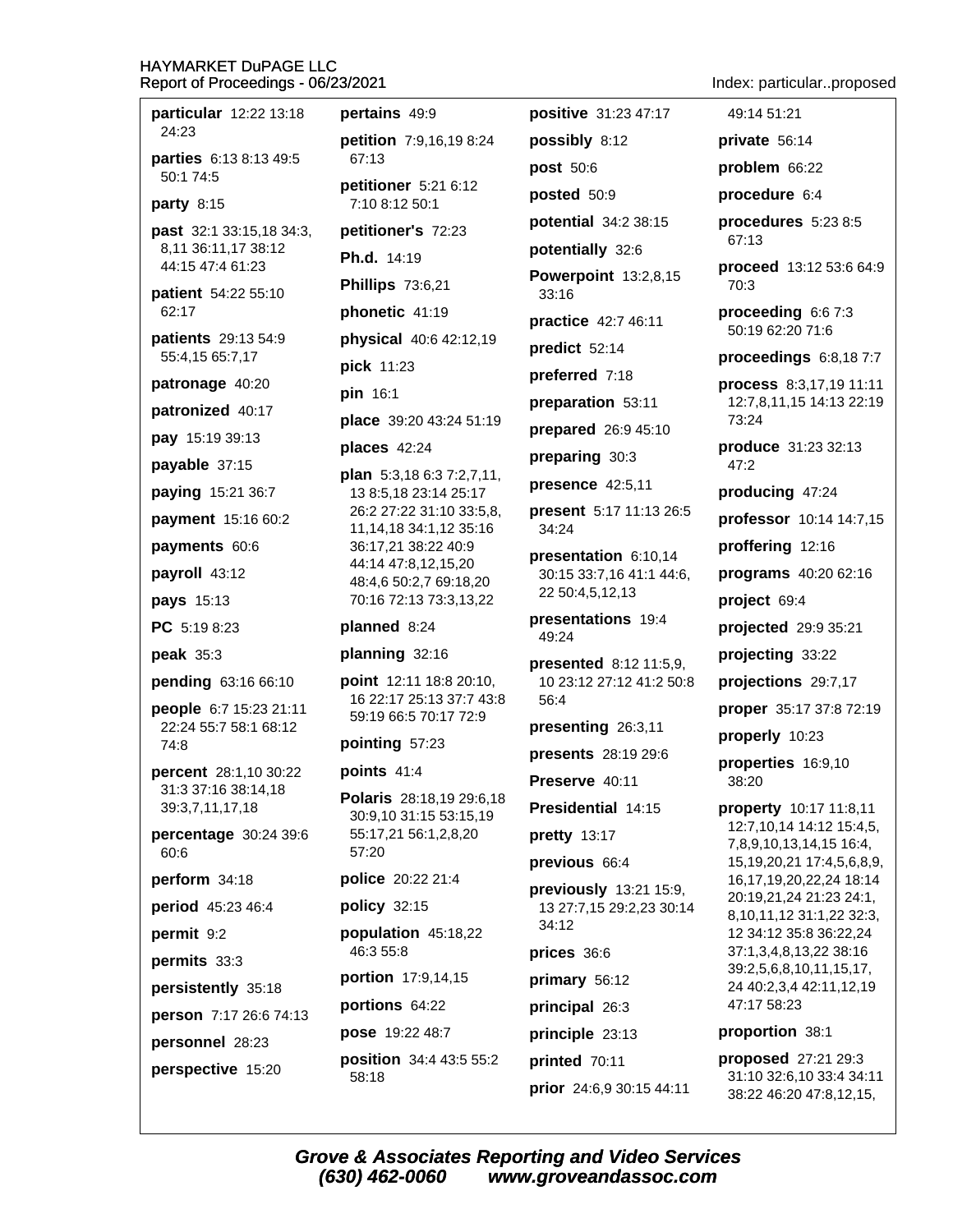#### HAYMARKET DUPAGE I I C  $R$ 021

| .v<br>ır<br>,,,,,<br>- 1<br>שר ומש<br>ᄂᄂ<br>eport of Proceedings - 06/23/20                                                    |                           |
|--------------------------------------------------------------------------------------------------------------------------------|---------------------------|
| 20                                                                                                                             | que                       |
| proposing 16:21                                                                                                                | que                       |
| protect 7:9                                                                                                                    | que                       |
| protection 28:5,8,11<br>29:19 49:10 51:2,14 60:1                                                                               | 10<br>17<br>21            |
| provide 8:10 16:3 20:21<br>26:23 28:12 46:9 49:24<br>50:14 56:14 57:12                                                         | qui<br>quo                |
| provided 21:12 22:15<br>26:24 39:19 40:7,15<br>44:9,17 45:6 47:18 49:7<br>53:21 54:18,19 57:16<br>65:7 68:15                   | quo<br>33                 |
| providers 41:21                                                                                                                | rais                      |
| providing 28:5,8 29:5<br>30:8 46:13                                                                                            | rais<br>ran               |
| provision 34:6 65:21                                                                                                           | rato                      |
| proxity 41:19                                                                                                                  | 60                        |
| Pruyn 35:9                                                                                                                     | rato                      |
| <b>public</b> 6:7,9 7:8,10 8:3,<br>9,11,23 9:7,24 14:15,18,<br>21 15:1 16:7 28:20 32:15<br>47:14 50:1,3,5,15 52:6<br>74:2,7,10 | rati<br>Ray<br>75<br>re-i |
| publications 19:4                                                                                                              | rea                       |
| pull 50:23                                                                                                                     | rea                       |
| purchase 42:4 47:14                                                                                                            | rea                       |
| purpose 11:5 13:5<br>16:22 59:7 72:17                                                                                          | rea                       |
| purposes 17:6,10 73:10                                                                                                         | rea                       |
| put 15:20 30:24 37:8                                                                                                           | rea                       |
| 38:11                                                                                                                          | rea<br>rea                |
| Q                                                                                                                              | 43                        |
| quantified 43:14                                                                                                               | rea<br>reb                |
| quantify 43:18                                                                                                                 |                           |
| quantifying 68:4                                                                                                               | reb                       |
| quantitative 48:4                                                                                                              | 20<br>48                  |
| <b>question</b> 10:12 13:9<br>17:18 19:19 22:11 23:9,                                                                          | 52<br>57                  |

17, 18, 21 54: 20 57: 15 58:6,19 60:20 63:9,12,14 64:3,19 66:9,11,16,21,23

### estion's 58:9

estioning 74:3

**estions** 6:12 8:10 0:11 18:4 22:14 25:11, 59:17 61:11 69:10,18, 74:7,10

#### **bble**  $41:8$

orum 5:16 73:14

**ote** 27:9.10 28:20.23 3:24 34:3,14,15 43:22

#### R.

se 10:2

sed 30:4 49:12

ge 31:16

e 21:1 24:13 31:3 38:2  $2:1$ 

es 37:23

**onale** 34:10

 $y$  5:11,12 9:9,18,19 5:4,5,23,24

read  $58:7$ 

ch 20:10

d 53:12 70:23

ding 12:5 58:11,14

dy 26:16

l 23:13 40:9

**illocated** 22:22

**son** 11:13 63:4

sonable 27:18 30:6 3:4 45:15 46:11 47:21

**sons** 35:19

- ut 12:11 13:20 27:14 :15 52:3
- uttal 6:2 11:2 13:19, 0 18:13 25:5 26:23 27:6 3:9 50:16 51:10,24 2:4,15,16,19 53:3,11 11, 15, 17 58: 4 67: 9

rebuttals 31:20

rebutted 50:20

rebutting 49:13 51:23 52:17

recall 58:10,11,12,14 62:4 66:3 67:6 68:6,18

receipt 34:21 70:11

receipt's 35:3

receipts 35:17 36:14

receive 61:18

**received** 19:3 49:3 60:17 61:14 71:21

recess 11:22 48:14,17 64:8

reclassified 17:9 recognition 57:1

recognize 38:5

recognized 8:15

recognizes 33:2

recollection 65:6 67:1

recommendation 7:12

recommending 7:14

reconvene 48:14

record 7:7 8:17 26:10 27:13 48:24 72:6

recover 30:7

recovery 29:8 30:17

redirect 25:13,15 69:14, 16

reduce 16:13

reduced 15:18

refer 41:14 44:13 54:14 57:11.16

reference 12:21 14:24 referenced 50:18 61:23

references 57:22

referred 57:20

referring 50:22 58:9 59:21 refined 27:17

reflect 29:1

#### Index: proposing..repeated

reflects 32:15

regard 53:10 54:5

regarding  $11:744:12$ 65:21 71:20

#### regurgitation 52:20

reiterated 57:24

related 10:16 15:3 23:8 31:21 32:1.8 43:6 46:18 49:1,3 53:16

relates  $21:10.52:23$ 72:15

relating 13:13

relative 35:14 49:22 50:12 51:2

released 45:1

relevance 40:9 71:7,10  $72:1$ 

relevancy 72:15

relevant 11:1,12 15:7 18:13 22:5 33:21 34:1 60:24 71:11

reliability 70:18

reliable 45:6 47:7

relied 29:17 52:19 55:17 58:11 60:8 67:14 69:6

rely 13:8 29:17 53:16,18

relying 56:2 66:2,12 67:20

remained 24:13,14

**remaining** 20:12 21:1,8 24:2.3.15.18

**remarks** 6:23 48:9

remembers 23:18

reminder 7:3

remote 6:16

remotely 6:6

removed 56:2

renewed 13:23

repeat 23:21

repeated 19:20 23:19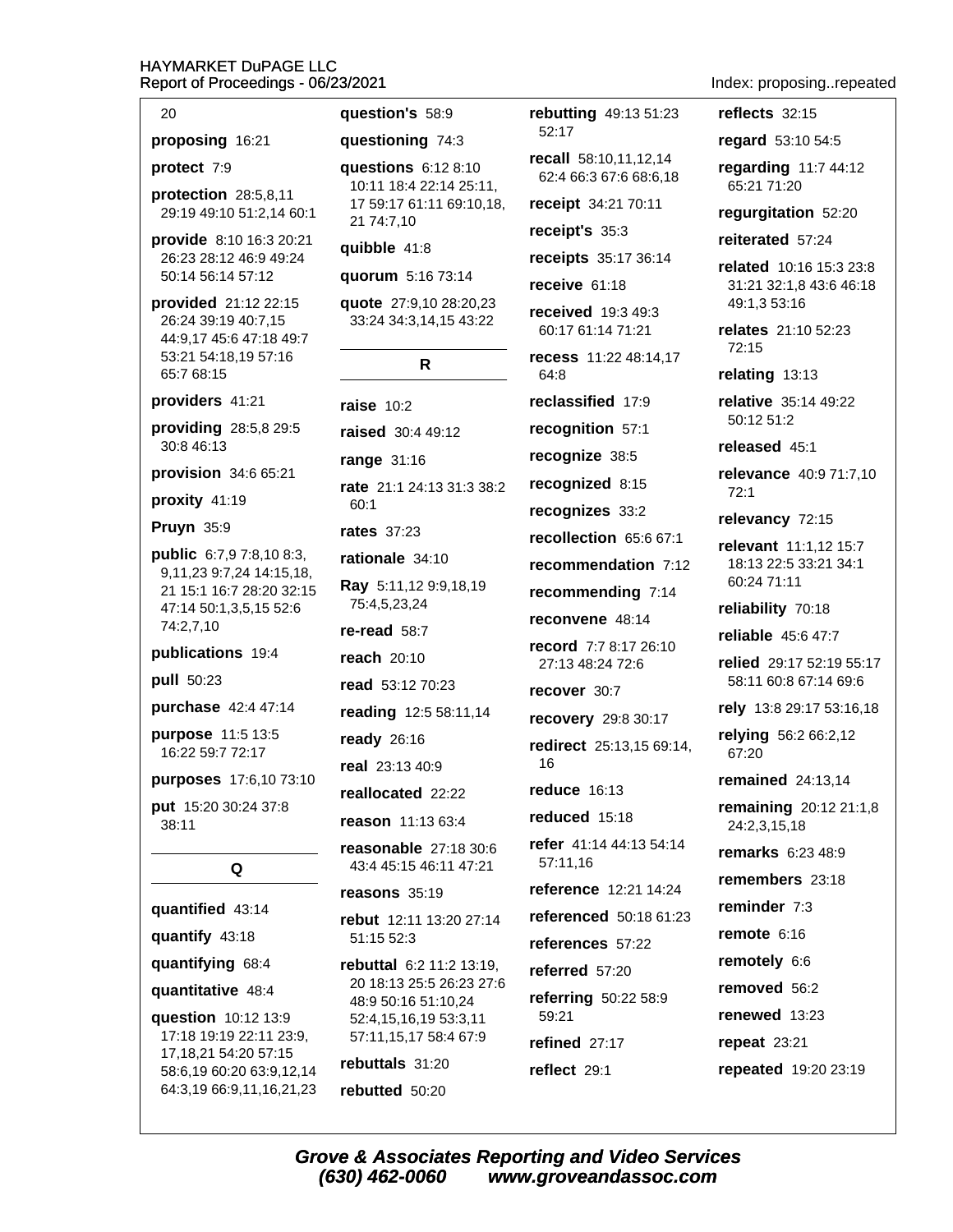| repeatedly 57:20                                                         | residential (                              |  |
|--------------------------------------------------------------------------|--------------------------------------------|--|
| repeating 64:4                                                           | 19:7 32:3 45                               |  |
| replace 43:5                                                             | residents 21<br>23:2 24:3,16               |  |
| reply 12:2,3,18 22:14                                                    | 32:18 42:21                                |  |
| report 26:8,9 27:7,15,19<br>28:4 29:20 30:1,3,15<br>31:7 33:17 35:2 40:7 | respect 8:2,<br>23:3,10,173<br>52:13,22,24 |  |
| 41:2 44:9 50:18 52:19<br>53:15,19,22 55:21,22                            | respectfully                               |  |
| 56:1,2,8,12,20,23 57:23<br>60:9                                          | respond 11:<br>49:18 52:24                 |  |
| report's 56:21                                                           | responders                                 |  |
| reported 34:21                                                           | responding                                 |  |
| reporter 7:4 10:3                                                        | response 12                                |  |
| reporting 36:14                                                          | 53:17 54:1,3                               |  |
| reports 51:20 55:17                                                      | responsible                                |  |
| 61:3                                                                     | responsive                                 |  |
| represent 31:11 39:6,17                                                  | responsiven                                |  |
| representation 27:11                                                     | restaurants                                |  |
| representatives 55:1<br>61:20                                            | <b>result</b> 19:82<br>18 31:8 56:6        |  |
|                                                                          |                                            |  |
| represented 22:4                                                         | resumption                                 |  |
| represents 37:15                                                         | resumé 19:3                                |  |
| request 8:23 72:3,11                                                     | retail $42:4$                              |  |
| require 33:9 44:13                                                       | revealed 36:                               |  |
| required 32:4,13 34:8<br>36:20                                           | revenue 13:<br>10 20:19,24                 |  |
| requirement 36:12,16                                                     | 32:17,23 34:                               |  |
| requirements 60:13,14                                                    | 39:11 43:23<br>61:1,2                      |  |
| requires 33:14,23 36:5<br>47:11                                          | revenues 13<br>29:21 32:13                 |  |
| reschedule 6:20                                                          | 39:8,23 47:1                               |  |
| <b>research</b> 14:22 34:17<br>69:5                                      | review 62:1,<br>reviewed 39                |  |
| reserve $13:21$                                                          | 64:21,22 68:                               |  |
| reserved 14:3                                                            | reviewing 4                                |  |
| reserving 74:9                                                           | reword 21:2                                |  |
| residences 32:16                                                         | rights 7:9                                 |  |
| residency 62:9,24 65:1                                                   | <b>Road</b> 5:23 9:<br>58:21               |  |

al 9:2 16:11 45:9.12.14.18 21:15 22:12 16,19 28:13 21 43:7 52:6 3:2,19 13:14 7 37:6 45:12 24 69:2 70:18  $I$ ly 39:5 11:15 19:17 rs 29:10 ng 49:13 12:1 22:1,3 sale 35:6  $:1,357:19$ ble 38:9 ve 47:5 67:11  $v$ eness  $36:9$ **its** 42:5 8 21:7 30:16, 6:6 61:16 62:16 on 74:13  $9:3$ 36:15 13:3,5,7 15:8, 24 29:24 31:23 34:13 36:24 23 44:14 60:17 13:3 22:17 :13 34:23 35:18  $7:17$  $2:1,21$ 49:24 39:1 62:3,4,6 68:9  $348:1$ 3 9:5 40:12

room  $6:7$ rooms 35:11 rule 46:23 63:23 rules 6:4 49:22,23 50:15 ruling 13:22 Russo 5:13,14 9:20,21 75:6,7 76:1,2 S

safety 28:20

salaries 60:13,22

sales 32:2 41:2,19 42:8 43:11,17,23 44:3

Sarah 26:24 27:8

scenario 31:5,7

scenarios 34:24

scholar 14:17

school 24:22 39:16,19, 21 49:17 61:15 62:10 63:1 65:2,8,10,18,23 67:7 68:13

#### school-aged 61:21

schools 61:22

scope 19:15 20:1 36:12 52:3 57:10

screen 10:14 26:19 39:9

search 66:8

secretary 5:4 9:11 74:21 75:15

section 31:24 33:7

- sections 62:4 sector 19:8,13,22 20:11
- secure 16:19
- seeking 15:3

selected 19:4 senior 14:17 16:12 sense 46:11

Index: repeatedly..situation

serve 32:20 55:8 56:10 72:18

**serves** 54:23

service 28:5,8,14,24 29:5,22,24 30:1,4,8,18, 20,21 32:17 36:8 39:12, 14,20 41:21 45:13,17,18 55:10 56:15 60:18 65:10

services 20:21 21:4,6, 14 28:9 29:11 32:19 40:15,19 46:8,10,14 54:9,13,17,23 55:15 61:16 62:10 65:3,7,11, 19,24 67:8,14,16 68:13

set 30:6 56:5

severe 55:5

share 15:19

shared 52:4

sheet 71:19,22,23 72:5

short 11:14

shortened 19:5

shortfall 27:22,24 28:7 30:19 31:4

show 35:20 39:20

showing 27:9

shown 37:11,12 39:8  $61:2$ 

shows 35:2

 $sign 6:11$ 

significance 7:4 71:6

significantly 46:15

 $signup 6:14$ 

simplicity 41:18

simply 52:19 60:17 65:16

simultaneously 10:4

single  $62:15$ 

 $sir$  54:13 59:22

 $site$  9:1

sites  $29:8$ 

situation 17:12 24:6,7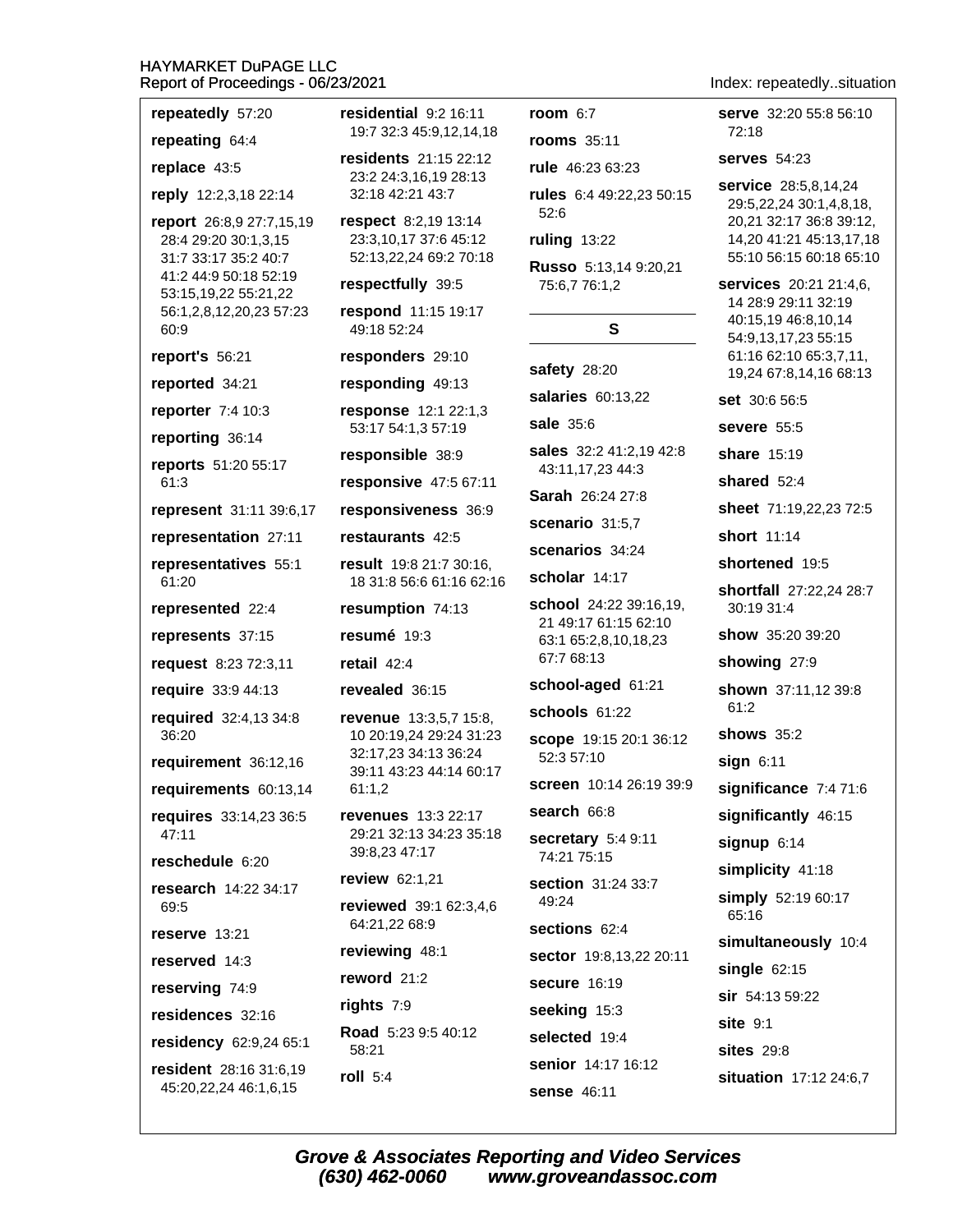| size 44:23                                      | staffed 43:7                                     | submission 51:15                       | tank $41:12$                                             |
|-------------------------------------------------|--------------------------------------------------|----------------------------------------|----------------------------------------------------------|
| slide 33:7 37:11 38:11                          | <b>staffing</b> 60:13,14,21,22                   | submit 50:5 70:6 73:5                  | taught $14:20$                                           |
| 39:8,9 40:24 44:6 45:9<br>50:12,22,23 51:6      | <b>stand</b> 52:9                                | <b>submitted</b> 26:13 27:8            | <b>tax</b> $10:17$ 11:8,11 12:7,                         |
| <b>slides</b> 36:23 49:2,6                      | standard 27:16 42:7                              | 51:5,7 72:11                           | 10,14 13:3,5,7 14:13<br>15:4,6,8,10,15,17 16:4,          |
| <b>slow</b> 8:16                                | 45:14 46:11                                      | submitting 72:16                       | 13, 15, 19 17: 4, 5, 7, 19                               |
| <b>small</b> 38:21 43:23 68:21                  | stands $56:18$                                   | subsequent 17:20                       | 18:14 20:14,19,24 21:1,<br>12 22:17 23:24 24:13,18       |
| Smith 10:21 11:15 12:1,                         | start 10:13 18:21 48:12<br>63:20 67:2            | suburban 29:8                          | 31:1 32:2 34:13,21,23                                    |
| 2,3 18:8,10,11 25:10,11,                        | starting 36:22                                   | successfully 15:6                      | 35:2,21 36:24 37:1,8,14,<br>16, 17, 19, 21, 23 38: 6, 8, |
| 14 49:16 61:10,11,13<br>63:4,9,12,18,21 64:5,9, | state 7:21,22 14:21,23                           | sufficient 28:21 56:10                 | 16, 19, 20, 24 39: 2, 8, 11,                             |
| 13, 17, 18 66: 18 67: 3, 4                      | 16:9 71:20 72:3                                  | suggest 36:23 44:10                    | 15, 18, 24 41: 2, 19 43: 11,<br>17,23 44:3,14 58:23      |
| 69:10,11                                        | stated $48:5$                                    | suggests 11:1                          | taxability 17:23                                         |
| <b>Smith's 63:17</b>                            | statement 53:12 65:13                            | summary 71:19,22,23                    | taxable 15:6 16:21                                       |
| sold 17:19 35:6                                 | <b>statements</b> 11:6 62:23                     | Superintendent 62:2<br>63:6 64:21 67:6 | 17:11,14,15                                              |
| sole 11:5                                       | 66:1                                             |                                        | taxables 37:14                                           |
| somebody's 51:24                                | states $34:8$                                    | supplemental 70:7<br>72:1              | taxes 15:7,13,21 17:17                                   |
| sort 48:12 55:9 59:1                            | statistical 46:24                                | supply 35:10,14                        | 21:14,23 22:19 24:1,9,<br>10,11 32:3 33:11 36:22         |
| sound 11:19 32:15                               | <b>status</b> 23:24 34:21<br>74:12               | support 28:24 42:2                     | 37:3 39:5,17 40:3 42:6,9                                 |
| <b>source</b> 32:20 33:17<br>44:17 64:6         | <b>statute</b> 7:21 47:11                        | supported 47:22                        | 47:17                                                    |
| <b>sources</b> 13:3 32:19                       |                                                  | surprise 13:24 51:1,6                  | taxing 10:17 11:9,12<br>15:4,7,22 21:24 31:13            |
| 41:15,20 43:14 60:3                             | stay $42:3$                                      | 52:23                                  | 32:6,14 36:21,24 37:2                                    |
| space 36:3,6 45:5                               | steadily 35:3                                    | surprised 52:14                        | 40:5,8,10 48:8                                           |
| <b>speak</b> 14:12 23:5 43:21                   | step-by-step 8:9                                 | surrounding 15:1                       | taxpayers 15:15,16,19,<br>21 16:15 19:7 20:12            |
| 57:9                                            | stop 6:19 63:3                                   | survey 45:1 58:20                      | 21:1,8 24:2,3,14,15,18                                   |
| speaker 64:7,14                                 | stops 41:10                                      | sustain 63:22                          | teaching 48:1                                            |
| special 8:24 39:12,14                           | <b>story</b> 35:1                                | sustainable 35:21                      | team $64:11$                                             |
| special-use 22:5                                | streaming 6:17,18,19                             | swear 10:3                             | technical 11:19                                          |
| specific 19:6,11 20:6                           | stricken 52:21                                   | swearing 7:4                           | technique 45:15                                          |
| 23:8,17 33:17 47:4 54:16<br>65:21 66:6 68:20    | <b>strike</b> 48:24 49:15 52:10<br>54:6 66:19,20 | switched 64:13                         | techniques 32:9 46:19                                    |
| specifically 22:8 26:22                         | strong 38:6                                      | sworn 10:5                             | telling 67:21                                            |
| 50:21 57:13                                     | students 14:21 62:9                              | synthesis 34:9                         | tendered 10:24 12:17                                     |
| specifies 33:13                                 | 65:2 67:20,21 68:2,7,15,                         |                                        | 27:15                                                    |
| speed 10:4                                      | 21 69:3                                          | Т                                      | <b>terms</b> $20:21$ 42:13 68:3<br>72:20                 |
| spend 43:1 59:3                                 | studied 59:20                                    | Tab 26:10                              | <b>test 36:5</b>                                         |
| spending 41:7,17,20                             | study 31:24 33:10,13<br>34:6,7 36:12 44:12 59:1, | takes 60:16                            | testified 20:18 26:4 27:8                                |
| 42:16,23 43:9,11,14,15                          | 19,24                                            | <b>taking 12:15</b>                    | 39:23 50:17 51:24 54:6,                                  |
| <b>square</b> 44:22,24 45:5                     | <b>Stukel 14:14</b>                              | talk 45:8 57:13                        | 15 55:1 61:14 62:7 64:24<br>67:5,7 68:11 70:20 71:23     |
| staff 6:13,16 40:22 56:11<br>74:5               | subject 17:17                                    | talking 12:4 52:6 66:1                 | 72:7                                                     |

Index: size..testified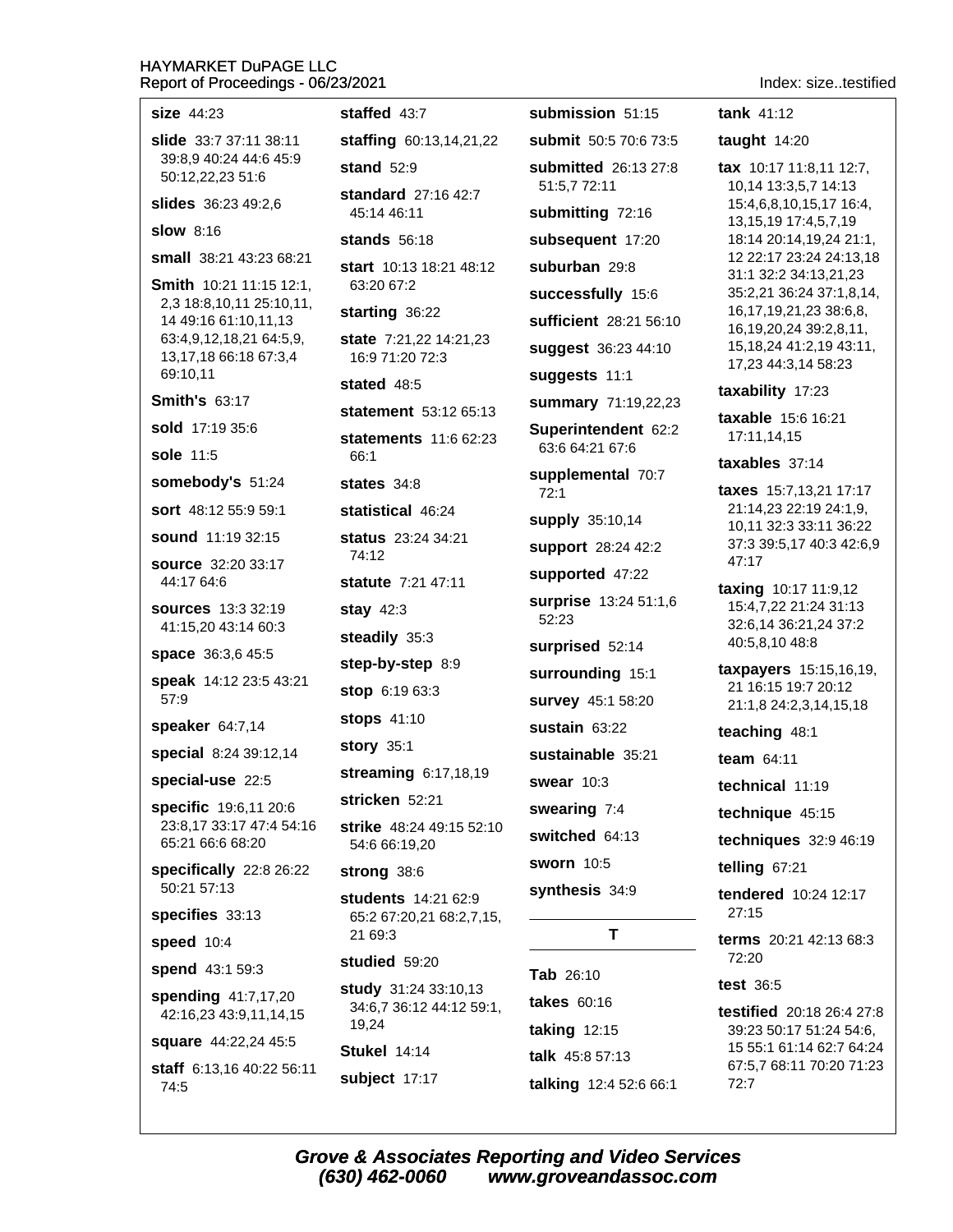| testify 12:7 13:23 22:4                              | transcript 58:14 62:1                            | universities 17:13                                |  |
|------------------------------------------------------|--------------------------------------------------|---------------------------------------------------|--|
| 43:21 65:6<br>testifying 50:12 63:13                 | transcripts 54:15 55:18<br>61:23 66:4            | University 10:15 14:8,<br>16,18,19                |  |
| testimony $6:27:5$                                   | <b>treated</b> 29:14,16                          | unlike 29:15                                      |  |
| 10:22,23 11:7,14 12:5,6,<br>10,11,22 13:9,20 18:9,18 | treatises 41:14                                  | unmute $18:12$                                    |  |
| 20:1 21:18,20,22 22:5,8,                             | treatment 29:8                                   | unresponsive 62:21                                |  |
| 9,15,18,19 23:14,15<br>26:11,23,24 32:1,9 33:19      | treats $29:13$                                   | unviable 47:10                                    |  |
| 34:10 36:22 41:1 44:7                                | trial 7:6 52:8                                   | utilities 44:18                                   |  |
| 45:10 46:19 48:20 49:3,<br>14 50:16,24 51:15,16      | tried 67:24                                      | utility 32:2 44:13,16,23                          |  |
| 52:2,17 53:2,11 54:5,7                               | trouble 23:4                                     | utilized 13:16                                    |  |
| 57:2,11,21 58:1,9,11,15<br>62:5, 18, 22 63:6, 11, 15 | troubled 35:23                                   |                                                   |  |
| 64:22 65:13,15,24 66:5,                              | <b>true</b> $53:1356:5$                          | V                                                 |  |
| 12 67:1,9,22,23 68:2,4,9,<br>18 70:14 71:10,16       | turn 6:21 25:21 27:5                             | valid 13:9 27:18 45:7<br>47:6,22 56:4,7           |  |
| <b>tests</b> 36:10                                   | turning 10:11                                    |                                                   |  |
| things $7:24$                                        | two-tenths 28:1                                  | validity 34:19                                    |  |
| thought 58:22                                        | type 54:22 55:10                                 | value 37:13 38:2,13 39:4                          |  |
| thumb $46:23$                                        | types 16:3 29:13 46:24                           | vary 55:7,20                                      |  |
| tie 21:19 71:11                                      | 54:8,9                                           | verify 50:23                                      |  |
| ties $72:12$                                         | typical 41:11                                    | veterans 16:12                                    |  |
| time 6:21 8:11,22 10:1                               | typically 16:4,8,10<br>32:23                     | viable 35:13 47:5                                 |  |
| 18:20 25:13,19 32:21                                 |                                                  | vibrant 38:9                                      |  |
| 37:6 48:19,20 69:13,20,<br>22,23 70:2,9 73:16 74:12  | U                                                | video 6:17,19                                     |  |
| times 12:8 46:5,21 47:3                              | $U.S. 45:2$                                      | video-gaming 42:4                                 |  |
| today 5:17 19:3 21:12                                | unable $7:17$                                    | village 6:13,16 7:12,14                           |  |
| 56:5 57:21                                           | undermine 44:9                                   | 20:20 21:3 26:13 27:2,<br>10,20 28:13 31:12,16,18 |  |
| told 68:13                                           | understand 7:13 19:5                             | 33:12 37:17,18,23 38:3,<br>17 39:4 40:10,16 43:3  |  |
| tonight 10:16 26:3 27:12                             | 22:21 29:10,14 39:12                             | 44:5 50:14 64:10 73:19                            |  |
| 31:20 50:12 54:7 59:17<br>65:14                      | 55:3 56:9,14 62:12,14,18<br>65:4 67:6 68:11 71:4 | 74:5                                              |  |
| tonight's 5:23                                       | 73:23                                            | <b>Village's 6:8,11,15,22</b><br>8:7 22:15 50:10  |  |
| topic $58:3$                                         | understanding 28:18                              | villages 19:14,23                                 |  |
| total 28:2,11 31:17                                  | 54:8 63:6 65:3 66:5<br>67:15                     | virtual 7:18,20                                   |  |
| 37:16,19 39:7,11,18<br>66:10                         | understated 43:19                                | virtually 26:7                                    |  |
| totals $31:5$                                        | undertaken $51:12$                               | visit 41:22                                       |  |
| <b>town</b> 71:8                                     | undisclosed 49:4                                 | visitation 42:14                                  |  |
| Township 40:12                                       | undue 31:8,12 44:2 48:7                          | <b>visitors</b> $41:23$ $42:3,11$ ,               |  |
| track $73:11$                                        | unfair $52:23$                                   | 17                                                |  |
| transcribing 7:5                                     | units $54:3$                                     | $visual$ 49:24                                    |  |

Index: testify..workers

volume 31:7,14 56:16 volunteer 32:21 vote 9:11 74:21 75:16

#### W

wait 6:19 Walgreens 41:11

watch 6:8

ways 65:6

website 6:11,15 8:7 50:10 52:7

**Wednesday 5:17 73:12** 74:4,9 75:10

week 8:1 41:11 73:3,4, 13

week's 11:6 32:8 46:18

weeks 11:7

welcome 5:2 70:2

well-established 47:21

West 5:22 9:4 54:10 55:12 57:3 58:21 59:3,4

whatnot  $73:20$ 

Wisconsin 14:20

wish 70:3

wishing  $6:9,12$ 

withdrawn 17:23

witness 10:22 12:16 13:19,20,22 18:22 20:4 23:12,18,20 25:5,17,19, 20 27:1 52:18 58:5,8 59:13 69:14,16

witnesses 7:5 8:11 10:5 73:5 74:6

women 29:15 54:18,21

word 22:21

words  $13:7$ 

work 6:18 43:2 56:23

worker 41:10 43:3

workers 40:18 41:19 45:19,21 46:9